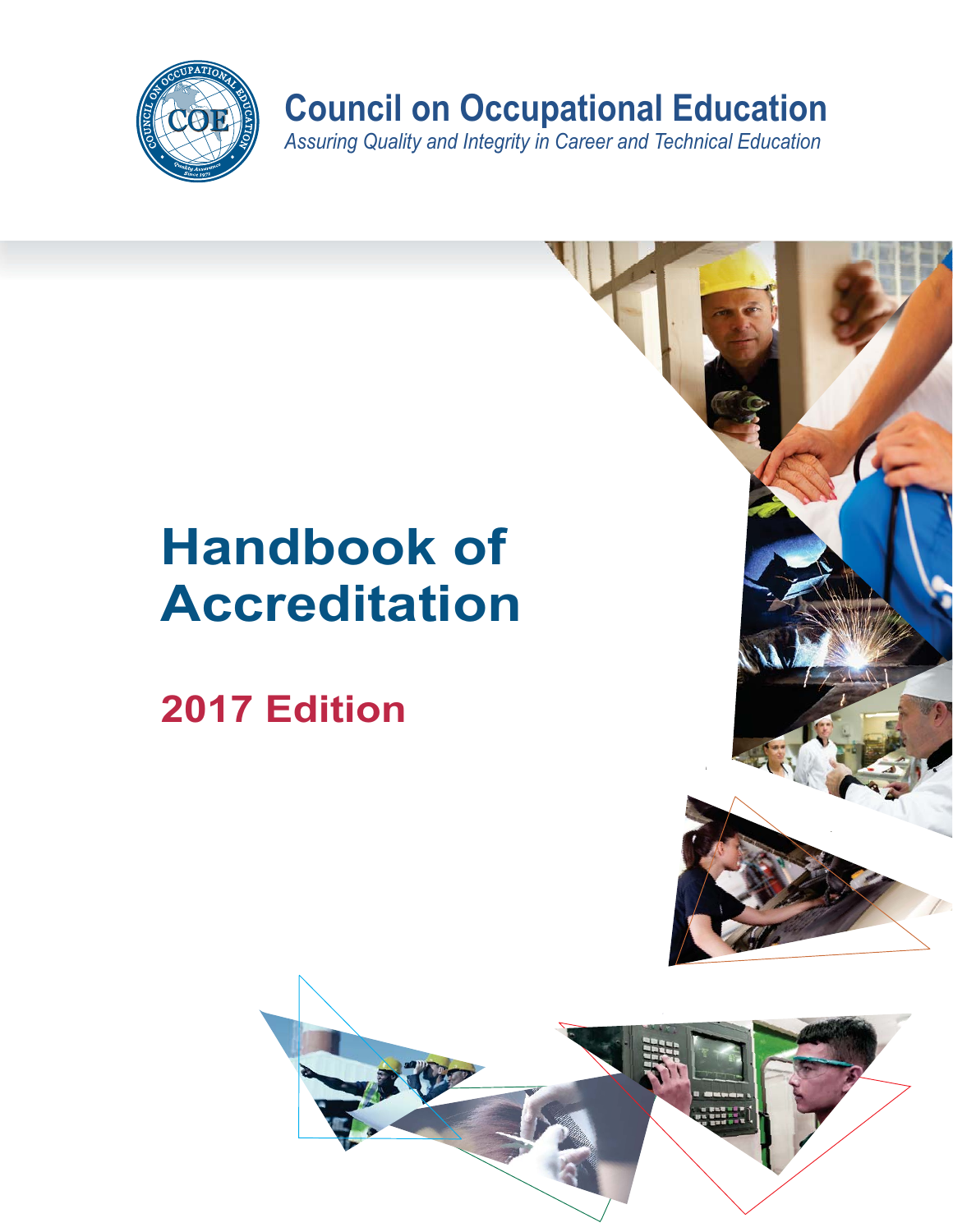# **Handbook of Accreditation: 2017 Edition**

*All previous editions are obsolete.* 

COUNCIL ON OCCUPATIONAL EDUCATION 7840 Roswell Road, Building 300, Suite 325, Atlanta, GA 30350 (770) 396-3898 or (800) 917-2081 Facsimile (770) 396-3790 www.council.org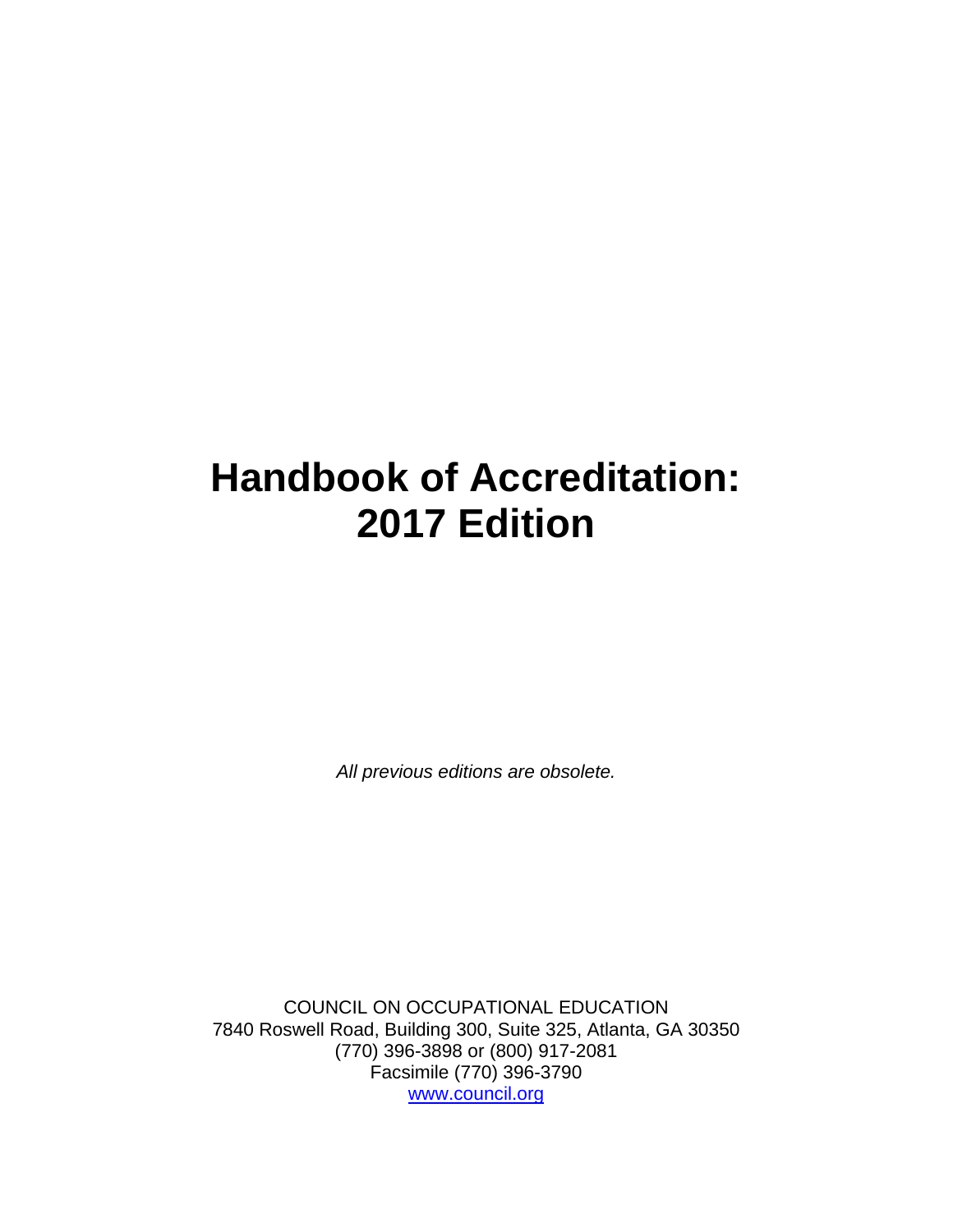### **Note to the Reader:**

Sections II. Through V. of this Handbook contain conditions that must be met by member institutions and, in most cases, are stated in terms of "shall", "will", and "must". These requirements are indicated in **bold**. Section VI. contains accreditation standards, objectives, and criteria. Within this section, each criterion listed under the ten standards is a requirement for acquiring and maintaining accreditation.

Changes made to this Handbook by the membership from the previous version are highlighted in blue.

Changes made to this Handbook as a result of mandates of the U.S. Department of Education from the previous version are highlighted in yellow.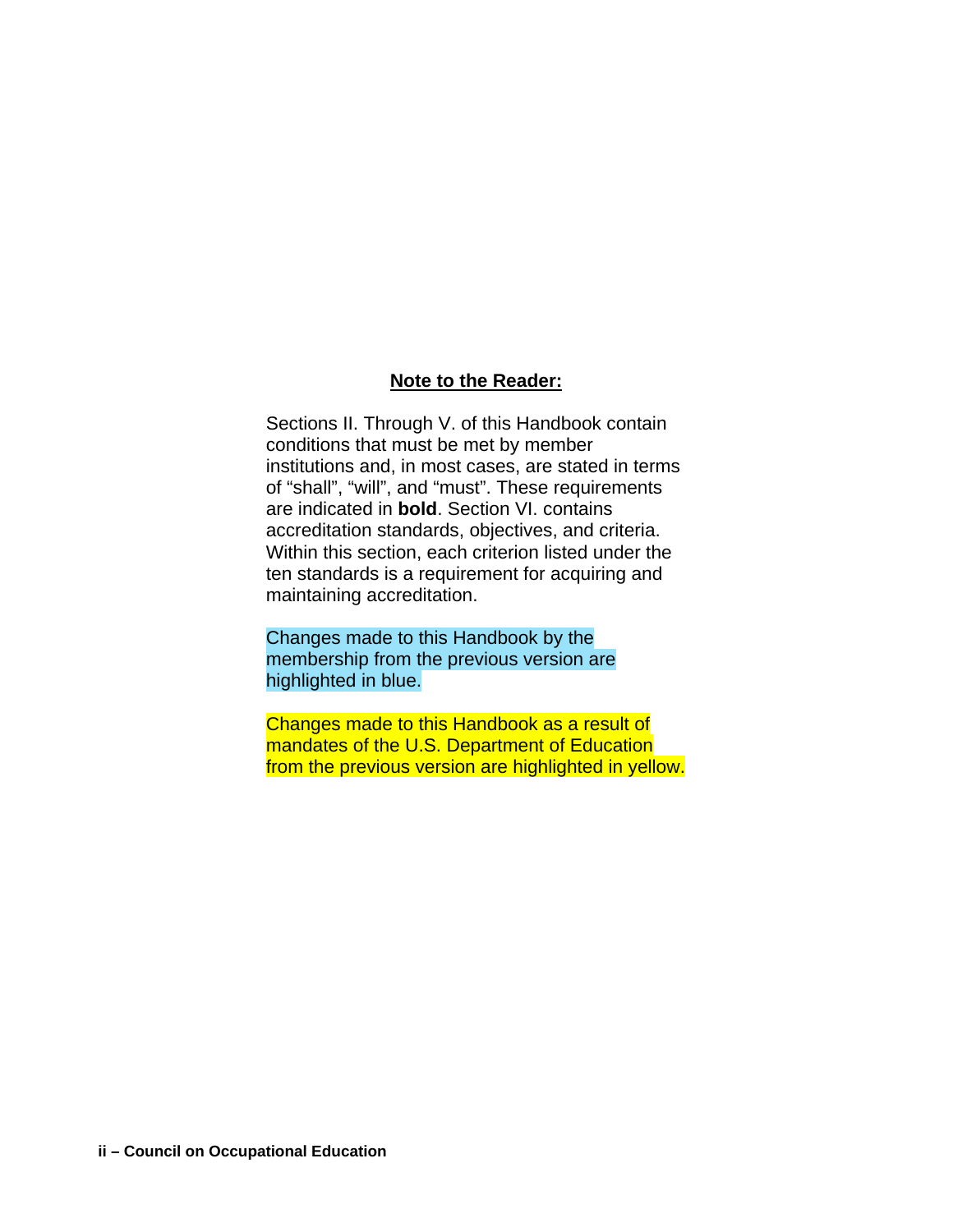# **HANDBOOK OF ACCREDITATION**

| <b>Section</b> |                                                                    | <b>Page</b> |
|----------------|--------------------------------------------------------------------|-------------|
|                |                                                                    |             |
| L              |                                                                    |             |
| Ш.             |                                                                    |             |
|                | А.                                                                 |             |
|                | В.                                                                 |             |
|                | C.                                                                 |             |
|                | D.                                                                 |             |
|                | Е.                                                                 |             |
| Ш.             |                                                                    |             |
|                | А.                                                                 |             |
|                | 1.                                                                 |             |
|                | 2.                                                                 |             |
|                | 3.                                                                 |             |
|                | 4.                                                                 |             |
|                | В.                                                                 |             |
|                | 1.                                                                 |             |
|                | $2_{-}$                                                            |             |
|                | 3.                                                                 |             |
|                |                                                                    |             |
|                | C.                                                                 |             |
| IV.            |                                                                    |             |
|                | А.                                                                 |             |
|                | В.                                                                 |             |
|                | C.                                                                 |             |
|                | Annual Documentation Required for Renewal of<br>D.                 |             |
|                |                                                                    |             |
|                | $1_{-}$                                                            |             |
|                | Audited Financial Statements from Non-Public Institutions 14<br>2. |             |
|                | Е.                                                                 |             |
|                | 1.                                                                 |             |
|                | 2.                                                                 |             |
|                | 3.                                                                 |             |
|                | 4.                                                                 |             |
|                |                                                                    |             |
| V.             |                                                                    |             |
|                | А.                                                                 |             |
|                | $1_{-}$                                                            |             |
|                | 2.                                                                 |             |
|                | 3.                                                                 |             |
|                | 4.                                                                 |             |
|                | 5.                                                                 |             |
|                | 6.                                                                 |             |
|                | 7.                                                                 |             |
|                | 8.                                                                 |             |
|                | a.                                                                 |             |
|                |                                                                    |             |
|                |                                                                    |             |
|                |                                                                    |             |
|                |                                                                    |             |
|                | f.                                                                 |             |
|                | g.                                                                 |             |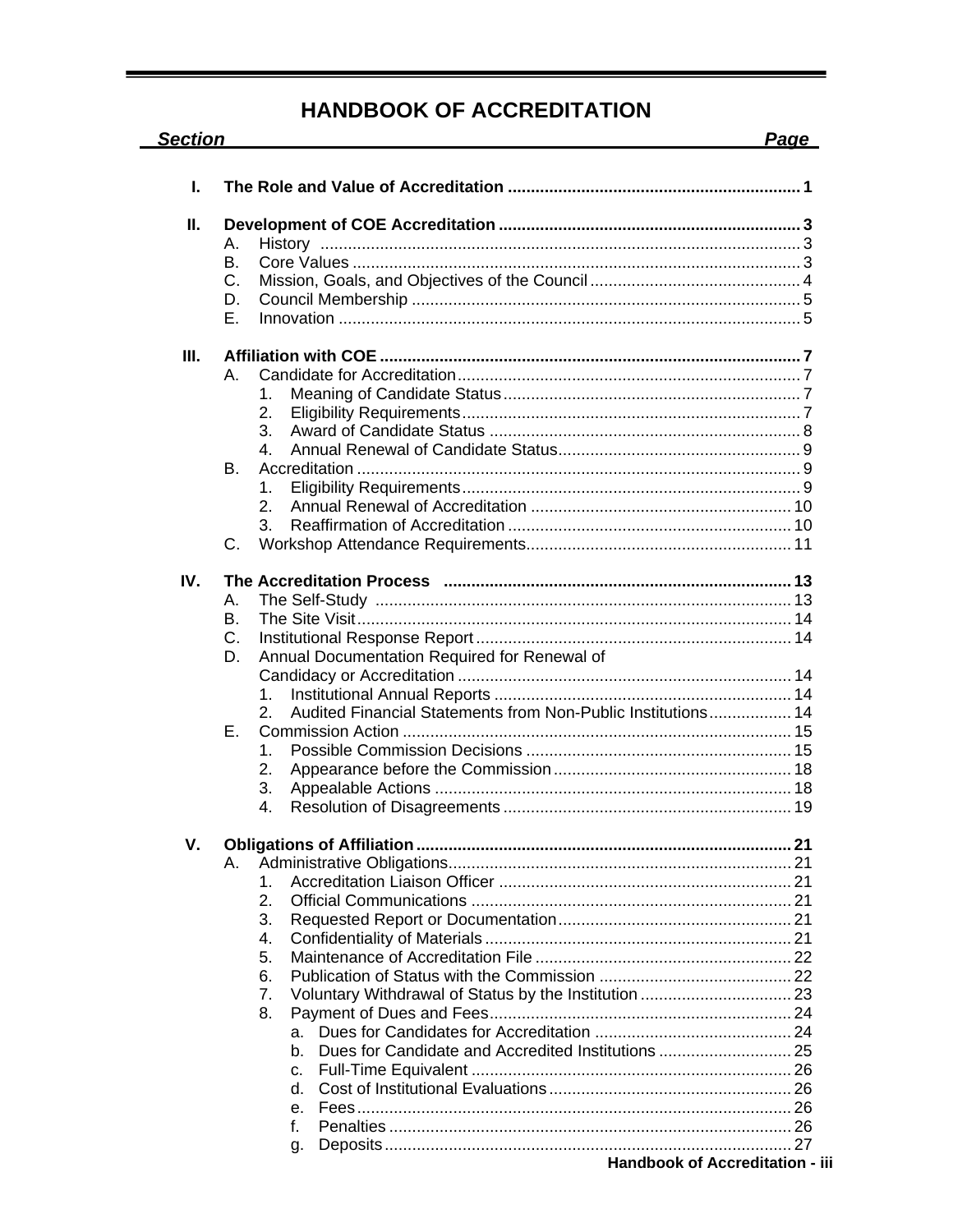|      | Β. |                                                                  |  |
|------|----|------------------------------------------------------------------|--|
|      |    | 1.                                                               |  |
|      |    | a.                                                               |  |
|      |    | b.                                                               |  |
|      |    | C.                                                               |  |
|      |    | Comprehensive Review for Continuation of Accreditation  28<br>d. |  |
|      |    | е.                                                               |  |
|      |    | f.                                                               |  |
|      |    |                                                                  |  |
|      |    | g.                                                               |  |
|      |    | h.                                                               |  |
|      |    | İ.                                                               |  |
|      |    | j.                                                               |  |
|      |    | k.                                                               |  |
|      |    | L.                                                               |  |
|      |    | m. Special Requirements for Monitoring Institutional Growth 40   |  |
|      |    | Institution's Relationships with Other Constituencies 41<br>2.   |  |
|      |    | a.                                                               |  |
|      |    |                                                                  |  |
|      |    |                                                                  |  |
|      |    |                                                                  |  |
|      |    | Institutional Relationships to Federal<br>3.                     |  |
|      |    |                                                                  |  |
|      |    | Requirements Applicable to Applicants for<br>а.                  |  |
|      |    |                                                                  |  |
|      |    |                                                                  |  |
|      |    | C.                                                               |  |
|      |    |                                                                  |  |
| VI.  |    |                                                                  |  |
|      |    |                                                                  |  |
|      |    |                                                                  |  |
|      |    | Standard Three: Program and Institutional Outcomes  61           |  |
|      |    |                                                                  |  |
|      |    |                                                                  |  |
|      |    | Standard Six: Physical Resources and Technical Infrastructure 66 |  |
|      |    |                                                                  |  |
|      |    |                                                                  |  |
|      |    |                                                                  |  |
|      |    |                                                                  |  |
| VII. |    |                                                                  |  |
|      |    |                                                                  |  |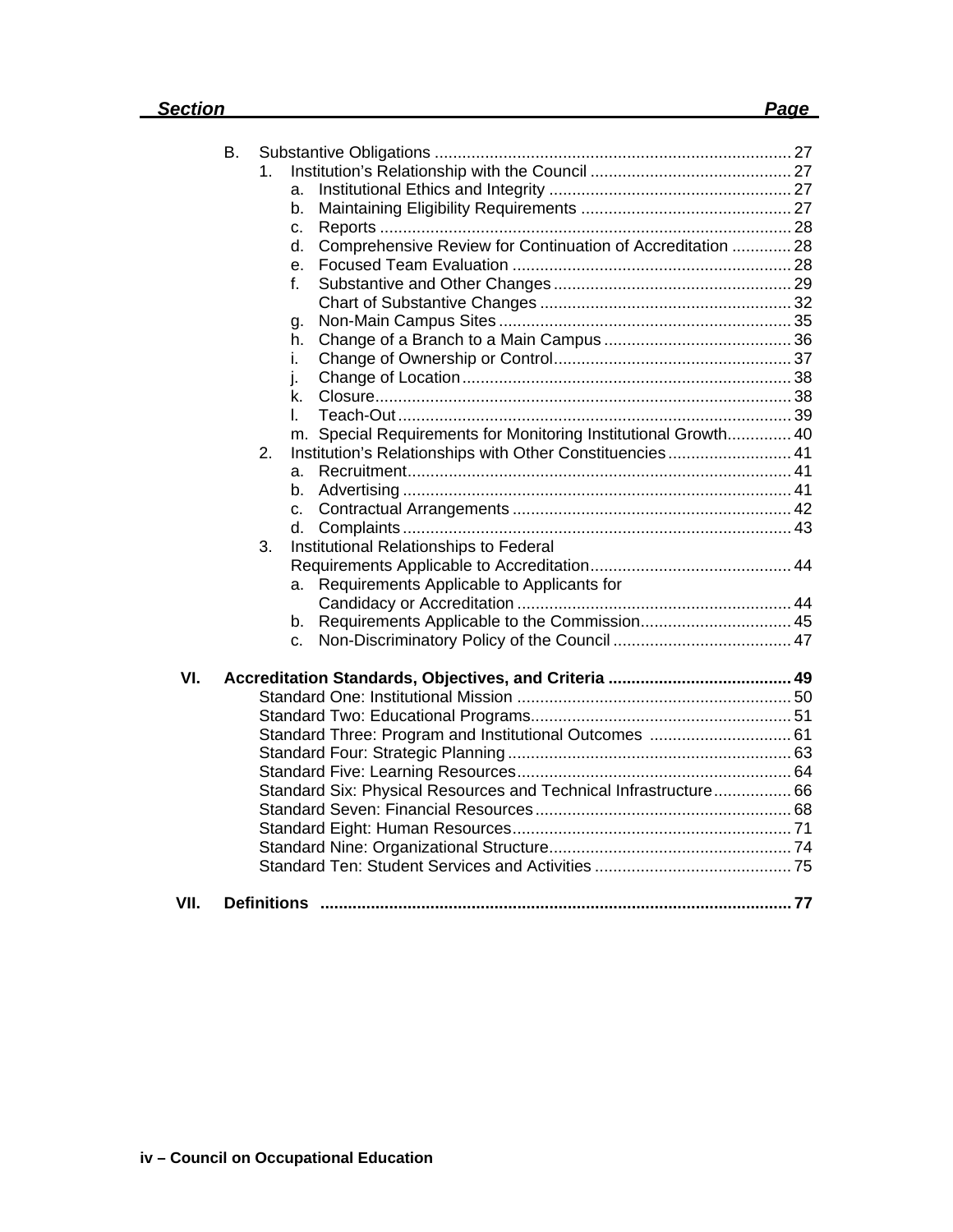# **SECTION I. The Role and Value of Accreditation**

 $\bigwedge$ ccreditation is a status granted to an educational institution or program that has been found to meet or exceed stated criteria of educational quality and student achievement. Accreditation emerged in the United States in the late 1800s as a voluntary peer review process that was initiated by educational institutions to assure quality in particular types of institutions (e.g., colleges, high schools, and subsequently other types of institutions). In contrast, accreditation is generally unknown in other countries of the world because they rely on government supervision and control of educational institutions. The record of accomplishment and outstanding success in the education of Americans can be traced in large part to the reluctance of the United States to impose governmental restrictions on institutions of postsecondary education, and to the success of the voluntary system of accreditation in promoting quality without inhibiting innovation. In the United States, accreditation is voluntarily sought by institutions and programs and is generally conferred by non-governmental agencies\*.

Accreditation has two fundamental purposes: (1) to assure the quality of the institution or program, and (2) to assist in the improvement of the institution or program. Accreditation applies to institutions or programs, and is distinguished from certification and licensure which apply to individuals.

Bodies which conduct programmatic or specialized accreditation are national in scope and focus attention on a program within a postsecondary institution preparing students for a profession or occupation.

Bodies which conduct institutional accreditation are national or regional in scope, and consider the characteristics of whole institutions. For this reason, an institutional accrediting body gives attention not only to the educational offerings of the institutions it accredits, but to such other institutional characteristics as student services, financial status, administrative structure, facilities, and equipment. The Council on Occupational Education is recognized as a national institutional accrediting agency.

\_\_\_\_\_\_\_\_\_\_\_\_\_\_\_\_\_\_\_\_

The sole exception to accreditation for degree-granting higher education institutions being conferred by "non-governmental agencies" is the New York State Board of Regents, which is the oldest accrediting body in the United States. In addition, there are several state agencies that are recognized by the U.S. Secretary of Education as "state approval agencies" which confer "accreditation-like" status upon certain public, non-degree, postsecondary, career and technical education institutions.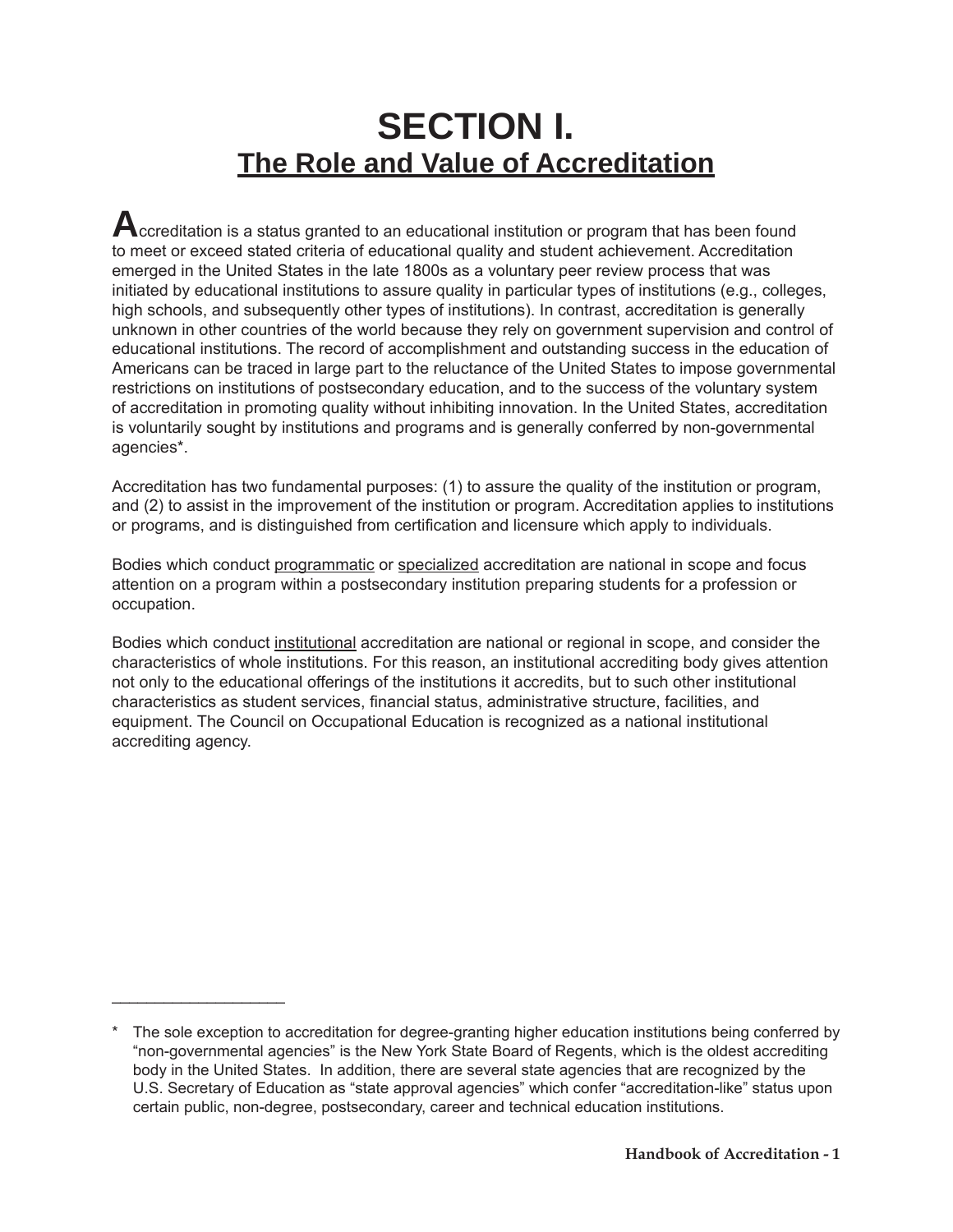*This Page Intentionally Left Blank*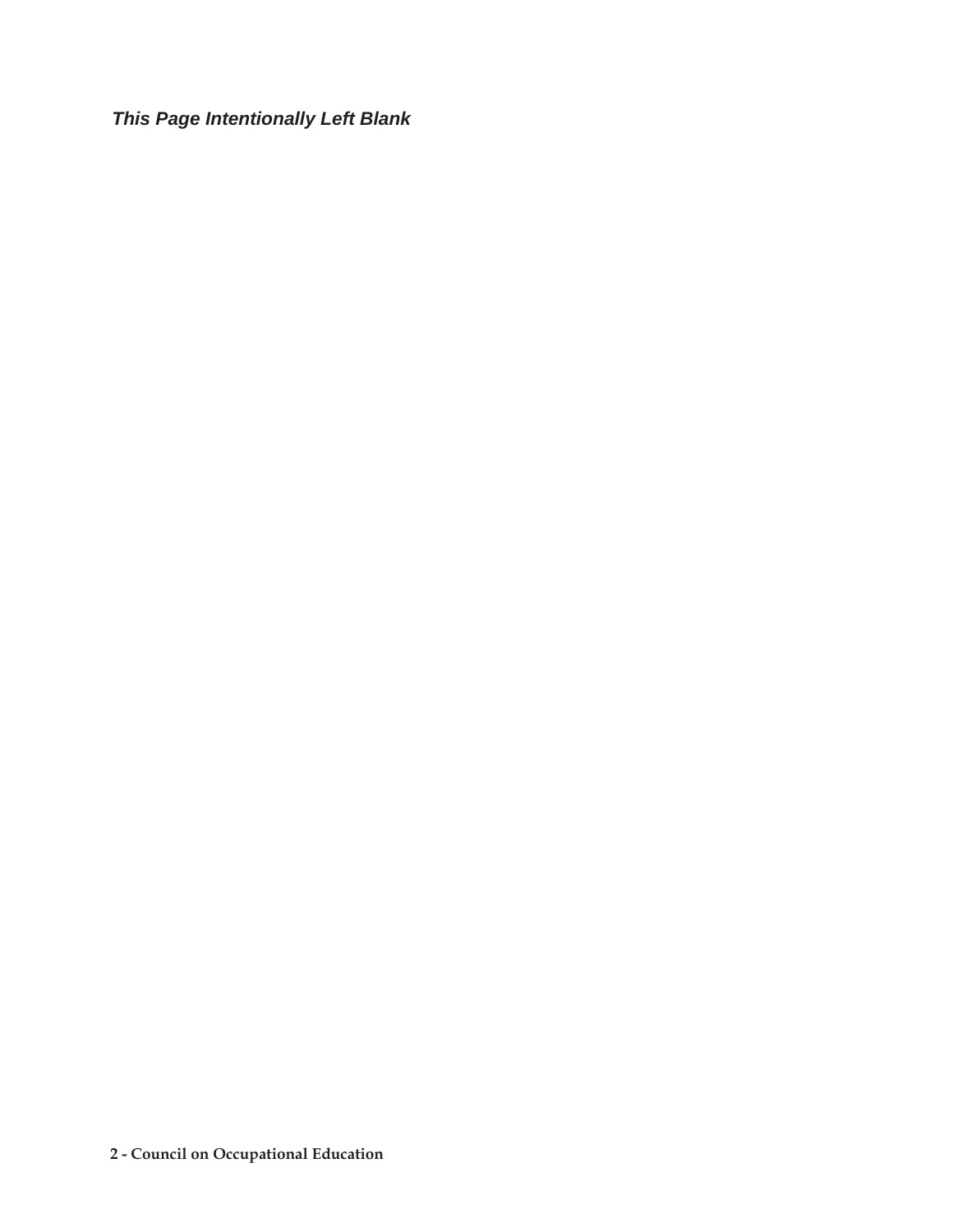# **SECTION II. Development of COE Accreditation**

 $\blacktriangle$  fundamental tenet of a democratic society is that all individuals should have an opportunity to receive an education commensurate with their personal abilities and ambitions. For the vast majority of Americans, this means that the educational system must provide for (1) the acquisition of competencies that will lead to gainful employment in various occupational fields and (2) the continuing education necessary as technological advances place new demands on workers.

# **A. History**

The Council on Occupational Education (hereinafter referred to as the Council or COE) came into existence initially in 1971 as the Commission on Occupational Education Institutions (COEI) of the Southern Association of Colleges and Schools (SACS), a regional accrediting association that serves institutions in an eleven-state region. Operating as a unit of SACS, COEI provided accreditation services to postsecondary occupational education institutions located, with a few special exceptions, in the SACS region.

In preparation for assuming a national scope, the Council was incorporated as a non-profit education organization under laws of the State of Georgia in June 1994. At the end of June 1995, the Council became a fully operational agency when all assets (staff, physical resources, and financial resources) and the membership of COEI were transferred from SACS to the Council. The Commission composed of 19 members functions as the governing board and the decision-making body for all accreditation actions of the Council.

Throughout its history, the Council and its predecessor agency have been recognized by the U.S. Secretary of Education as a reliable authority on the quality of education offered by the institutions it has accredited. Its current scope of recognition is as a national institutional accrediting agency for the accreditation of non-degree-granting and applied associate degree-granting postsecondary occupational education institutions.

### **B. Core Values**

On November 8, 2008, the delegates at the Council's annual meeting adopted the core values listed below. The core values provide the foundation for the Council's mission, goals, and objectives.

- 1. Trustworthiness denotes honesty, integrity, and reliability. The metaphorical equivalent to having a good credit score.
- 2. Transparency implies openness, communication, and clear visibility. Describes an accreditation process or status that is not secretive or mystical.
- 3. Accountability implies being answerable and liable. Describes accredited institutions' responsibility to students, regulatory agencies, and business and industry.
- 4. Commitment requires dedication of institutions, volunteers, Commissioners and staff. Denotes allegiance, loyalty, and obligation.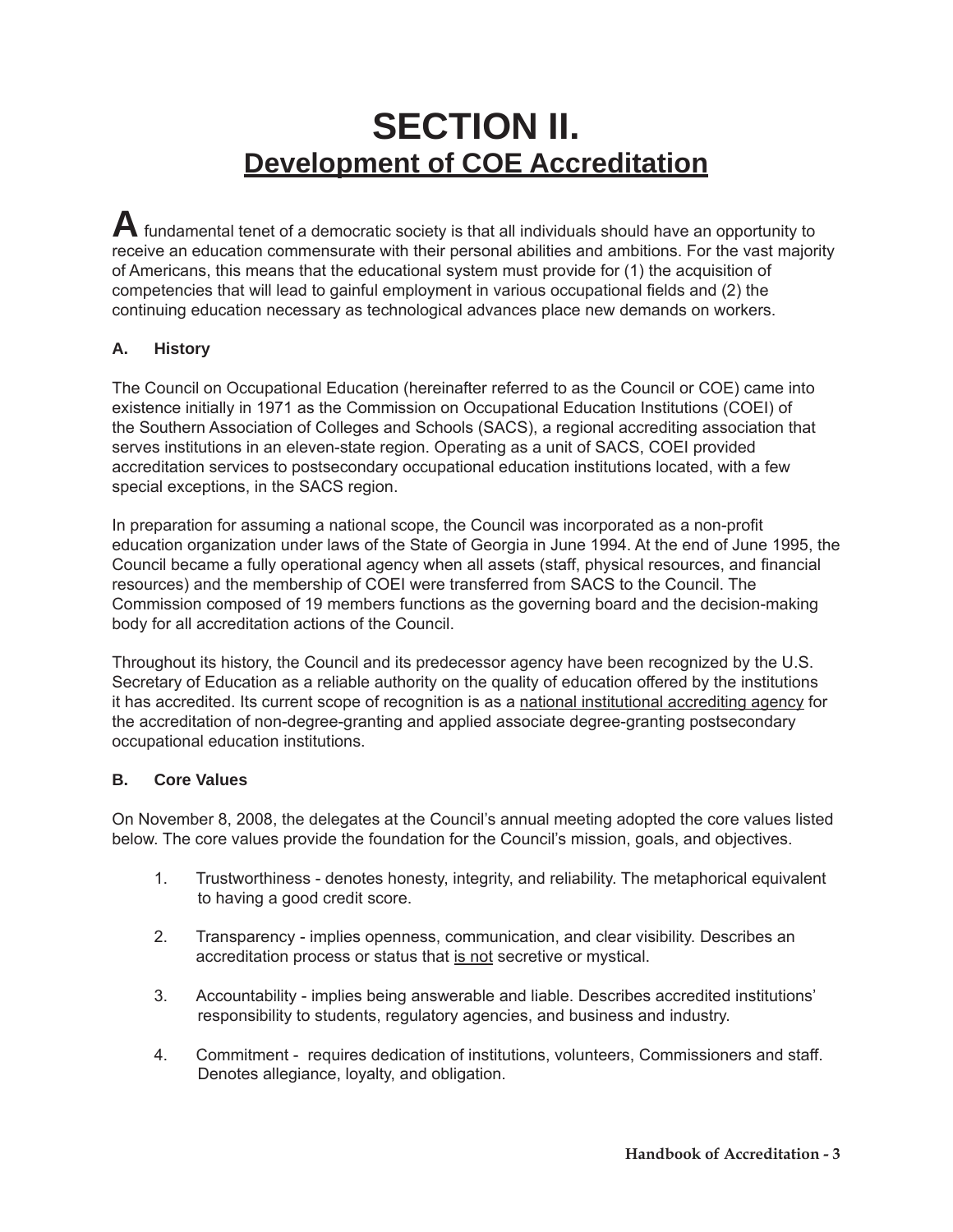- 5. Flexibility the ability to adapt to both internal and external market changes while maintaining core values. Implies resilience and being open to modification and change.
- 6. Innovation a blueprint for expectations for the future that encourages perceptive and imaginative experimentation aimed at meeting the needs of constituents. Addresses the expanded learning economy, student preparedness, and cultural understanding.
- 7. Collaboration stakeholders working together toward a common goal of quality and integrity and making cooperative use of resources and best practices. Accomplished by institutions through networking and communities of practice.

### **C. Mission, Goals, and Objectives of the Council**

As articulated by its membership, the mission of the Council is "assuring quality and integrity in career and technical education." The goals that represent the significant values and purposes to which the Council is dedicated are the following:

- 1. To offer public assurance that accredited educational institutions provide quality instruction in career and technical education that facilitates learning by students and meeting the needs of the labor market.
- 2. To provide guidance to institutions for the continual improvement of their educational offerings and related activities.
- 3. To promote high ethical and educational standards for career and technical education.
- 4. To enhance public understanding of career and technical education providers and of the value of the education and the credentials offered by these providers.
- 5. To ensure that the accreditation process validates the achievement of learning and program objectives.

These goals embrace a commitment to integrity and credibility that are intended to result in accreditation by the Council being viewed as a nationally-honored seal of excellence for occupational education institutions. Through its accreditation process, the Council seeks to stimulate the following:  $(1)$  validation of job skills;  $(2)$  certification of skills for local, state, regional, and national application; (3) portability of skill credentials; (4) placement of graduates in jobs related to preparation received; (5) facilitation of partnerships and consortia through which the United States can continue to compete successfully in the global economy; and (6) linkages among employers, policy makers, business and industry, labor, and other parties with vital interests in technical education.

The mission and goals of the Council provide the framework from which the objectives of COE as an accrediting agency are derived. These objectives are the following:

- 1. To foster excellence in the field of career and technical education by establishing standards and guidelines for evaluating institutional effectiveness.
- 2. To encourage institutions to view self-assessment and evaluation as a continuous quality improvement process.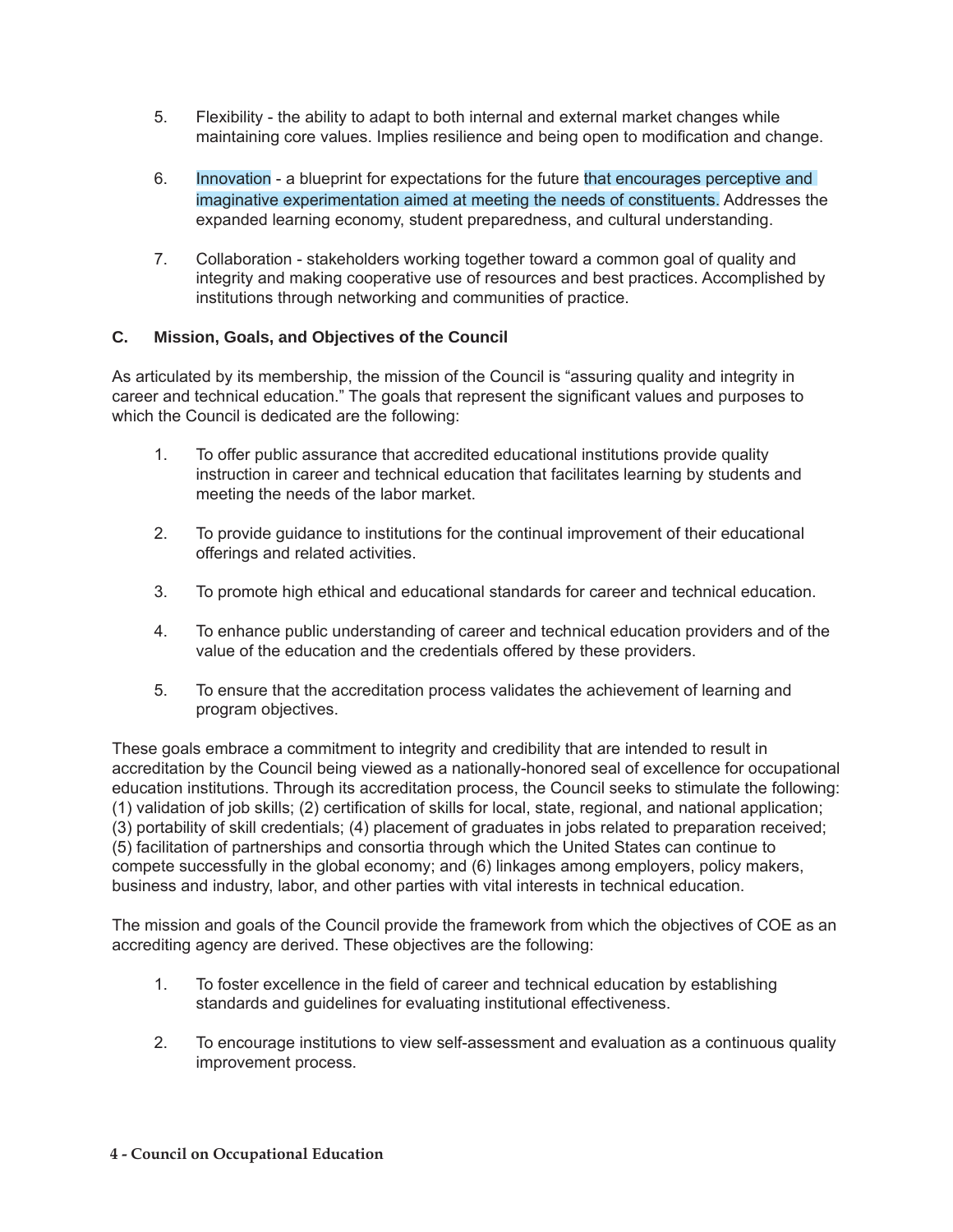- 3. To provide counsel and assistance to established and developing institutions, disseminating information between and among institutions that will stimulate improvement of educational programs and related activities.
- 4. To ensure that the standards, policies, and procedures developed are enforced and demonstrate recognition of and respect the stated mission of the institution, including religious missions, and ensure that the courses or programs of instruction, training, or study offered by the institution, including distance education courses or programs, are of sufficient quality to achieve their stated objective.
- 5. To ensure that the standards, policies, and procedures developed advance quality, creativity, cooperation, and performance.
- 6. To require, as an integral part of the accrediting process, an institutional self-assessment that is analytical and evaluative and an on-site review by a visiting team of peers.
- 7. To ensure that the processes of evaluation, policy-making, decision-making, and public participation accommodate the interests of the constituencies affected by the accrediting agency.
- 8. To publish and otherwise make publicly available the (a) names of candidate and accredited institutions, (b) names and affiliations of members of its policy and decisionmaking bodies, and (c) names of its principal administrative personnel.

#### **D. Council Membership**

Membership in the Council is achieved through a process whereby an institution elects on a voluntary basis to seek affiliation with the Council. The institution seeks initial affiliation with the Council as a candidate for accreditation, which is followed by an extensive self-assessment and, where necessary, self-improvement effort to demonstrate compliance with the Council's standards and criteria on educational quality for occupational education institutions. Membership in the Council is achieved and maintained by institutions through the granting of accreditation or reaffirmation of accreditation by the Commission of the Council.

Accreditation is a status of recognition that is granted to an institution which complies with the eligibility requirements, standards, procedures, and obligations adopted by the member institutions of the Council. Accreditation does not certify that every facet of an institution is of equal quality, but it does indicate that no part of the institution is so weak that the educational effectiveness of the institution as a whole and its services to students will be undermined.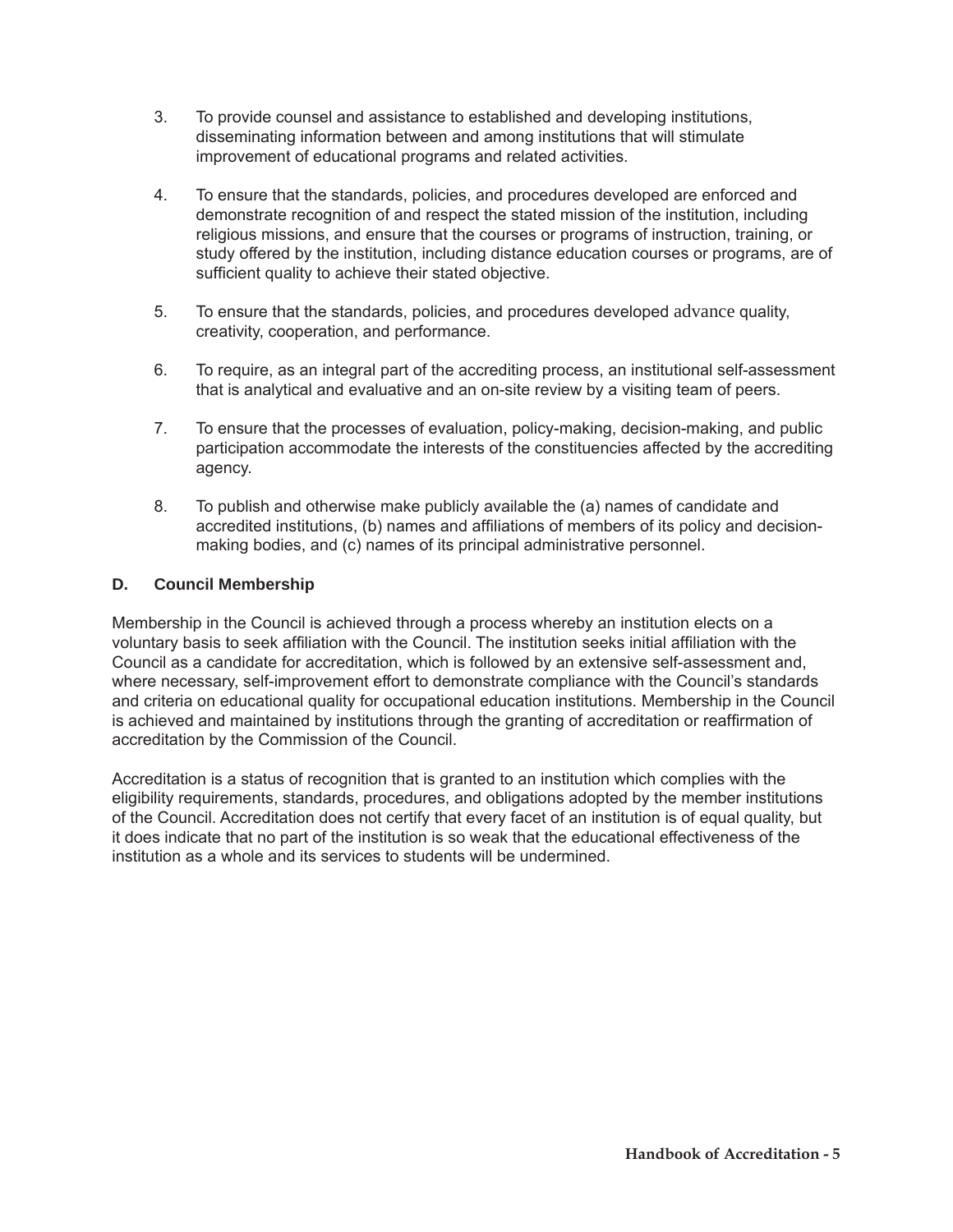#### **E. Innovation**

The Commission welcomes and encourages perceptive and imaginative experimentation which aims at increasing the effectiveness of the institution. The Commission is cognizant that special requirements may pertain to some institutions; but these requirements should not be permitted to inhibit new approaches and emphases in educational programs. The Commission insists, however, that such innovative approaches be consistent with the institution's mission and goals, as well as with the mission, goals, and objectives of the Council. Where an innovative or experimental program may be at variance with one or more accreditation criteria of the Council, the institution **must** request Commission concurrence prior to implementation of the innovation. Such concurrence shall be based upon the institution's ability:

- 1. To identify the specific criteria that cannot be applied to the innovation, as well as its (their) related objectives.
- 2. To propose alternate ways to assess the effectiveness of the innovation in achieving the objectives which are related to the criteria that cannot be applied to the innovation.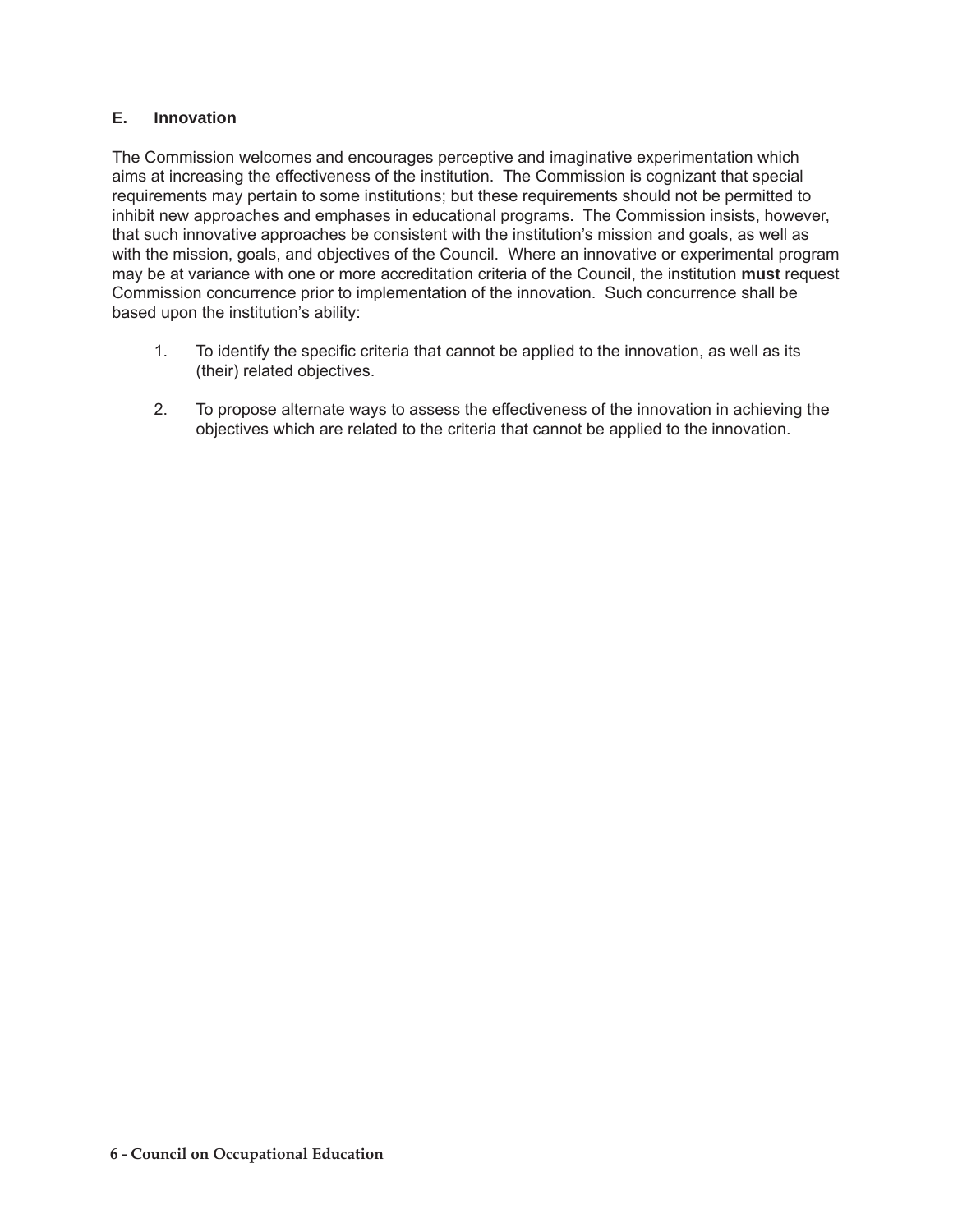# **SECTION III. Affiliation with COE**

**Institutions may affiliate with the Council by becoming a candidate for accreditation and** subsequently achieving and maintaining accreditation. These two types of affiliation are described below.

# **A. Candidate for Accreditation**

1. Meaning of Candidate Status

Candidate for Accreditation is a pre-accreditation status of an institution actively seeking accreditation by the Commission. During the period of candidacy, the institution is involved in the process of self-study and planning for a team visit. Candidate status does not imply accreditation of an institution. The institution **must not** use its candidate status in any way to imply, publicly or privately, that candidate status with the Council denotes approval of its programs or accreditation of the institution by the Commission. Institutions in candidate status are not permitted to apply for approval of substantive changes of any kind.

2. Eligibility Requirements

Each educational institution (school, center, unit, or other entity) applying for affiliation with the Council must initially demonstrate that it satisfies each of the requirements enumerated below. Taken together, these requirements define the kind of educational organization that the Council considers a part of its institutional universe and within the scope of the accrediting activities for which the Commission assumes responsibility.

The Council does not accredit institutions that offer instruction via correspondence education. (See Section VII for definition.)

The Council does not accredit virtual institutions or campuses. That is, all campuses accredited by the Council must offer at least one traditional program - which demonstrates continuous enrollment along with any others offered via distance education.

To be eligible to be considered by the Commission for candidacy for accreditation (pre-accreditation status), an institution **must**:

- a. Offer postsecondary instruction exclusively in career and technical education at all campuses.
- b. Offer credentials no higher than an applied associate degree.
- c. Have produced a graduate from the longest program offered by the institution where the graduate has completed 100 percent of the program's required hours at the institution (no hours transferred in and no CLEP hours awarded).
- d. Utilize a campus-based instructional delivery system with at least 50 percent of the institution's total FTE being derived from enrollments in traditional (bricks and mortar) programs.
- \*e. Maintain at least 50% FTE enrollment at each campus in non-VESL programs.
- f. Have an institutional enrollment of no fewer than 10 FTE.
- g. Be legally authorized to operate within the jurisdiction in which it is located for a minimum of one year.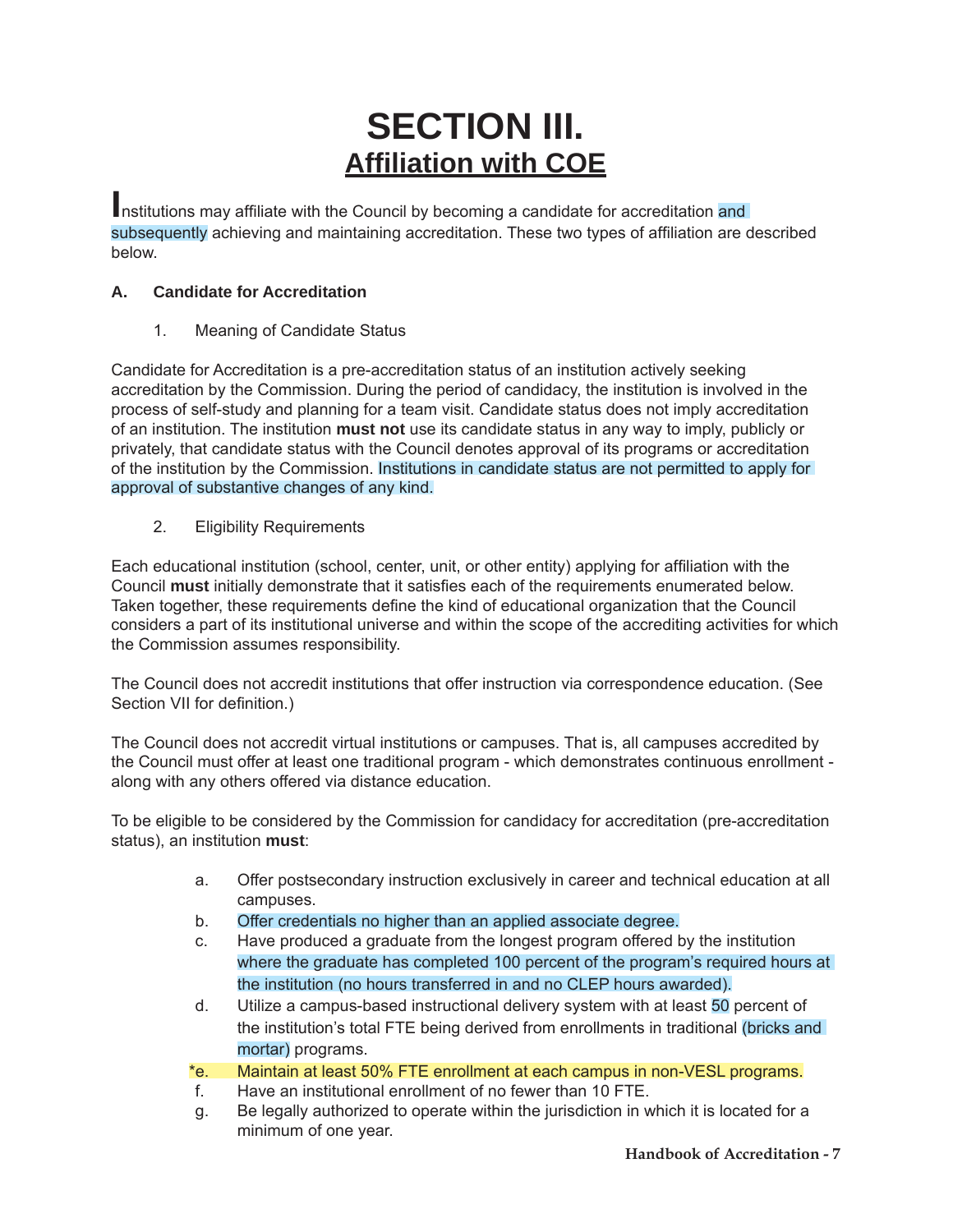- h. Have been in possession of current and applicable licensure/authorization for a minimum of one year.
- i. Have been in continuous operation and providing instruction at the main campus and under the same ownership for a minimum of one year.
- j. Have the on-site administrator or other full-time employee at the main campus attend a Candidate Academy within 12 months prior to submitting an application for candidate status.
- k. Demonstrate that it has the administrative capabilities (including, but not limited to, financial) to support the educational programs offered.
- I. Demonstrate that it meets the financial stability requirements for the most recent completed fiscal year as stated in Standard 7 - Financial Resources.
- m. Be in compliance with all Federal requirements applicable to accreditation.
- n. Agree to comply with all requirements of the Council.

*\* Institutions in candidate or accredited status as of November 4, 2016 whose VESL enrollment is in excess of 50% of the institution's total enrollment as of that date are exempt from this limitation.*

Institutions with non-main campus sites (branches, extensions, extended classrooms, instructional service centers) must meet additional eligibility requirements applicable to those locations.

Institutions seeking candidate status with the Commission that have non-main campus sites must:

- a. Demonstrate that the ownership of all non-main campus sites (branches, extensions, instructional service centers, etc.) is identical to that of the main campus.
- b. Demonstrate that the local administrators of all non-main campus sites report to the chief administrative officer of the main campus.
- c. Demonstrate that duplicate records on personnel, financial matters, student attendance, and educational progress for all non-main campus sites are kept at the main campus. (NOTE: Institutions capable of maintaining and accessing records electronically may keep all records previously mentioned at the main campus.)
- d. Demonstrate that names of non-main campus sites are identical to that of the main campus. (Names of non-main campus sites may be expanded, with Commission approval, to identify different locations or specific programs.)
- e. Demonstrate that all non-main campus sites, and their respective program offerings, are described in the main campus catalog.
- 3. Award of Candidate Status

An institution meeting the above requirements **shall** host a candidate visiting team by the Commission (cost to be paid by the institution). The visiting team will submit a written report to the Executive Director within 30 days of the date that the candidate team visit was concluded. The official report will be transmitted to the institution. The institution must submit a response to all findings of non-compliance for receipt in the Council office within 30 days of the date that the team report was transmitted from the Council office. If the team report and the institutional response report, if required, show that there is a reasonable expectation of accreditation being achieved, the Commission may grant candidate status to the institution. To become a candidate for accreditation, an institution **must** be approved by the Commission.

Institutions located in states that have no state oversight agency for operational and/or program approval may be required to supply additional information to the Commission before candidacy is granted.

**8 - Council on Occupational Education**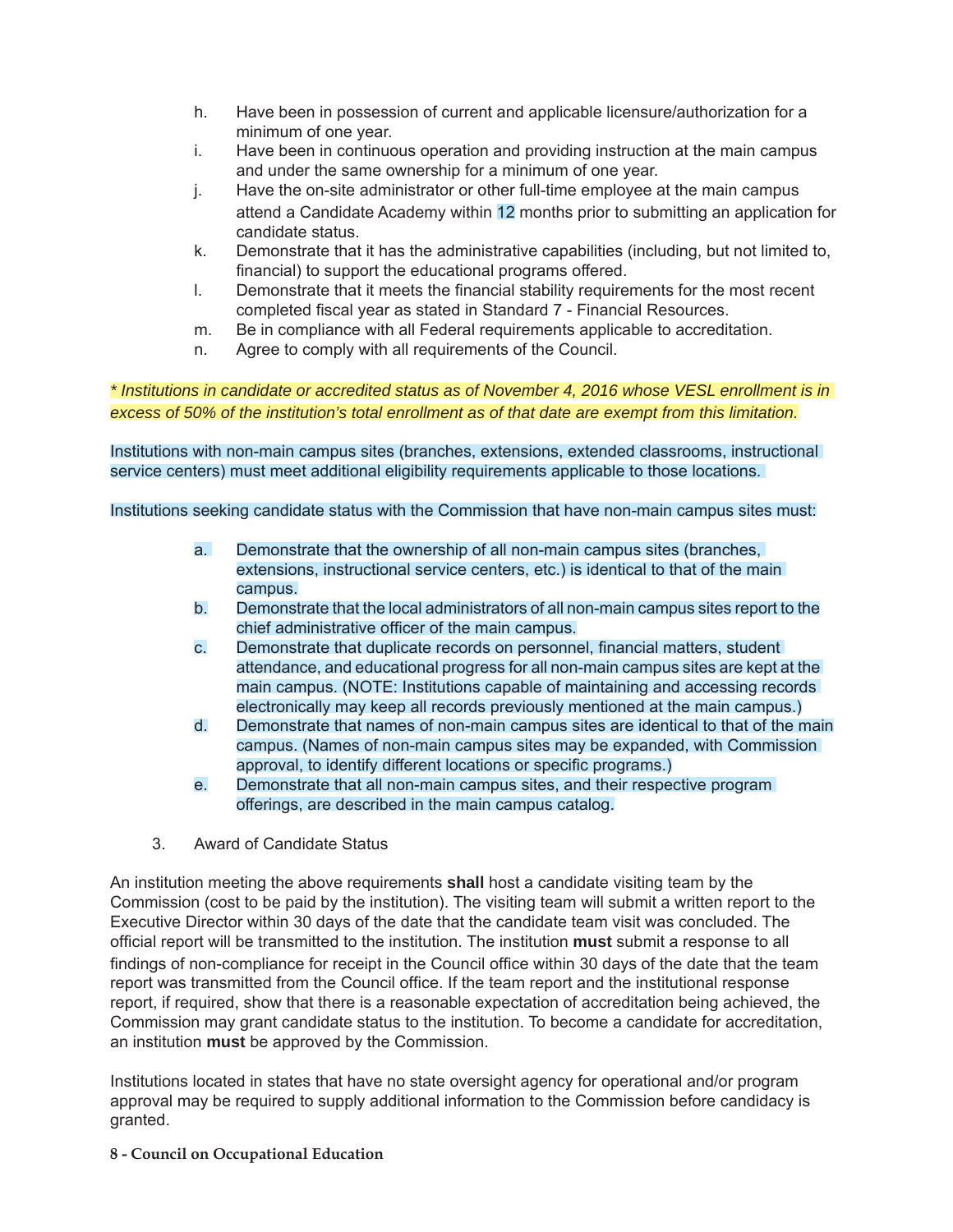Candidate institutions demonstrating progress toward be coming accredited may remain in candidate status for a period not to exceed three years. During the candidacy period, institutions are not permitted to apply for approval of substantive changes of any kind.

Candidate institutions **must** complete a self-study and host a visiting team no earlier than six months after becoming a candidate but no later than 24 months after becoming a candidate. Institutions that have voluntarily withdrawn from candidacy may file a new application for candidacy for accreditation one year after the effective date of withdrawal.

4. Annual Renewal of Candidate Status

Continuation of candidate status is determined annually by Commission approval of institutional annual reports indicating that candidate institutions are making progress toward meeting the Council's standards and criteria. Non-public institutions must also submit financial information on an annual basis as described in Section IV., D.2.

#### **B. Accreditation**

1. Eligibility Requirements

After an institution has been accepted as a candidate for accreditation and becomes an active participant with the Council, the earliest that the institution can host a visiting team for the purpose of initial accreditation is six months after the date candidate status is approved. To be eligible for accreditation, an institution **must**:

- a. Continue to meet the eligibility requirements to be a candidate for accreditation.
- b. Demonstrate that the majority of its programs meet all minimum required benchmarks for completion, placement, and licensure exam pass rates for the most recent 12-month period possible.
- c. Occupy its own physical facilities and not be co-located with another institution. (Co-location may include, but is not limited to, the sharing of faculty, staff, websites, links to websites, telephone numbers, and/or physical facilities. See definition for a complete description.)
- d. Have students continuously in attendance for a minimum of two years except for regularly scheduled breaks, holidays, and vacation periods.
- e. For initial accreditation, non-public institutions must submit audited financial statements for the two most recent fiscal years at least 60 days prior to hosting an initial accreditation visiting team. The first of those two years may be the audited financial statement submitted with the institution's candidacy application and the second audited financial statement must represent activity while the institution is in candidate status. Both audited financial statements must demonstrate compliance with the Commission's financial stability requirements as stated in Standard 7 -Financial Resources.
- f. Host an initial accreditation team visit no earlier than six months after candidate status is granted. (The institution must have a valid candidate academy/self-study workshop certificate on file at the time of the team visit. See next requirement.)
- g. Have the on-site administrator or other full-time employee at the main campus attend a Candidate Academy within six to 18 months prior to hosting the accreditation visiting team.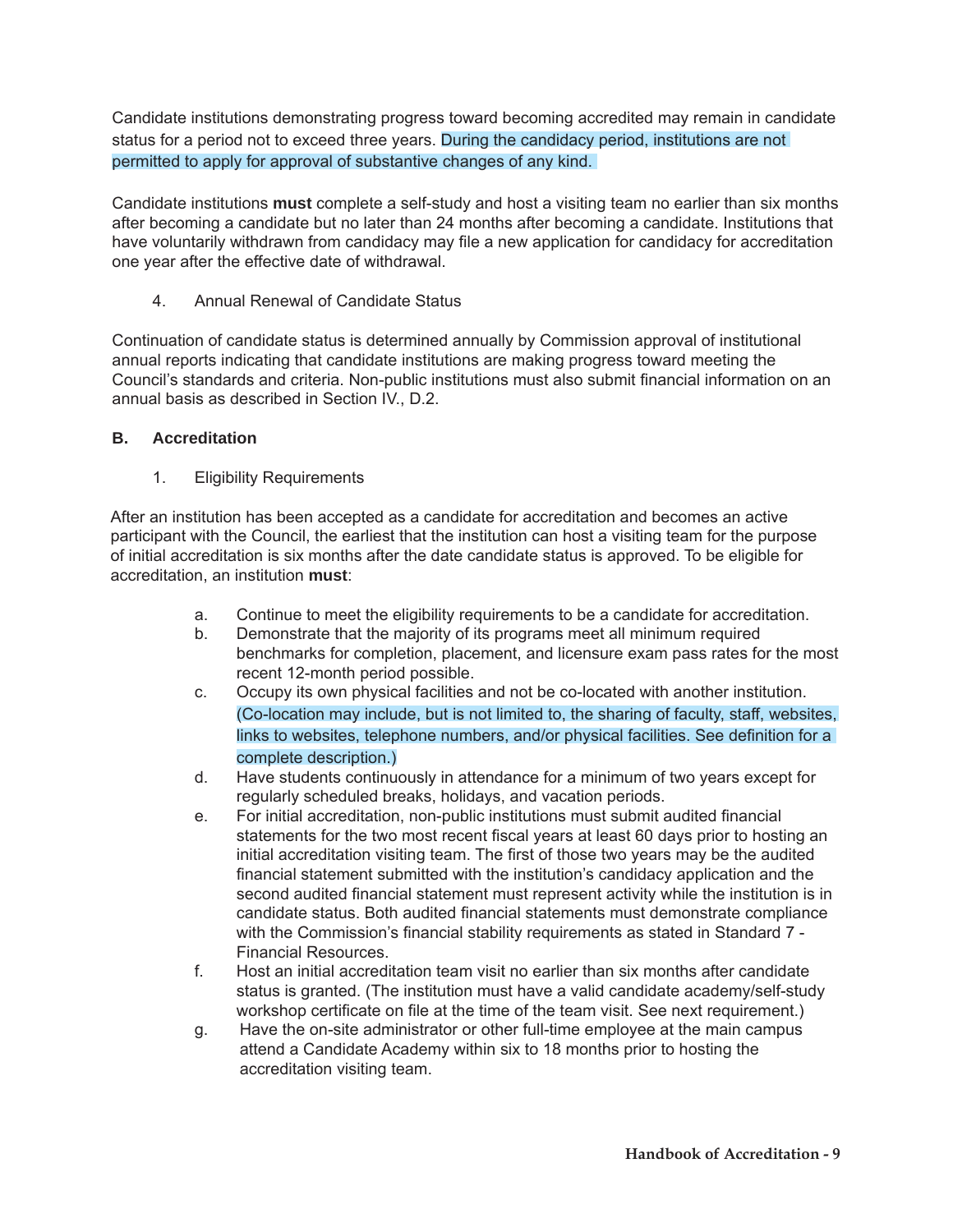- h. Have undergone a self-study based on the mission of the institution and the standards and criteria approved by the Council and have filed the required documents with the Commission.
- i. Have undergone a visiting team review.
- j. Have written a letter requesting accreditation and submitted an institutional response, if required, to the team report by the chief administrative officer of the institution. (The response must be received in the Council office within 30 days of the date that the letter requesting a response was transmitted from the Council office.)
- k. Be accepted by a majority vote of the Commission as meeting the standards and criteria of the Council.

Institutions being considered for initial accreditation must obtain accreditation status within 12 months after the first review by the Commission. If initial accreditation has not been granted within the twelve-month period immediately following the first deferral of action, the institution shall be dropped from candidate status.

2. Annual Renewal of Accreditation

Accreditation is for a period of one year from July 1 through the following June 30. Continued accreditation is determined annually by Commission approval of institutional annual reports that verify that accredited institutions are complying with the Council's standards, criteria, and conditions. Non-public institutions must also submit financial information on an annual basis as described in Section IV., D.2.

3. Reaffirmation of Accreditation

Reaffirmation of accreditation **must** occur from two to six years after initial accreditation or any subsequent reaffirmation decision. The time interval for reaffirmation is determined by the Commission as a part of its accreditation or reaffirmation decision. Institutions **must** meet the same requirements for reaffirmation as required for initial accreditation (see Section III.B.1 above). At the discretion of the Commission, the institution may be required to undergo reaffirmation earlier than the previously determined year.

Institutions undergoing reaffirmation of accreditation must send an eligible representative to a Commission-sponsored workshops for the preparation of the Self-Study and the Annual Report within six to 18 months prior to hosting the reaffirmation visiting team. (See following section: Workshop Attendance Requirements.) Beginning six months prior to hosting an accreditation visiting team, a moratorium on all substantive change approvals will be in effect and will remain in place until the institution has been granted reaffirmation of accreditation.

Institutions being considered for reaffirmation of accreditation must obtain reaffirmation within 12 months after the first deferral of action by the Commission. If reaffirmation has not been granted within that twelve-month period immediately following the first deferral of action, the institution shall be dropped from accreditation.

An institution that has been dropped from accreditation may file an appeal of the Commission's decision in accordance with the Commission's policies on appealing Commission decisions (see section E. Commission Action, 3. Appealable Actions, and the Policies and Rules of the Commission, Appeal Process).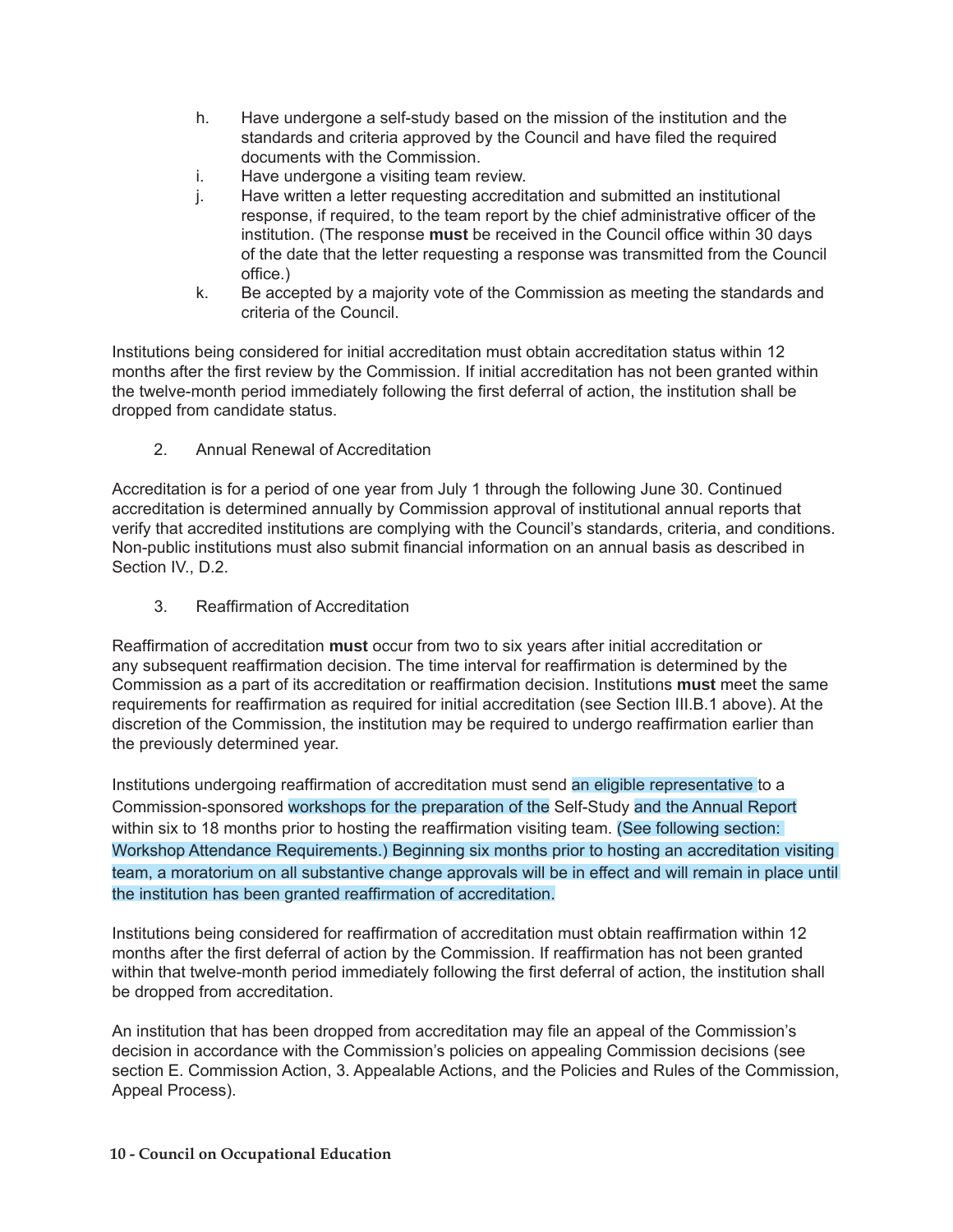#### **C. Workshop Attendance Requirements**

Attendance at Commission-sponsored workshops is a requirement before Commission review and approval of certain accreditation statuses.

#### Eligible Representatives

Persons who serve as administrators, liaisons, faculty, and staff of institutions seeking candidate status or accreditation with the Council are institutional representatives eligible to attend required workshops and earn certificates that enable the submission of candidate applications and the scheduling of accreditation team visits. (See specific time lines described in the subsections below.)

Also, persons who are owners or part owners of more than one main campus are considered eligible representatives and may receive certificates of attendance only for the main campus where their office is located.

The following persons are not eligible to meet these attendance requirements:

- 1. Institutional corporate owners/employees whose offices are not located at a main campus of an institution;
- 2. Consultants who are contracted to assist institutions with the accreditation process; and,
- 3. Contractors hired to provide products or services to candidate and accredited **institutions**

Certificates of attendance that were earned by former administrators, liaisons, faculty, or staff, are null and void upon their departure from or termination by the institution. Because of this possibility, it may be in the institution's best interest to involve more than one eligible representative in workshop attendance required by the Council.

#### Candidate for Accreditation

Institutions interested in membership with the Council attend a series of workshops (the Candidate Academy) before an application for approval of candidate status can be submitted. Once an attendance certificate for the Candidate Academy is earned, an institution interested in membership with the Council must submit the application for candidacy within 12 months after attendance.

The Candidate Academy attendance certificate also serves as certification of the Self-Study process and the Annual Reporting process that is required before initial accreditation can be considered. Institutions that gain candidate status with the Council must host their initial accreditation team visit no later than 18 months after earning the Candidate Academy certificate.

Institutions that fail to submit their applications for candidacy within 12 months of attending a Candidate Academy must repeat their attendance at another Candidate Academy before submitting an application for candidacy. Institutions that fail to host their initial accreditation visit within 18 months of Candidate Academy attendance must attend a Self-Study Workshop and Annual Report Workshops at either the COE Summer Conference or COE Annual Meeting within 6 to 18 months of hosting their initial accreditation visit.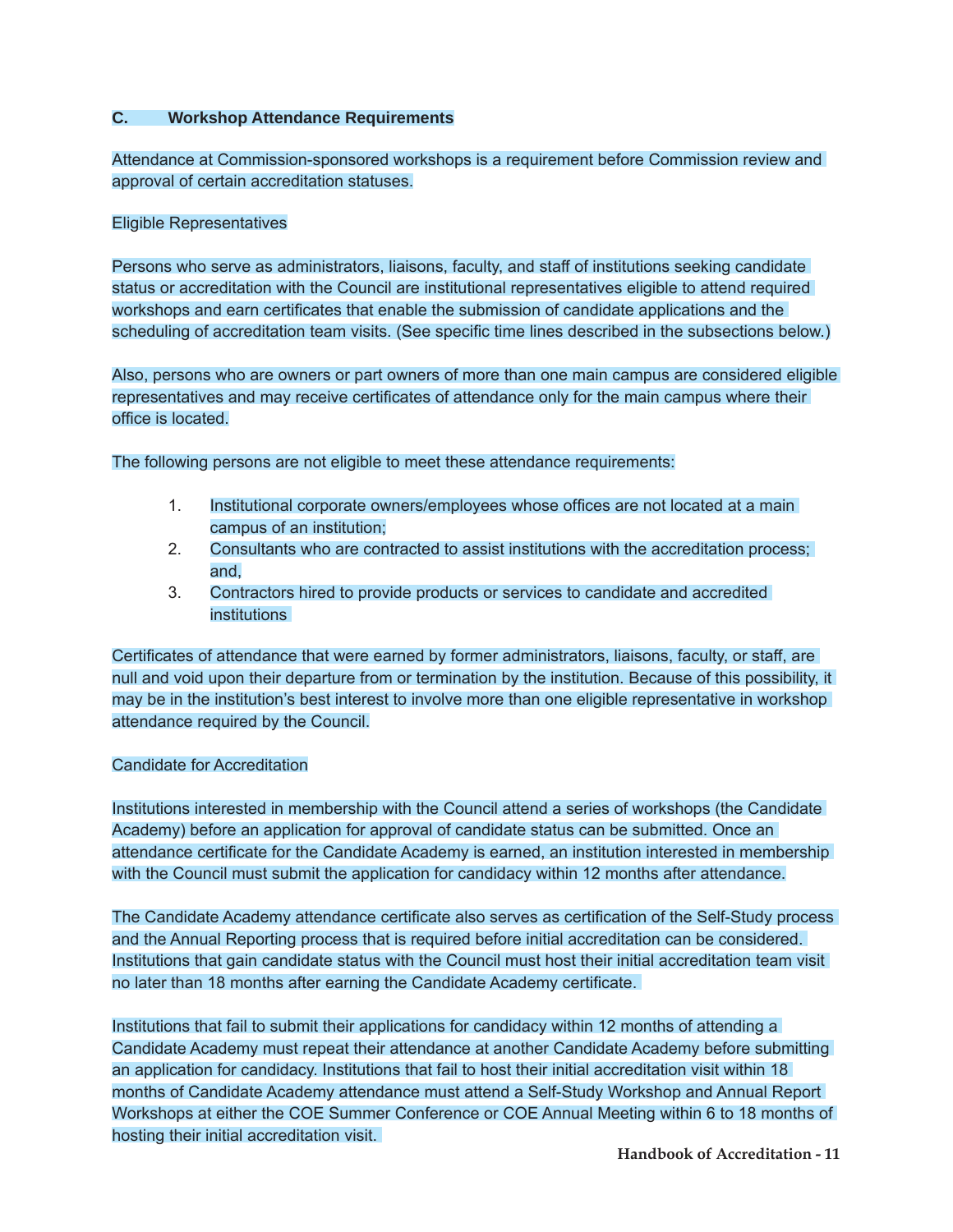#### **Reaffirmation of Accreditation**

Institutions currently accredited by the Council that are preparing to host a visiting team for reaffirmation of accreditation must attend the Self-Study workshop and workshops for submitting the Annual Report required by the Council. These attendance certifications must be earned no less than 6 months before – and no more than 18 months before – the institution hosts its team visit.

Failure to attend these workshops within this time period will delay the accreditation team visit and will result in a penalty for failure to attend a required workshop. (See Fees and Penalties.)

#### Annual Reporting

Attendance at workshops for submitting the institutional Annual Report (and for reporting student achievement data) is required of all candidates for accreditation and accredited institutions. Earning these certificates is required as part of the application process for candidate status and the accreditation visit cycle for accredited institutions that is established by the Commission.

No less than 6 months before, and no more than 18 months before an institution hosts a team visit for initial accreditation or reaffirmation of accreditation, the institution must provide evidence (workshop attendance certificates) that it met this requirement.

Team Member/Team Leader Certification

Those who volunteer to serve as the leaders and members of team visits conducted by the Council for candidate status, accreditation, substantive changes, and other circumstances, are required to be certified in the team reporting processes of the Council every three (3) years. Attendance at workshops for team member/team leader certification will fulfill this requirement.

Those who wish to serve as team leaders must maintain team member certification as well as team leader certification.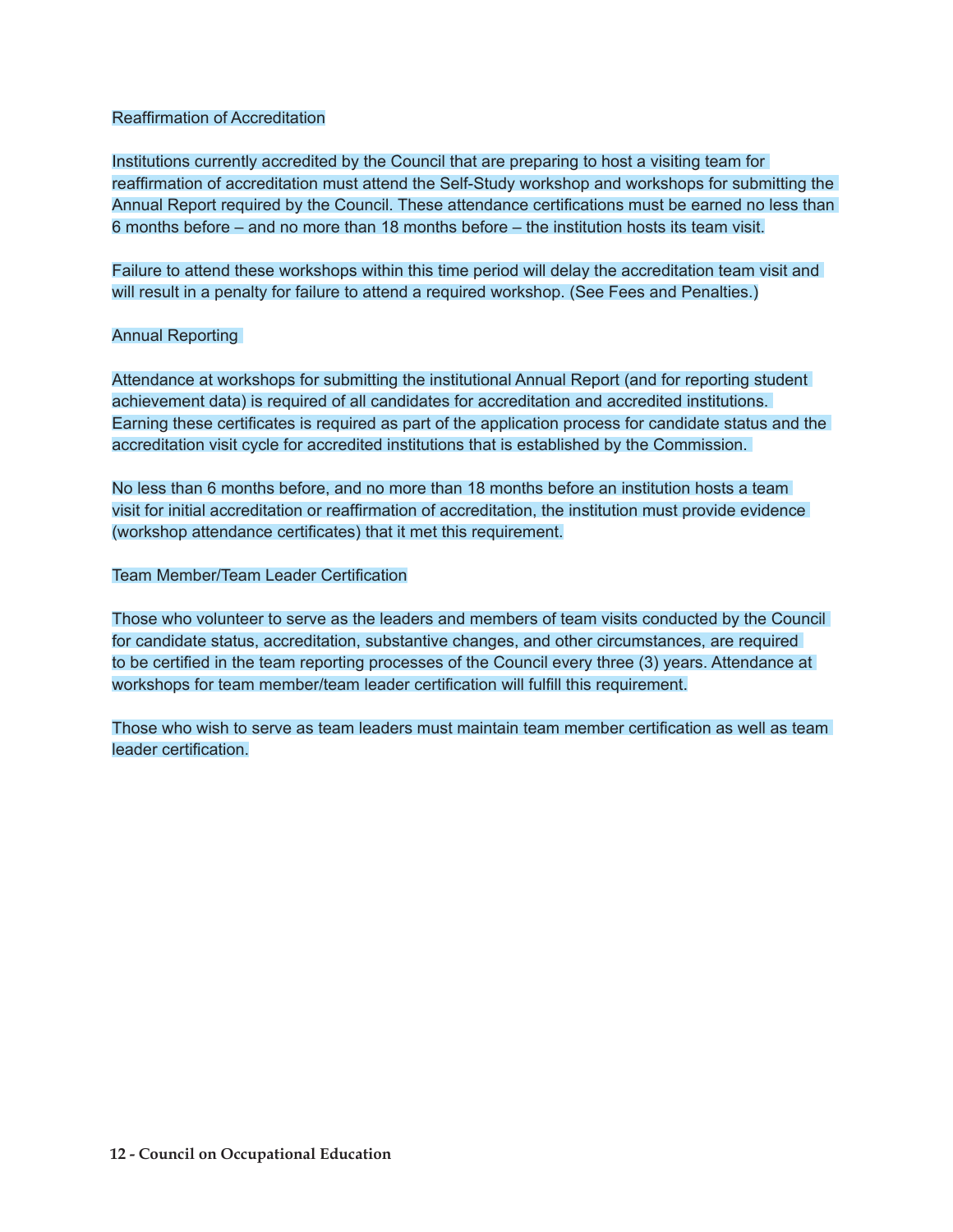# **SECTION IV. The Accreditation Process**

The components of the accreditation process described below represent the primary means through which the objectives of COE as an accrediting agency are addressed. The process incorporates a comprehensive institutional self-study, peer evaluation, and decision of the Commission based on the Council-approved standards and criteria for accreditation.

# **A. The Self-Study**

The primary purpose of the self-study is to examine an institution's qualifications for accreditation through a comprehensive self-evaluation conducted by institutional personnel. The self-study process also serves as a strategic planning vehicle for the improvement of all institutional services. The Council provides guidelines for the self-study in a manual that each institution is expected to use in planning, conducting, and reporting its self-study.

#### Use of Consultants

A consultant may be used to assist in the self-study, but clear indications **must** exist that the faculty and staff were primarily responsible for preparing, revising, and editing any documents required in the accreditation process. Within seven days after employing a consultant for the purpose of assisting in the accreditation process, an institution **must** submit a copy of the consultant's resume to the Council. A consultant may provide assistance to the institution by conducting an on-site workshop for one or more of the following purposes:

- 1. Acquainting the administration and staff with the self-study process.
- 2. Providing an explanation of the content of the accreditation standards and criteria.
- 3. Lending assistance in organizing the self-study effort to maximize staff participation.
- 4. Identifying the types of exhibits or other documentation needed to support or complement the self-study report.

Attendance of a consultant at a Commission-hosted Self-Study workshop or Candidate Academy does not satisfy the requirements for workshop attendance by the staff and/or faculty of the institution seeking accreditation.

Consultants may not serve as leaders or members of visiting teams scheduled for institutions for which they have contracted their services. Anyone who violates this policy will be permanently barred from participation in visiting teams or any other accreditation activity conducted by the Council.

Consultants may not serve in the role of accreditation liaison for an institution and should not contact the Council office for information on behalf of the institution.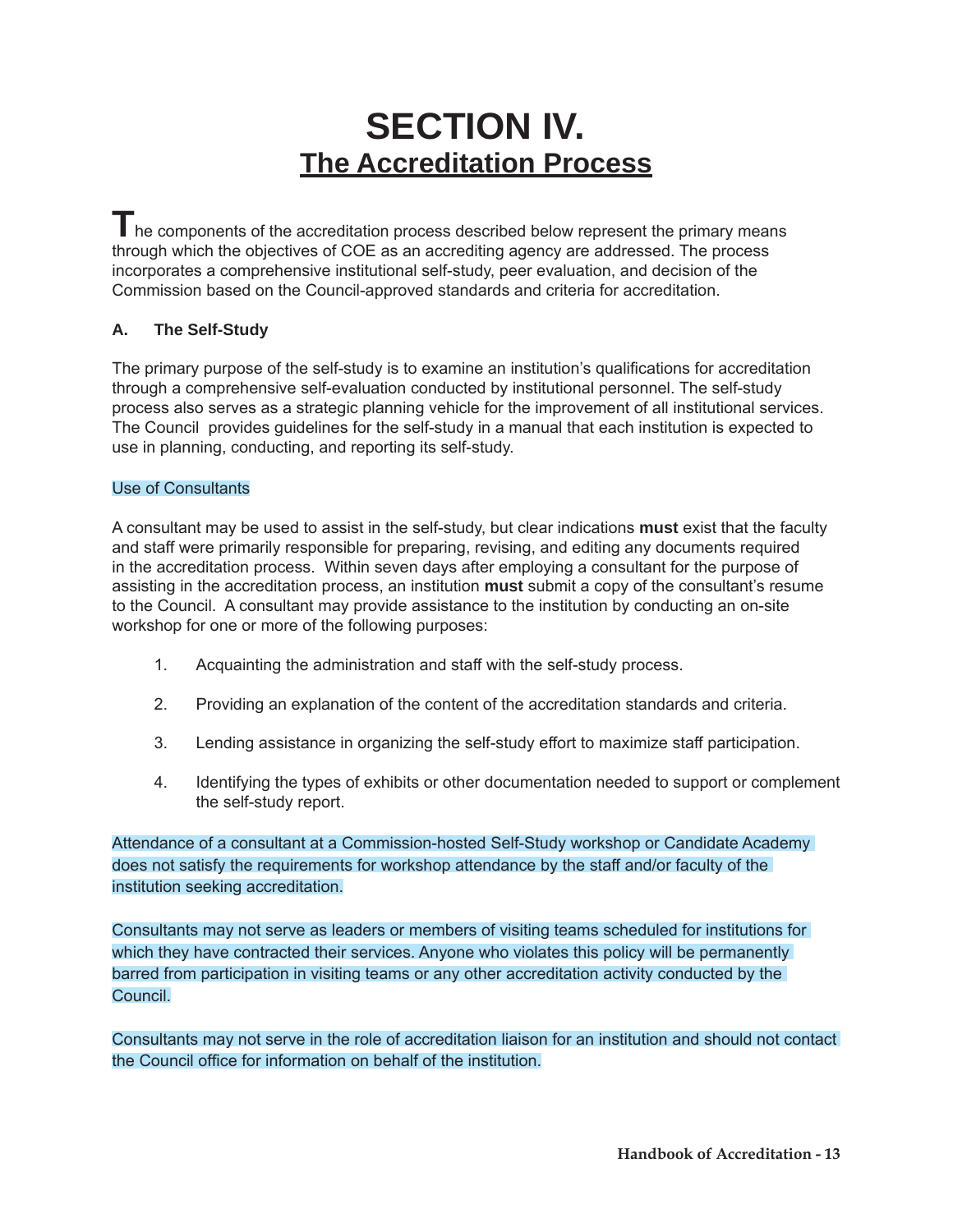## **B. The Site Visit**

The primary responsibility of the visiting team is to determine whether or not the institution is in compliance with the standards and criteria required for accreditation by the Council. The visiting team assesses the quality of an institution in light of its stated mission using the standards and criteria of the Council as the basis for the assessment. Information sources utilized by team members in conducting the on-site evaluation include the institutional self-study report, documentation available at the institution, interviews of individuals associated with the institution, and observation of conditions and practices.

The Commission is responsible for establishing all requirements related to visiting teams. Those requirements are presented in a separate document containing the guidelines for accreditation visiting teams.

# **C. Institutional Response Report**

In those instances where a visiting team reports a failure of an institution to comply with one or more standards, criteria, and/or conditions for accreditation (i.e., when the team makes one or more findings of non-compliance), the institution is required to take appropriate corrective action immediately. The institution **must** also submit a written report that addresses each violation by describing and documenting the action taken by the institution to comply with the requirement. This report **must** be received within 30 days of the date that the team report was transmitted from the Council office. Specific instructions for preparing and submitting the institutional response report are in the guidelines for accreditation visiting teams adopted by the Commission.

# **D. Annual Documentation Required for Renewal of Candidacy or Accreditation**

1. Institutional Annual Reports

Continued candidate status or accreditation is determined annually by Commission approval of institutional annual reports. Candidate institutions **must** show progress toward meeting standards and criteria; and accredited institutions **must** show that they are complying with standards, criteria, and conditions for continued accreditation.

The institution **must** provide all of the applicable information requested in the annual report. Reporting substantive changes in the annual report does not constitute written notification to the Council.

Failure to submit an annual report or additional information regarding the annual report by the due date established by the Commission **shall** be grounds for an institution to lose its candidate or accredited status.

2. Audited Financial Statements from Non-Public Institutions

Non-public institutions in candidate or accredited status **must** submit a copy of their audited financial statements, including notes, prepared by an independent certified public accountant for their most recent fiscal year and completed COE financial forms furnished by the Commission. Financial statements **shall** adhere to Generally Accepted Accounting Principles (GAAP) and shall be prepared in accordance with Generally Accepted Government Auditing Standards (GAGAS). An income statement must be provided for each main campus and branch. (See definition of *audited financial* statements in Section VII. Definitions, Standard Seven.) Any institution which is a wholly-owned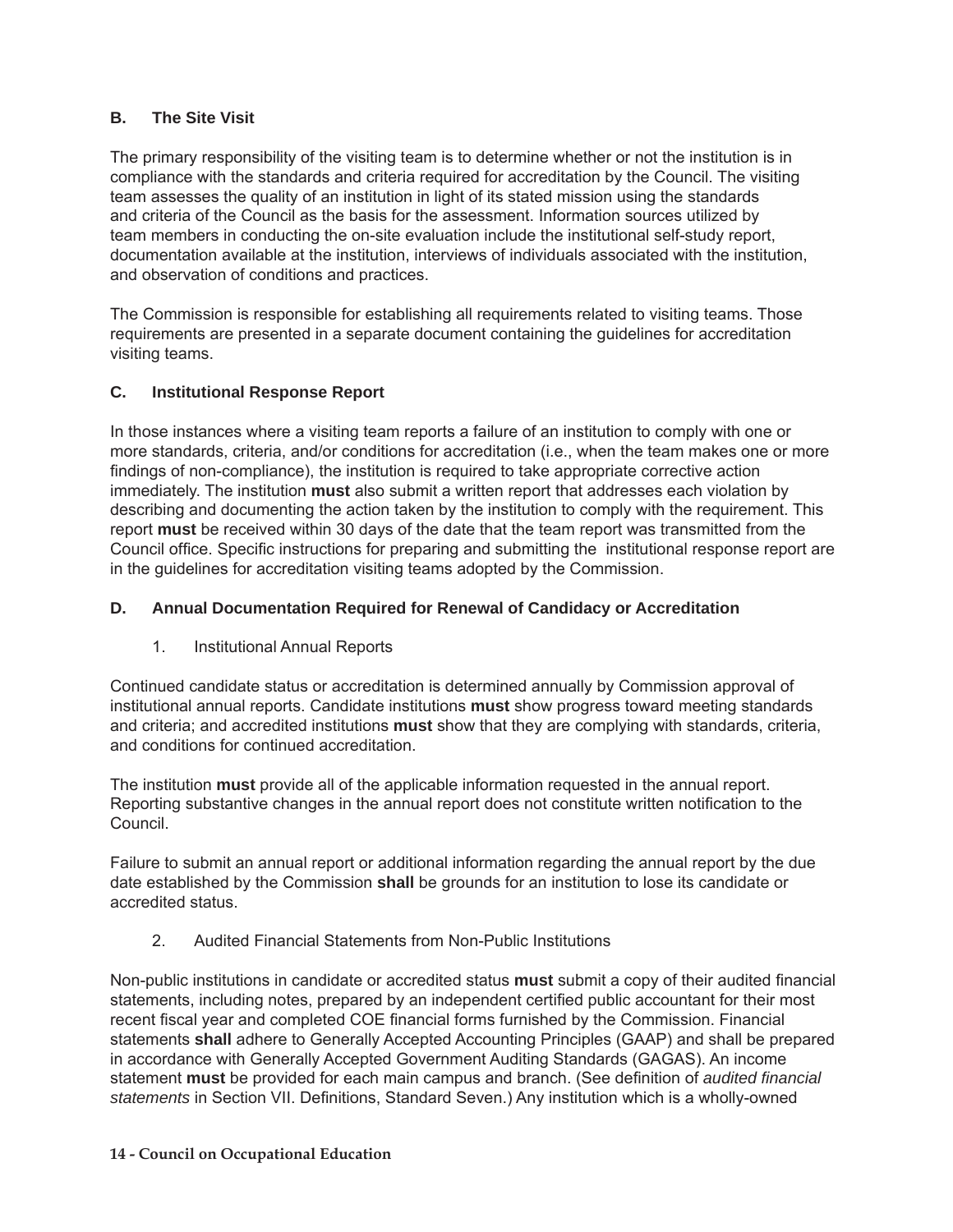subsidiary **must** submit a statement certifying that the parent corporation will be legally responsible for student teach-out, student tuition (including books and supplies), and refund liability for its whollyowned subsidiary company. This statement **must** be from the parent corporation's board of directors, **must** have the seal affixed, and **must** be submitted on an annual basis. Annual financial information is due in the COE office no later than six months following the date of the end of the institution's fiscal year.

# **E. Commission Action**

## 1. Possible Commission Decisions

The Commission has a variety of options for action when making decisions regarding the award, maintenance, or termination of status with the Council for candidate and accredited institutions. The options available are the following:

- a. Award of candidacy
- b. Denial of candidate status
- c. Annual renewal of candidacy
- d. Drop from candidacy
- e Award of initial accreditation
- f. Denial of initial accreditation
- g. Annual renewal of accreditation
- h. Reaffirmation of accreditation
- i. Denial of reaffirmation of accreditation
- j. Determination of statuses
	- (1) Notification of apparent deficiency
	- (2) Warning
	- (3) Probation
	- (4) Show cause order
- k. Deferral of decision
- l. Drop from accreditation

The review of the status of any institution may be conducted periodically as specified in the procedures of the Commission. A focused review may be prompted by a notice of substantive change; by notification of a high default rate or a large increase in the default rate; by a complaint; by notification of possible unethical conduct; or by a possible violation of standards, criteria, or condition adopted by the Council. The Commission may take the same actions in both periodic and focused reviews regarding the institution's status.

With respect to institutions that are currently holding Candidate for Accreditation status, the Commission uses the self-study, visiting team report, and institutional response, if required, to choose one of three alternative actions. The Commission may continue the institution in candidate status, approve the institution's initial accreditation, or drop the institution from candidate status.

With respect to institutions that are currently accredited, the Commission may continue the institution's accredited status, may assign any of four statuses, or may drop the institution from accreditation.

Institutions will be notified within 30 days of adverse Commission decisions which affect their candidate or accredited status by letter sent by certified mail or other signature-required delivery service addressed to the chief administrative officer. The letter includes: the decision, a statement of the substance of the basis for the decision, and the deadline for an institutional response or appeal which may be permitted.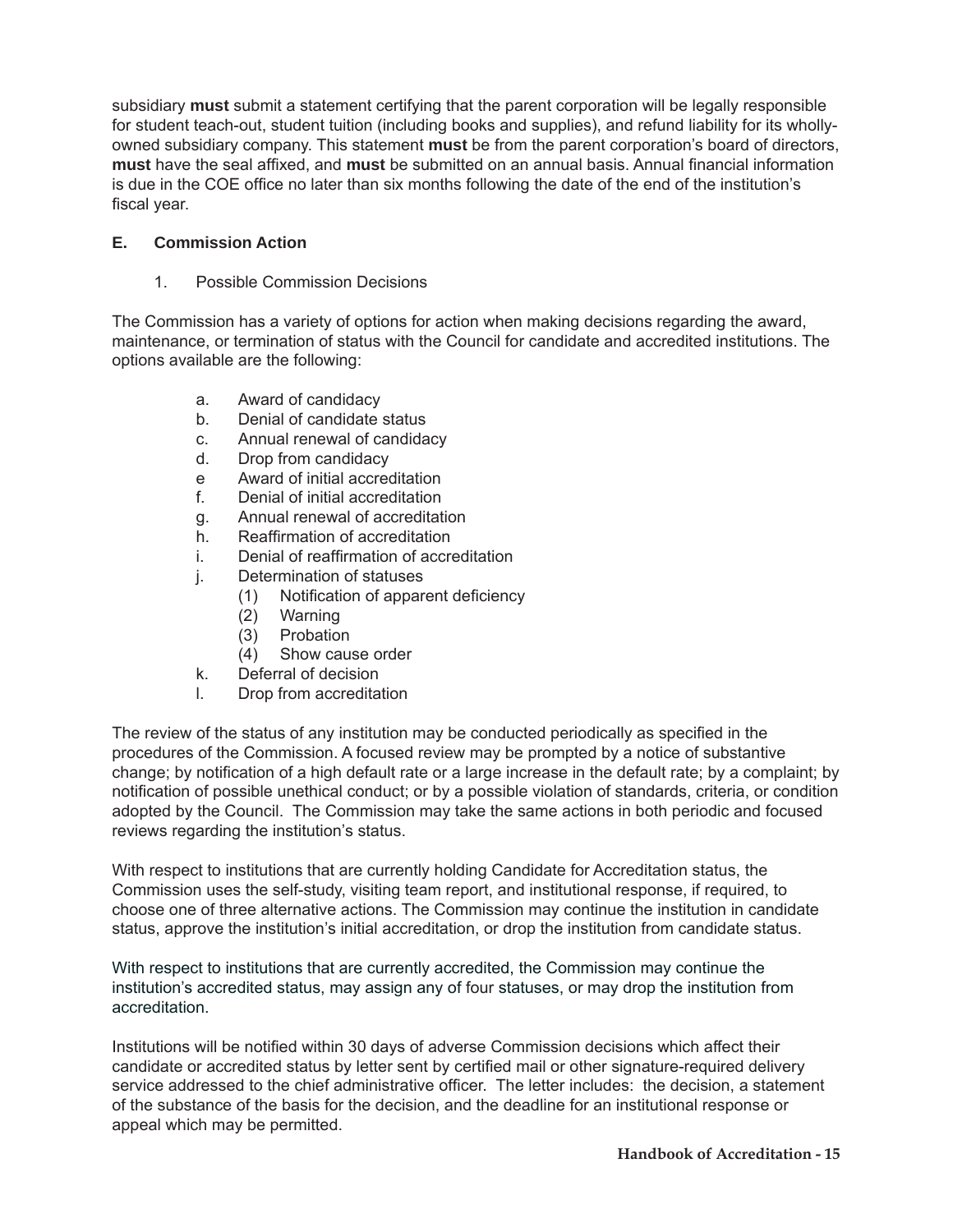In all cases where the number of days for taking action or making a response is specified, "days" means calendar days unless otherwise indicated. In all situations specifying the number of days within which the institution is required to make a response, the deadline is computed from the date the notice prompting such a reply was transmitted by the Commission.

The Commission may, to provide time for supplementary activity, choose not to take action but may defer its decision. Such a deferral causes an institution's status to remain unchanged unless the Commission, in announcing its deferral action, specifies otherwise.

If in the judgment of the Commission the conditions warrant, the Commission may impose one of the four statuses on an institution. A status may be withdrawn by the Commission upon clarification or remediation, but is not subject to appeal.

The four statuses are defined as follows:

#### **Monitoring Status**

**Notification of Apparent Deficiency—Notification of Apparent Deficiency is a status** which signifies that the institution is apparently deficient with respect to a requirement of the Commission. The institution has 30 calendar days to respond. This status may be removed at any time by the Commission upon clarification or remediation of the apparent deficiency, or may be changed by the Commission to a violation status.

#### **Violation Statuses**

 Violation statuses are imposed by the Commission when, after a thorough review of issuespecific documentation, it determines that an institution is in violation of one or more of the standards, criteria, and/or conditions of the Council. Violation statuses, when imposed, are a matter of public record and will be published on the Council's website in the form of a notification.

 The Commission will require the institution take appropriate action to bring itself into compliance with the agency's standards, criteria, and/or conditions in a time period specified by the Commission, but not to exceed:

- (1) Twelve months, if the program, or the longest program offered by the institution is less than one year in length; or,
- (2) Eighteen months, if the program, or the longest program offered by the institution, is at least one year, but less than two years in length; or,
- (3) Two years, if the program, or the longest program offered by the institution, is at least two years in length

 The Commission may use its discretion to specify a time period for compliance more restrictive than those listed above, based upon circumstances. Once the stated time period for compliance expires, the institution will be subject to adverse action to be effective by the deadline specified in the Commission's letter. The Commission may extend the time period for compliance with good cause.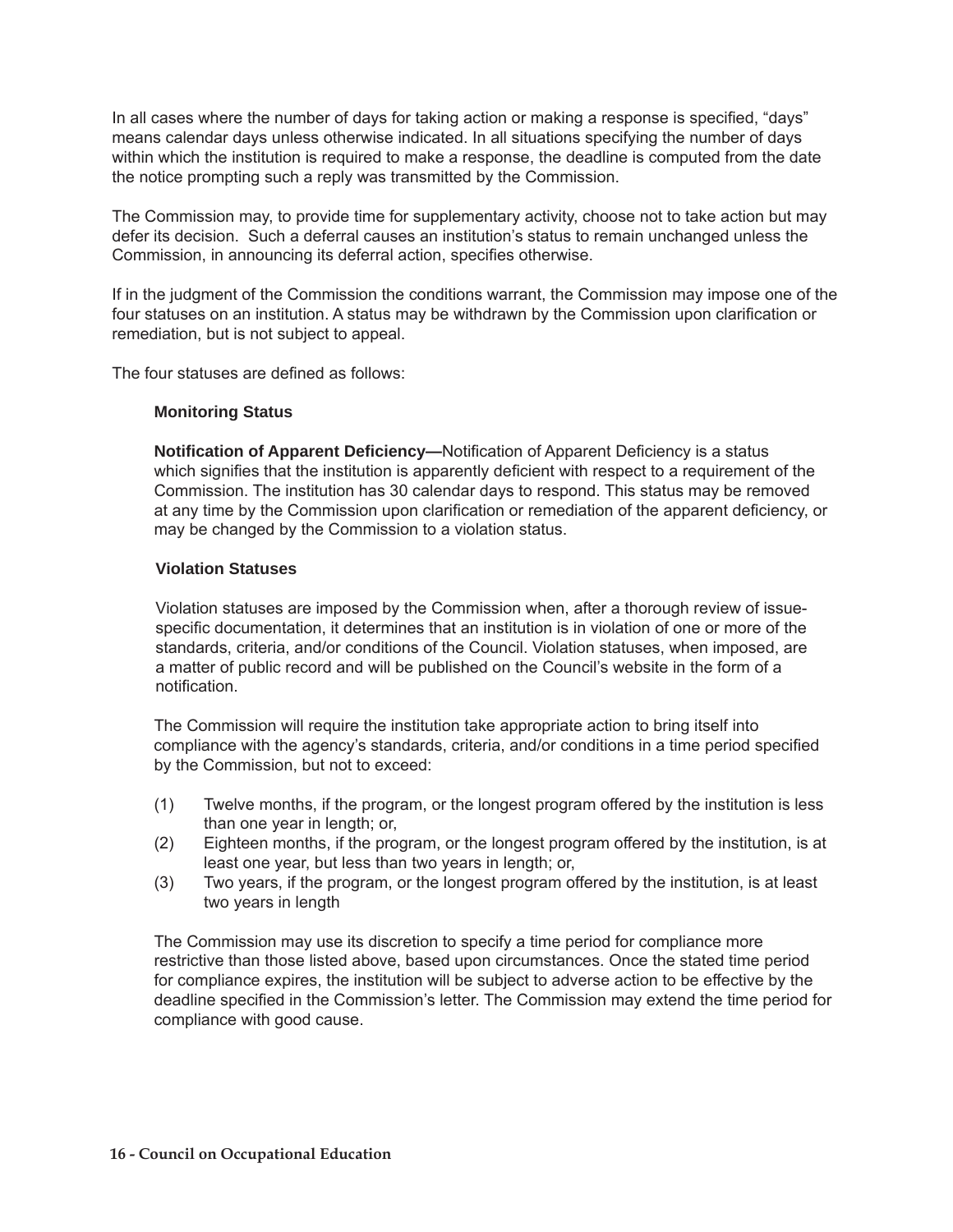Violation statuses can be restrictive or nonrestrictive. An nonrestrictive violation status allows an institution to come before the Commission to seek a grant of initial accreditation or reaffirmation of accreditation, and to apply for substantive change approval. Restrictive violations, however, prevent an institution from seeking a grant of initial accreditation or reaffirmation of accreditation, or approval of any substantive change.

**Warning**—Warning is a nonrestrictive status imposed by the Commission if it determines that an institution is in violation of one or more of the standards, criteria, and/or conditions of the Council. The Commission will require the institution submit periodic reports during the imposition of this status in order to determine the institution's progress toward compliance. The types and the requirements for reporting will be established by the Commission and may include, but are not limited to, reports on financial stability, administrative capability, and program outcomes. Compliance must be demonstrated within a time period not to exceed that which is based on the length of the longest program offered by the institution (above), but may be more restrictive, based upon circumstances. The deadline for compliance may be extended with good cause. A focused review team, which may include a Commission representative, may be required to visit the institution.

**Probation**—Probation is a restrictive status imposed when, in the judgment of the Commission, there is a violation of standards, criteria, and/or conditions of the Council that must be corrected or the institution will suffer loss of candidate status or accreditation. Probation may be imposed for a period not to exceed one year. Imposition of this status will not extend the original time period for compliance previously specified by the Commission unless good cause has been demonstrated by the institution.

**Show Cause Order**—Show Cause is a restrictive status assigned by the Commission because of one or more serious violations of the standards, criteria, and/or conditions of the Council. Once imposed, Show Cause provides an institution 30 calendar days to show why it should not be dropped. Imposition of this status will not extend the original time period for compliance previously specified by the Commission unless good cause has been demonstrated by the institution.

As stated previously, initial accreditation or reaffirmation of accreditation will not be granted during the time that a restrictive violation status is imposed. Substantive change applications will not be processed, whether new or pending, before the resolution of a restrictive violation status (probation or show cause) or pending an appeal of a decision of the Commission.

When an institution continues to be in violation of standards, criteria, and/or conditions after being placed on warning, probation, or issued a show cause order, or where circumstances are deemed sufficiently compelling, the Commission has the responsibility to drop the institution from candidate or accredited status no later than the original deadline for compliance, if any, stated in the Commission's letter. The Commission shall notify the chief administrative officer of the institution as to the nature of the action and the procedure to be followed if an appeal is filed. The decision of the Commission is final, subject to the appeal procedure, and will be made known to the public. No institutional response is required; however, an institution may choose to follow the appeals procedure described in Section IV.E.3. below.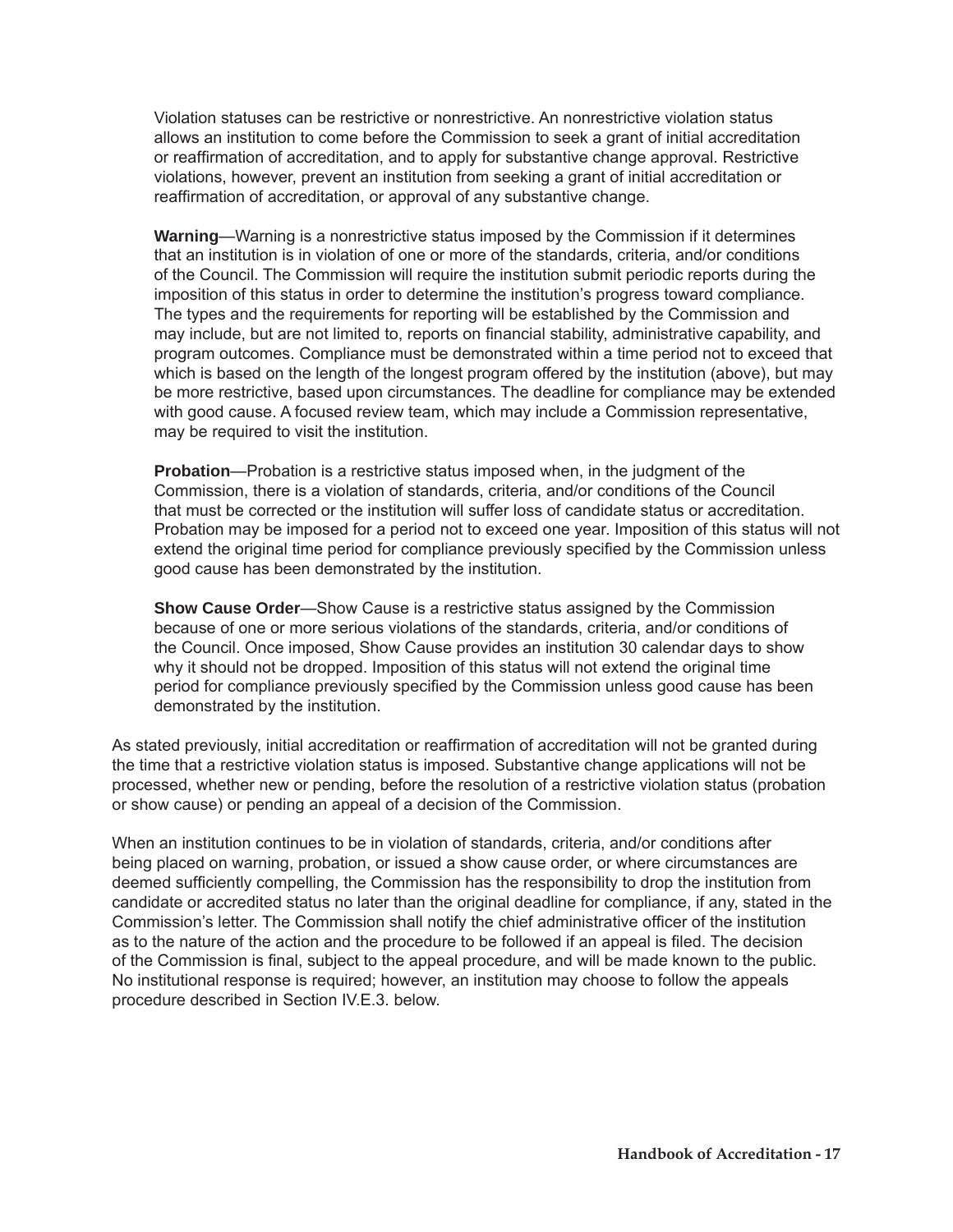An institution that does not choose to appeal may comment in writing regarding the Commission's action provided the response complies with Commission procedures and is received by the Commission within 20 calendar days of the notice of the Commission's action. Any response received by the Commission within 20 calendar days shall be included in the Commission's final report to the appropriate federal, state, and special agencies.

The Commission need not follow any specific sequence in the assignment of statuses. Assignment to any one status is not required before an institution may be assigned to another status. Ordinarily, Warning, Probation, and Show Cause Order status will be assigned in succession to provide an opportunity for remediation and correction before a decision is made by the Commission to drop the institution from accreditation or candidate status. It is important to note that the original time period for compliance specified in the Commission's letter is the maximum length of time allowed to remedy a violation - including the successive assignment of other statuses that may occur during that period. However, where the Commission deems the circumstances sufficiently extreme to warrant a prompt response, it may drop an institution without the prior assignment of any status.

2. Appearance before the Commission

Since all Commission decisions are based upon written documents, there are normally two instances where officials of an institution might appear before the Commission:

- a. Upon request by the Commission for the purpose of answering questions concerning an accreditation matter.
- b. Upon approval of the Executive Director when the institution is making a special request of the Commission.

All requests to appear before the Commission **must** be submitted in writing to the Executive Director and be received at least 30 days prior to the scheduled meeting. Such a request **must** describe in detail why the appearance is necessary. Documentation supporting the request **must** be submitted with the letter

The Executive Director may approve the request at which time the institution will be informed of the date, time, and place of the appearance. In the event the Executive Director defers action on a request to appear, the matter is taken before the Executive Committee for review and appropriate action.

3. Appealable Actions

Institutions that have filed a complete application for candidate status, institutions that are accredited by the Commission, and institutions that are seeking approval of a change of ownership or control may appeal the following actions of the Commission:

- a. Denial of candidate status.
- b. Removal of candidate status.
- c. Decision to deny accreditation (membership).
- d. Decision to discontinue accreditation (membership).
- e. Decision to deny approval of a change of ownership or control.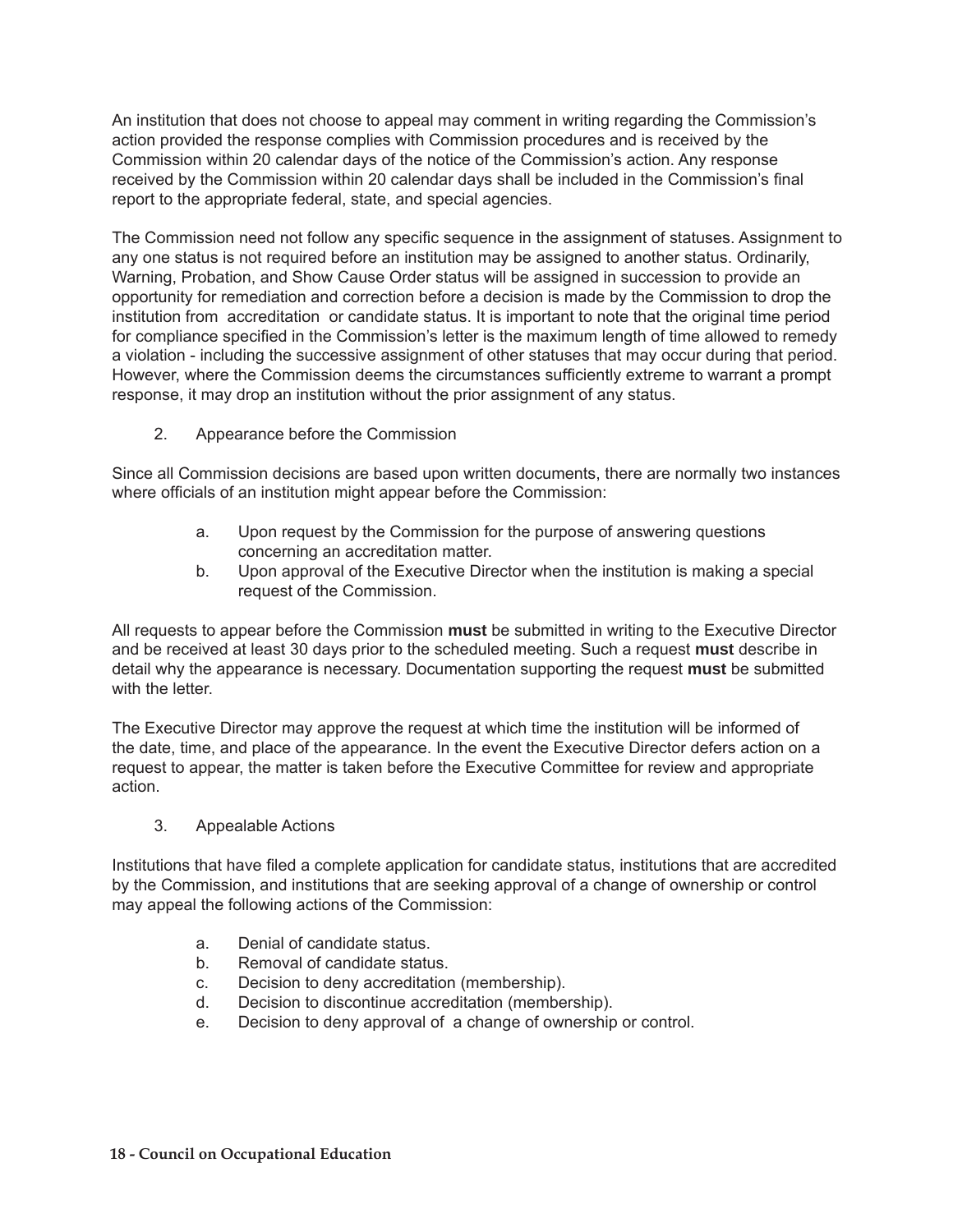An appeal **shall** be based on one or more of the following grounds:

- a. Errors and/or omissions in applying the standards, criteria, and/or conditions of the Council were made by the evaluation team(s) and/or the Commission.
- b. Demonstrable bias or prejudice was displayed by one or more members of the Commission, which significantly affected the decision.
- c. The documentation before the Commission at the time of the negative decision was materially in error.
- d. The decision of the Commission was contrary to the substantial weight of the documentation.

If an institution is aggrieved by any one of the four actions listed above, the chief administrative officer of the institution, with the approval of the governing board of the institution, must give notice of intent to appeal such action to be received in the Commission office within 20 days of the date of the notice of the Commission's action. The notice **shall** be submitted to the Commission's Executive Director in the form of a letter sent by certified mail or other signature-required delivery service. The letter **must** state all of the following:

- a. A request that an appeal board be convened.
- b. The specific grounds for the request with a statement explaining the reason(s) for each ground.
- c. Documentation (such as a copy of a resolution) showing the approval of such appeal action taken by the institution's governing board.
- d. A statement in the letter indicating the willingness of the institution to abide by the appeals conditions and procedures.

The request **shall** be accompanied by a cashier's check in the amount of \$30,000 to cover the necessary cost of the appeal. The \$30,000 consists of a \$5,000 notice-of-intent-to-appeal fee (nonrefundable) and a \$25,000 deposit to cover the costs of the appeal board proceedings. Any funds left over from the deposit will be refunded to the institution. Should there be an outstanding balance after the deposit is applied, the institution **must** pay the outstanding balance.

Upon proper notice of intention to appeal, the prior status of the institution, if any, shall be restored and will remain the same pending the disposition of the appeal.

The Commission is responsible for defining the procedures to be used in the appeal process so as to ensure that the process is fair and equitable for all affected parties.

- 4. Resolution of Disagreements
	- a. Interpretation of Membership Agreements

As a condition of receiving any status with the Council, each institution agrees that all agreements created by the Commission's granting such status **shall** be deemed to have been entered into in Fulton County, Georgia, and **shall** be interpreted in accordance with the laws of the State of Georgia. Further, each institution agrees that jurisdiction and venue for any action which might arise from any membership agreement between the institution and the Council, regardless of which party shall initiate the action, **shall** be exclusively in the United States District Court for the Northern District of Georgia or the state courts of Fulton County, Georgia, whichever of these courts shall have proper subject matter jurisdiction.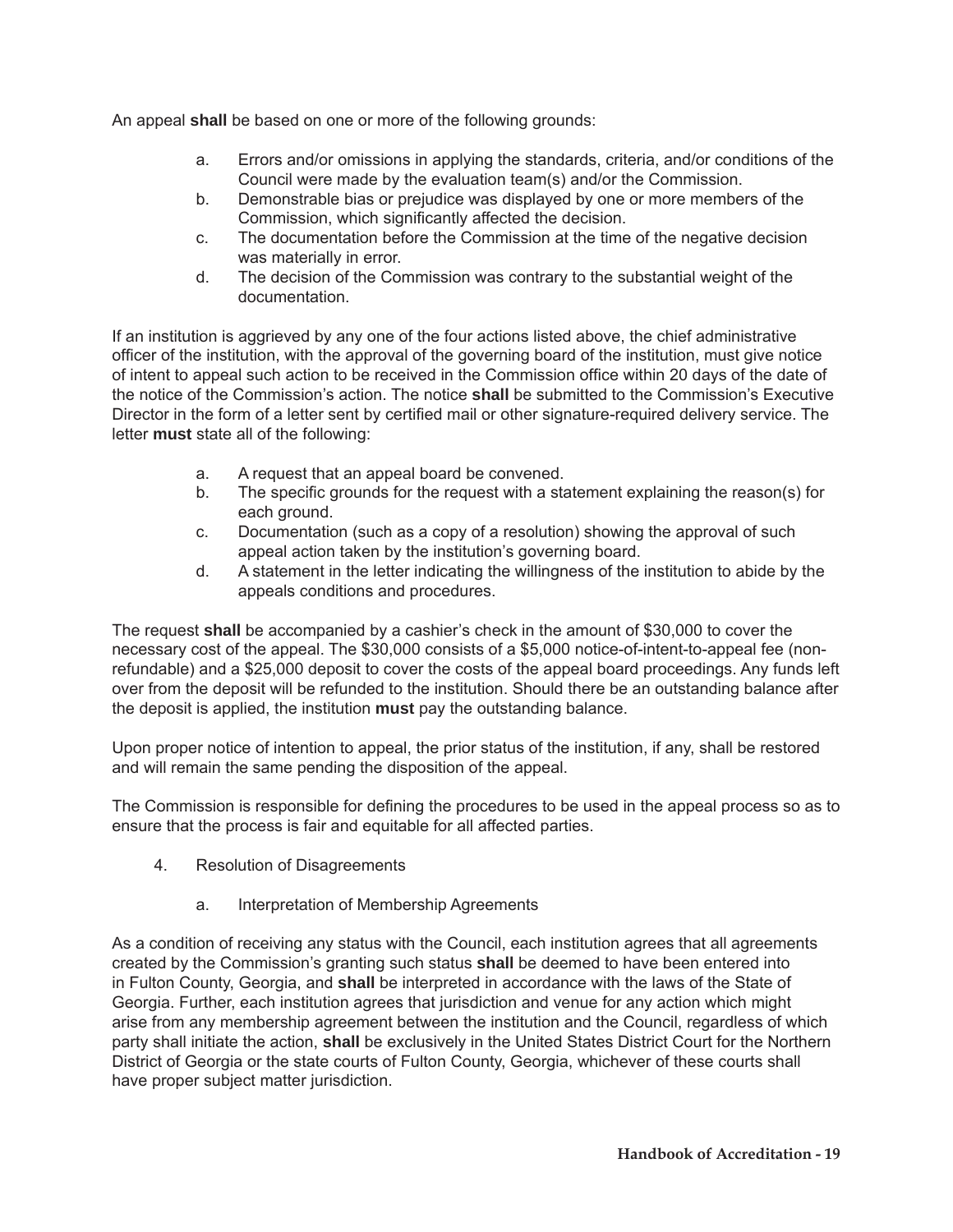b. Litigation Bond

An institution that files suit against the Council shall be required to post a bond of \$100,000 per location. Should the court rule in favor of the Council, the institution **shall** pay all court costs, Council attorney fees, and all other costs incurred by the Council in its defense.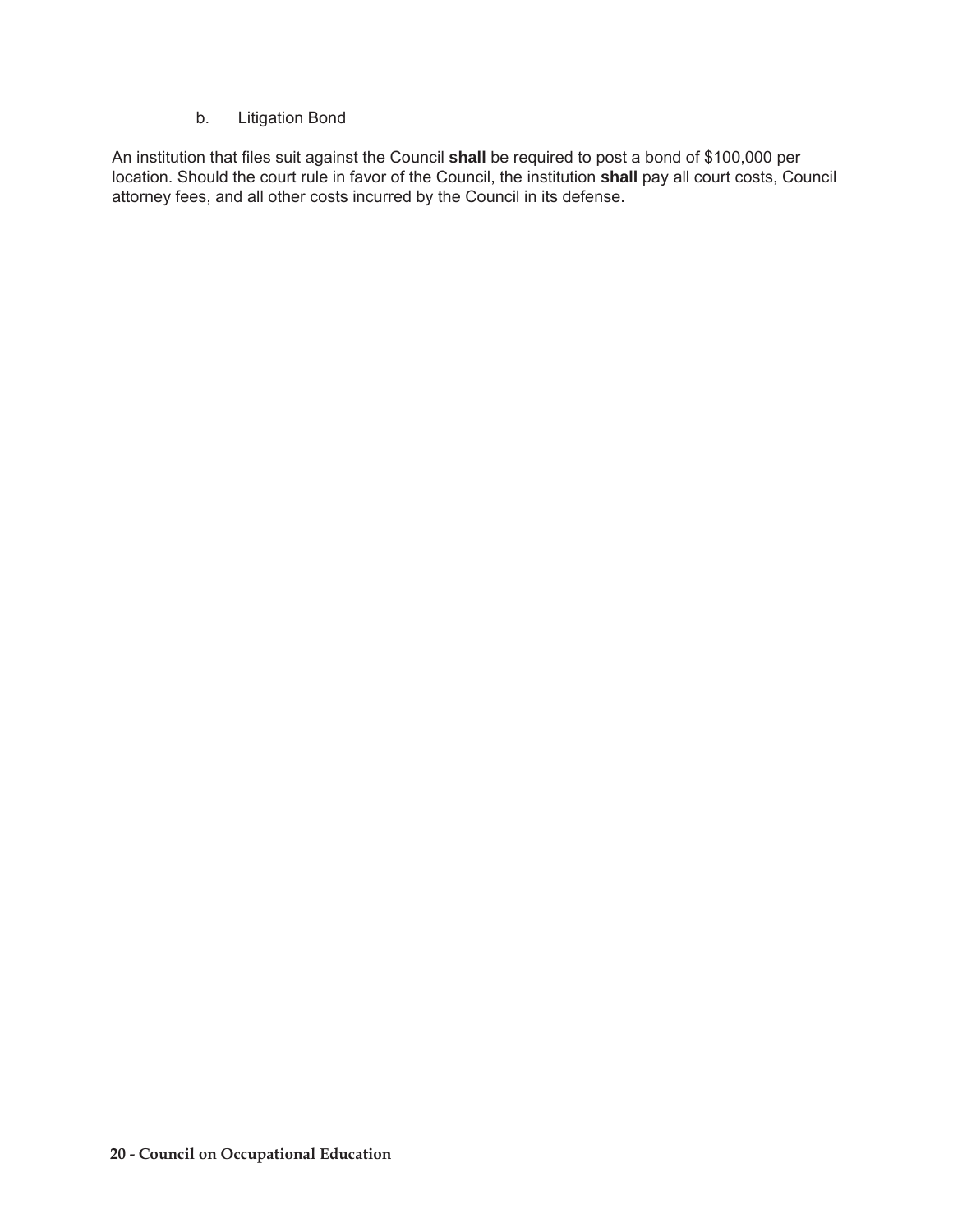# **SECTION V. Obligations of Affiliation**

**A**ffiliation of an institution with the Council creates certain obligations that must be met by the institution. Those obligations are grouped and described below under two headings: Administrative and Substantive.

## **A. Administrative Obligations**

1. Accreditation Liaison Officer

The accreditation liaison officer must be a permanent staff member at the main campus of the institution. This is the person with whom the Commission staff will discuss accreditation matters concerning the institution when the chief administrative officer is not available.

2. Official Communications

Only written communication from the Commission will be considered official. All official communications from the Commission to candidate or accredited institutions shall be transmitted to the main campus chief administrative officer or, if applicable, to the institution's accreditation liaison officer. All official communications from candidate or accredited institutions must be from the main campus chief administrative officer or, if applicable, from the institution's accreditation liaison officer and in written form. All written communications and supporting documentation created by the institution submitted to the Commission must be in English. (Written communications may be transmitted to the Commission via e-mail or forms provided on the Council web site.)

3. Requested Report or Documentation

Decisions are made by the Commission based on written evidence. Any report or documentation requested by the Commission **must** arrive in the Council office by the date due. All reports and supporting documentation created by the institution submitted to the Commission must be in English. Failure to submit any report or documentation requested by the due date **shall** be grounds for an institution to lose its candidate or accredited status.

4. Confidentiality of Materials

The accreditation of occupational education institutions by the Commission is an activity requiring a high degree of confidentiality. The findings of non-compliance (if any), suggestions, and other information relating to an institution are, by implied agreement, exchanged within an atmosphere of trust, confidentiality, and professional integrity. The Commission makes such information available to the participating institution and to other agencies, accrediting bodies, institutions, or individuals only upon the approval of the participating institution, pursuant to these conditions; as required by law; or as required by federal regulations applicable to accrediting agencies recognized by the U.S. Secretary of Education.

The participating institution may disseminate any of the information it receives from the Commission; however, experience has indicated such dissemination should occur only after the completion of the process leading to an action, certainly not during the process. A number of activities and cautions are employed by the Commission to assure integrity and institution/Commission confidentiality.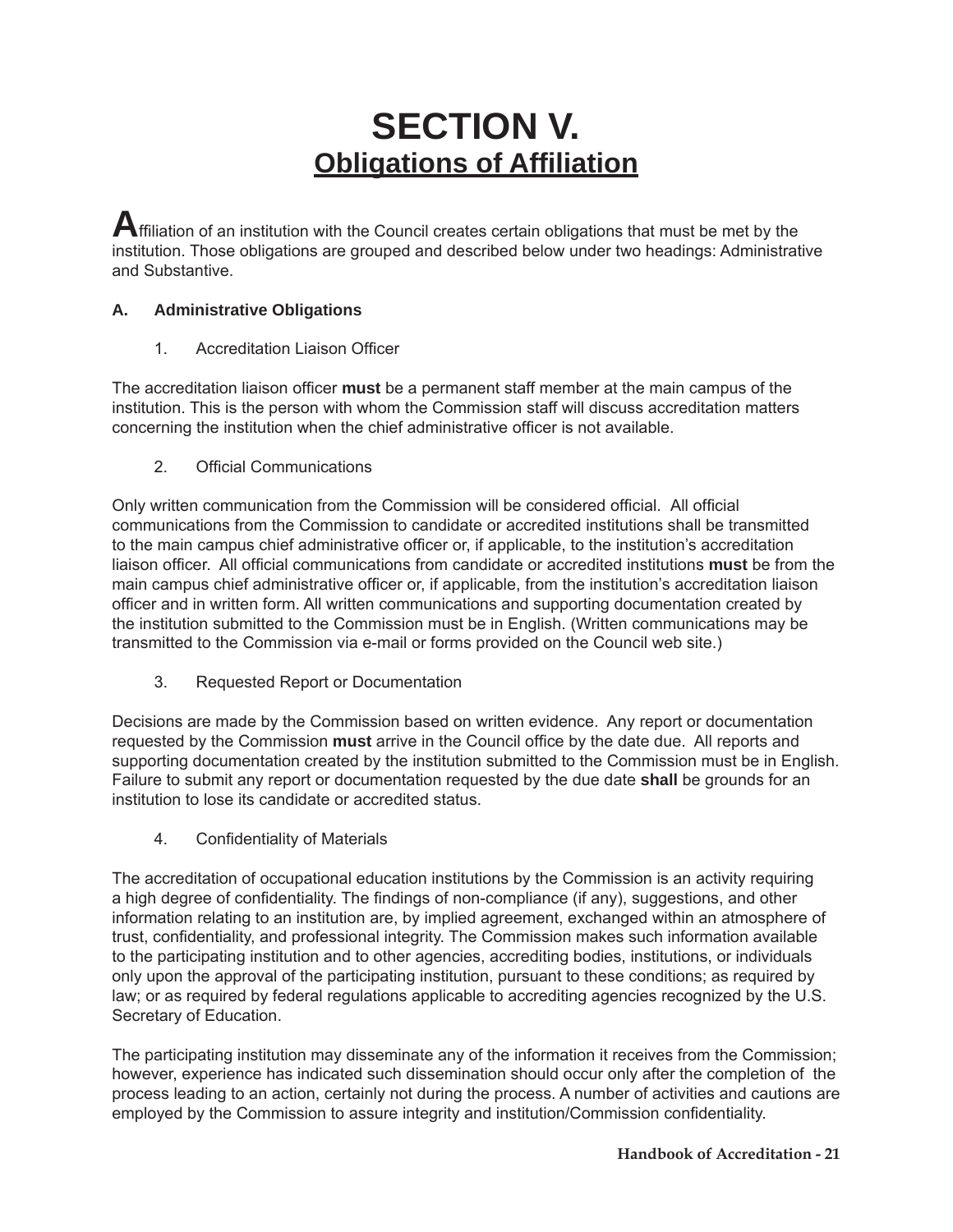5. Maintenance of Accreditation File

An institution that is accredited by the Commission **must** maintain a permanent accreditation file. The file **must** contain the following in chronological order:

- a. Copy of all substantive correspondence between the institution and the Commission (COE/COEI) to include, but not limited to, all letters related to accreditation, reaffirmation of accreditation, substantive changes, and official actions of the Commission.
- b. Copy of the last Self-Study.
- c. Copy of the last accreditation visiting team report and all other team reports since the last accreditation visiting team.
- d. Copy of the institution's response report for the last accreditation team and all other response reports to visiting teams since the last accreditation visiting team.
- e. Copy of all substantive change applications since the last accreditation visiting team.
- f. Copy of all annual reports since the last accreditation visiting team.

Failure to maintain the accreditation file as requested will call into question the administrative capability of the institution.

6. Publication of Status with the Commission

An institution **must** be accurate in reporting its status with the Commission to the public. In catalogs, brochures, advertisements, web sites, and news releases, any reference made to its status with the Commission **must** be accurate and must include the name and contact information of the Commission as follows: Council on Occupational Education, 7840 Roswell Road, Building 300, Suite 325, Atlanta, GA 30350, Telephone: 770-396-3898 / FAX: 770-396-3790, www.council.org.

Any institution that is found to misrepresent its status with the Commission **shall** issue a news release in the appropriate newspaper and/or other news media to correct the misrepresentation. Documentation that the correction has been made through the news media **must** be submitted to the Commission office.

Each candidate or accredited institution when referring to its status with the Council on Occupational Education **must** use the appropriate choice of the two statements that follow:

 (Name of Institution) is a Candidate for Accreditation by the Commission of the Council on Occupational Education.

 (Name of Institution) is accredited by the Commission of the Council on Occupational Education.



 Accredited institutions may use the accreditation seal of the Commission of the Council on Occupational Education.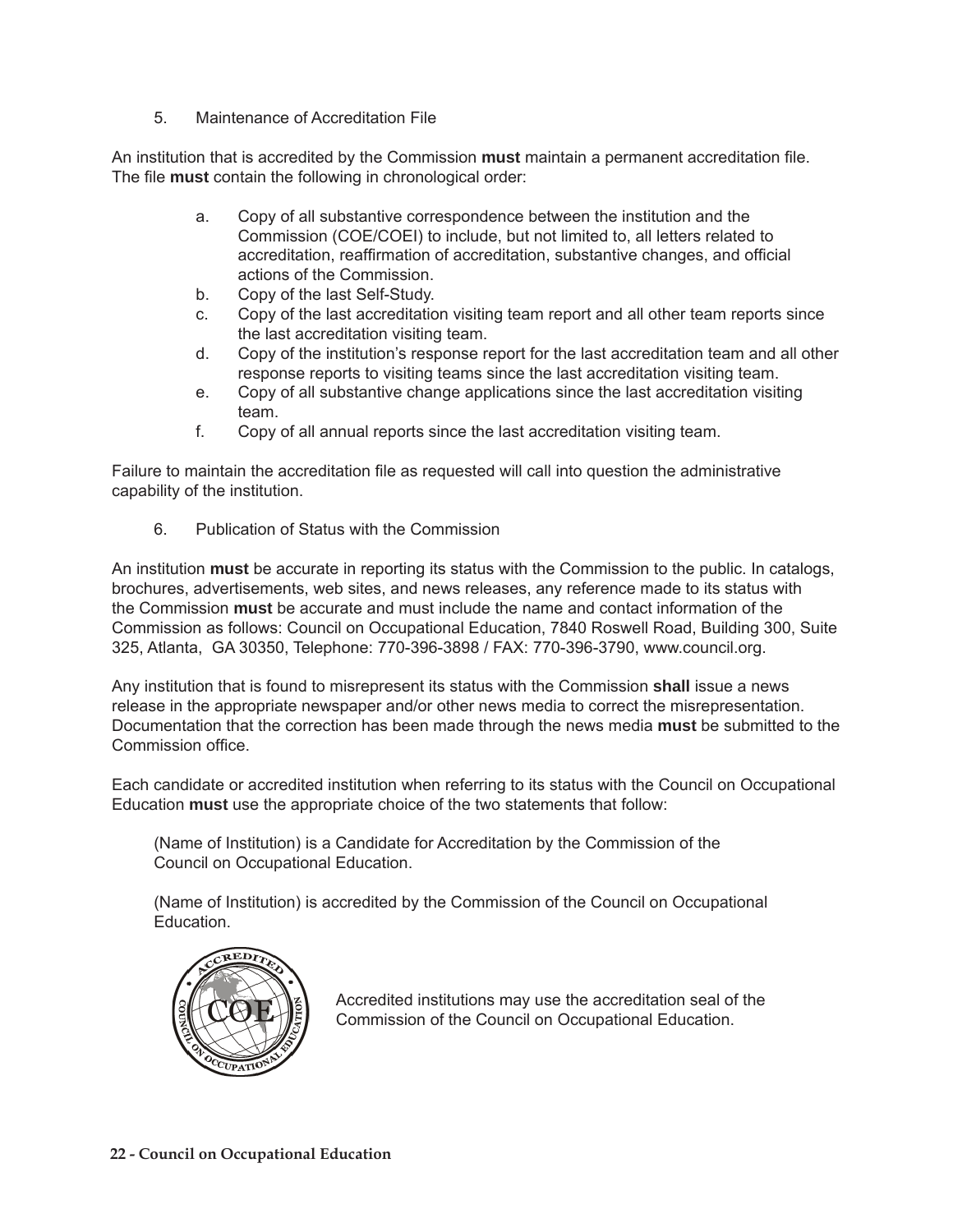The accreditation seal **must** be used with discretion. It is not to be used for advertising purposes, but rather to identify institutions as being members of a nationally-recognized accrediting agency. The seal may be used only on letterheads, catalogs, certificates, diplomas, transcripts, and web sites. If the seal is used on an institution's web site, it must be linked to the Council's web site (www. council.org).

The Commission may publish, as it deems appropriate, through its Executive Director, information contained in official notification letters from the Commission to the institution which relate to the following:

- a. Granting candidate status or accreditation.
- b. Candidate status extension or accreditation reaffirmation.
- c. Candidate status termination or accreditation withdrawal.
- d. Notification by the Commission to an institution that there is or may be a violation of a standard or condition resulting in placement on a status or being dropped from candidate or accredited status.
- e. Denial of application for candidate status, accreditation, or change of ownership or control.
- f. Withdrawal from candidate or accredited status.

The Commission shall make public correction of any misleading or incorrect information made public concerning the candidacy or accredited status of an institution, the contents of visiting team reports, or accrediting actions. Misinformation published in the official publications of the Commission shall be corrected in the next issue of the relevant publication. Any misinformation submitted by letter to an institution relative to its status as a candidate for accreditation; its status as to meeting the standards, criteria, and/or conditions of the Council; or the actions of the Commission toward the institution shall be corrected by letter. If the letter containing the misinformation was copied to any federal agency, state agency, another nationally recognized accrediting agency, or anyone else, the letter of correction shall be copied to every agency or person to whom the letter of misinformation was copied.

Likewise, should the Commission discover misleading or incorrect information published by institutions in candidate or accredited status concerning the contents of visiting team reports, accrediting actions of the Commission, or the candidacy or accredited status of the institution, it shall make public a correction of the misinformation. Additionally, the Commission shall notify all applicable federal agencies, state agencies, and other nationally recognized accrediting agencies of the misinformation.

If an institution's operation, recruiting practices, or other actions become a matter of public or Commission concern, the Commission may announce, through its Executive Director, any action the Commission has taken and the basis for that action, including all pertinent information in the possession of the Commission.

7. Voluntary Withdrawal of Status by the Institution

A candidate for accreditation or an accredited institution can withdraw its candidate or accredited status at any time by written notification to the Commission. When an institution voluntarily withdraws its candidate status or accreditation, the Commission shall notify the U.S. Department of Education, appropriate state licensing agencies, and other appropriate agencies of the institution's voluntary withdrawal within 30 days. Should the institution be under a violation status, the notice would indicate that voluntary withdrawal occurred while in that status.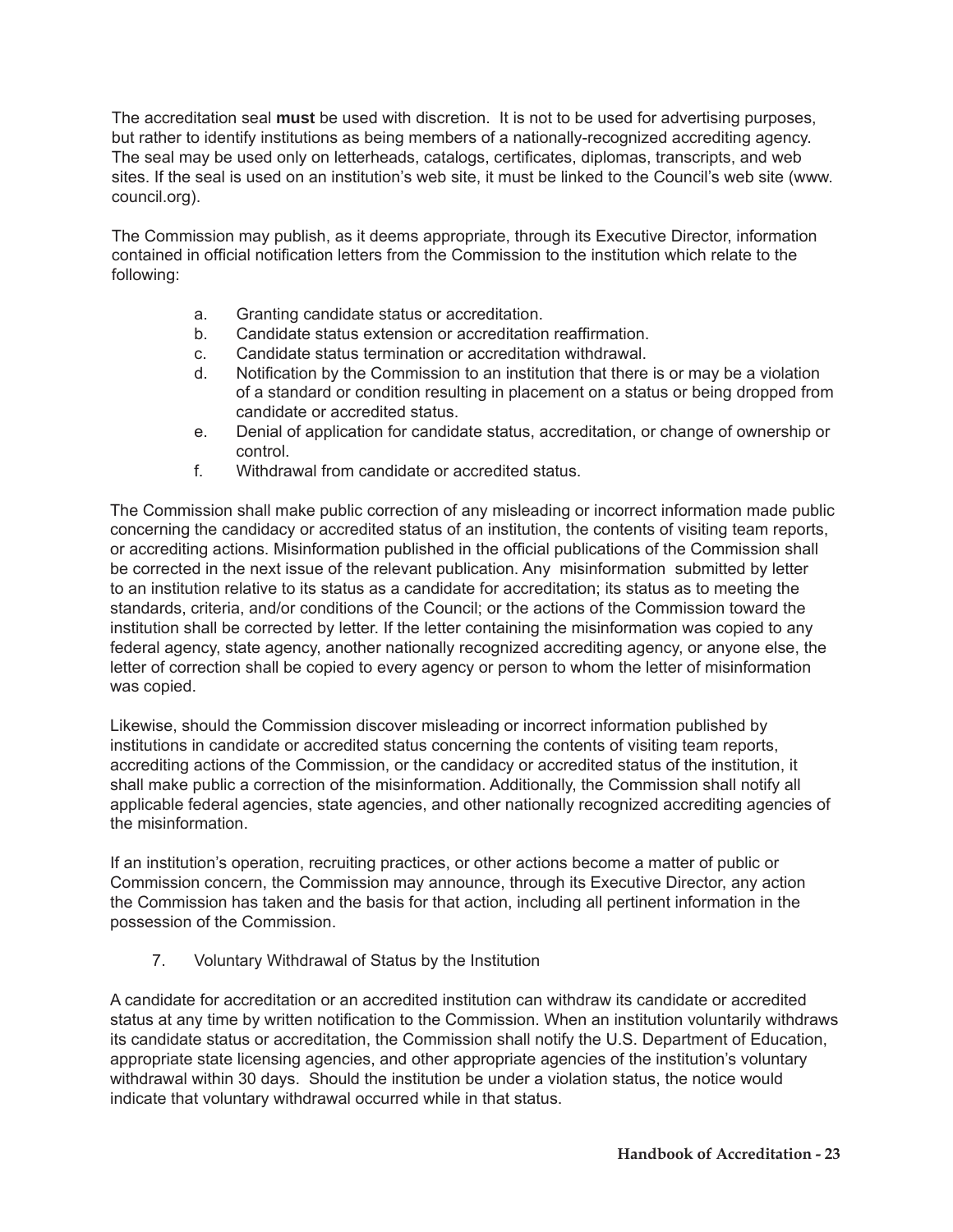Failure of a candidate or accredited institution to pay its dues, fees, penalties, evaluation costs, or other financial obligation to the Council within 90 days of the due date will be taken by the Commission as conclusive evidence that the institution has voluntarily withdrawn its candidate or accredited status. As indicated above, the notice of the institution's withdrawal for non-payment of its financial obligations shall be sent to the appropriate agencies within 30 days.

Institutions that have voluntarily withdrawn from candidate or accreditation status may file a new application for candidacy for accreditation one year after the effective date of withdrawal.

- 8. Payment of Dues and Fees
	- a. Dues for Candidates for Accreditation

**Dues—**Institutions that have applied to and have been accepted by the Commission as Candidates for Accreditation **must** pay annual dues. Dues are the same for candidates and accredited institutions. (See schedule in Section b. below.)

**Initial Payment—**When an institution makes application to the Commission, a check for the amount of the annual dues and application fees **must** be attached. The check is made payable to the "Council on Occupational Education." The initial payment is applied to the fiscal year in which the institution is accepted as a candidate for accreditation with the exception that institutions accepted during the last 60 days of any fiscal year will have their initial dues payment credited to the next fiscal year.

**Annual Payment—**The annual dues for candidate institutions are payable upon receipt of an invoice from the Council on Occupational Education. Institutions will be invoiced prior to the first day of July for annual dues that apply to the fiscal year July 1 - June 30.

**Refund Policy—**An institution that makes application to the Commission and is not accepted as a candidate for accreditation is refunded the initial dues less the actual cost of the candidate visit to the institution and any other expenses incurred. An institution that withdraws its application for candidate for accreditation prior to being accepted will be refunded the dues less the cost of the candidate visit and any other expenses incurred. After an institution has been accepted as a candidate for accreditation, no refund of dues will be made. Application fees are non-refundable.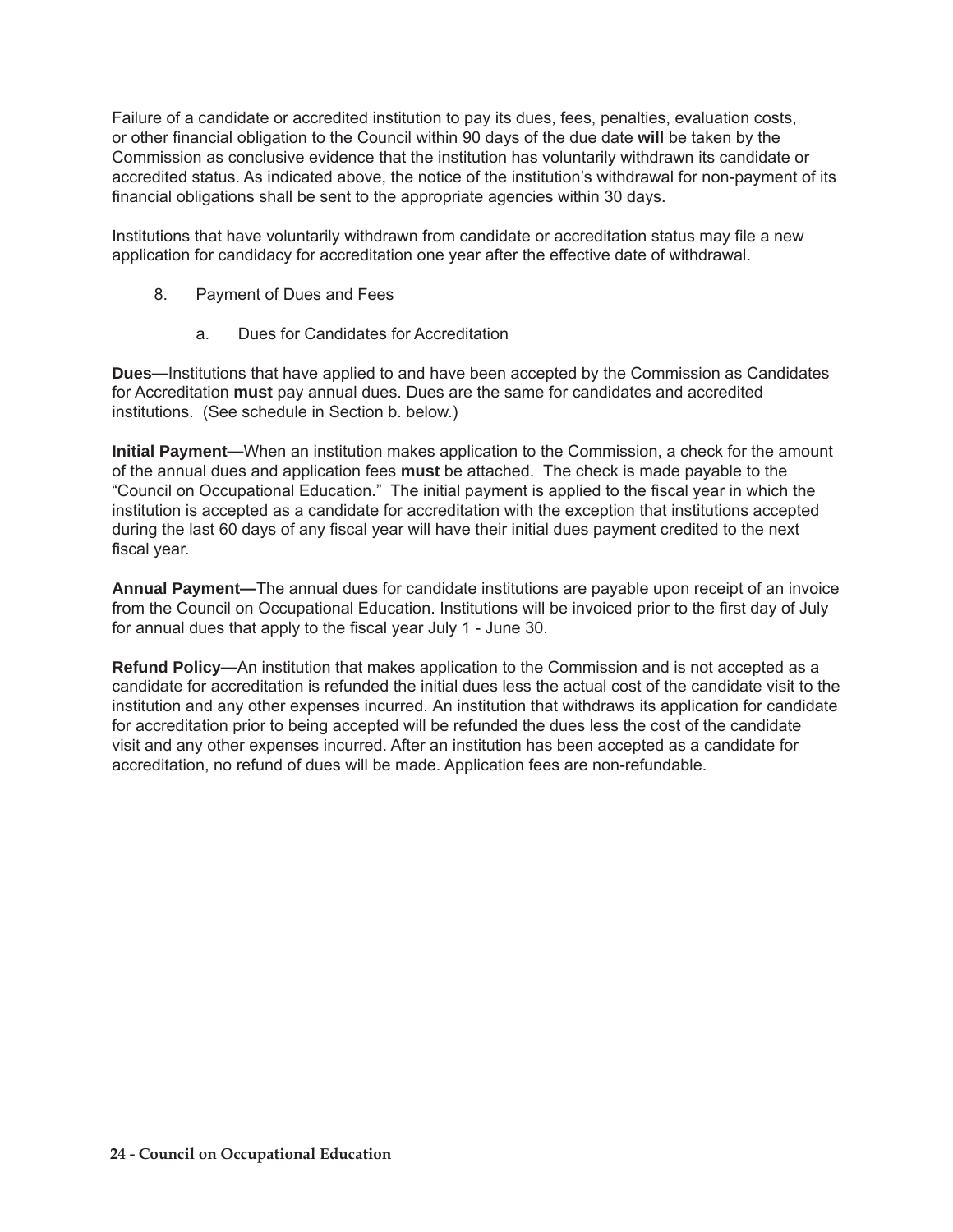b. Dues for Candidate and Accredited Institutions

**Annual Dues—**Each candidate or accredited institution **shall** pay annual dues based on enrollment (Full-Time Equivalent or FTE) according to the following schedule.

| <b>ANNUAL DUES</b> |                                                     |  |  |  |
|--------------------|-----------------------------------------------------|--|--|--|
| FTE                | <b>Public and</b><br><b>Non-Public Institutions</b> |  |  |  |
| **From 10 to 137   | \$2,750                                             |  |  |  |
| 138 - 276          | 3,000                                               |  |  |  |
| 277 - 415          | 3,220                                               |  |  |  |
| 416 - 553          | 3,500                                               |  |  |  |
| 554 - 692          | 3,840                                               |  |  |  |
| 693 - 1,039        | 4,240                                               |  |  |  |
| $1,040 - 1,386$    | 4,620                                               |  |  |  |
| 1,387 - 2,079      | 5,240                                               |  |  |  |
| $2,080 - 2,773$    | 5,730                                               |  |  |  |
| 2,774 - 4,160      | 6,340                                               |  |  |  |
| 4,161 - 6,934      | 7,230                                               |  |  |  |
| 6.935 - 13.869     | 8,210                                               |  |  |  |
| More Than 13,869   | 9,180                                               |  |  |  |

- \* One FTE is equal to 900 student contact clock hours, 45 quarter credit hours, or 30 semester credit hours.
- \*\*Institutions with less than 10 FTE are not eligible for candidate status with the Council on Occupational Education (see Eligibility Requirements).

**Branch Campus Dues—**In addition to the annual dues based on total enrollment (FTE for each branch campus added to the FTE of the main campus), all candidate and accredited non-military institutions **shall** pay \$500 annual dues for each branch campus. All candidate and accredited military institutions shall pay \$250 annual dues for each branch campus. (Exemption: For institutions in candidate or accredited status with the Commission on June 30, 1985, branches in operation on that date are exempt from the \$500 branch campus dues.)

**Annual Payment—**Payment of annual dues for candidate and accredited institutions **must** be made upon receipt of an invoice from the Council on Occupational Education. Invoices are transmitted prior to July 1 of each year. Annual dues are for the fiscal year July 1 - June 30 and are due July 1.

**Refund Policy—**No refund of annual dues is made to a candidate or accredited institution.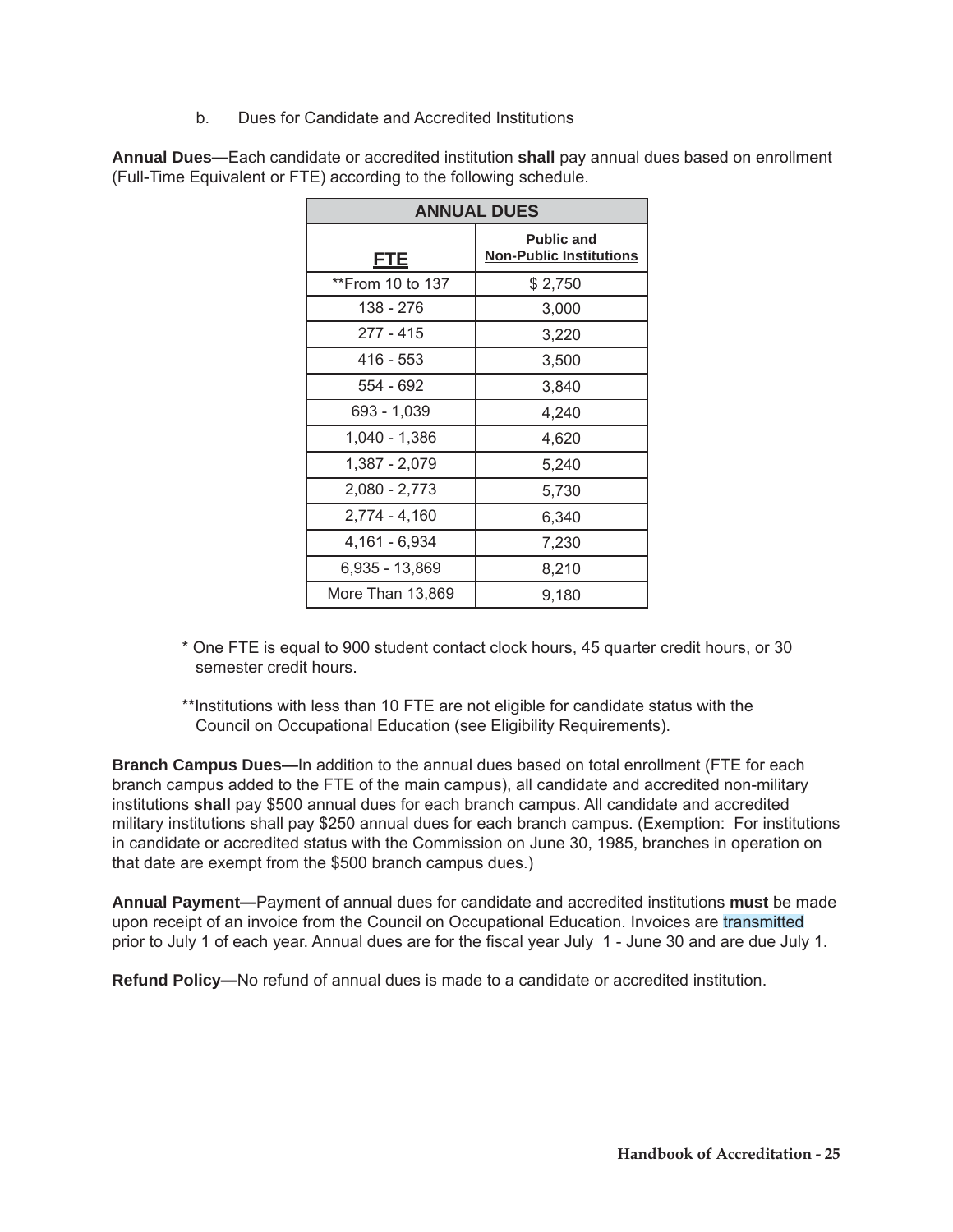c. Full-Time Equivalent (FTE)

Full-Time Equivalent (FTE) is a unit of measurement used by the Commission to define the amount of scheduled instruction that equates to one full-time student during one academic year. The Commission defines an FTE as 900 contact (clock) hours, 45 quarter credit hours, or 30 semester credit hours of scheduled instruction. The clock or credit hours used to calculate an institution's FTE must reflect coursework in which a student has enrolled and matriculated. The FTE does not include hours or credits transferred from other institutions or awarded as CLEP courses. (See the *Policies and Rules of the Commission* for a discussion of the rationale for this definition.)

# d. Cost of Institutional Evaluations

Institutions **must** reimburse the Council for all costs of institutional team visits (i.e., team visits for candidacy, initial accreditation, reaffirmation of accreditation, focused review, and substantive changes). Reimbursable items include the cost of transportation, lodging, and meals for visiting team members and staff members and/or Commission representatives. Specific procedures regarding deposits, reimbursement, and travel regulations are presented in the *Policies and Rules of the Commission*.

e. Fees

Fees shall be assessed according to the schedule below. All fees shall be non-refundable. Other fees apply to substantive changes (see chart on page 26).

f. Penalties

| Failure to pay dues, fees, penalties, or any charges                  |  |
|-----------------------------------------------------------------------|--|
| Failure to pay fees, penalties, or any charges within                 |  |
|                                                                       |  |
| Failure to provide annual report or other report by due date \$ 2,000 |  |
| Failure to attend a workshop required by policy or action             |  |
|                                                                       |  |
|                                                                       |  |
|                                                                       |  |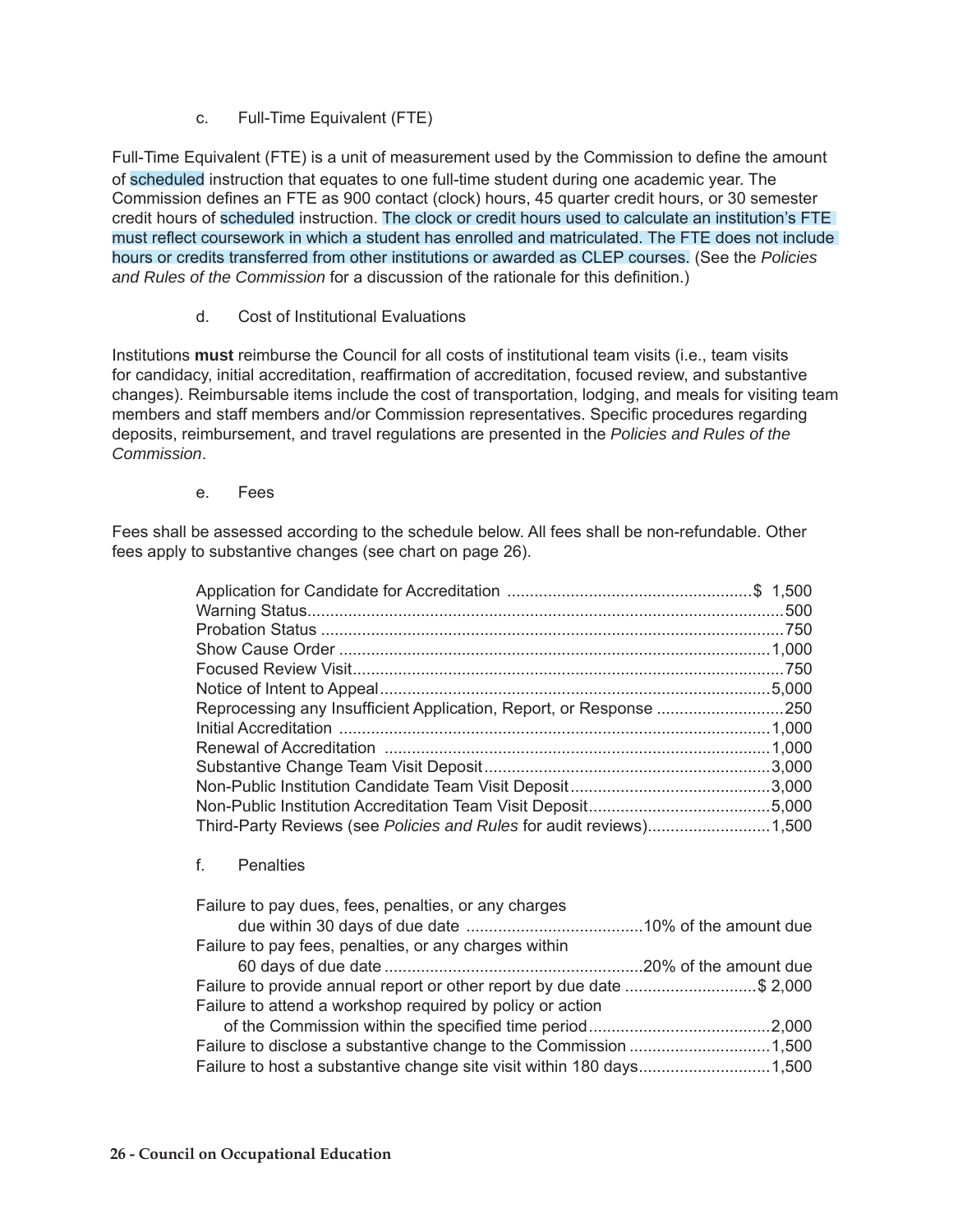g. Deposits

The Council requires deposits for certain substantive changes, accreditation team visits, and appeal board hearings. Unused funds on deposit for those activities will be applied toward any outstanding debt an institution owes the Council.

#### **B. Substantive Obligations**

- 1. Institution's Relationship with the Council
	- a. Institutional Ethics and Integrity

The Commission **must** be assured that any institution which seeks candidate status, accreditation, reaffirmation of accreditation, or approval of a change of ownership or control conducts its affairs with acceptable standards of honesty and integrity. When the Commission has any cause to believe that a candidate or accredited institution has acted in an unethical or untruthful manner, it will evaluate the matter and take appropriate action as described in the policies governing statuses (Section IV.E.1. Possible Commission Decisions).

If an institution misrepresents itself in documents filed with the Commission for purposes of candidate status, accreditation, reaffirmation, or change of ownership or control, the Commission will immediately sever its relationship with the institution and may publish the decision.

Institutions **must** meet all lawful obligations, including those obligations arising from participation in federal student financial aid programs. Failure of an institution to conform to legal obligations imposed by governments and their agencies **shall** be cause for the Commission to remove the institution's candidate or accredited status. The Commission may publish an action taken for such cause.

The Commission may bar an individual from being an owner, an administrator, or a governing-board member of a COE-accredited institution if the individual has been debarred by a government agency or another accrediting agency or was an owner, an administrator, or a governing-board member of a COE-affiliated institution that was denied accreditation, was dropped from accreditation, or closed without providing a teach-out or refunds to currently enrolled students. The decision of the Commission to bar one or more individuals affiliated with an institution will be made at the time when action is taken against the institution and will be communicated to the individual concurrently with the notice of action taken against the institution. The debarment shall contain such conditions and length of time as the Commission may determine. A person who is barred will have the right to appeal the decision of the Commission. The Commission is responsible for establishing procedures used in appealing debarment to ensure fairness to all affected parties.

### b. Maintaining Eligibility Requirements

Each educational institution applying for affiliation with the Council **must** initially demonstrate that it satisfies each of the eligibility requirements to become a Candidate for Accreditation as stated above in Section III.A.2., Candidate for Accreditation: Eligibility Requirements. Further, each educational institution that applies for accreditation **must** demonstrate that it satisfies each of the eligibility requirements for initial accreditation as stated above in Section III.B.1., Accreditation: Eligibility Requirements. An institution **must** continue to meet the requirements for both candidacy and accreditation in order to maintain its accredited status with the Council.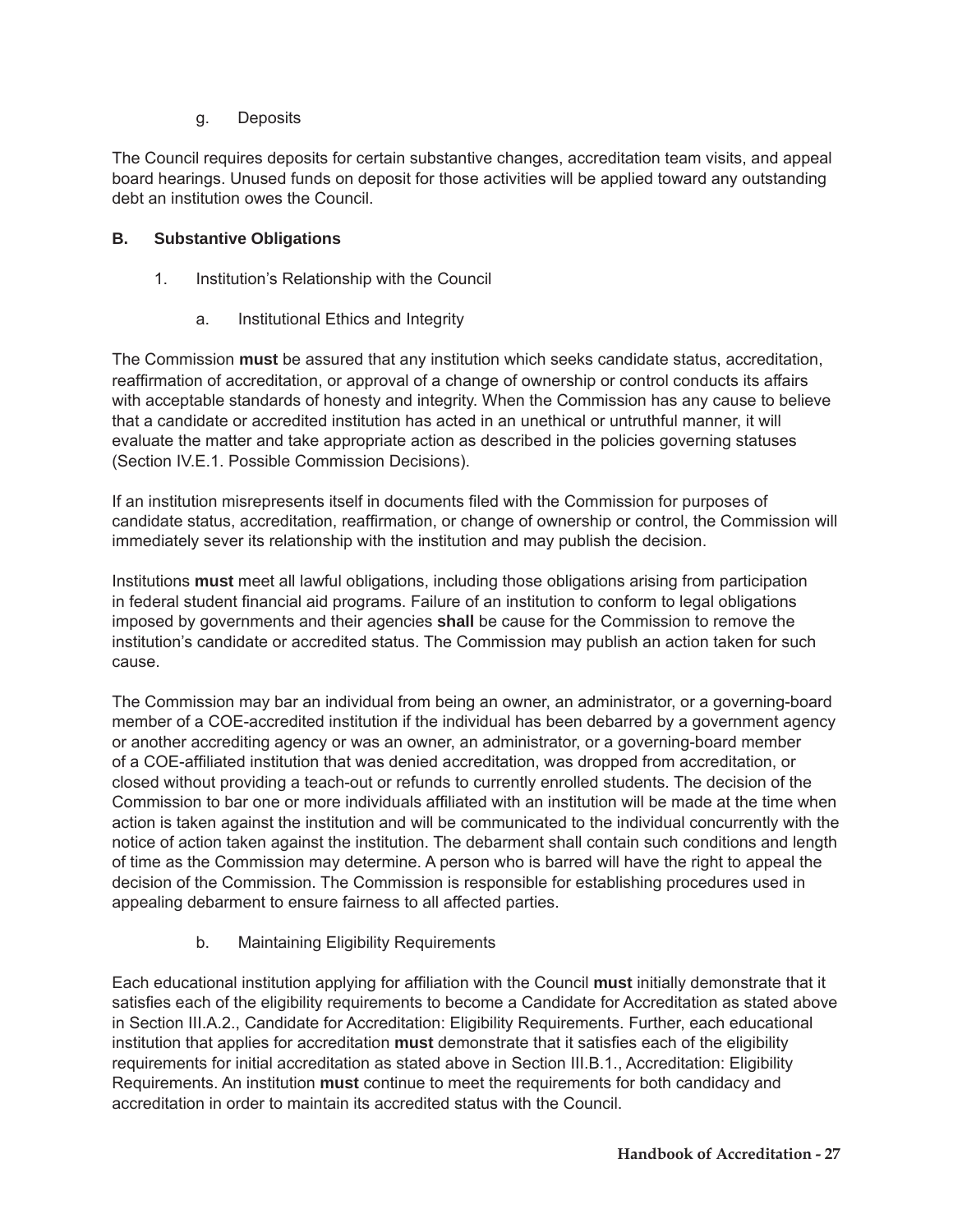- c. Reports
	- (1) Annual Report

Continued candidate or accredited status is determined annually by Commission approval of annual reports. Candidate institutions **must** show progress toward meeting standards and criteria; and accredited institutions **must** show that they are complying with standards, criteria, and conditions adopted by the Council.

(2) Focused Institutional Report

The Commission may request a focused report from an institution if, in the judgment of the Commission, substantive changes, high cohort default rate, institution's operation becoming a matter of public concern, or conditions justify a re-evaluation of the school's status. Topics or areas of concern to be addressed in the report will be delineated when the report is requested.

An institution that has not had its response to a focused team report accepted by the Commission as having complied with all issues under the re-evaluation of its status within 12 months following the initial review by the Commission, shall be dropped from candidate or accredited status.

d. Comprehensive Review for Continuation of Accreditation

Reaffirmation **must** occur from two to six years after initial accreditation or any subsequent reaffirmation decision. The time interval for reaffirmation is determined by the Commission as a part of its accreditation or reaffirmation decision. Institutions **must** meet the same requirements for reaffirmation as required for initial accreditation (see Section III.B.1., Accreditation: Eligibility Requirements). At the discretion of the Commission, the institution may be required to undergo reaffirmation earlier than the previously determined year.

Institutions seeking reaffirmation **must** complete a self-study and host a visiting team. Reaffirmation decisions are made by the Commission following a complete review of the self-study report, the visiting team report, and the response report (if required) resulting from the institution's completing a self-study and hosting a visiting team.

An institution that has not been reaffirmed within 12 months following the initial review by the Commission **shall** be dropped from accreditation.

e. Focused Team Evaluation

Accreditation by the Commission is an expression of confidence that an institution is effectively achieving its stated mission. Circumstances, including actions of an institution which become a matter of constituent or Commission concern, may require a focused review by the Commission. (See Focused Review Teams in the latest edition of the Policies and Rules of the Commission.)

Focused review team visits are conducted when certain substantive change applications are received or when, in the judgment of the Commission, a re-evaluation of an institution's compliance with Commission standards, criteria, conditions, policies, and/or procedures is necessary (cost to be borne by the institution). Focused review visits may be conducted as announced or unannounced visits.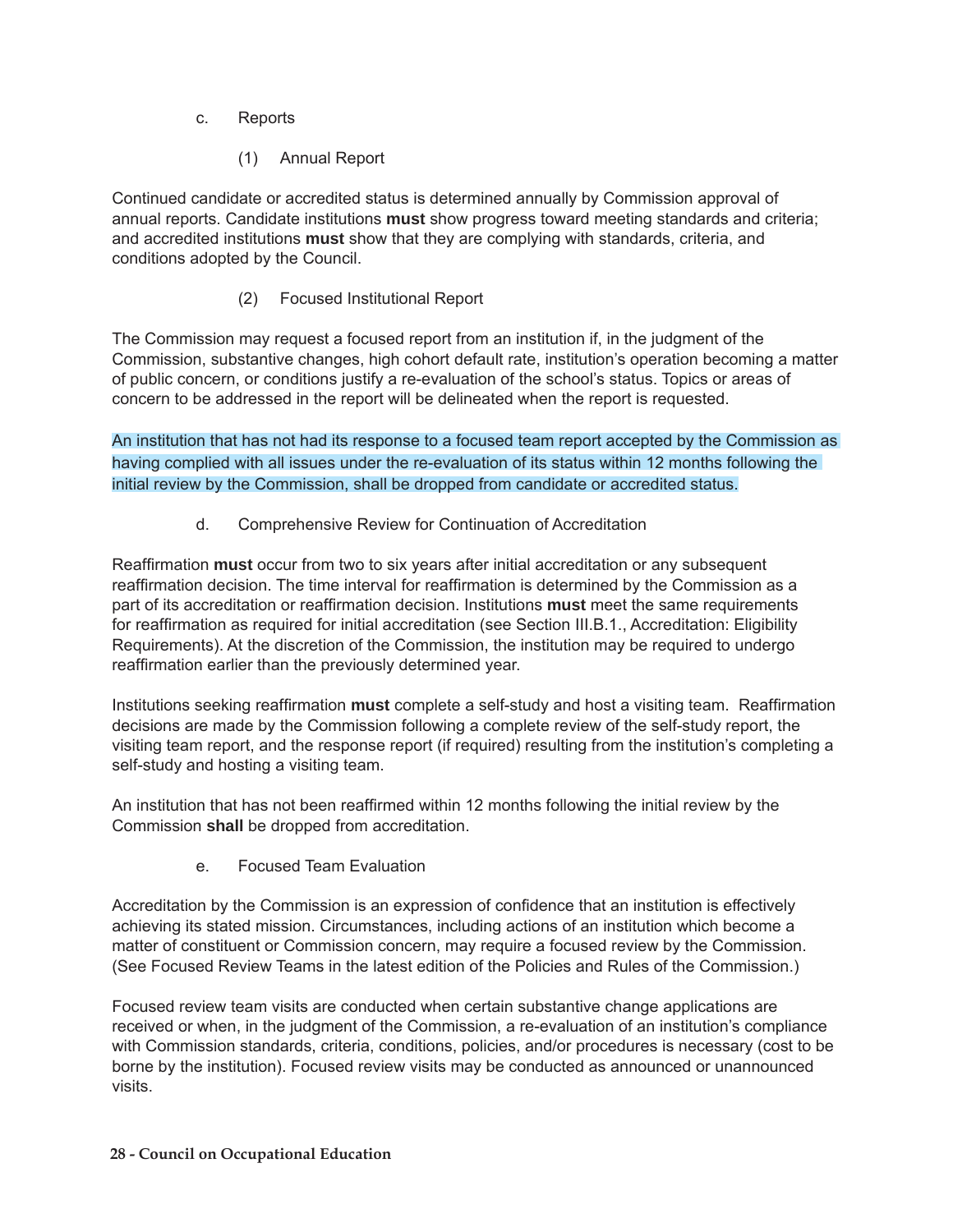Not only may the Commission require an institution host a focused team visit, it may require an institution complete a new self-study and host a full accreditation visiting team earlier than previously scheduled. These Commission actions may be taken for reasons such as, but not limited to: substantive change(s), high cohort default rate, warning status, an institution's operation becoming a matter of constituent concern, or other conditions that, in the judgment of the Commission, justify a re-evaluation of the institution's status.

The team may evaluate any area of the institution's compliance with the standards, criteria, and conditions of accreditation during a focused team visit. The institution shall be provided a copy of the team's report and shall submit its response to the team's findings of non-compliance for receipt in the Council office within 30 days from the date that the report is transmitted from the Council office.

An institution that has not had its response to a focused team report accepted by the Commission as having complied with all issues under the re-evaluation of its status within 12 months following the initial review by the Commission, shall be dropped from candidate or accredited status.

Disruption of an institution by forces beyond its control, although not excused, does not result in summary loss of accreditation. Prolonged inability, for whatever reasons, to conduct its programs will require a review of the institution and a reconsideration of its candidate or accredited status. When the alleged circumstances appear to be a violation of standards, criteria, or conditions adopted by the Council, the Executive Director reviews the matter with the Executive Committee and may conduct an inquiry and/or arrange for a focused review site visit.

- f. Substantive and Other Changes
	- (1) Planned and Unplanned Substantive Changes

A substantive change is one which significantly alters an institution's scope, programs, location, standing with another nationally recognized accrediting agency or state or federal agency, financial stability, ownership, or control. A substantive change may be planned or unplanned.

Planned substantive changes within an accredited institution **must** be approved by the Commission before the changes take place. Institutions in candidate status are not permitted to apply for approval of substantive changes of any kind.

Institutions planning a substantive change **must** submit an application for approval (if required) no later than 90 days prior to the change being implemented. Failure to submit applications in a timely manner may delay approval. Approval for substantive changes must be granted by the Commission before the changes can be implemented. After applications for approval are received, the Commission provides consulting services to the institution to ensure that an orderly transition, consistent with the procedures of the Commission, is accomplished. The institution does not provide a consulting honorarium to the Commission representative or team members but reimburses all expenses.

A moratorium will be placed on the acceptance, processing, and approval of ALL substantive changes beginning 6 months prior to the scheduled dates of accreditation team visits through the date the Commission grants initial accreditation or reaffirmation of accreditation. Exceptions can be made to this policy when changes are mandated by the institution's local school district or state agency.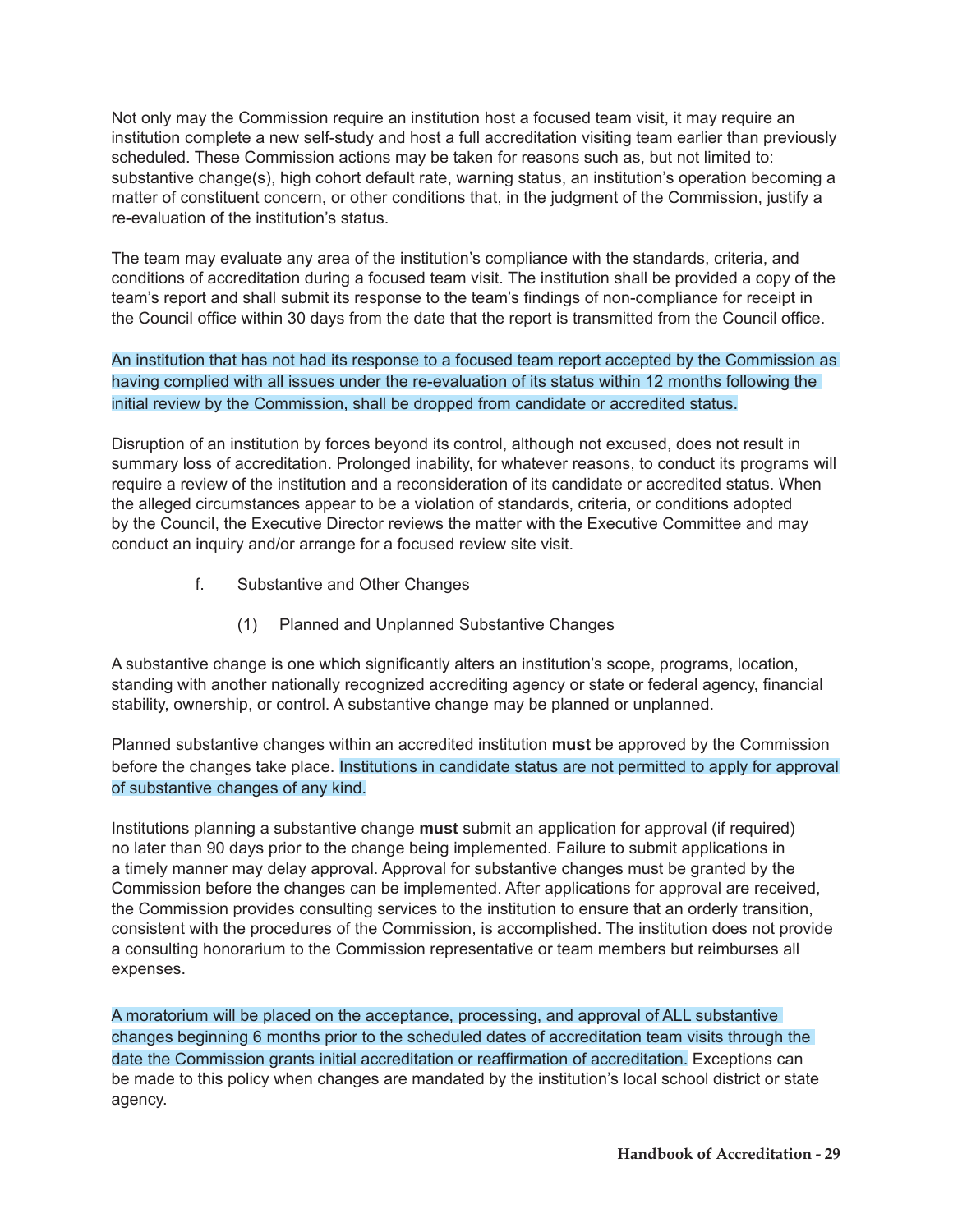Failure to implement approved substantive changes within 180 days of the effective date of approval will result in the revocation of the initial approval.

The Commission must be notified within five working days after an unplanned substantive change occurs. If applicable, a copy of the letter and/or document informing the institution of the unplanned substantive change **must** accompany the notification to the Commission. Within thirty days of notifying the Commission of an unplanned substantive change, the institution must submit to the Commission all applications required by the Commission for such a change. The Executive Director will then refer the application(s) to the Commission for action at its next meeting. The Commission reserves the right to require a preliminary visit to the institution prior to granting initial approval.

Substantive changes are reviewed by the staff, and approval may be given by the Executive Director unless otherwise indicated. The Commission has reserved the authority to approve certain specified substantive changes. The approval by the Executive Director is subject to approval by the Commission.

A substantive change may require a visit by representatives of the Commission. When a visit is required, the team will confirm the accuracy of information provided by the institution in its substantive change application and may evaluate the institution for compliance with any of the standards, criteria, and conditions adopted by the Council. Final approval for planned substantive changes requiring site visits must be granted before additional applications for changes requiring site visits will be accepted.

An institution that has not received initial or final approval of a substantive change application within 12 months following the initial review of the initial or final approval documentation shall be denied initial or final approval for that change. This circumstance may also call into question the accredited status of the institution.

Failure to notify the Commission of a substantive change may result in the imposition of a penalty or cause loss of candidate or accredited status.

Initial approval for substantive changes will be revoked should the institution fail to host any required site visit within 180 days from the effective date of initial approval. The institution will then be placed on the next Commission agenda for consideration of adverse action and penalties may apply.

An application for a planned substantive change **shall not** be accepted until any unplanned substantive change has been resolved.

Substantive change applications **will not** be processed, whether new or pending, before the resolution of violation statuses (warning, probation, or show cause), during the pending of an appeal of a decision of the Commission, or when an institution is past due on an invoice for money owed to CO<sub>E</sub>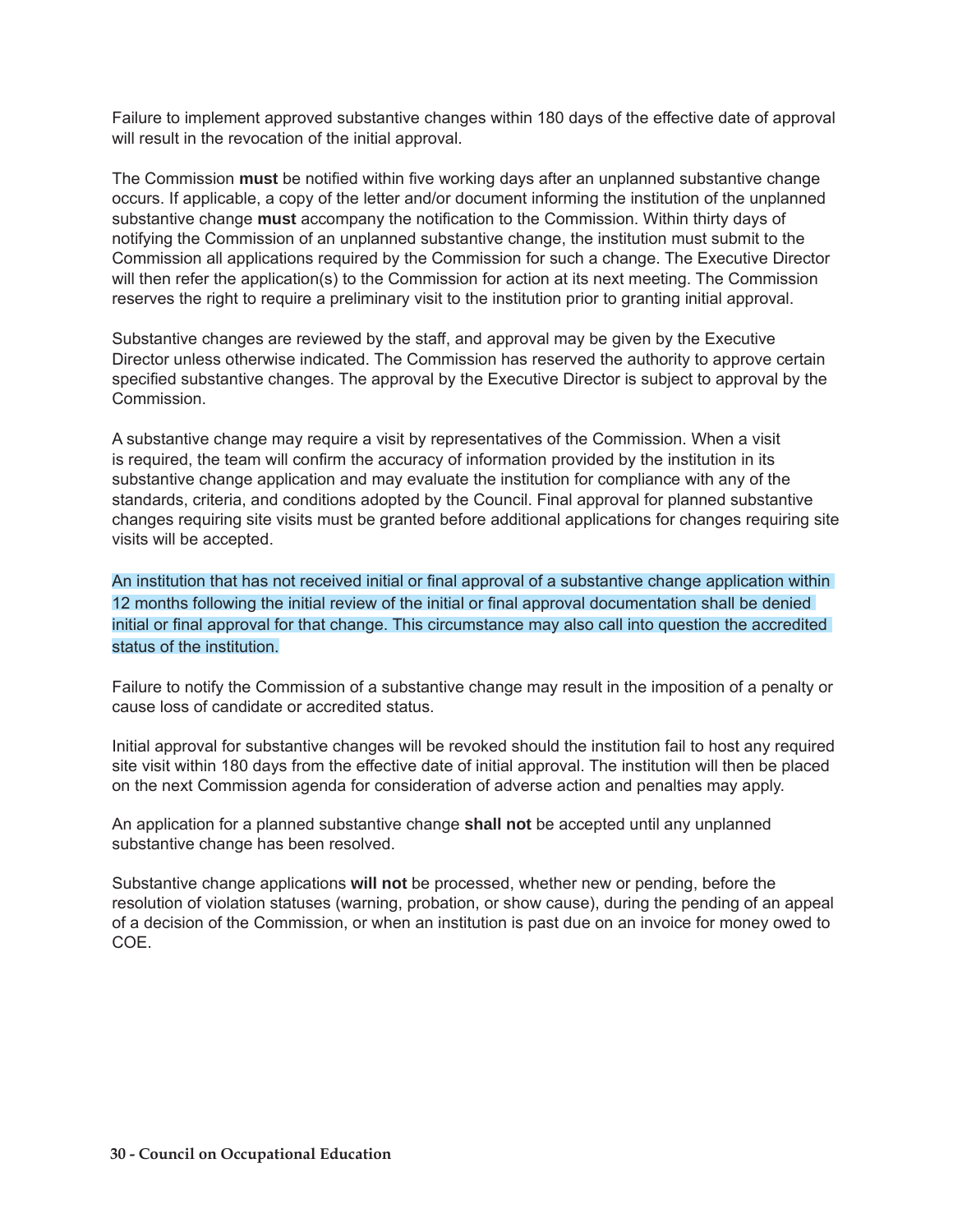Institutions that make or propose substantive changes will be required to complete a new comprehensive evaluation of its compliance with Commission conditions, standards, criteria and policies when those changes meet one of the following guidelines:

- 1. Multiple changes made or proposed within a 12-month period include BOTH:
	- a. A Change in Governance/Control The institution has made or proposes to make a change to governance/control that requires a site visit as described in the substantive change chart; AND,
	- b. Changes in Institutional, Additional Non-Main Campus Sites, and/or Programmatic Changes - The institution has made or proposes to make any TWO substantive changes that require a site visit that fall under one or more of these headings in the substantive change chart.
- 2. Change(s) made or proposed compromise its ability to fulfill its responsibility to deliver promised instruction and support services to the students it serves

 One or more substantive changes made or proposed negatively impact the institution's ability to maintain adequate and appropriate educational programs, physical facilities for students and staff, student services and activities, learning resources, adequate numbers of administrative staff, faculty, and support staff

3. Change(s) made or proposed compromise its ability to sustain financial stability requirements of the Commission

 One or more change(s) made or proposed negatively impact the institution's ability to maintain compliance with the Commission's financial stability requirements as detailed in Standard Seven – Financial Resources

The Commission will notify the institution when this requirement is imposed and will require the institution to complete a new institutional self-study and host a site visit to confirm its compliance with accreditation conditions, standards, criteria, and policies. The site visit must be conducted within 18 months from the date of the Commission's notice to the institution in order for the institution to continue its status with the Commission.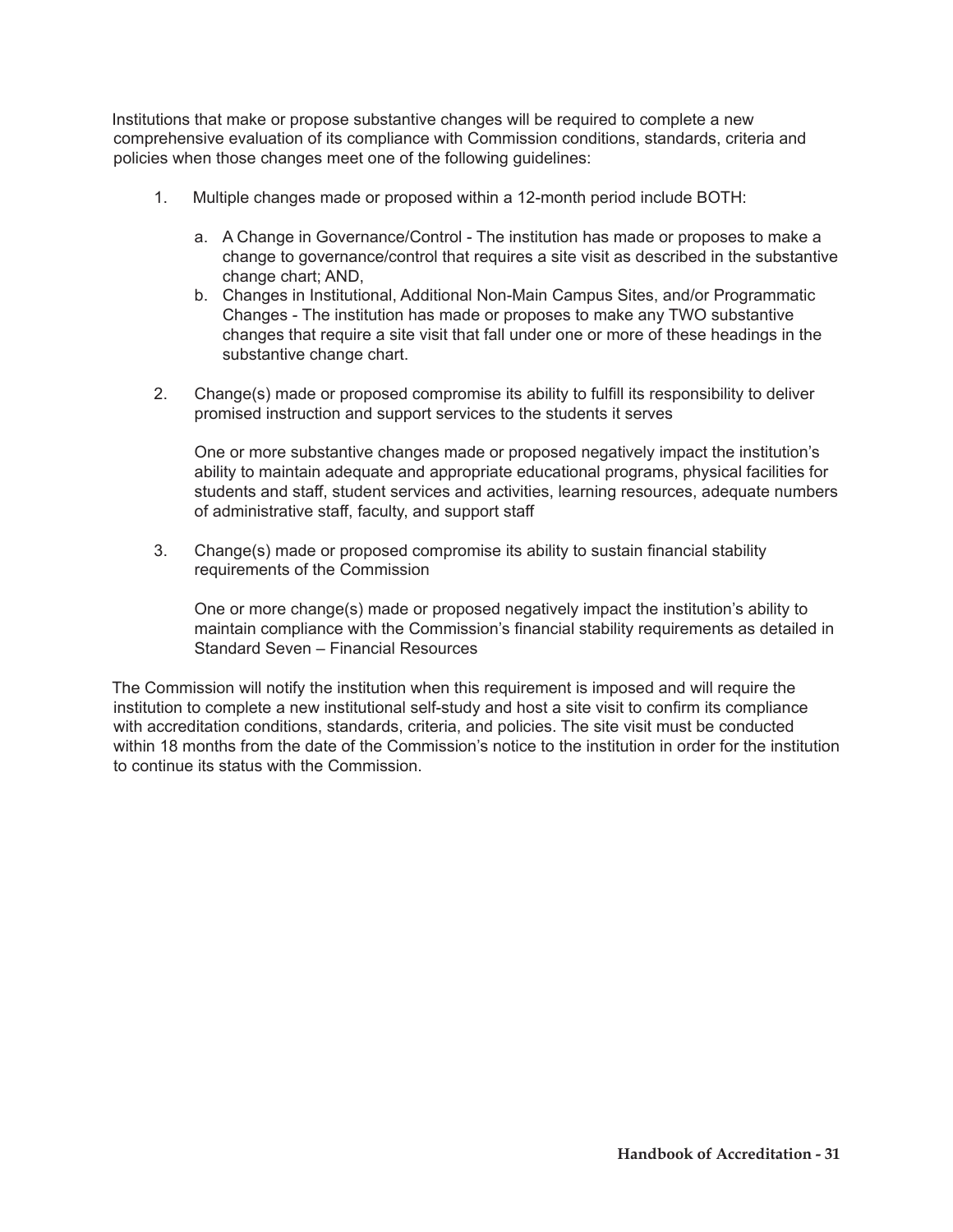Planned substantive changes include, but are not limited to, the following:

|                                                                                                                                                                                                                                                                                                            | <b>Documentation Required</b>    |                    | <b>Commission</b>                      |                                          |                                            |  |  |  |
|------------------------------------------------------------------------------------------------------------------------------------------------------------------------------------------------------------------------------------------------------------------------------------------------------------|----------------------------------|--------------------|----------------------------------------|------------------------------------------|--------------------------------------------|--|--|--|
| <b>SUBSTANTIVE CHANGE</b>                                                                                                                                                                                                                                                                                  | Letter of<br><b>Notification</b> | <b>Application</b> | Review/<br>Approval<br><b>Required</b> | *Site<br><b>Visit</b><br><b>Required</b> | Fee<br><b>Required</b>                     |  |  |  |
| <b>GOVERNANCE/CONTROL</b>                                                                                                                                                                                                                                                                                  |                                  |                    |                                        |                                          |                                            |  |  |  |
| Change of Governance                                                                                                                                                                                                                                                                                       |                                  |                    |                                        |                                          |                                            |  |  |  |
| Change of Ownership or Control                                                                                                                                                                                                                                                                             |                                  |                    |                                        |                                          | \$3,000                                    |  |  |  |
| Change of Stock, not Control                                                                                                                                                                                                                                                                               |                                  |                    |                                        |                                          |                                            |  |  |  |
| Change of 50% or More in the Voting<br>Membership of a Non-Profit Institution's<br><b>Board</b>                                                                                                                                                                                                            |                                  |                    |                                        |                                          | \$3,000                                    |  |  |  |
| <b>INSTITUTIONAL</b>                                                                                                                                                                                                                                                                                       |                                  |                    |                                        |                                          |                                            |  |  |  |
| Change of a Branch to a Main Campus                                                                                                                                                                                                                                                                        |                                  |                    |                                        |                                          | \$3,000                                    |  |  |  |
| Main Campus/Branch Campus<br>Relationship Change                                                                                                                                                                                                                                                           |                                  |                    |                                        |                                          | \$3,000<br>Per<br>Change                   |  |  |  |
| Significant Reduction in Funding Level                                                                                                                                                                                                                                                                     |                                  |                    |                                        |                                          |                                            |  |  |  |
| Merger of Two or More Institutions (See<br>Section VII for definition.)                                                                                                                                                                                                                                    |                                  |                    |                                        |                                          | \$3,000                                    |  |  |  |
| Change of Name                                                                                                                                                                                                                                                                                             |                                  |                    |                                        |                                          | \$500                                      |  |  |  |
| Change of Location (A change of location is<br>defined as a physical relocation of an<br>existing main, branch, or extension campus)                                                                                                                                                                       |                                  |                    |                                        |                                          | \$1,000                                    |  |  |  |
| Withdrawal from Accreditation                                                                                                                                                                                                                                                                              |                                  |                    |                                        |                                          |                                            |  |  |  |
| Monitoring Institutional Growth<br>(See Montioring)                                                                                                                                                                                                                                                        |                                  |                    |                                        |                                          |                                            |  |  |  |
| Contractual Agreements for Consulting or<br>Recruiting (Third-party review fee may apply)                                                                                                                                                                                                                  |                                  |                    |                                        |                                          |                                            |  |  |  |
| <b>ADDITIONAL NON-MAIN CAMPUS SITES</b>                                                                                                                                                                                                                                                                    |                                  |                    |                                        |                                          |                                            |  |  |  |
| Branch or Extension (Only one application<br>for the establishment of a branch or<br>extension shall be accepted at a time. An<br>application for a second branch or extension<br>will not be accepted until after the on-site<br>visit of the first application and final approval<br>by the Commission.) |                                  |                    |                                        |                                          | \$1,500<br>(Plus<br><b>Branch</b><br>Dues) |  |  |  |
| Instructional Service Center                                                                                                                                                                                                                                                                               |                                  |                    | $\bullet$                              | $\bullet$                                | \$1,500                                    |  |  |  |
| <b>Extended Classroom</b>                                                                                                                                                                                                                                                                                  |                                  |                    |                                        | $\bullet$                                | \$1,500                                    |  |  |  |
| Permanent Closing of a<br>Non-Main Campus Site                                                                                                                                                                                                                                                             |                                  |                    |                                        |                                          | \$500 Per<br>Location                      |  |  |  |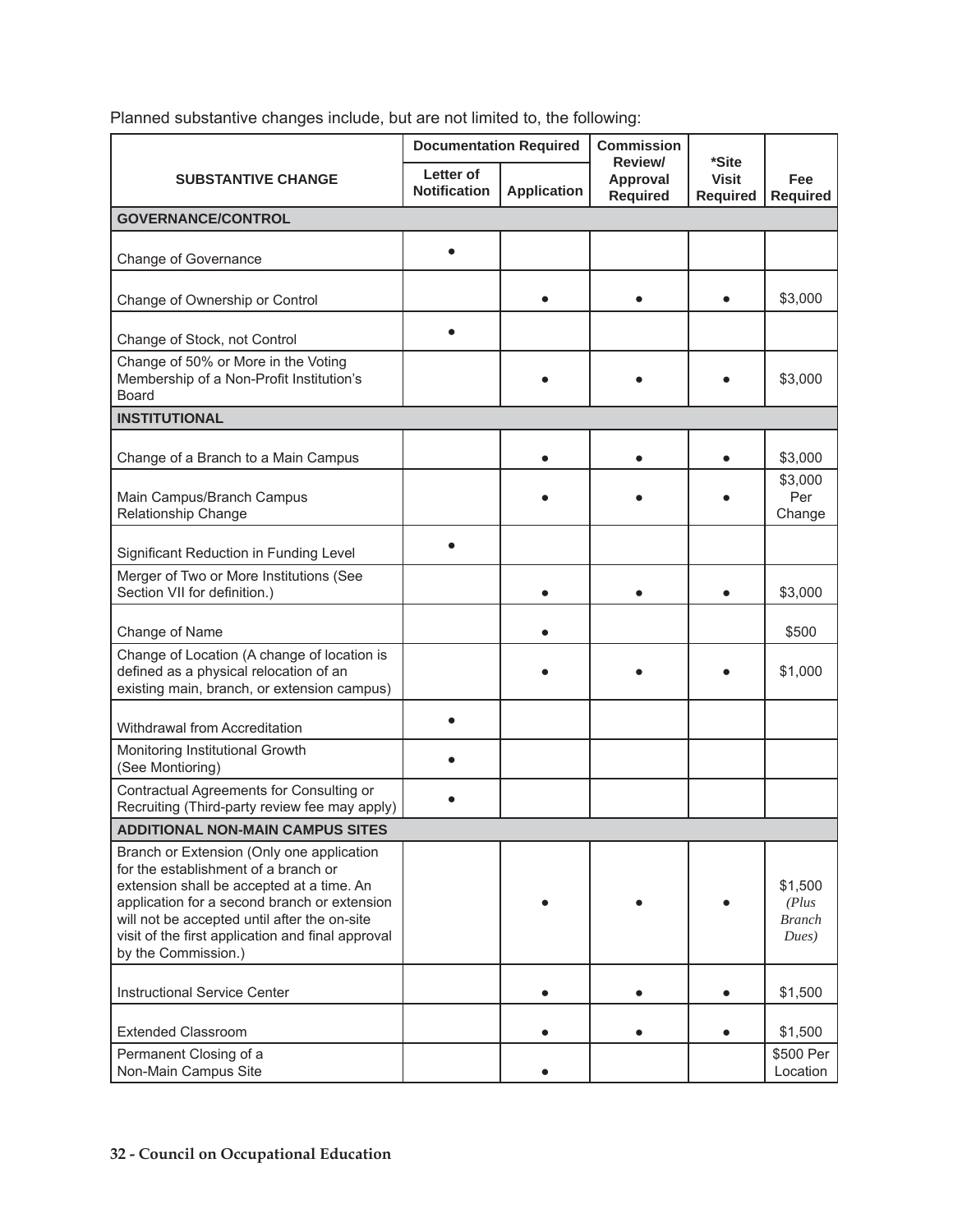|                                                                                                                                                                  | <b>Documentation Required</b>    |                    | <b>Commission</b>                      |                                          |                        |  |  |  |  |
|------------------------------------------------------------------------------------------------------------------------------------------------------------------|----------------------------------|--------------------|----------------------------------------|------------------------------------------|------------------------|--|--|--|--|
| <b>SUBSTANTIVE CHANGE</b>                                                                                                                                        | Letter of<br><b>Notification</b> | <b>Application</b> | Review/<br>Approval<br><b>Required</b> | *Site<br><b>Visit</b><br><b>Required</b> | Fee<br><b>Required</b> |  |  |  |  |
| <b>PROGRAMMATIC</b>                                                                                                                                              |                                  |                    |                                        |                                          |                        |  |  |  |  |
| New Non-Degree Program within<br>Current Scope (Non-Public Institutions)                                                                                         |                                  | $\bullet$          |                                        |                                          | \$500                  |  |  |  |  |
| Change of Scope -<br>Initial Associate Degree Program                                                                                                            |                                  |                    |                                        |                                          | \$1,000                |  |  |  |  |
| New Associate Degree Program<br>(Subsequent Application within Current<br>Scope)                                                                                 |                                  |                    |                                        |                                          | \$500                  |  |  |  |  |
| Change of Scope -<br>New Occupational Area                                                                                                                       |                                  | $\bullet$          |                                        | $\bullet$                                | \$500                  |  |  |  |  |
| Program Relocation/Replication<br>(Non-Public Institutions)                                                                                                      |                                  |                    |                                        |                                          | \$250                  |  |  |  |  |
| Program Modification (Course Prep Hour<br>Calculation to Supplement Title IV) - Initial<br>Approval and Updates to Course Prep<br>Calculation                    |                                  |                    |                                        |                                          | \$250                  |  |  |  |  |
| Change in Existing Program -<br>Increase/Decrease in Length of Less Than<br>25% (Only one such change per program<br>can be processed within a 12-month period.) |                                  |                    |                                        |                                          | \$250                  |  |  |  |  |
| Change in Existing Program -<br>Increase in Length of 25% or More                                                                                                |                                  |                    |                                        |                                          | \$250                  |  |  |  |  |
| Institutional Distance Education Delivery<br>(See Section VII for definition.)                                                                                   |                                  |                    |                                        |                                          | \$1,000                |  |  |  |  |
| Contractual Agreements for Instruction (with<br>entities that are/are not Title IV, HEA certified)                                                               |                                  | $\bullet$          |                                        |                                          | \$1,500                |  |  |  |  |
| Clock Hour/Credit Hour Conversion                                                                                                                                |                                  |                    |                                        |                                          | \$250 Per<br>Program   |  |  |  |  |
| Deleting an Educational Program (Programs<br>with no students currently enrolled)                                                                                |                                  |                    |                                        |                                          |                        |  |  |  |  |
| Teach Out of a Program<br>(Programs offered by member institutions<br>with students currently enrolled)                                                          |                                  |                    |                                        |                                          |                        |  |  |  |  |
| Teach Out Plans/Agreements<br>(Teach outs involving two or more<br>institutions)                                                                                 |                                  |                    |                                        |                                          |                        |  |  |  |  |

**IMPORTANT: A moratorium will be placed on the acceptance of, processing, and approval of ALL substantive changes beginning 6 months prior to the scheduled dates of accreditation team visits through the date the Commission grants initial accreditation or reaffi rmation of accreditation.**

Institutions in candidate status are not permitted to apply for approval of substantive changes of any kind.

\* Required site visits must be conducted within 180 days of the effective date of initial approval by the Commission and may require a deposit.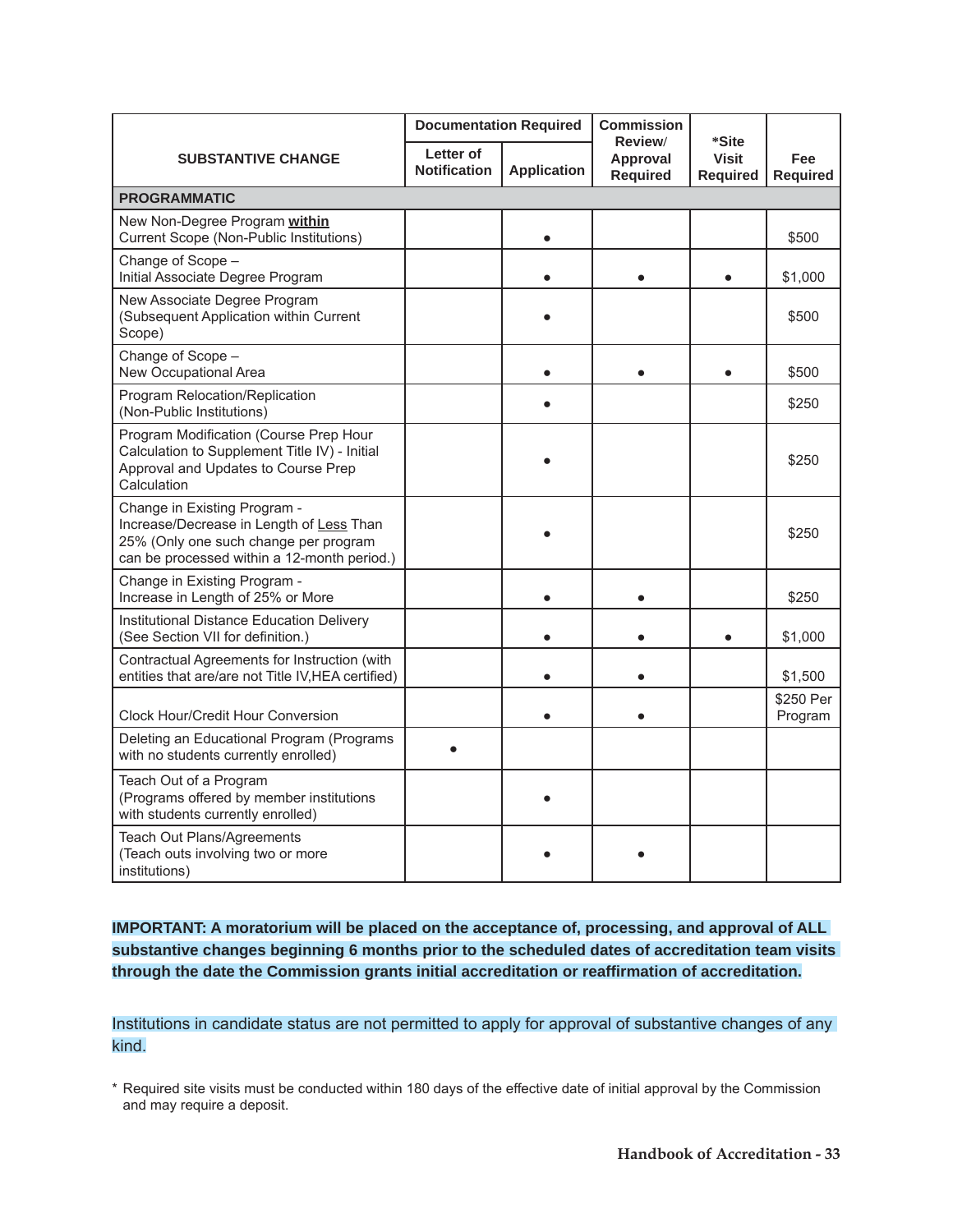Unplanned substantive changes include but are not limited to the following:

- (a) Loss of approval or licensure from a state approval agency.
- (b) Loss of candidate or accredited status, or being placed on public probation by another nationally recognized accrediting agency, either institutional or programmatic, while a candidate or accredited with the Commission.
- (c) Loss of good standing with a regulatory or governing body.
- (d) Institution or owner filed for bankruptcy or gone into receivership.
- (e) Findings of a regulatory/oversight agency (e.g. U.S. Department of Education, state approval agency, or nationally recognized accrediting agency) which may affect operations and/or institutional stability.
- (f) The permanent or temporary closing of the main campus or an additional site (branch, extension, instructional service center, extended classroom, or other facility).
- (g) Substantial disruption of classes such as faculty walk out, facility eviction, etc.
- (h) Unplanned change of location.
- (i) Teaching out students of another institution.

An unplanned substantive change shall be reviewed promptly to determine if the candidate or accredited status should be withdrawn.

- (2) Other Changes
	- (a) All institutions having status with the Commission should inform the Commission within five working days of any change which would affect communication between the Commission and the institution. Such changes shall include but are not limited to:
		- (i) Change in mailing address.
		- (ii) Change in on-site chief administrative officer.
		- (iii) Change in e-mail address of on-site chief administrative officer.
	- (b) If a partial change of ownership or control (i.e., less than 50%) occurs for a candidate or accredited institution, the Commission must be informed within the time periods prescribed below:
		- $(i)$  If less than 50% of the assets of a for-profit corporation are transferred to another person, notification of the transfer must be received in the Commission office at least 30 calendar days before the date that the transfer occurs.
		- (ii) If fewer than 50% of the members of the governing board or 50% of the controlling parties of a not-for-profit organization or organization other than a corporation change, notification of the change must be received in the Commission office within 14 calendar days after the date that the change occurs.
- (3) Change to Degree-Granting Status

If an accredited institution begins preliminary discussions that may result in the institution initiating an applied associate degree program, it **must** demonstrate that the program meets all applicable conditions and accreditation criteria specified in the Handbook of Accreditation.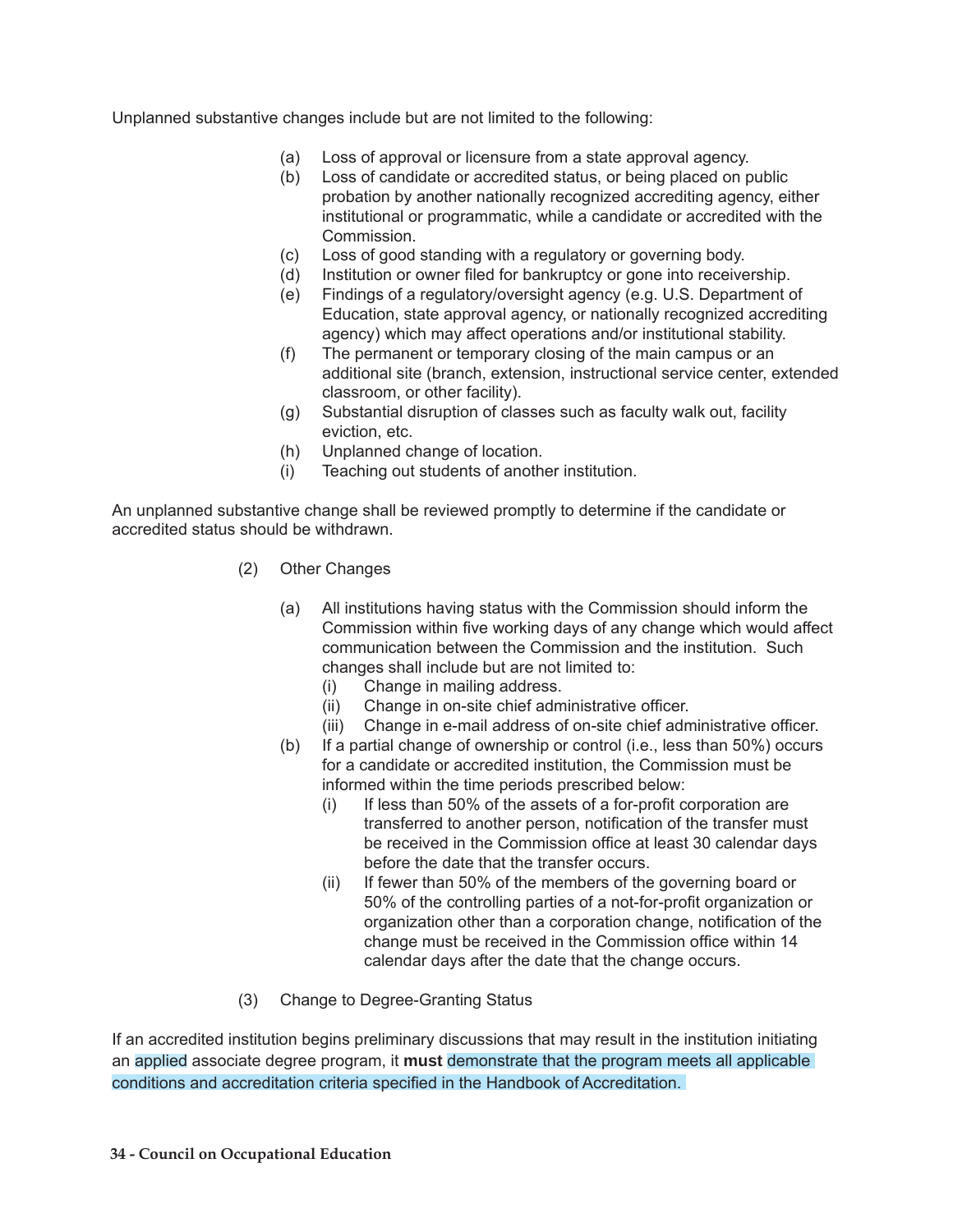An application must be submitted for approval by the Commission. The application will require documentation that includes, but is not limited to, the following:

- (i) Authorization for the degree
- (ii) Needs assessment and implementation schedule
- (iii) Syllabi
- (iv) Proposed publication of new program(s) including catalogs, brochures, etc.
- (v) Faculty credentials
- (vi) Budgetary information
- (vii) Facilities requirement(s)

Upon receipt of a complete application, including all required documentation and application fee, the Executive Director shall conduct a review of the application in accordance with the procedures outlined in the Policies and Rules of the Commission and shall refer the application to the Commission for review and action and may request additional documentation.

An institution may apply for subsequent associate degree programs only after final approval of the initial associate degree program has been granted by the Commission.

g. Non-Main Campus Sites

A candidate or accredited institution may offer programs at multiple sites to achieve its mission. If an institution conducts educational activities at one or more sites in addition to its main campus, it **must** comply with the definitions and requirements below in designating the type for each site. Procedures for obtaining approval of additional sites are specified by the Commission and presented in the *Policies and Rules of the Commission*. Institutions in candidate status are not permitted to apply for approval of additional sites once candidate status is granted.

All non-main campus sites approved by the Commission must offer instruction on a continuous basis.

If any site fails to have students in continuous attendance, except for regularly scheduled holidays and breaks, the institution must notify the Commission of the status of the site (i.e., closure, suspension, or other).

A branch of a main campus is a subordinate site, not a main campus, operating under the supervision of a full-time, on-site, local administrator who reports to the chief administrative officer at the main campus. The branch **must** meet all educational requirements and comply with the operational policies of the main campus. The branch shall not issue a separate catalog, but may supplement the main campus catalog. (Institutions accredited first by another nationally recognized accrediting agency that requires a separate branch catalog may issue such as long as the institution is accredited by the other accrediting agency.) Duplicate records on personnel, financial matters, student attendance, and student educational progress and outcomes data **must** be kept at the main campus. Branch campuses must meet all criteria of Standard 10 – Student Services and Activities.

Branch or extension ownership **must** be by the same owner(s) (same entity, proprietorship or partnership, or the same corporation) as the main campus. All branches and/or extensions of accredited institutions **must** be in compliance with the standards, criteria, and conditions adopted by the Council or jeopardize the accreditation of the main campus. The main campus is held responsible for student teach-out and tuition refund for all campuses. All branches or extensions should bear the same name as the main campus, but names may be expanded to identify clearly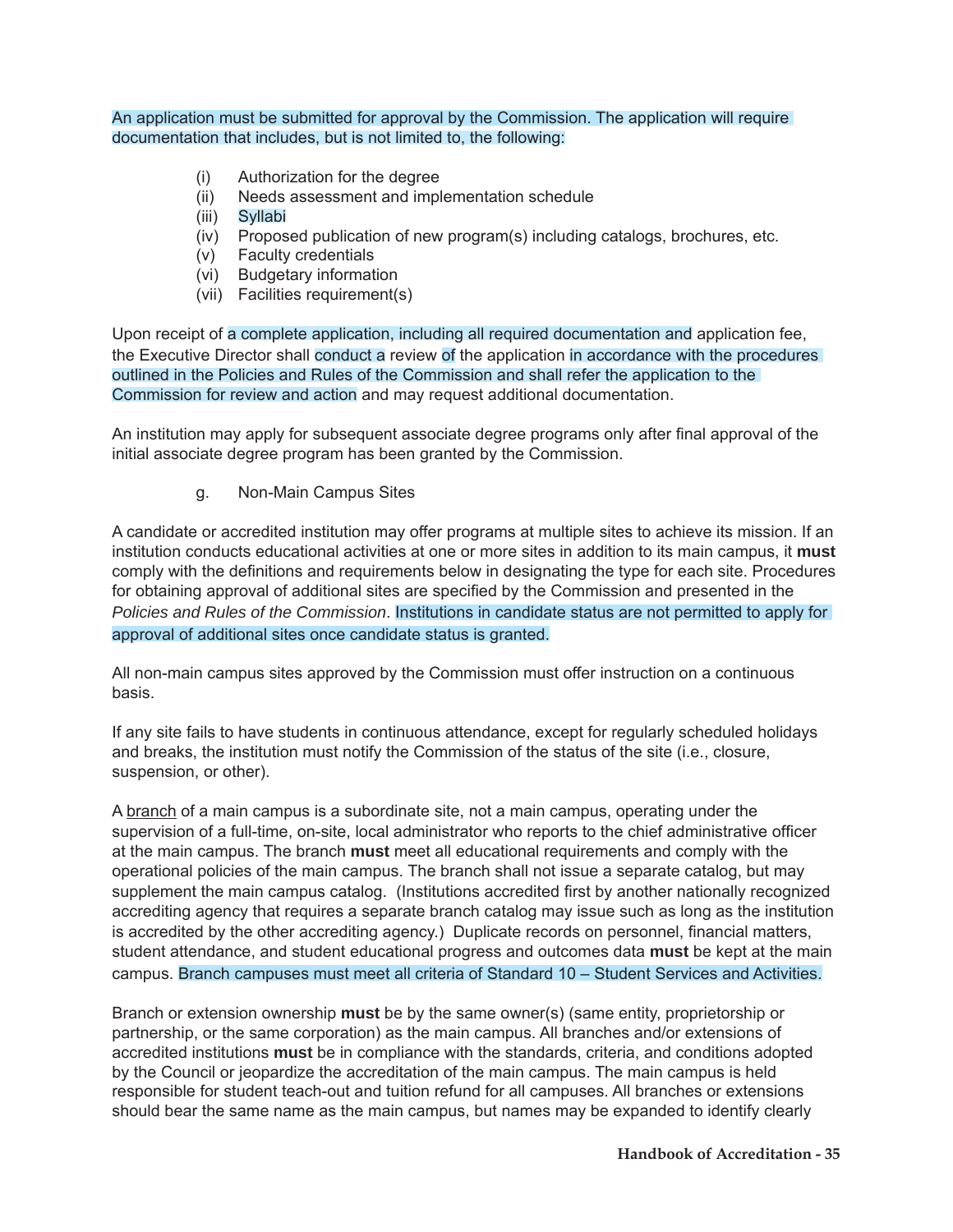different locations or specific program offerings of the branch or extension with approval from the Commission. The complete name of the main campus and the branch or extension **must** be identified in all publications and advertisements when using a campus name. No institution may offer instruction at different locations without approval from the Commission. Any branch or extension **must** maintain the educational integrity of the institution and **must not** endanger its compliance with the standards, criteria, and conditions adopted by the Council. Branches may offer different programs than the main campus, providing all programs are described in the catalog of the main campus.

An extension of a main campus is a subordinate site, not a main campus, and is located within a fifty-mile radius of the main campus. Direct supervision and control are provided from the main campus, and the staff is limited primarily to instructors and support staff. All programs of an extension **must** meet the educational requirements of the main campus and comply with its operational policies. All extension programs **must** be included in the main campus catalog. Personnel and student records **must** be kept at the main campus.

An extended classroom of a main campus is a site owned, leased, or rented to provide classroom or laboratory instruction as a part of the total program of the main or branch campus. It offers less than 50% of any program. It must be located within two miles of a main or branch campus. The extended classroom **must** be supervised by the chief administrative officer of the main or branch campus. If the extended classroom begins to offer at least 50% of a program, the institution **must** seek approval to re-classify the campus by submission of an application for approval as a branch, extension, or instructional service center.

An instructional service center is a temporary or permanent site that serves employers and the public for the delivery of programs or portions of programs to meet a critical or sustained need. The complete name of the main campus must be identified in all publications and advertisements when referring to an instructional service center. Program instruction at an instructional service center **must** be under the direct control of the main campus and located within the geographic service area designated by the governing board of the institution. Appropriate student services **must** be available on-site, and the full range of services **will** be made accessible to participating students at the main campus. All instructional service center offerings **must** be approved by the Commission. A site visit may be required prior to final approval. Typically, students may participate in Title IV student financial aid programs. Duplicate records on personnel, financial matters, student attendance, and student educational progress **must** be kept at the main campus. As distinguished from a branch or extension, an instructional service center **must** be a joint venture between the institution and an employer or another educational agency.

Additional space is that which is acquired for instructional or administrative purposes. Additional space acquired must be within one quarter of a mile from a main campus or branch campus and may require a site visit. The institution must notify the Commission when it begins the process of acquiring additional space.

**NOTE**: Institutions with the capability of maintaining and accessing records electronically at any of the above types of sites may keep all records of personnel, student attendance, financial matters, and educational progress at the main campus.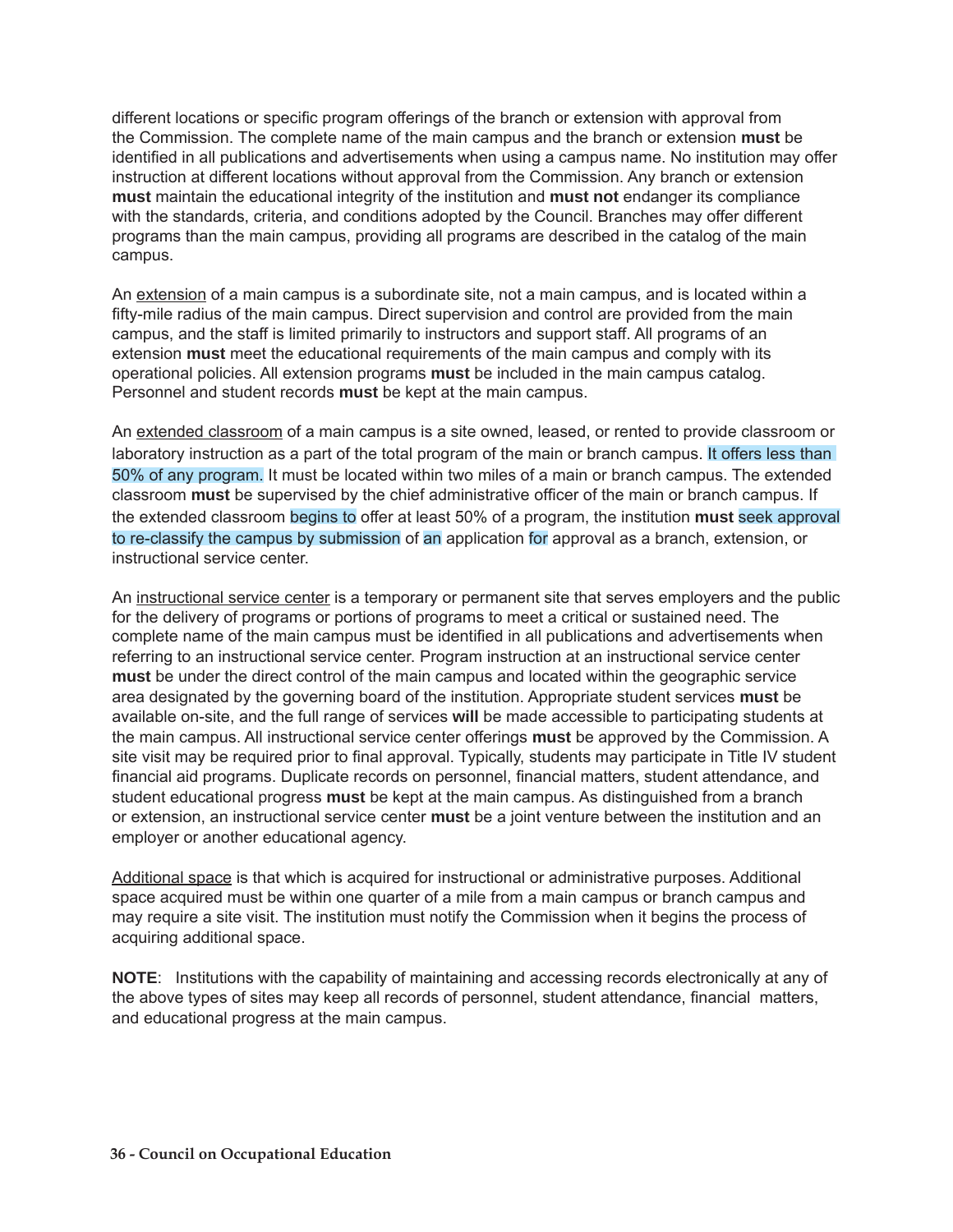h. Change of a Branch to a Main Campus

A branch **must** exist for two years with all of the services of a main campus and **must** operate in its accredited status with the Commission for one year (of the two years) before being eligible to apply to be a main campus.

Upon receipt of a satisfactorily completed application and a check for the application fee, the Executive Director shall review the application and may request additional documentation, grant initial approval of the application, or refer the application to the Commission for action at its next meeting. The Commission reserves the right to require a preliminary visit to the main campus and the branch prior to granting initial approval for the change of a branch to a main campus.

Within 18 months after the initial approval of the change of a branch to a main campus, the institution **must** complete a self-study and host a visiting team. The visiting team will submit a written report to the Executive Director within 30 days after completing the site visit. A copy of the team report will be transmitted to the institution. The institution **must** submit a response to all findings of noncompliance to the Executive Director for receipt within 30 days of the date that the report is transmitted to the institution.

Cost of the on-site evaluation will be borne by the institution. The Executive Director will determine the amount of the deposit for the team site visit that must be conducted.

The Commission shall review the application, self-study, team report, and response report, if required, and will make a decision on final approval of the change of the branch to a main campus. The change of a branch to a main campus **must** be approved by the Commission before a change of ownership application for the new main campus is submitted.

i. Change of Ownership or Control

A change of ownership or control occurs when the events described below occur.

**For-Profit Corporation—**A change of ownership is the transfer of at least 50% of the assets to another person. A change of ownership or constructive ownership of stock occurs at the time a person obtains or accumulates at least 50% of the total combined voting power of all classes of stock entitled to vote or at least 50% of the total value of shares of all classes of stock. Person includes an individual, trust, estate, partnership, association, company, or corporation. If the owner of an institution dies or retires, and the owner's interest is sold or transferred to either a family member or another current owner of the corporation who has been active in the management of the institution for the past two years prior to the aforementioned action, it will not be treated as a change of ownership. A change from for-profit to not-for-profit constitutes a change of ownership. A change from a sole proprietorship to a corporation constitutes a change of ownership.

**Not-For-Profi t Corporation and Organizations Other Than Corporations—**A change of control occurs when 50% or more of the members of the governing board change or 50% or more of the controlling parties change. The membership of record with the Council for the board or controlling parties is the membership at the time candidacy is granted or approval is granted following a change of control. A change from not-for-profit to for-profit constitutes a change of control.

Accreditation does not transfer with a change of ownership or control of an institution. Changes of ownership or control must be approved by the Commission. Denial of approval for a change of ownership or control by the Commission effectively drops the institution from status with the Council.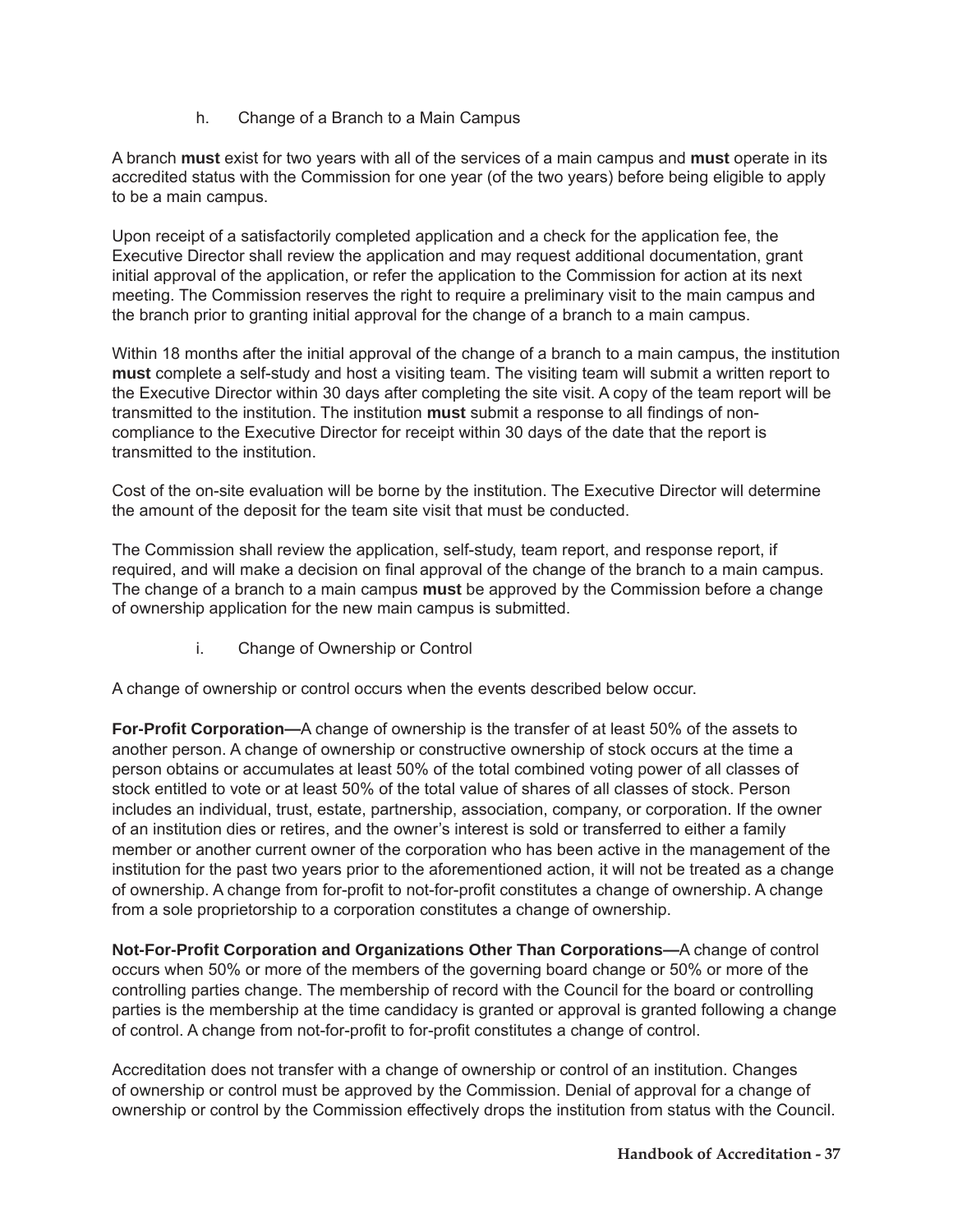Reaffirmation of accreditation cannot be granted until a change of ownership or control has received final approval by the Commission. The Commission shall prescribe the procedures used for seeking approval of a change of ownership or control. Those procedures shall be published in the *Policies and Rules of the Commission*.

After an official notification of a change of ownership or control is received from an institution, no substantive change approvals will be granted for pending applications, nor will new applications for substantive changes be accepted.

j. Change of Location

A change of location is defined as a physical relocation of an existing main, branch, or extension campus within the institution's service area.

An institution desiring to relocate a main, branch, or extension campus **must** submit an application to the Commission for initial approval at least 90 days prior to the change of location unless the move is an unplanned relocation (see Section V.B.1.f., Substantive and Other Changes).

The Commission shall prescribe the procedures for obtaining approval of a change of location and publish them in the *Policies and Rules of the Commission*.

k. Closure

Closing an institution or educational program before enrolled students complete means a decision to discontinue educational activities permanently. Such a decision requires planning and serious consideration of alternatives. Before the decision is reached, the administration **must** consider such alternatives as arranging a teach-out agreement with another institution, merging with another institution, forming a consortium, or participating in inter-institutional sharing and cooperation.

The Commission expects the institution's governing board or chief administrator to use the same planning and responsible leadership during the process of closing an educational program or an institution as with any other planned or unplanned substantive change. For this reason, a decision requires specific plans for providing, in appropriate ways, for the students, faculty, administrative staff, and support staff.

COE requires an institution that is closing an educational program or institution (including those utilizing distance education) to submit for COE approval a teach-out plan upon the occurrence of any of the following events:

- (1) The U.S. Department of Education notifies COE of an action against the institution to limit, terminate, or suspend Title IV eligibility;
- (2) The Commission acts to withdraw, terminate, or suspend the accreditation of an institution or program;
- (3) The institution notifies COE that the institution intends to cease operations at the main campus or any other campus or closes an individual program before enrolled students complete; or,
- (4) A state licensing or authorizing agency notifies COE that an institution's license or legal authorization to provide an educational program has been or will be revoked.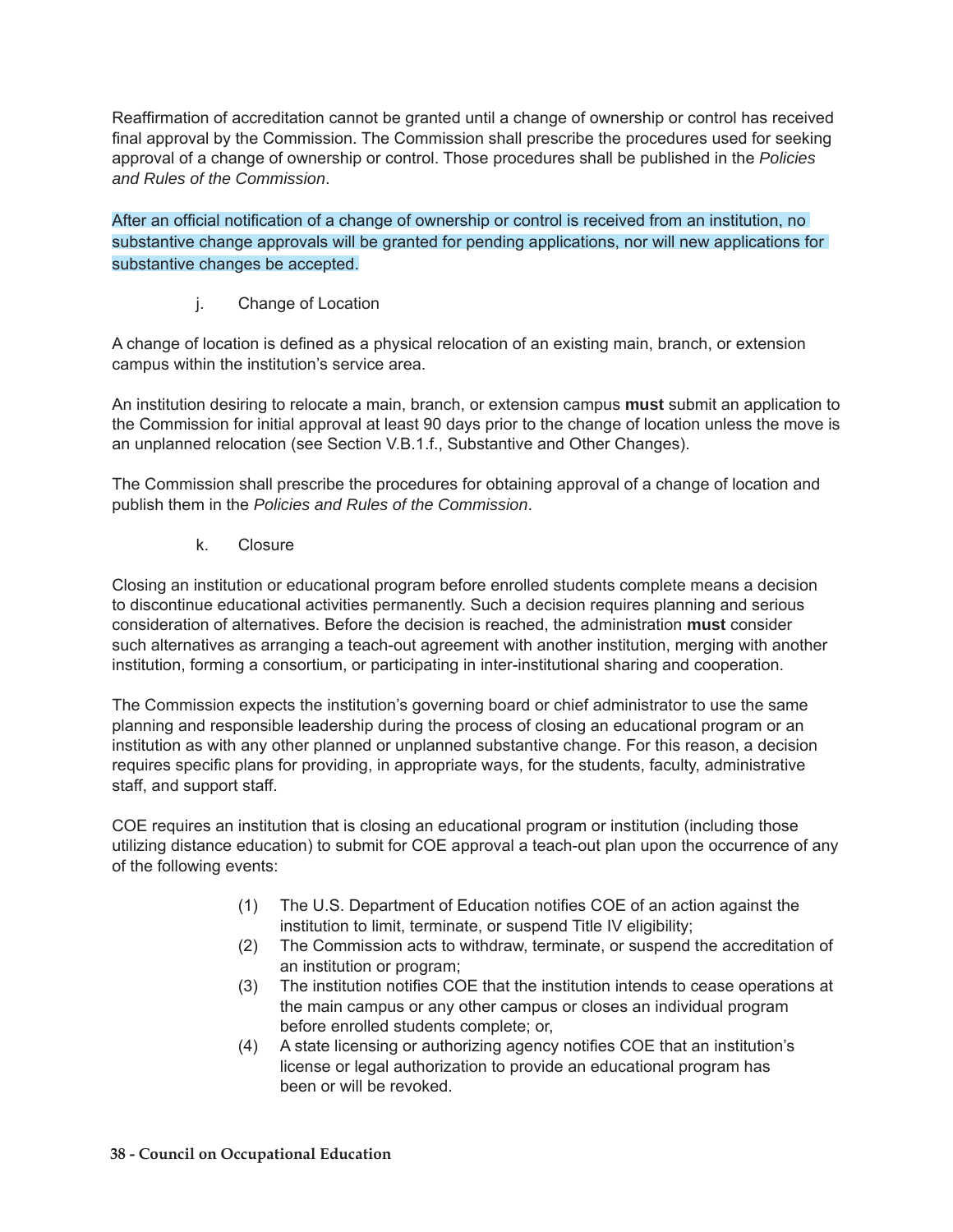Institutions **must** comply with all state and federal rules, regulations, and guidelines regarding the closing of an educational program or an institution.

- l. Teach-Out
	- (1) General

The Council's policy for approval of the teaching out of students requires that, at a minimum, all institutions submit an application and a copy of their plan to conduct the teach-out. [See (2) Teach Out Plan.]

In cases where member institutions partner with other entities to conduct a teach-out of students, a copy of the agreement between the entities involved must also be submitted for review and approval. [See (3) Teach Out Agreement.]

This policy applies to candidate institutions preparing for closure and accredited institutions and all programs affected by a teach out regardless of the mode of delivery.

(2) Teach Out Plan

A plan for the teaching out of students from a program or institution must be submitted upon the occurrence of any of the following events:

- (a) The Secretary of Education notifies the Council that the Secretary has initiated an emergency action against an institution, in accordance with section 487(c)(1)(G) of the HEA, or an action to limit, suspend, or terminate an institution participating in any title IV, HEA program, in accordance with section 487(c)(1)(F) of the HEA, and that a teach-out plan is required.
- (b) A State licensing or authorizing agency notifies the Council that an institution's license or legal authorization to provide an educational program has been or will be revoked.
- (c) The Council acts to withdraw, terminate, or suspend the accreditation or candidacy of the institution.
- (d) The institution notifies the Council that it intends to cease operations entirely or close a location that provides one hundred percent of at least one program, or closes a program before enrolled students complete.

A teach-out plan must be consistent with applicable standards and regulations. The plan must provide for the equitable treatment of students by insuring that:

- (a) Students are provided all of the instruction promised by the closed educational program or institution prior to its closure but not provided to the students because of the closure.
- (b) Institutions that are closing must work with regulatory agencies to assure that students are placed.
- (c) Students are notified of additional charges, if any, for completing the course or program at the teach-out institution.

If the Commission approves the teach-out plan that includes a program that is accredited by another accrediting agency, the Commission will notify that agency of the plan's approval.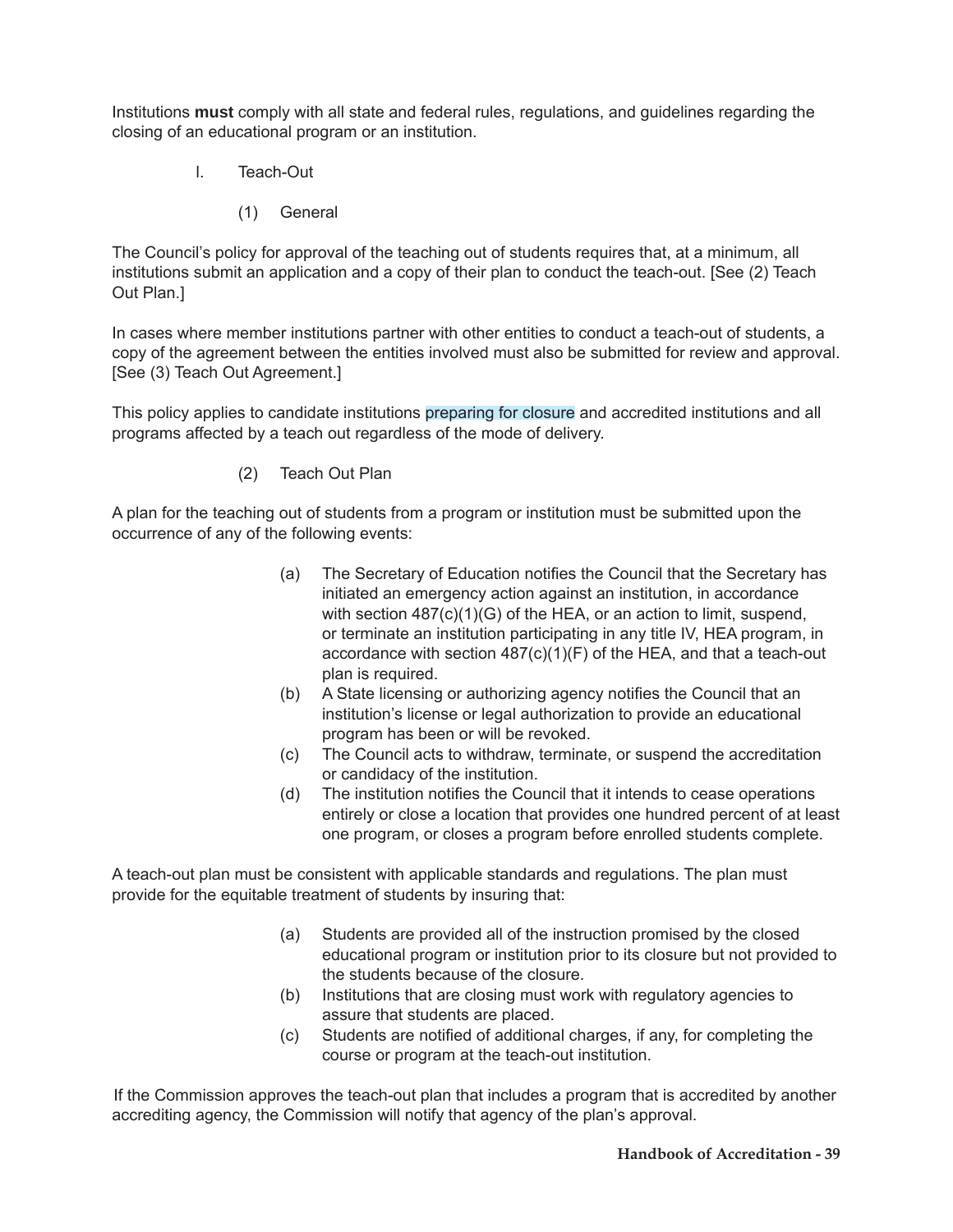(3) Teach Out Agreement with Another Institution

A teach-out agreement, which is entered into by a COE-accredited institution or at the request of the Commission, must be consistent with applicable standards and regulations. The agreement must provide for the equitable treatment of students by insuring that:

- (a) The agreement is between institutions that are accredited by an accrediting agency recognized by the U.S. Secretary of Education;
- (b) The teach-out institution is geographically proximate to the closed program/institution;
- (c) The teach-out institution can remain stable, carry out its mission, and meet all obligations to existing students;
- (d) The teach-out institution can demonstrate compatibility of its program structure and scheduling to that of the closed program/institution; and,
- (e) The teach-out institution will provide students with information about additional charges, if any.

# Insitutions in candidate status with COE are not permitted to seek approval of any type of substantive change, which includes the approval to conduct a teach out for another institution.

(4) Closed Institutions

If an institution the Commission accredits or has within candidate status closes without a teachout plan or agreement, the Commission will work with the U.S. Department of Education and the appropriate State agency, to the extent feasible, to assist students in finding reasonable opportunities to complete their education without additional charges.

(5) Teach-Out of Another School

An institution **must** notify and receive Commission approval prior to teaching out students of another institution. The teach-out of programs that are not currently offered by the institution may require a focused team visit in the event that the teach-out programs require special safety precautions and procedures.

m. Special Requirements for Monitoring Institutional Growth

# Full-Time Equivalent

COE monitors increases in total Full-Time Equivalent (FTE) of candidate and accredited institutions by requiring reports from institutions when triggered increases occur. An institution must submit a formal notice to the Commission if the institution has an overall increase in FTE of 25 percent or more of an established baseline. The baseline for each twelve-month period is the FTE calculation reported in the most recent annual report. When an increase of 25 percent or more is achieved, a formal notice must be submitted to the Commission within 30 days. This notice must include rationale for the increase as well as specific data on enrollment in all programs and for all campuses that experienced significant growth involved in the increase of total institutional FTE. Continued reporting of enrollment data by program will be required until the submission of the next institutional annual report.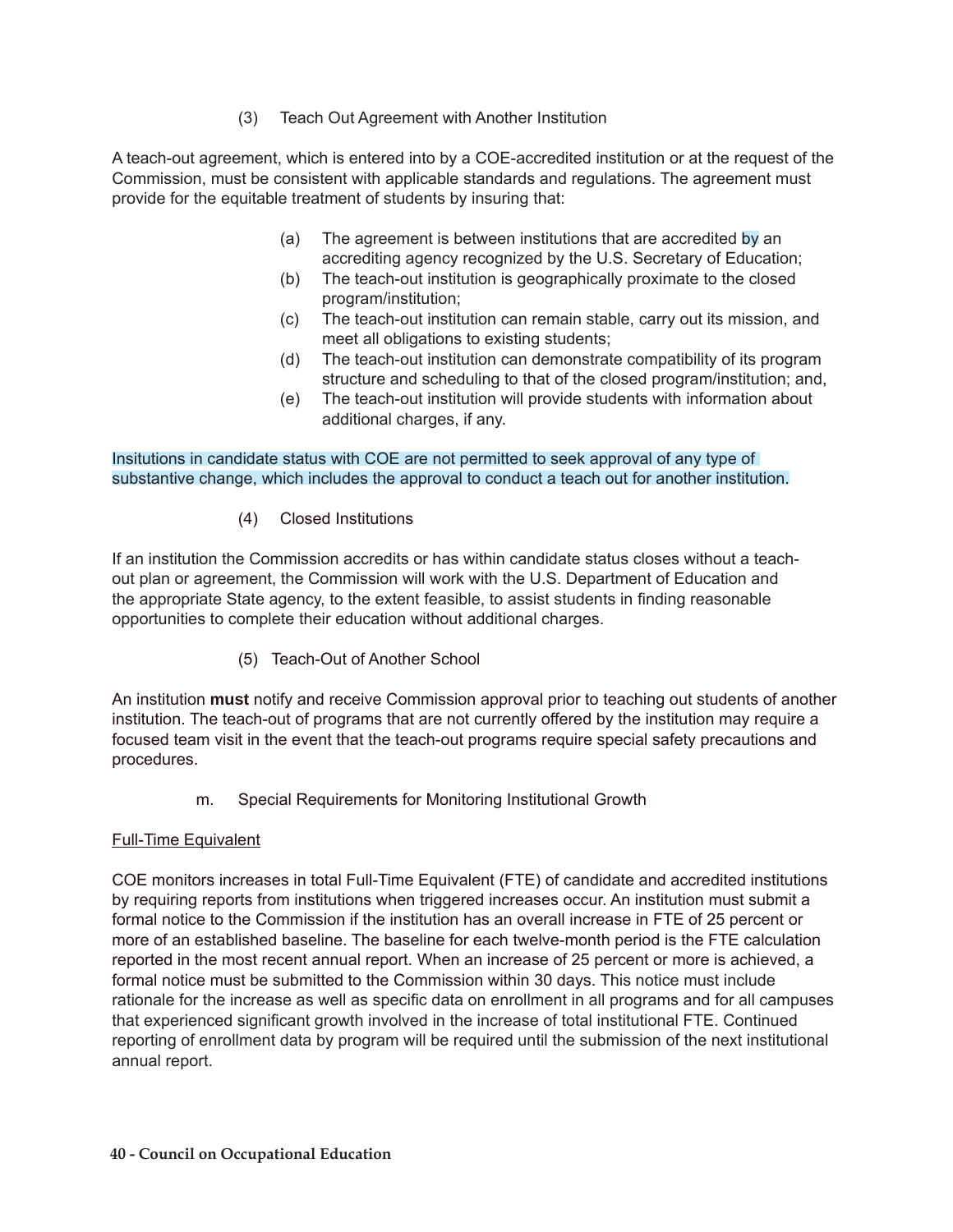### Gross Revenue for Non-Public Institutions

Additionally, COE considers increases in gross revenue an indicator of institutional growth. Nonpublic institutions that experience increases in gross revenue of 100% or more from the previous year must submit a detailed explanation of the increase to the Commission along with a financial report (which may be internally generated) that demonstrates the increase. The explanation and financial report must be submitted to the Commission within 30 days after the experienced increase. An institution that fails to notify the Commission on a timely basis when required due to an increase in gross revenue is subject to fees and penalties per the Handbook of Accreditation.

- 2. Institution's Relationships with Other Constituencies
	- a. Recruitment

All recruitment activities used by an institution **must** be truthful and avoid any false or misleading impressions of the institution, its programs and services, or employment.

The following practices in student recruitment **must not** be utilized:

- (1) Guaranteeing employment.
- (2) Misrepresenting job placement, employment opportunities, or potential salaries for completers.
- (3) Misrepresenting program costs.
- (4) Misrepresenting abilities required to complete intended programs.
- (5) Misrepresenting recruiting personnel as career counselors.
- (6) Misrepresenting transfer of credit to another institution.
- (7) Misrepresenting its accreditation status.
- b. Advertising

All media used by an institution **must** be truthful and presented with dignity to avoid any false or misleading impressions of the institution, its programs and services, or employment.

- (1) All advertising seeking prospective students that is placed by the institution, its representatives, or third parties **must** appear under "instruction," "education," "training," or a similarly titled classification and **shall not** be published under any "help wanted" or "employment" classification.
- (2) All advertisements placed by the institution or its representatives through direct mail, radio, television, internet, or directories seeking prospective students **must** clearly indicate that education is being offered, and **shall not**, either by actual statement, commission, or intimation, imply that prospective employees are being sought.
- (3) Printed bulletins or other promotional information must be specific with respect to the prerequisites for admission to the institution's programs, the curricula, the content of courses, and the graduation requirements.
- (4) The institution **must** be emphasized more than accreditation in all promotional and institutional materials.
- (5) A record or copy of all promotional and advertising material **must** be kept on file from one accreditation team visit until the next.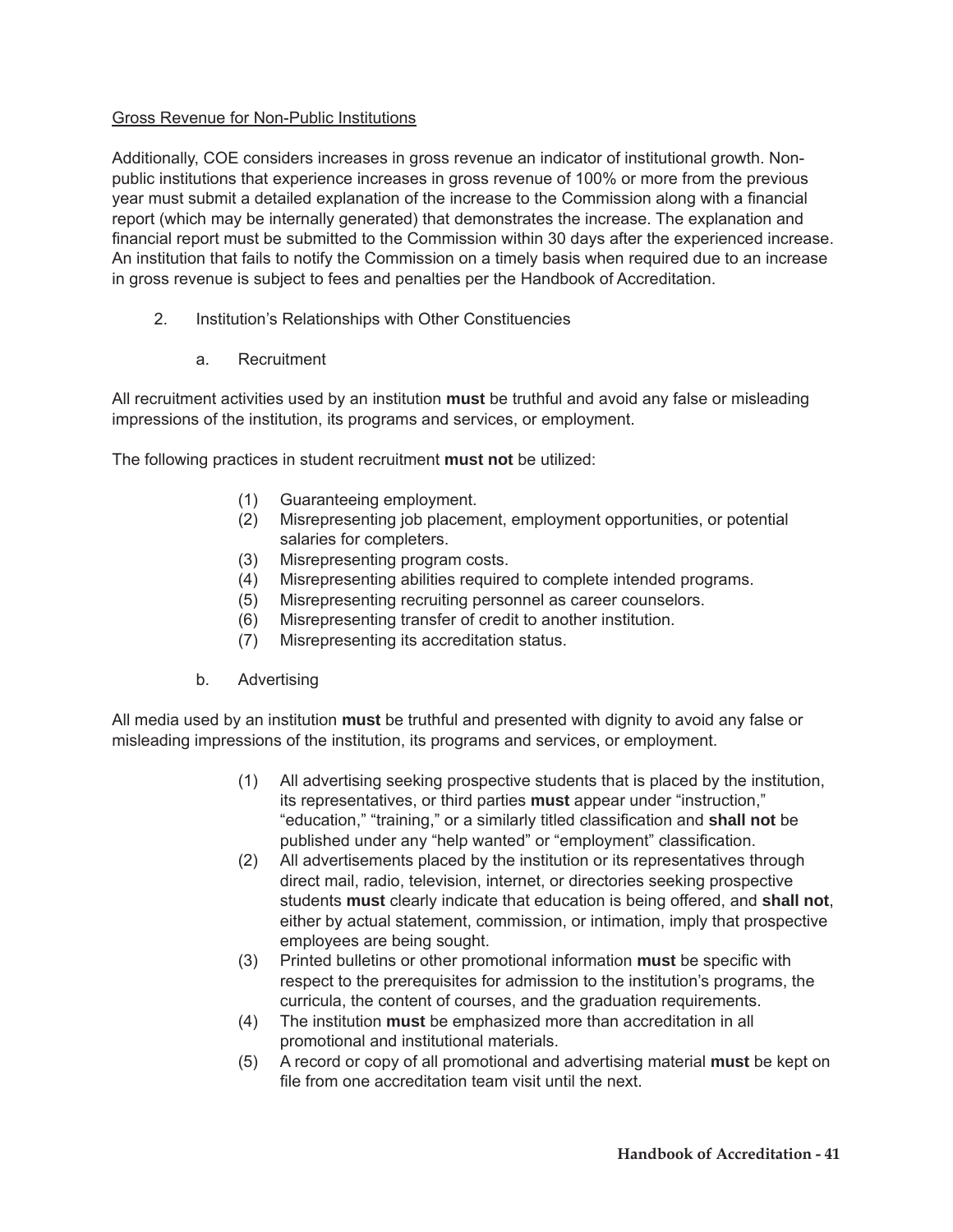- (6) Media comments which imply that the institution guarantees placement in employment is prohibited.
- (7) An accredited institution assumes the responsibility for all representations made by its recruiting personnel or other employees in procuring students on its behalf.
- (8) Media criticism toward other institutions is prohibited.
- (9) The institution must accurately portray its physical facilities and educational programs in all web sites, bulletins, and other publications, whether printed or online.
- c. Contractual Agreements
	- (1) Contracts for Recruiting and Consulting Services

An accredited institution that enters into a contract for recruiting or consulting services with any agency, corporation, institution, or individual must submit a copy of the contract and an official notification form to the Executive Director.

Each contract must include a conditional statement stipulating that the contract is not binding in the event that activities involved in the contract prevent the member school from complying with the standards, criteria, and conditions adopted by the Council.

The Commission will review all submissions. The Commission may determine that a third-party review of applications and contracts be performed. In this case, a fee to cover the cost of the third-party review will apply.

The role of contractors hired by candidate/accredited institutions must exclude the authority to make official decisions for the institution or to serve in the role of accreditation liaison officer for the institution.

(2) Contracts for Instruction

The Commission classifies contracts for instruction with external entities as substantive changes. External entities are defined as agencies, corporations, institutions, or individuals. These external entities may or may not be certified to participate in Title IV, HEA programs.

Accredited institutions that are eligible to participate in Title IV Financial Aid programs shall not contract more than 25 percent of the instruction of one or more of its programs with an external entity, whether or not that entity is certified to participate in Title IV, HEA programs.

An accredited institution that negotiates a contract for instruction with any external entity must submit an application and a copy of the contract to the Executive Director before entering into such an agreement.

All parties to such contracts must meet the standards, criteria, and conditions adopted by the Council. Any off-campus instruction must maintain documentation that such activities are in compliance.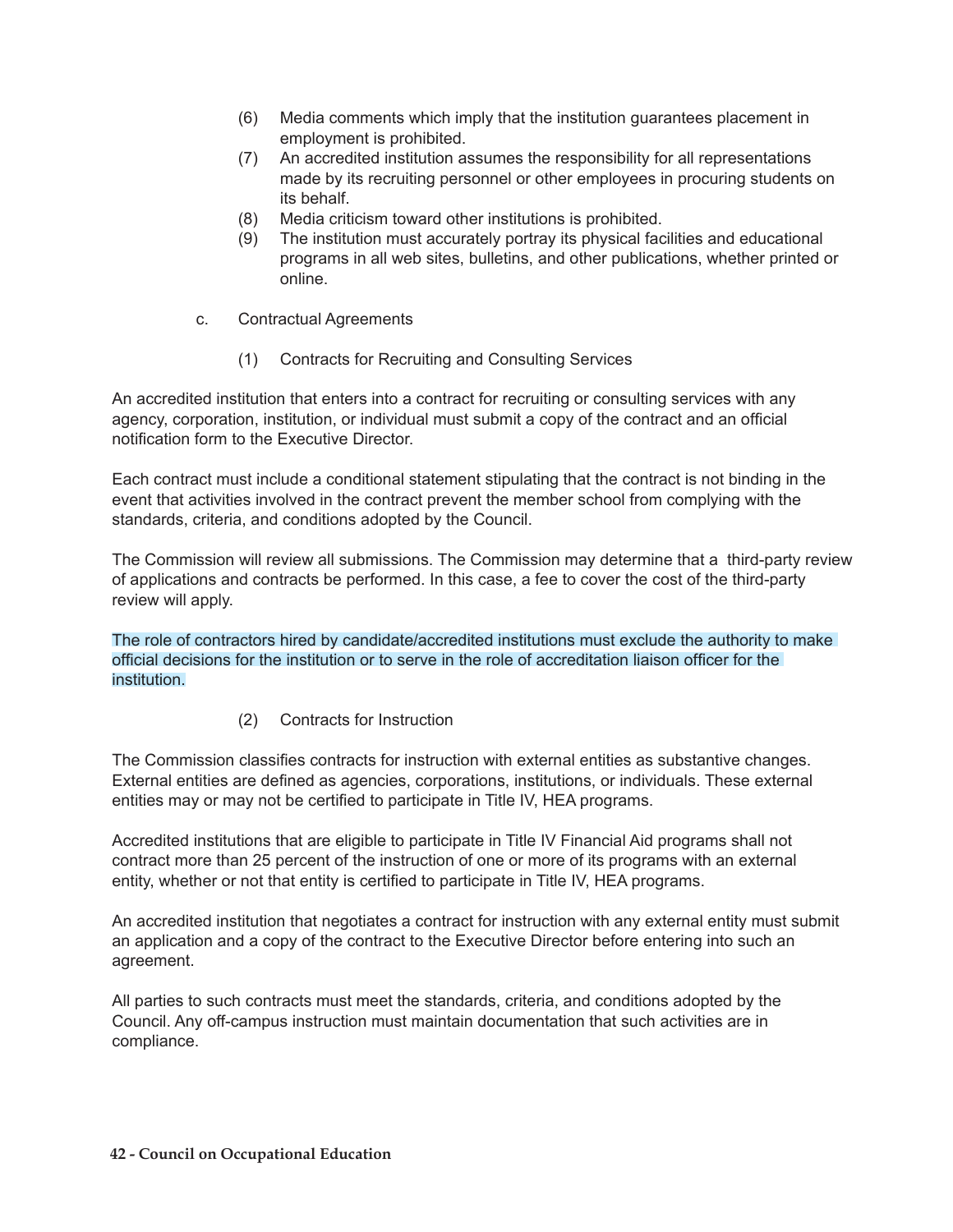Each contract must include a conditional statement stipulating that the contract is not binding in the event that any circumstances with the contract prevent the member school from complying with the standards, criteria, and conditions adopted by the Council.

An educational program to be taught under a contract must have state approval even though it is not intended to be taught at the main or other campuses.

The Executive Director will seek a third-party review for all applications and contracts submitted. (A fee to cover the cost of the third-party review will apply.) The Commission reserves the right to conduct an on-site visit to the institution or other sites that may be involved in the contract prior to granting approval. The Commission will then review the application, the contract, third-party comments, and site visit report (if required) and will make a decision whether or not to approve or deny the submission or to request additional information.

d. Complaints

The Commission reviews all written, signed complaints that allege non-compliant activities and practices of applicant, candidate, or accredited institutions. This review is described in detail in the *Policies and Rules of the Commission*.

In instances where the nature of the complaint requires immediate action, the Executive Director with concurrence from the chair of the Commission may take emergency measures to determine the facts and present them either to the Executive Committee or to the Commission. This may include but is not limited to a site visit. Based on the response of the institution or the findings presented by the Executive Director, the Commission will then review the complaint and act appropriately. The Commission may review any complaint (written or oral) that alleges a safety or health problem at an institution.

The Commission determines its own methods of review and action. It will not intervene on behalf of individuals in cases of disciplinary action or dismissal, or act as a court of appeals in such matters as admission, graduation, fees, financial aid, and similar points of issue. The Commission will also transmit to the appropriate agency validated complaints and/or findings when these are potential violations of law, statute, or regulation and so inform the institution.

Legal action taken against candidate and accredited institutions is not considered a violation of any condition, standard, criterion, or procedure of the Commission. However, specific charges made against institutions can be considered a complaint for practical purposes and necessitate further inquiry and/or action by the Commission. (See Policies and Rules of the Commission, Complaint Procedures of the Commission, I. Issues of Serious Public Concern.)

All candidate and accredited institutions must notify the Commission within five working days of being served and must provide a copy of the lawsuit against the institution with the notice. The notice and attachment(s) must be transmitted to the Council office either in hard copy or via e-mail to the Executive Director at puckettg@council.org.

The Commission may, as a result of the report of an evaluation team, an interim team, or special deliberations, withhold or withdraw candidate or accredited status. The institution has the right to appeal the decision.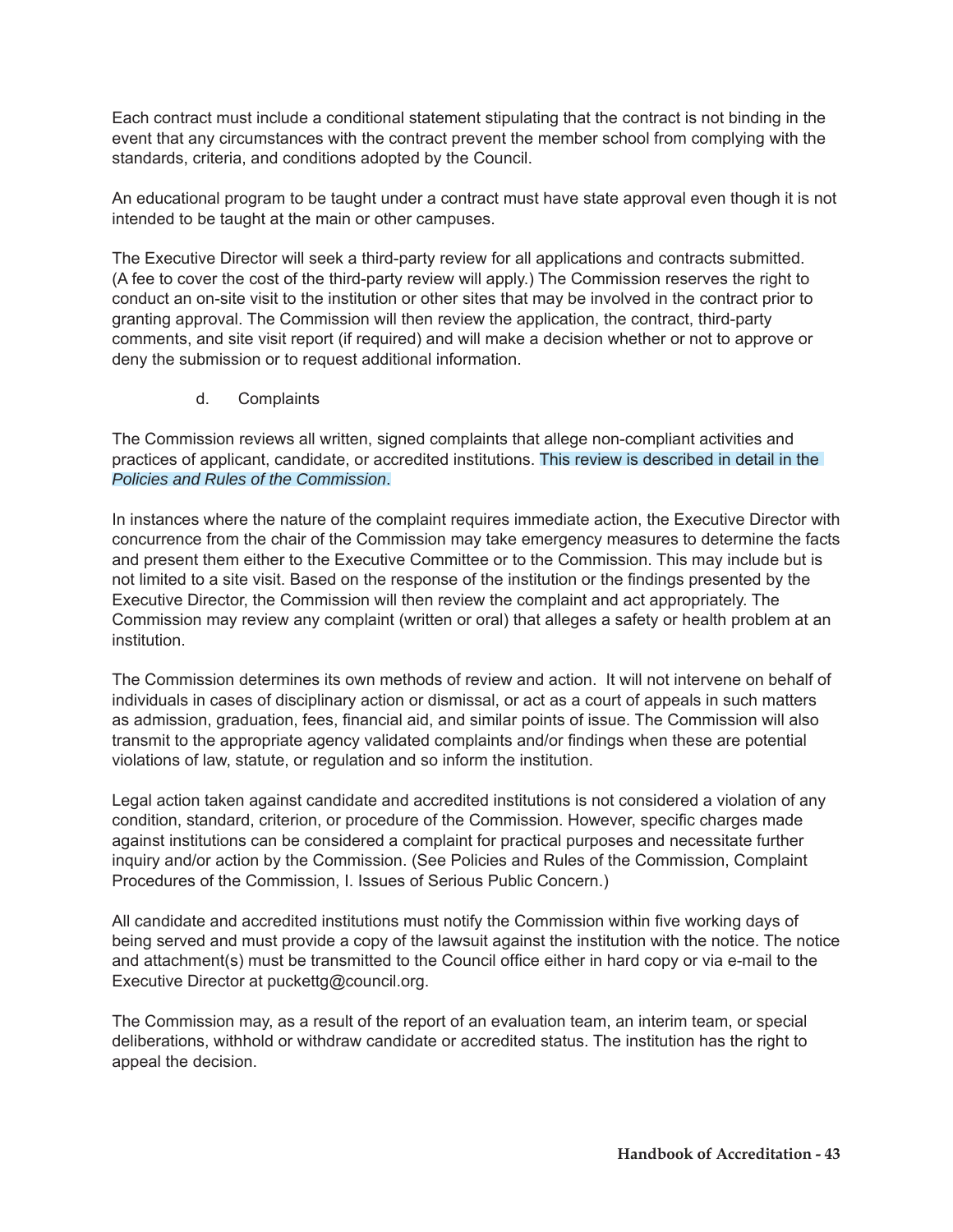3. Institutional Relationships to Federal Requirements Applicable to Accreditation

Since the Commission is an accrediting agency recognized by the U.S. Secretary of Education, certain requirements of Federal Regulations must be observed with respect to institutions that can be considered for candidacy or accreditation. There are also Federal Regulations that are imposed on the Commission if candidacy or accreditation is granted to institutions under certain conditions. An institution that seeks candidacy or accreditation with the Commission **must** conform to or allow the Commission to conform to these requirements.

- a. Requirements Applicable to Applicants for Candidacy or Accreditation
	- (1) The institution is not the subject of an interim action by a state or federal agency potentially leading to the suspension, revocation, withdrawal or termination of the institution's legal authority to provide postsecondary education in any state in which it operates.
	- (2) The institution has not had its state license suspended, revoked, withdrawn or terminated, even if the required due process procedures have not been completed within any state in which it operates.
	- (3) The institution has not been denied candidacy or accreditation by a nationally-recognized accrediting agency.
	- (4) The institution has not voluntarily withdrawn its candidacy or accreditation while not in good standing from a nationally recognized accrediting agency.
	- (5) The institution has not had its candidacy or accreditation withdrawn or been placed on public probation by a nationally recognized accrediting agency.
	- (6) The institution is not the subject of an interim action by another accrediting agency potentially leading to the suspension, revocation, or withdrawal of candidacy or accreditation.
	- (7) The institution has not been notified of the loss of any agency's accreditation even if the due process procedures have not been completed.
	- (8) The institution describes itself in identical terms with regard to identity (i.e., main campus, branch campus, branch campus to main campus relationship), mission, governance, programs, degrees, diplomas, certificates, personnel, finances, and constituents to all federal, state, and other agencies, including accrediting agencies.
	- (9) If the institution is seeking dual accreditation, the reasons for wanting dual accreditation have been submitted to each accrediting agency and to the Secretary of the U.S. Department of Education, and the institution **must** also designate which agency's accreditation is to be utilized in determining the institution's eligibility for program participation under the Higher Education Act.
	- (10) If the institution converts clock hours to credit hours for the purpose of determining federal financial aid eligibility, it complies with federal requirements for review of course prep hours.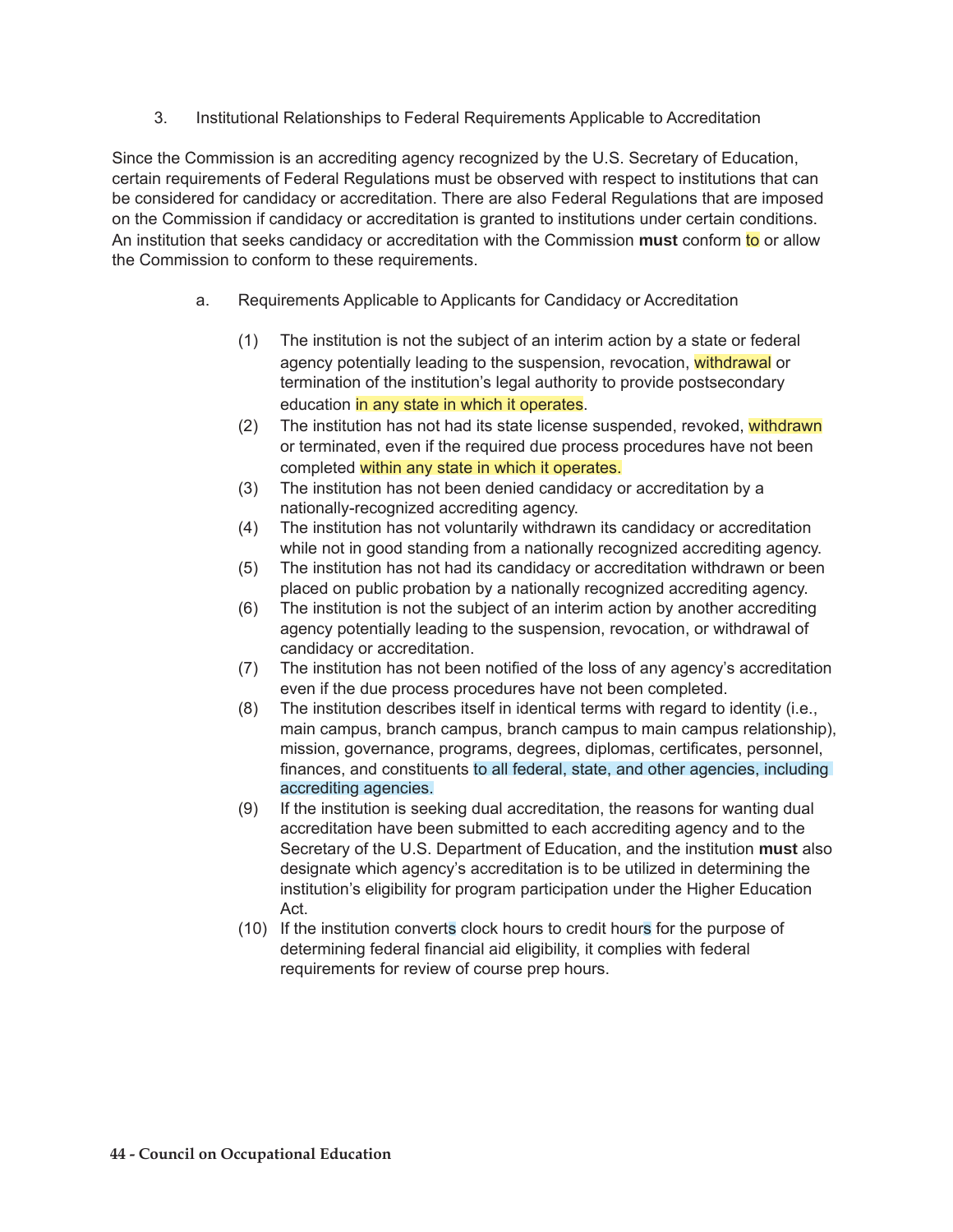- (11) In order to provide the public an opportunity to comment on an institution's qualifications for status with the Commission, an institution being considered for candidate for accreditation, initial accreditation, or reaffirmation of accreditation **must** give notice in the appropriate newspaper(s) and/or media services no more than sixty (60) days prior to hosting the candidate or accreditation team visit. This notice for comments **must** be made prior to hosting a visiting team for candidacy or accreditation. The notice **must** state that the institution is applying to become a candidate for accreditation or for initial or reaffirmation of accreditation with the Commission of the Council on Occupational Education. In addition, it **must** state that persons wishing to make comments should either write to the Executive Director of the Commission, Council on Occupational Education, 7840 Roswell Road, Building 300, Suite 325, Atlanta, Georgia 30350, or submit their comments through the Council's web site (www.council.org). Persons making comments **must** provide their names and mailing addresses.
- (12) As part of the documentation required for accreditation team visits, institutions preparing to host an accreditation visiting team must submit an evaluation of standards form from one of its occupational advisory committees. This evaluation form requests that advisory committees provide their input regarding the adequacy and relevancy of Commission accreditation standards. The form is available on the Council's web site (www.council.org) and must be submitted prior to hosting an accreditation visiting team.
- b. Requirements Applicable to the Commission
	- $(1)$  The Commission will not grant candidacy, initial accreditation, or reaffirmation of accreditation to an institution if it knows, or has reasonable cause to know, that an institution applying for candidacy or accreditation (initial or reaffirmation) is the subject of one of the following actions of a recognized institutional accrediting agency or state agency:
		- $(a)$  A pending or final action brought by a state agency to suspend, revoke, withdraw, or terminate the institution's leal authority to provide postsecondary education in any state in which it operates.
		- (b) A decision by a recognized accrediting agency to deny accreditation or candidacy.
		- (c) A pending or final action brought by a recognized accrediting agency to suspend, revoke, withdraw, or terminate the institution's accreditation or candidacy.
		- (d) Probation or an equivalent status imposed by a recognized accrediting agency.
	- (2) When the Commission is notified by the U.S. Department of Education that an institution's cohort default rate equals or exceeds the minimum rates established by the U.S. Department of Education, it will implement procedures described in the *Policies and Rules of the Commission*.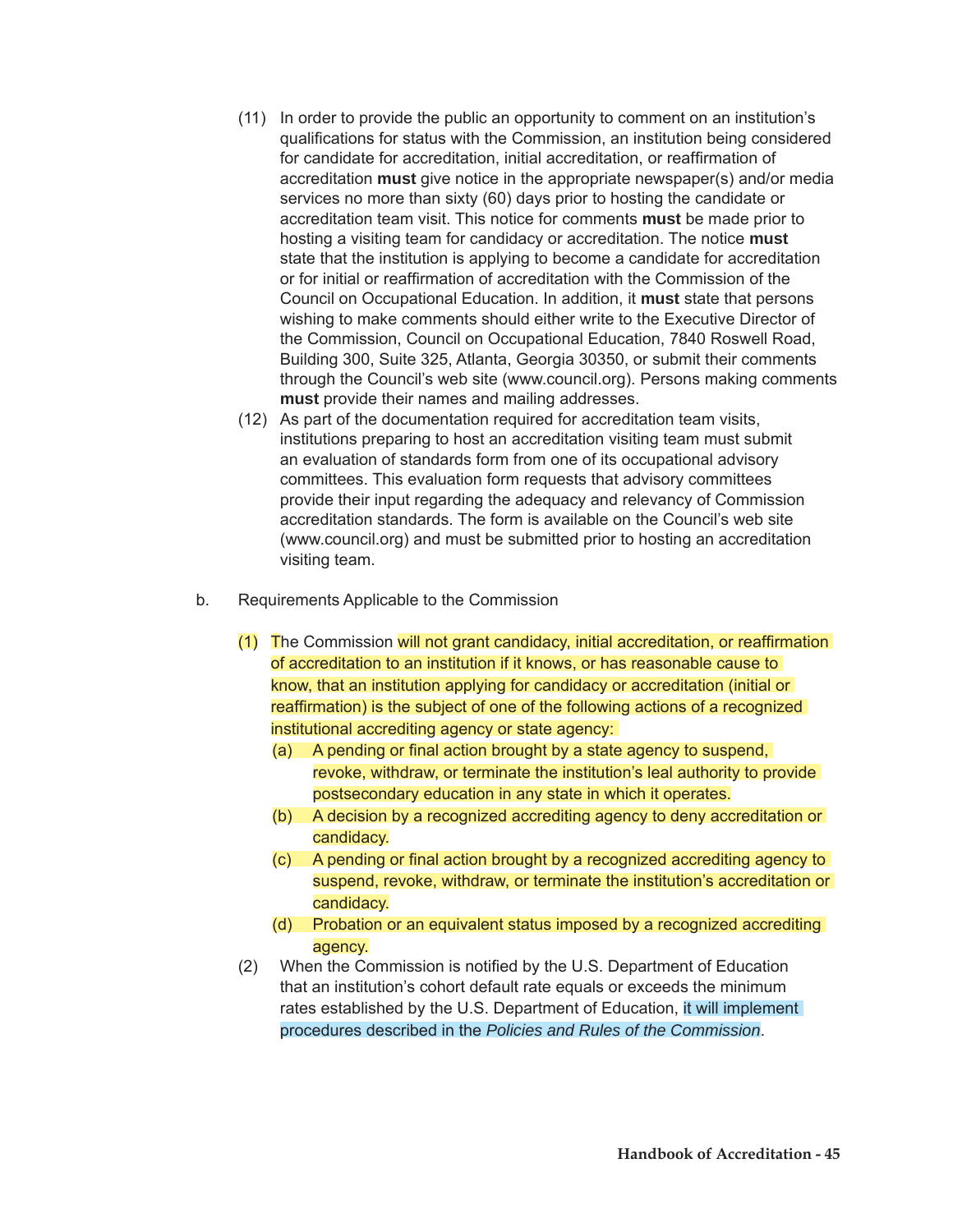- (3) Unless the Commission extends the time period for compliance, with good cause, an institution **must** bring itself into compliance with the standards, criteria, and/or conditions of the Council within 12 months immediately following the first deferral of action by the Commission. The Commission will take adverse action for failure to come into compliance. (See Section VII for definition of 'good cause'.)
- (4) When the Council has information regarding a candidate or accredited institution's compliance with its Title IV, Higher Education Act (HEA), program responsibilities including its eligibility to participate in Title IV programs, it will submit the information to the Secretary when requested to assist in resolving problems with the institution's participation in these programs.
- (5) When the Commission has reason to believe that an institution accredited by the Commission is failing to meet its Title IV, HEA, program responsibilities including but not limited to a negative compliance audit or program review finding, or is engaged in fraud or abuse, the Commission will submit the name of the institution to the Secretary along with the reason(s) for concern. When the Department of Education specifies that information shared between the Department and the Commission be kept confidential, the Commission will comply.
- (6) The Commission will submit a summary of the Commission's major activities during the previous year upon request from the Secretary of Education.
- (7) The Commission shall maintain complete and accurate records of its last review of each institution and an accurate, permanent record of its decisions with respect to candidate and accredited institutions.
- (8) The Executive Director shall notify, at the same time, the Secretary of the U.S. Department of Education, the appropriate state licensing or authorizing agency, the appropriate accrediting agencies, and the public (within 24 hours), but no later than 30 days after:
	- (a) Accepting an institution as a candidate for accreditation, accrediting an institution, or reaffirming accreditation of an institution.
	- (b) Any final decision to place a candidate or accredited institution on warning, probation, or show cause.
	- (c) A summary of any review resulting in a final accrediting decision involving denial, termination or suspension of candidacy or accreditation together with the comments of the affected institution or notification that the institution was provided the opportunity to provide comments.
	- (d) Being informed by an institution that it is voluntarily withdrawing from candidacy or accreditation.
	- (e) An institution allows its candidacy or accreditation to lapse.
- (9) The Executive Director shall notify the Secretary of the U.S. Department of Education, the appropriate state licensing or authorizing agency, and the appropriate accrediting agencies at the same time it notifies an institution if the Commission makes a final decision to deny or withdraw candidacy or accreditation or take other adverse action against an institution.
- (10) The Executive Director shall notify the public within 24 hours of its notice to the institution if the Commission makes a final decision to deny or withdraw candidacy or accreditation or take other adverse action against an institution.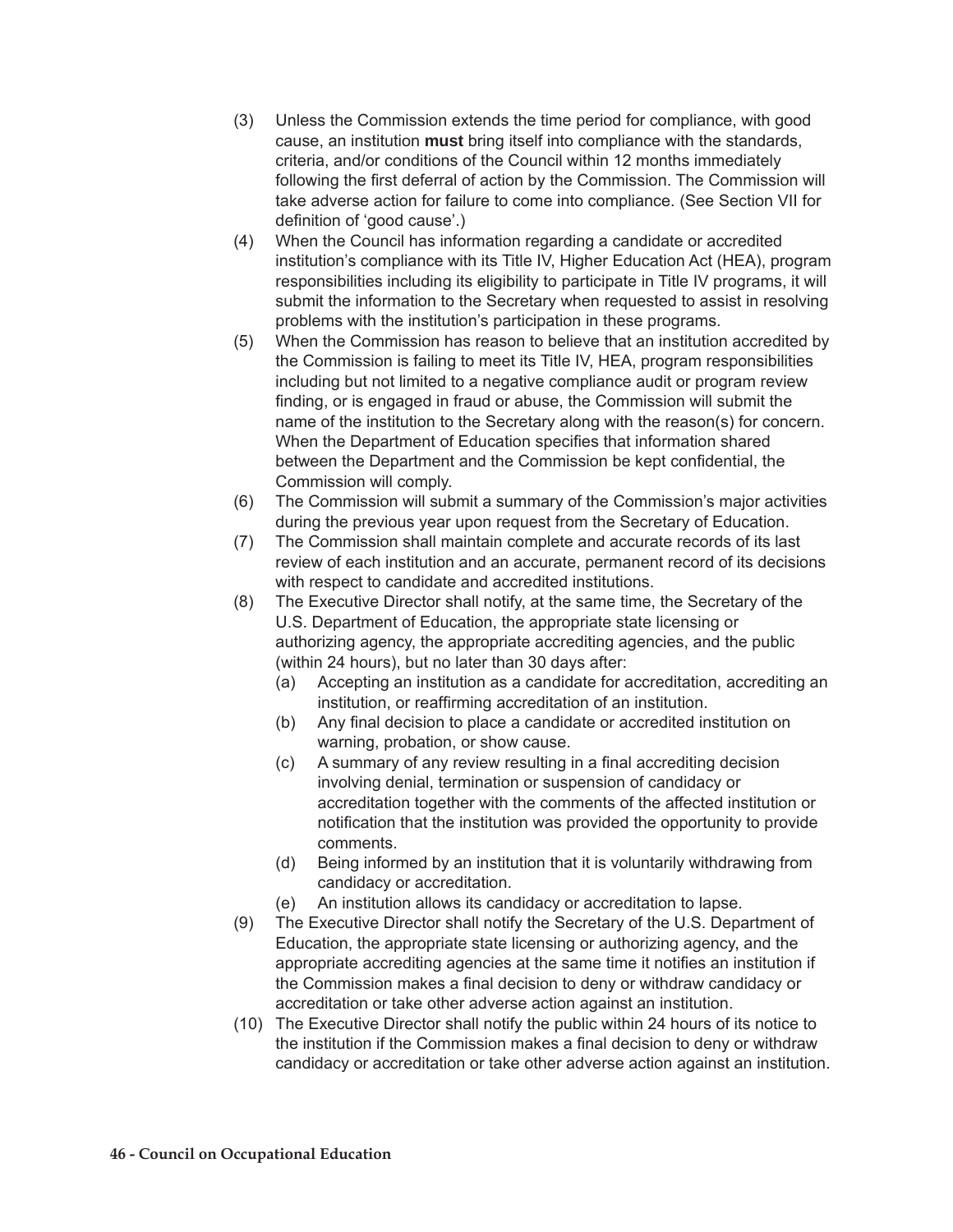- (11) No later than 30 days after a final decision to deny, limit, suspend, or withdraw the candidacy or accreditation of an institution, the Executive Director shall make available to the Secretary of the U.S. Department of Education, the appropriate state licensing or authorizing agency, and the public a summary of the Commission's decision.
- (12) As soon as the annual report of the Council on Occupational Education is printed each year, a copy of the report will be submitted to the U.S. Secretary of Education.
- (13) Once it determines that it needs to make changes to its standards, the Commission will initiate action within 12 months to do so and will complete that action within a reasonable period of time. Furthermore, before any changes to standards are finalized, the Commission will provide notice to all relevant constituencies and other interested parties of the changes the Commission proposes to make and will provide those parties the opportunity to comment on the proposed changes. All comments submitted regarding proposed changes to the standards will be taken into account.
- (14) All proposed revisions in the standards, criteria, conditions, and/or procedures of the Council will be submitted to the U.S. Secretary of Education at the same time that they are submitted to the membership for consideration if the revisions might alter the Council's scope of recognition or its compliance with the requirements for submission of information to the Secretary. Additionally, the Council will post these actions on its web site (www.council.org) in order to encourage input from potential employers and the general public.
- c. Non-Discriminatory Policy of the Council

 The Council does not discriminate on the basis of sex, race, color, national origin, age, or disability in any of its programs or activities.

 Any individual who believes that he or she has been discriminated against because of his/her sex, race, color, national origin, age, or disability should immediately contact the Executive Director, Dr. Gary Puckett, who is the Council's coordinator for Title IX compliance. Dr. Puckett can be reached at 7840 Roswell Road, Building 300, Suite 325, Atlanta, Georgia 30350, (770) 396-3898, ext. 21.

 Complaints alleging discrimination on any of the above bases may also be made to:

The Office for Civil Rights U.S. Department of Education, Customer Service Team Hotline # 1-800-421-3481 or (202) 205-5413 Fax # (202) 205-9862 TTY # (877) 521-2172 ocr@ed.gov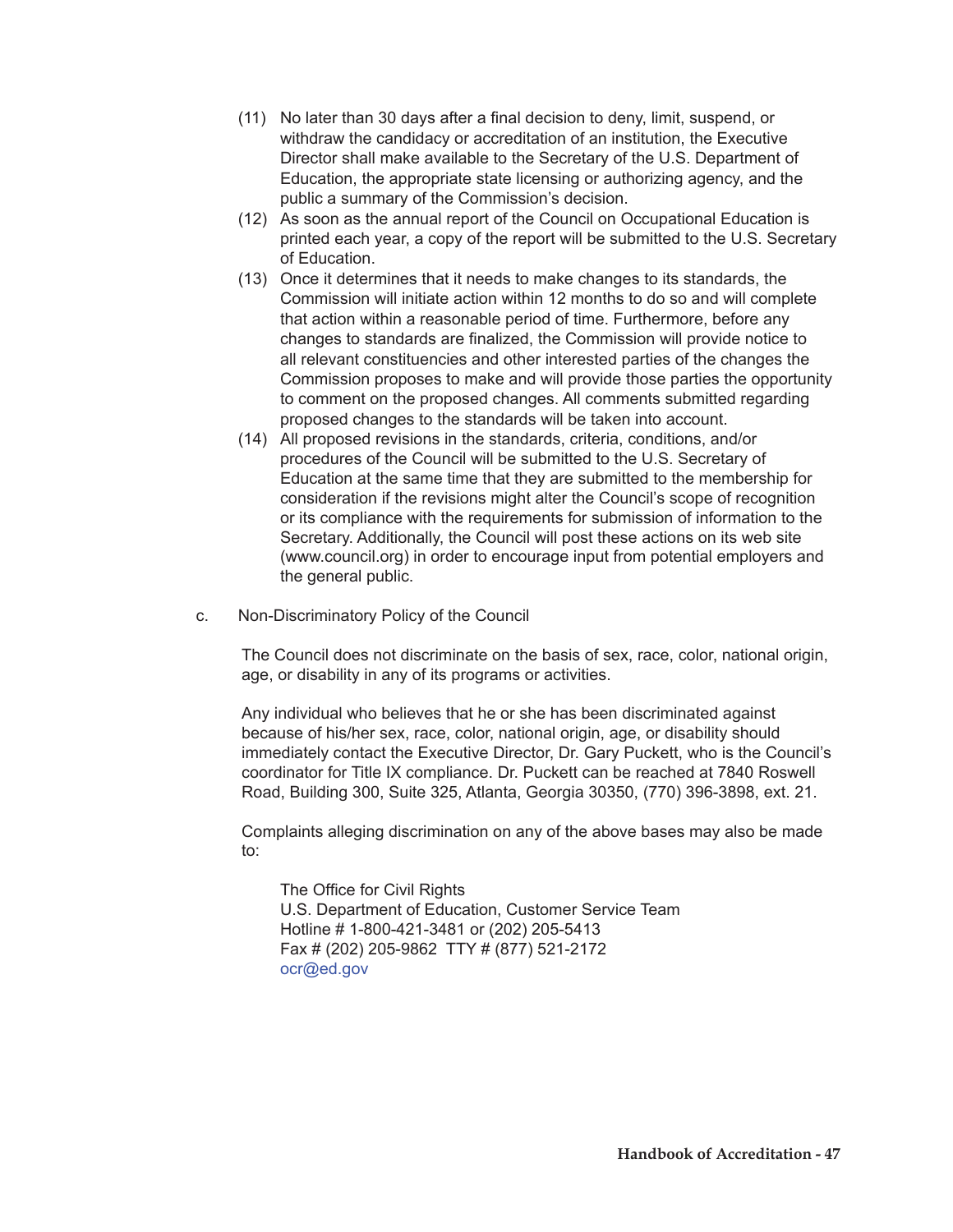*This Page Intentionally Left Blank*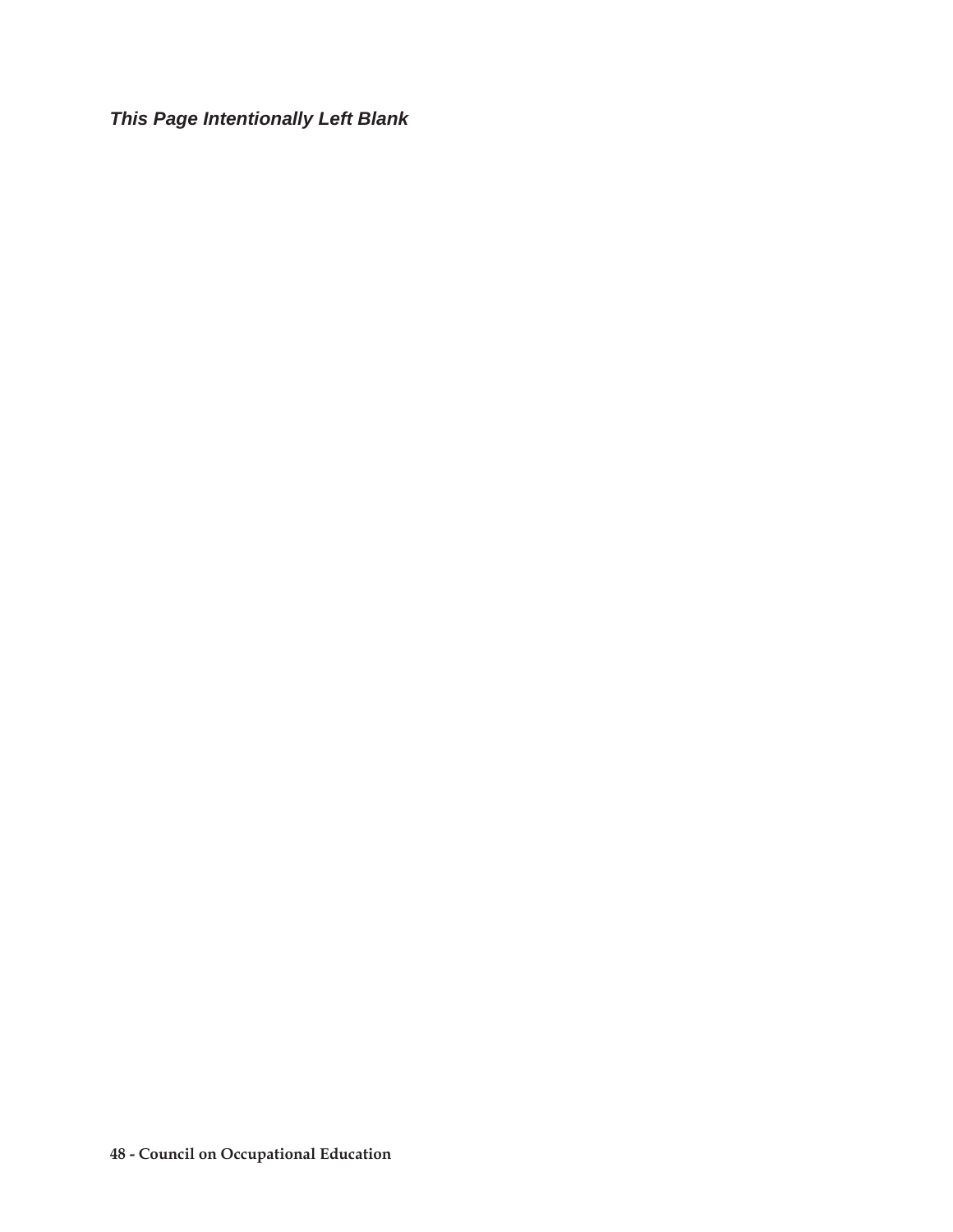# **SECTION VI. Accreditation Standards, Objectives, and Criteria**

The standards, objectives, and criteria for accreditation by the Council are derived from the mission, goals, and objectives of the Council as an accrediting agency. (See Section II.B. above.)

The specific objectives of the COE accreditation process, as used in evaluating providers of occupational education, are grouped within 10 categories or "Standards" representing institutional aspects to be evaluated by the COE accreditation process. The objectives subsumed by each standard provide more specific delineation of the scope of each standard and the basis for deriving the criteria addressed in conducting an institutional evaluation for accreditation. The standards are the following:

#### **Standard 1 - Institutional Mission**

### **Standard 2 - Educational Programs**

- A. Admissions/Recruiting
- B. Programs
- C. Instruction

### **Standard 3 - Program and Institutional Outcomes**

#### **Standard 4 - Strategic Planning**

#### **Standard 5 - Learning Resources**

- A. Media Services
- B. Instructional Equipment
- C. Instructional Supplies

#### **Standard 6 - Physical Resources and Technical Infrastructure**

#### **Standard 7 - Financial Resources**

#### **Standard 8 - Human Resources**

- A. General
- B. Faculty
- C. Administrative and Supervisory Personnel
- D. Instructional Support Staff
- E. Non-instructional Support Staff/Services

# **Standard 9 - Organizational Structure**

#### **Standard 10 - Student Services and Activities**

This section contains the COE standards for accreditation with their related objectives and criteria. Following the list of objectives for each standard, the criteria used in evaluating institutions seeking accreditation or reaffirmation of accreditation by COE are listed.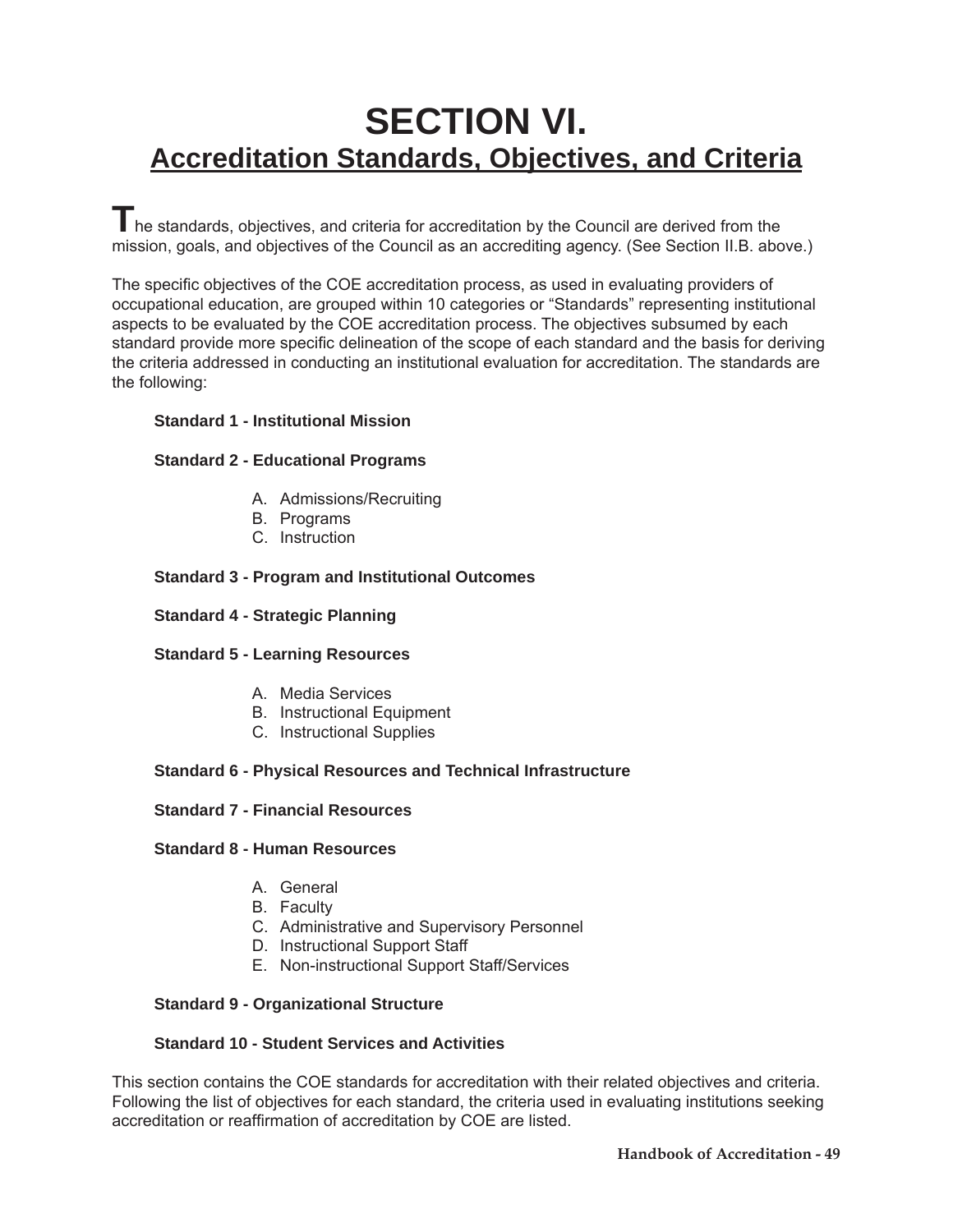# **STANDARD ONE Institutional Mission**

### **Objectives of Accreditation Related to "Institutional Mission"**

- 1. To assure that the institution's primary mission is career and technical education.
- 2. To assure that the current mission is clearly stated and is publicly available.
- 3. To assure that the mission is formulated with broad-based participation by the communities of interest served and promoted by a program of public information and community relations.

#### **Criteria of Accreditation Related to "Institutional Mission"**

- 1. The primary mission of the institution is to instruct students to such competency levels that they are qualified for initial employment and/or career advancement. (Objective 1-1)
- 2. The institution's mission is clearly and concisely stated in written form and represents the official statement of the institution. (Objective 1-2)
- 3. The institution has an appropriate hard copy and/or online publication which it uses to accurately present its mission statement and the educational programs offered to achieve its mission. (Objective 1-2)
- 4. The current mission statement is publicly available and is used consistently in publications. (Objective 1-2)
- 5. The institution has an organized and functional institutional advisory committee that meets the following requirements:
	- 6. Is composed of at least three persons with a majority being external to the institution;
	- 7. Meets at least once annually, if serving only in an institutional advisory capacity, or twice annually, if serving in an occupational advisory capacity;
	- 8. Keeps minutes to document their activities, recommendations, and meeting attendance; and,
	- 9. Is used to provide community involvement in maintaining a relevant mission for the institution.

*The institutional advisory committee can also serve as the occupational advisory committee if only one occupational advisory committee is required for the institution. In those cases, the committee must meet at least twice annually.*

(Objective 1-3)

10. A program of public information and community relations is maintained to promote the institution's mission in its community. (Objective 1-3)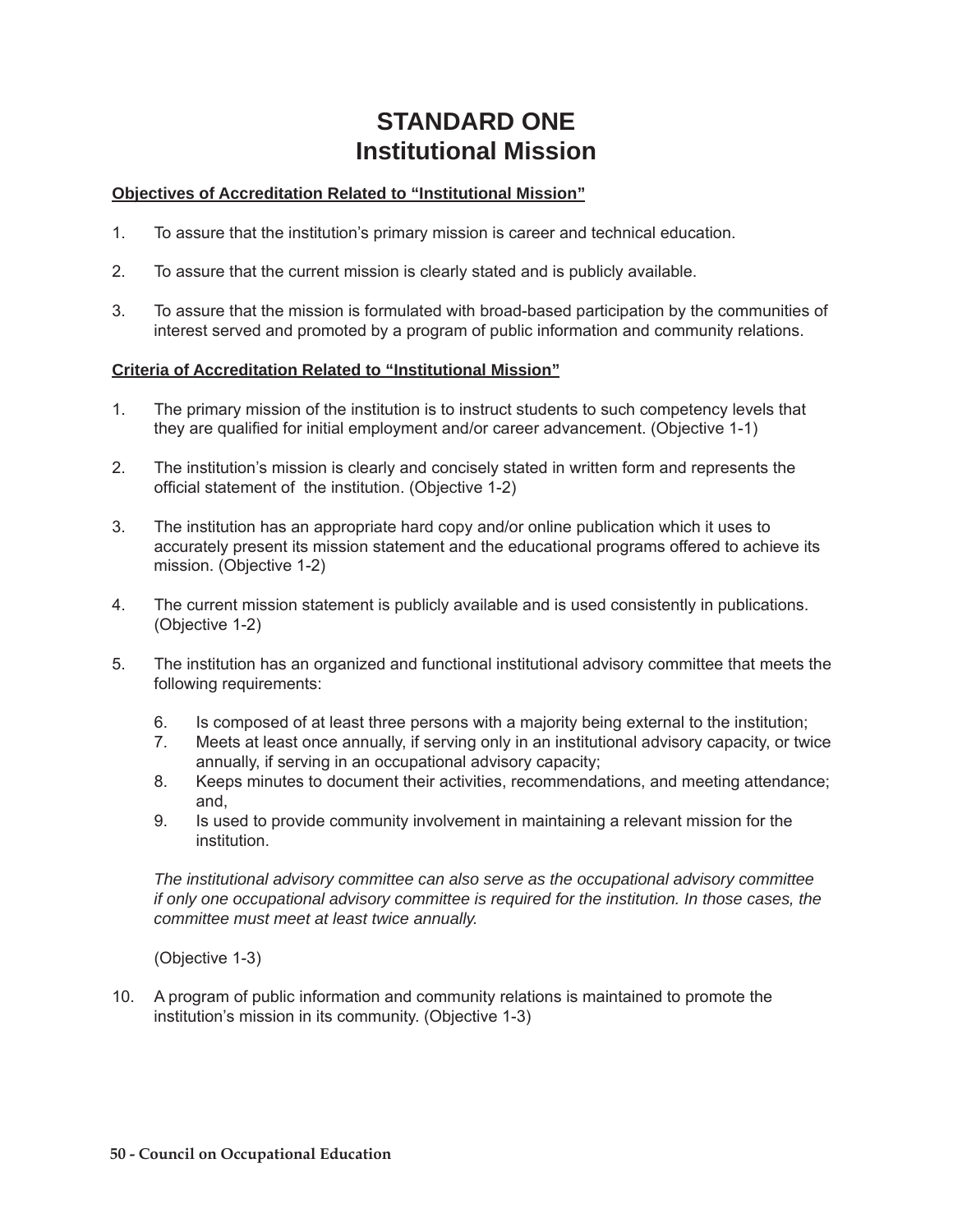# **STANDARD TWO Educational Programs**

#### **Objectives of Accreditation Related to "Educational Programs**"

#### **A. Admissions/Recruiting**

- 1. To verify that admissions policies are clearly stated, published, and administered uniformly.
- 2. To assure that the admissions policies are relevant to the student's ability to complete the educational programs offered, including programs delivered at a distance.
- 3. To assure that all recruiting/admissions activities and materials are ethical, accurate, and include processes to ensure the verification of student identity for coursework delivered via distance education, if required.

#### **B. Programs**

- 1. To verify that the educational programs offered by the institution are congruent with the mission of the institution.
- 2. To ensure that each program incorporates current job market requirements in its instruction through involvement of the constituencies served.
- 3. To assure that courses required for each program are offered with sufficient frequency for the student to complete the program within publicized time frames.
- 4. To assure that opportunities are provided for students to obtain exposure to and appreciation of the dynamics of the industry/occupational environment for which they are being prepared.
- 5. To assure that the title, program length, and general education components of all associate degree programs offered meet or exceed the minimum acceptable requirements as defined in the criteria.
- 6. To assure that all programs offered by the institution, regardless of location or mode of delivery, are qualitatively and quantitatively consistent.
- 7. To assure that the clock hour to credit hour ratio meets the minimum acceptable requirements as defined in the criteria.
- 8. To assure that all programs provide for timely and meaningful interaction among faculty and students.

#### **C. Instruction**

 1. To assure the integration of academic and occupational education in instructional programs.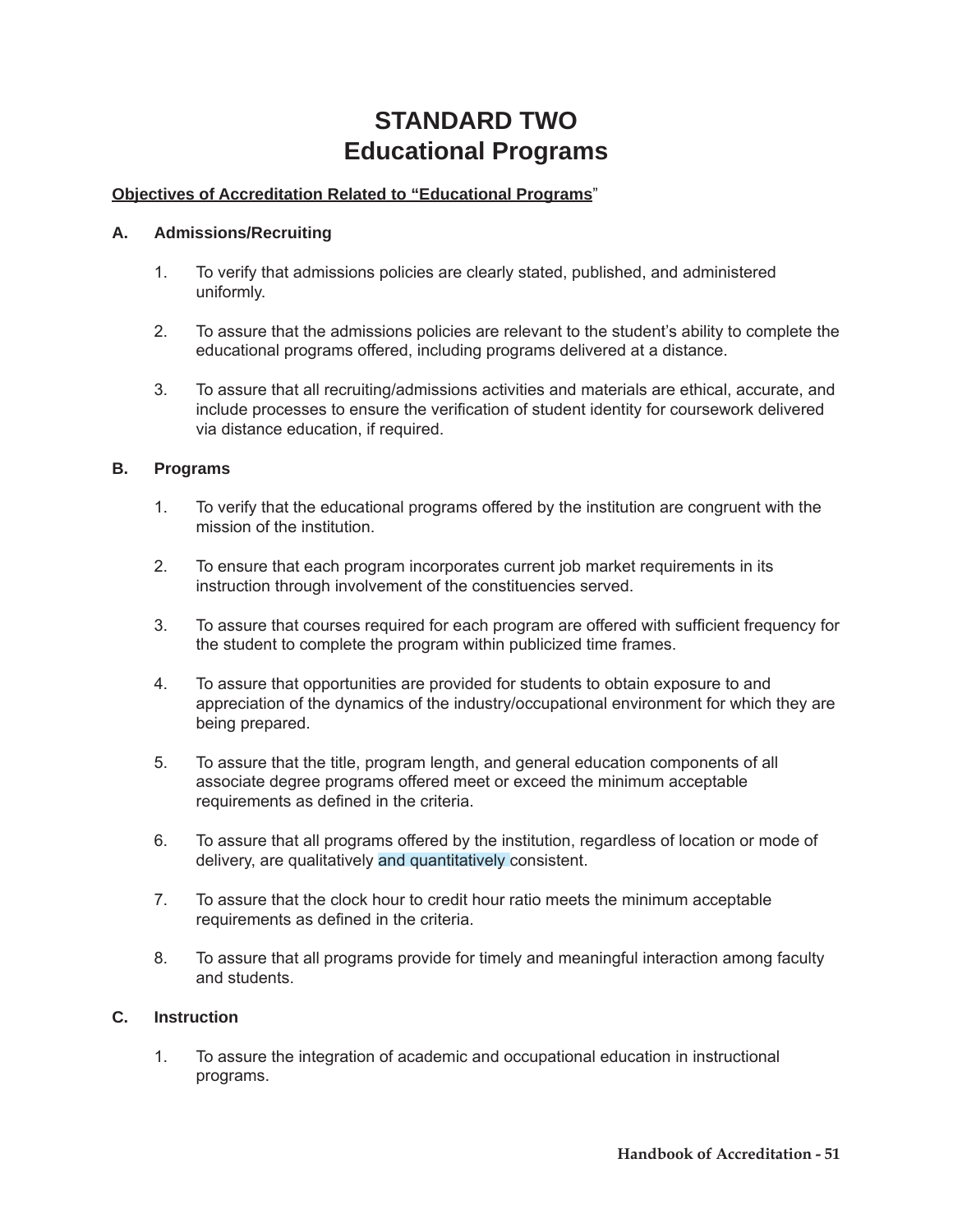- 2. To assure that instruction is competency-based, including current knowledge, skills, and work ethics relevant to the occupations for which the programs prepare students.
- 3. To assure that competencies are taught with equipment and in settings reflecting current workplace requirements.
- 4. To require documentation that instruction for each program is organized to achieve its objectives.
- 5. To require that methods of evaluating individual student achievement are used to document student progress and that the results are made part of the student's permanent record.
- 6. To require that work-based activities have objectives appropriate for the respective programs and are properly planned and supervised.

#### **Criteria of Accreditation Related to "Educational Programs**"

#### **A. Admissions/Recruiting**

The institution's admissions policies and procedures are:

- 1. Published;
- 2. Clearly stated;
- 3. Consistently communicated to students;
- 4. Made available to students prior to enrollment; and,
- 5. Communicated to prospective students within a time frame that is sensitive to enrollment and completion of programs should changes to the information occur.

(Objective 2-A-1)

 6. For all students admitted to a Vocational English-As-A-Second-Language Program, the institution utilizes written admission procedures that comply with policies established by the Commission. (Objective 2-A-1)

 (See "Vocational English-As-A-Second-Language Programs" in the current edition of the *Policies and Rules of the Commission*.)

- 7. The institution clearly defines and publishes a policy on the transfer of students between programs within the institution and the transfer of students from other institutions. (Objective 2-A-1)
- 8. The institution clearly defines and publishes a policy on the transfer of credits that includes a statement of the criteria established by the institution regarding the transfer of credit earned at another institution. (Objective 2-A-1)
- 9. Admission requirements offer reasonable expectations for successful completion of the occupational programs offered by the institution regardless of the delivery mode. (Objective 2-A-2)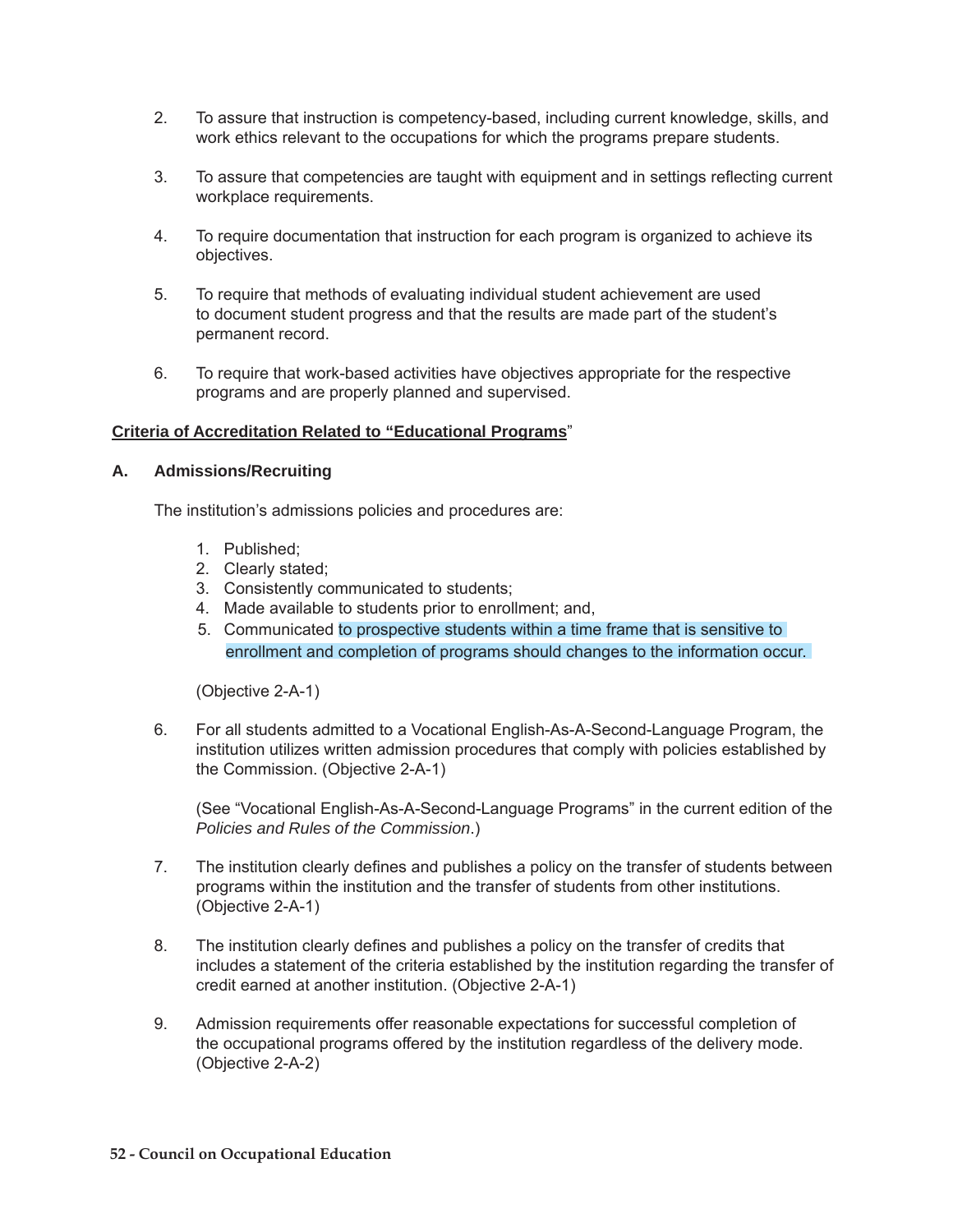10. Students admitted into associate degree programs have a high school diploma or its equivalent. (Objective 2-A-2)

An institution that admits students by exception to its standard admissions policies must:

- 11. Have written admissions policies and procedures for these exceptions;
- 12. Apply them uniformly;
- 13. Provide documented evidence on how they are used;
- 14. Maintain records on student progress; and,
- 15. Regularly evaluate the effectiveness of the procedures used in admitting students by exception.

(Objective 2-A-2)

- 16. The institution ensures that recruiting activities are ethical and that all materials used in recruiting accurately describe the mission, instructional outcomes, student performance expectations, and completion requirements of each program. (Objective 2-A-3)
- 17. Prior to admission, students are informed of the costs, equipment, services, time, and technical competencies, if any, required by the program, including if applicable, personal data collection and processes, and charges associated with verification of student identity. (Objective 2-A-3)
- 18. Orientation to technology is provided and technical support is available to students. (Objective 2-A-3)
- 19. **For all coursework delivered via distance education:** The institution has processes in place to establish that the student who registers for a distance education course or program is the same student who participates in and completes the course or program and receives the academic credit (with methods such as secure logins and pass codes and proctored examinations). (Objective 2-A-3)

#### **B. Programs**

Occupational education programs are congruent with:

- 1. The governing organization;
- 2. The mission of the institution; and,
- 3. The occupational needs of the people served by the institution.

(Objectives 2-A-2 and 2-B-1)

Occupational education program policies are:

- 4. Publicly accessible;
- 5. Non-discriminatory; and,
- 6. Consistently applied.

(Objectives 2-A-2 and 2-B-1)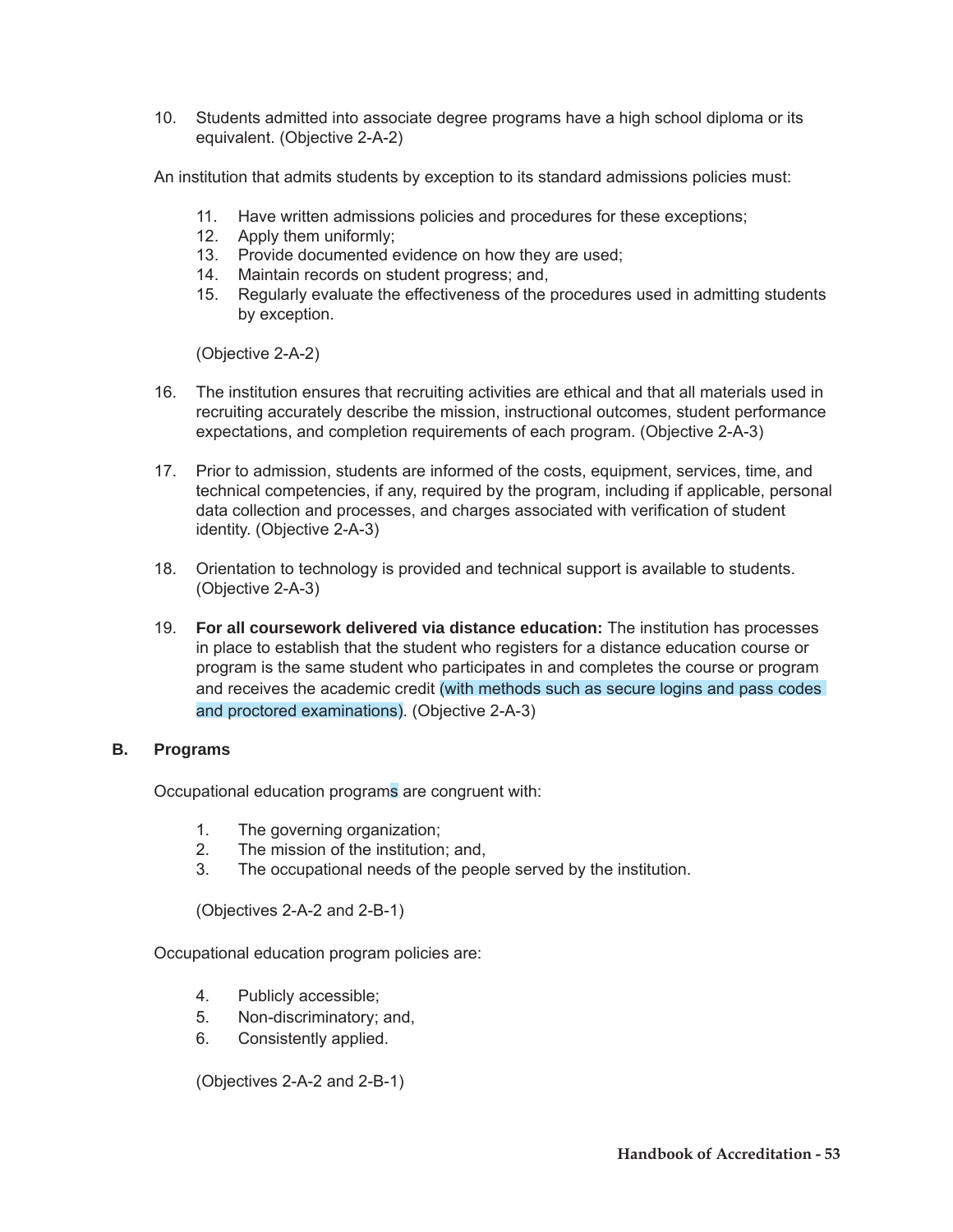Differences, if any, in occupational education program policies are justified by:

- 7. Student learning outcomes; and/or,
- 8. Program outcomes.

(Objectives 2-A-2 and 2-B-1)

Each occupational education program has:

- 9. Clearly stated objectives;
- 10. Defined content relevant to those objectives and the current needs of business and industry; and,
- 11. Assessment of student achievement based on the program objectives and content.
- 12. Annual evaluation of its objectives.

(Objectives 2-B-1 and 2-B-2)

A systematic process has been implemented to document:

- 13. That the objectives and content programs are current; and,
- 14. That coursework is qualitatively and quantitatively relevant.

(Objective 2-B-2)

- 15. Three bona fide potential employers review each educational program annually and recommend:
	- 16. Admission requirements;
	- 17. Program content that is consistent with desired student learning outcomes;
	- 18. Program length;
	- 19. Program objectives;
	- 20. Competency tests;
	- 21. Learning activities;
	- 22. Instructional materials;
	- 23. Equipment;
	- 24. Methods of program evaluation;
	- 25. Level of skills and/or proficiency required for completion; and,
	- 26. Appropriate delivery formats for the subject matter being taught.

(NOTE: The Employer Program Verification Form must be submitted to document the review and recommendations listed above.)

(Objectives 2-B-2 and 2-B-4)

- 27. The institution considers the length and the tuition of each program in relation to the documented entry level earnings of completers. (Objective 2-B-2)
- 28. Courses required for each program are offered with sufficient frequency for the student to complete the program within the publicized time frame. (Objective 2-B-3)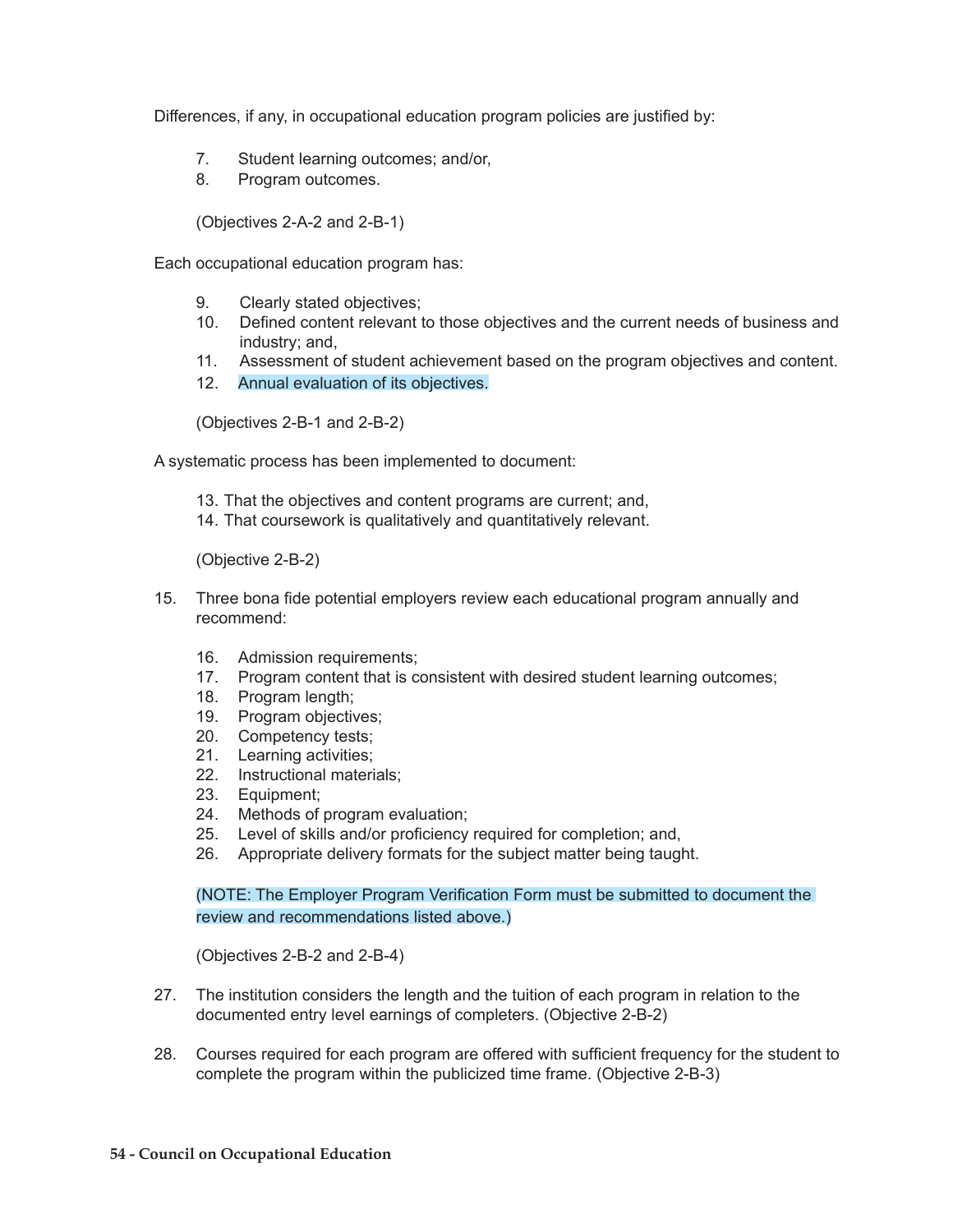Associate degree programs offered must meet the following requirements:

- 29. The program is designed to lead graduates directly to employment in a specific career.
- 30. The appropriate applied degree title, such as Associate of Applied Technology, Associate of Applied Science, Associate of Occupational Studies, Associate of Science, or Associate of Occupational Technology, is used and includes the specific career and technical education field (i.e., Associate of Applied Science in Veterinary Technology);
- 31. The program has a minimum of 60 semester hours or 90 quarter hours; and,
- 32. The program includes a minimum of 15 semester hours or 23 quarter hours of general education courses, with a minimum of one course from each of the following areas: humanities, behavioral sciences, natural or applied sciences, and mathematics.

(Objective 2-B-5)

 33. **For all coursework delivered via distance education:** The institution's distance education courses and programs are identical to those on campus in terms of the quality, rigor, breadth of academic and technical standards, completion requirements, and the credential awarded. (Objective 2-B-6)

Each program offered by the institution:

- 34. Is approved and administered under established institutional policies and procedures and supervised by an administrator who is part of the institutional organization;
- 35. Has appropriate and continuous involvement of on-campus administrators and faculty in planning and approval;
- 36. Has varied evaluation methodologies that reflect established professional and practice competencies;
- 37. Is qualitatively and quantitatively consistent at each campus where it is offered;
- 38. Has measures of achievement of the student learning objectives;
- 39. Has individual student records, including period of enrollment, financial, and educational program records, permanently maintained by the institution at the main campus;
- 40. Is described in appropriate catalogs, brochures, and/or other promotional materials and include tuition/fee charges, refund policies, admissions and academic requirements, and information technology requirements; and,
- 41. Provides for timely and meaningful interaction among faculty and students.

(Objectives 2-B-6 and 2-B-8)

 42. A credit hour is equivalent to a minimum of each of the following: one semester credit for 15 clock hours of lecture, 30 clock hours of laboratory, or 45 clock hours of work-based activities; or one quarter credit for 10 clock hours of lecture, 20 clock hours of laboratory, or 30 clock hours of work-based activities. (This Commission definition is consistent with the Federal definition of a credit hour. See Section VII. Definitions for the term 'Credit Hour [Federal definition]'.) (Objective 2-B-7)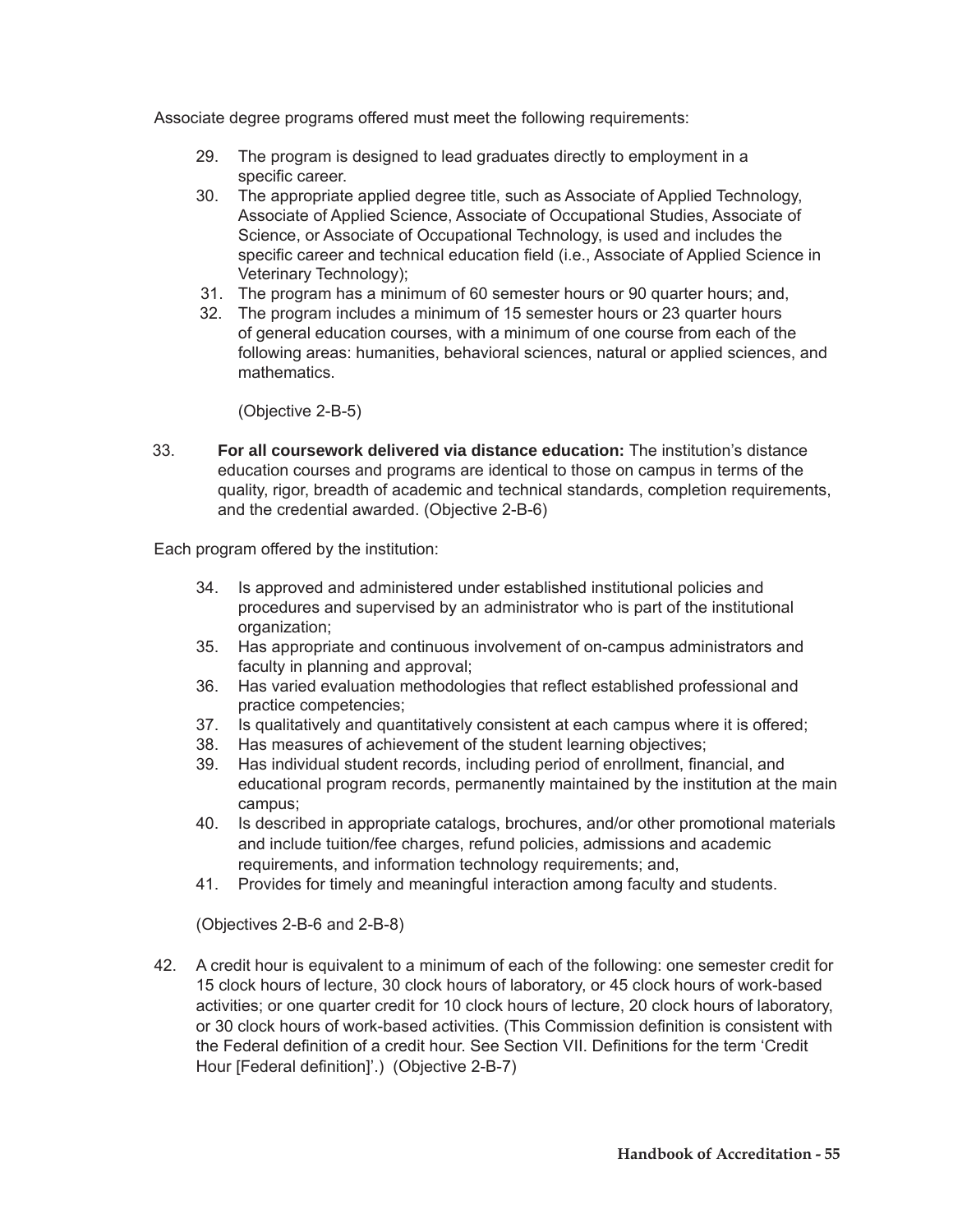43. **For all coursework delivered via distance education:** The institution ensures timeliness of its responses (synchronously or asynchronously) to students' requests by placing a requirement on response time of no more than 24 hours within the institution's published operational schedule of the program/course. (Objective 2-B-8)

# **C. Instruction**

- 1. Academic competencies and occupational skills are integrated into the instructional program for each occupational area. (Objective 2-C-1)
- 2. The instructional programs provide instruction in the competencies essential to success in the occupation, including job knowledge, job skills, work habits, and attitudes. (Objective 2-C-2)
- 3. The sequence of instruction required for program completion (lecture, lab, and workbased activities) is determined by desired student learning outcomes. (Objective 2-C-2)

The sequence of instruction required for program completion is used to:

- 4. Organize the curriculum;
- 5. Guide the delivery of instruction;
- 6. Direct learning activities; and,
- 7. Evaluate student progress in order to maximize the learning of competencies essential to success in the occupation.
- 8. The institution has appointed an occupational advisory committee for each program taught by the institution.
- 9. Occupational advisory committees are appointed for each program to ensure that desirable, relevant, and current practices of each occupation are being taught.

Each occupational advisory committee:

- 10. Consists of a minimum of three members external to the institution who have expertise in the occupational program;
- 11. Represents each geographical service area covered by the program at each meeting (main campus and each branch campus);
- 12. Has at least three external members who meet these criteria present at each meeting (with at least two members physically present and one virtually present);
- 13. Meets at least twice annually; and,
- 14. Keeps typed minutes to document its activities, recommendations, meeting attendance, and demographic information for each member.

 *(NOTE 1: The criteria above represent the minimum requirements for occupational advisory committees. Institutions have the option to have separate committees for each campus - main and branch.)*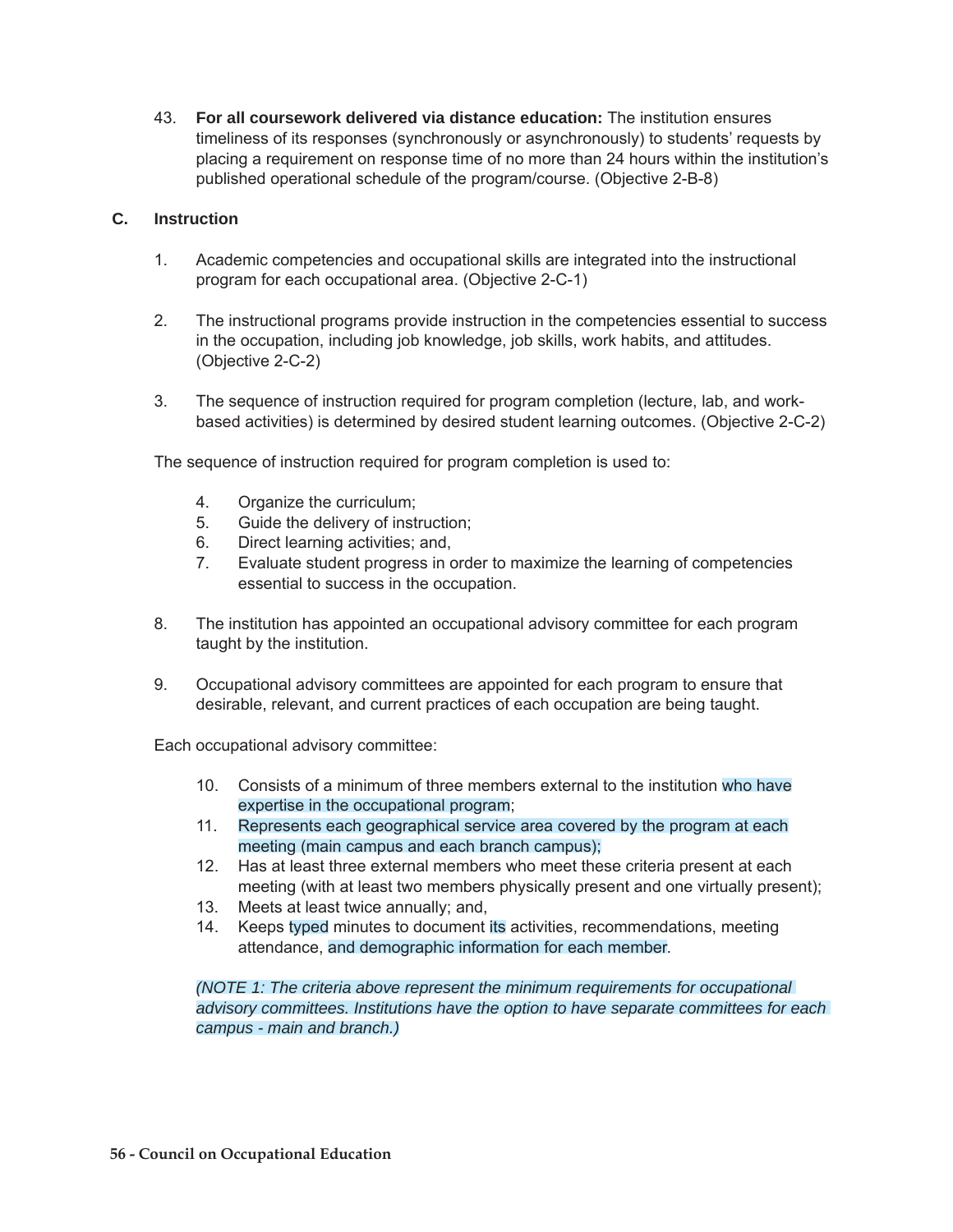*(NOTE 2: External members may serve on more than one occupational advisory committee as long as they meet each of the above criteria for membership for each committee on which they serve.)*

(Objectives 2-B-2 and 2-C-2)

- 15. Occupational advisory committees review, at least annually, the appropriateness of the type of instruction (such as lecture, laboratory, work-based instruction, and/or mode of delivery) offered within each program to assure that students gain competency with specific skills required for successful completion of the program. (Objectives 2-B-7 and 2-C-4)
- 16. Job-related health, safety, and fire prevention are an integral part of instruction. (Objectives 2-C-2 and 2-C-3)
- 17. To develop skill proficiency, sufficient practice is provided with equipment and materials similar to those currently used in the occupation. (Objective 2-C-3)
- 18. All instruction is effectively organized as evidenced by syllabi, lesson plans, competency tests, and other instructional materials. (Objective 2-C-4)
- 19. The institution uses a systematic, objective, and equitable method of evaluating student achievement based on required competencies. (Objective 2-C-5)
- 20. **For all coursework delivered via distance education:** The institution directly verifies the currency and quality of all contracted courseware on an annual basis, is directly responsible for such currency and quality, and maintains curriculum oversight responsibility within all contracts. (Objectives 2-C-2 and 2-C-4)
- 21. **For all coursework delivered via distance education:** The institution has in place a standardized course template, course descriptions, learning objectives, course requirements (i.e. standard syllabus, outcomes, grading, resources, etc.), and learning outcomes of its programs in order to facilitate quality assurance and the assessment of student learning. (Objectives 2-C-4 and 2-C-5)
- 22. **For all coursework delivered via distance education:** The institution monitors student progress and participation by means such as course management systems that provide student time online, frequency of logins, electronic footprints, electronic grade book, and percentage of course completed. (Objective 2-C-5)

Written agreements with work-based activity partners, if any:

- 23. Are current;
- 24. Specify expectations for all parties; and,
- 25. Ensure the protection of students.
- 26. Each work-based activity has a written instructional plan for students. (Objective 2-C-6)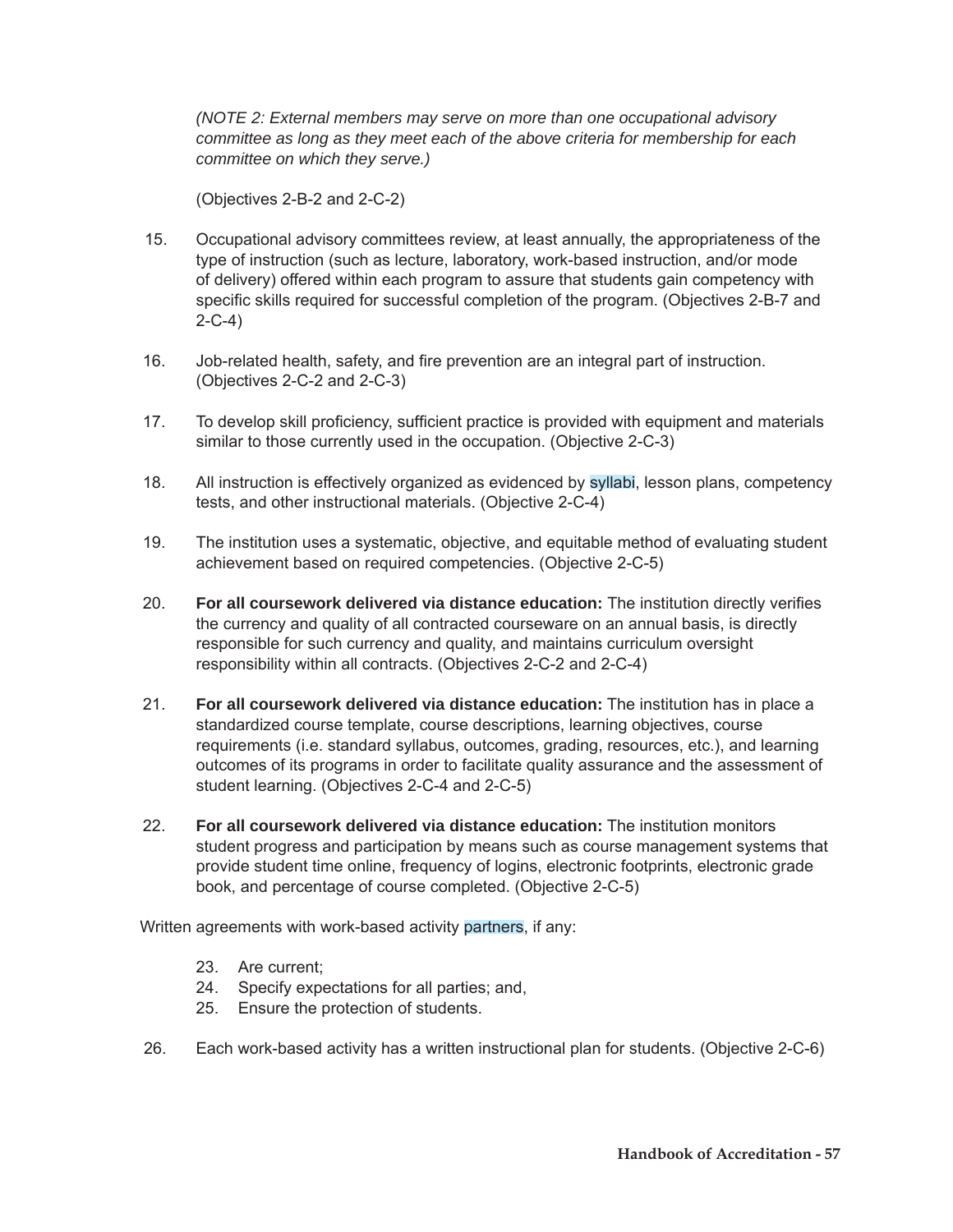- 27. The written instructional plan for each work-based activity specifies the particular objectives, experiences, competencies, and evaluations that are required. (Objective 2-C-6)
- 28. The written instructional plan for each work-based activity designates the on-site employer representative responsible for guiding and overseeing the students' learning experiences and participating in the students' written evaluations. (Objective 2-C-6)
- 29. All work-based activities conducted by the institution are supervised by a designated employee possessing appropriate qualifications. (Objective 2-C-6)

#### **D. Criteria Applicable to Associate Degree Nursing Programs**

- 1. The governing organization and nursing education unit ensure representation of the nurse administrator and nursing faculty in governance activities; opportunities exist for student representation in governance activities.
- 2. Partnerships that exist promote excellence in nursing education, enhance the profession, and benefit the community.
- 3. The nursing education unit is administered by a nurse who holds a graduate degree with a major in nursing.
- 4. The nurse administrator is experientially qualified, meets governing organization and state requirements, and is oriented and mentored to the role.
- 5. When present, nursing program coordinators and/or faculty who assist with program administration are academically and experientially qualified.
- 6. The nurse administrator has authority and responsibility for the development and administration of the program and has sufficient time and resources to fulfill the role responsibilities.
- 7. The nurse administrator has the authority to prepare and administer the program budget with faculty input.
- 8. Policies for nursing faculty and staff are comprehensive, provide for the welfare of faculty and staff, and are consistent with those of the governing organization; differences are justified by the purpose and outcomes of the nursing program.
- 9. Full-time nursing faculty hold educational qualifications and experience as required by the governing organization, the state, and the governing organization's accrediting agency, and are qualified to teach the assigned nursing courses. (Full and part-time faculty include those individuals teaching and/or evaluating students in classroom, clinical or laboratory settings.)
- 10. Part-time nursing faculty hold educational qualifications and experience as required by the governing organization, the state, and the governing organization's accrediting agency, and are qualified to teach the assigned nursing courses. (Full and part-time faculty include those individuals teaching and/or evaluating students in classroom, clinical or laboratory settings.)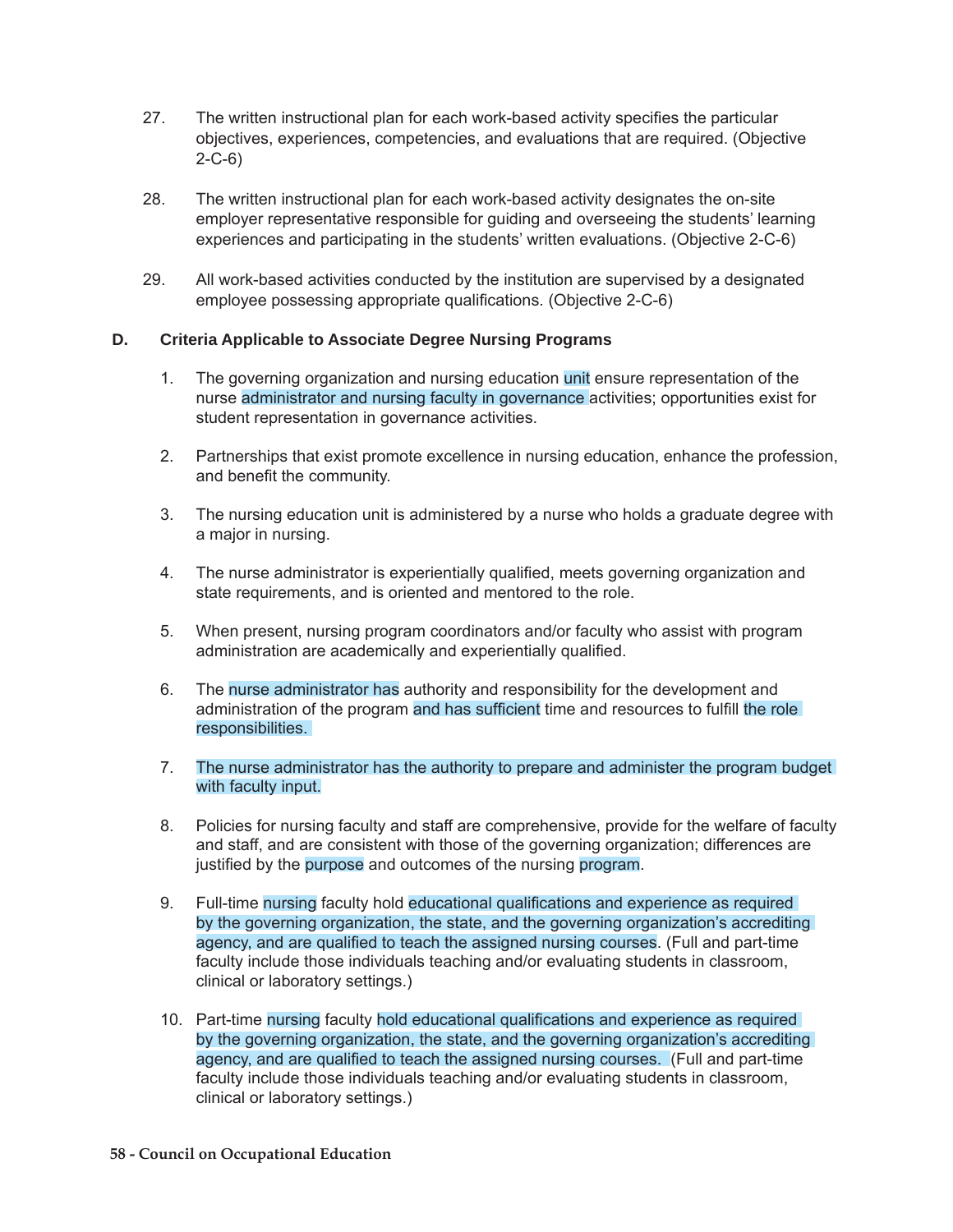- 11. Preceptors, when utilized, are academically and experientially qualified, oriented, mentored, and monitored, and have clearly documented roles and responsibilities.
- 12. The number, and qualifications of staff within the nursing education unit are sufficient to support the nursing program.
- 13. Public information is accurate, clear, consistent, and accessible, including the program's accreditation status and the ACEN contact information.
- 14. The curriculum includes cultural, ethnic, and socially diverse concepts and may also include experiences from regional, national, or global perspectives.
- 15. The curriculum and instruction processes reflect educational theory, inter-professional collaboration, research, and current standards of practice.
- 16. Student clinical experiences and practice learning environments are evidence-based; reflect contemporary practice and nationally established patient health and safety goals; and support the achievement of the end-of-program student learning outcomes.
- 17. Fiscal resources are sustainable, sufficient to ensure the achievement of the end-ofprogram student learning outcomes and program outcomes, and commensurate with the resources of the governing organization.
- 18. The nursing program has a current systematic plan of evaluation.

#### The systematic plan of evaluation contains:

- 19. Specific, measurable expected levels of achievement for each end-of-program student learning outcome and each program outcome.
- 20. Appropriate assessment method(s) for each end-of-program student learning outcome and each program outcome.
- 21. Regular intervals for the assessment of each end-of-program student learning outcome and each program outcome.
- 22. Sufficient data to inform program decision-making for the maintenance and improvement of each end-of-program student learning outcome and each program outcome.
- 23. Analysis of assessment data to inform program decision-making for the maintenance and improvement of each end-of-program student learning outcome and each program outcome.
- 24. Documentation demonstrating the use of assessment data in program decisionmaking for the maintenance and improvement of each end-of-program student learning outcome and each program outcome.
- 25. The evaluation of Associate Degree Nursing Programs demonstrates that students have achieved each end-of-program student learning outcome and each program outcome.
- 26. The program demonstrates evidence of students' achievement of each end-of-program student learning outcome.
- 27. There is ongoing assessment of the extent to which students attain each end-ofprogram student learning outcome.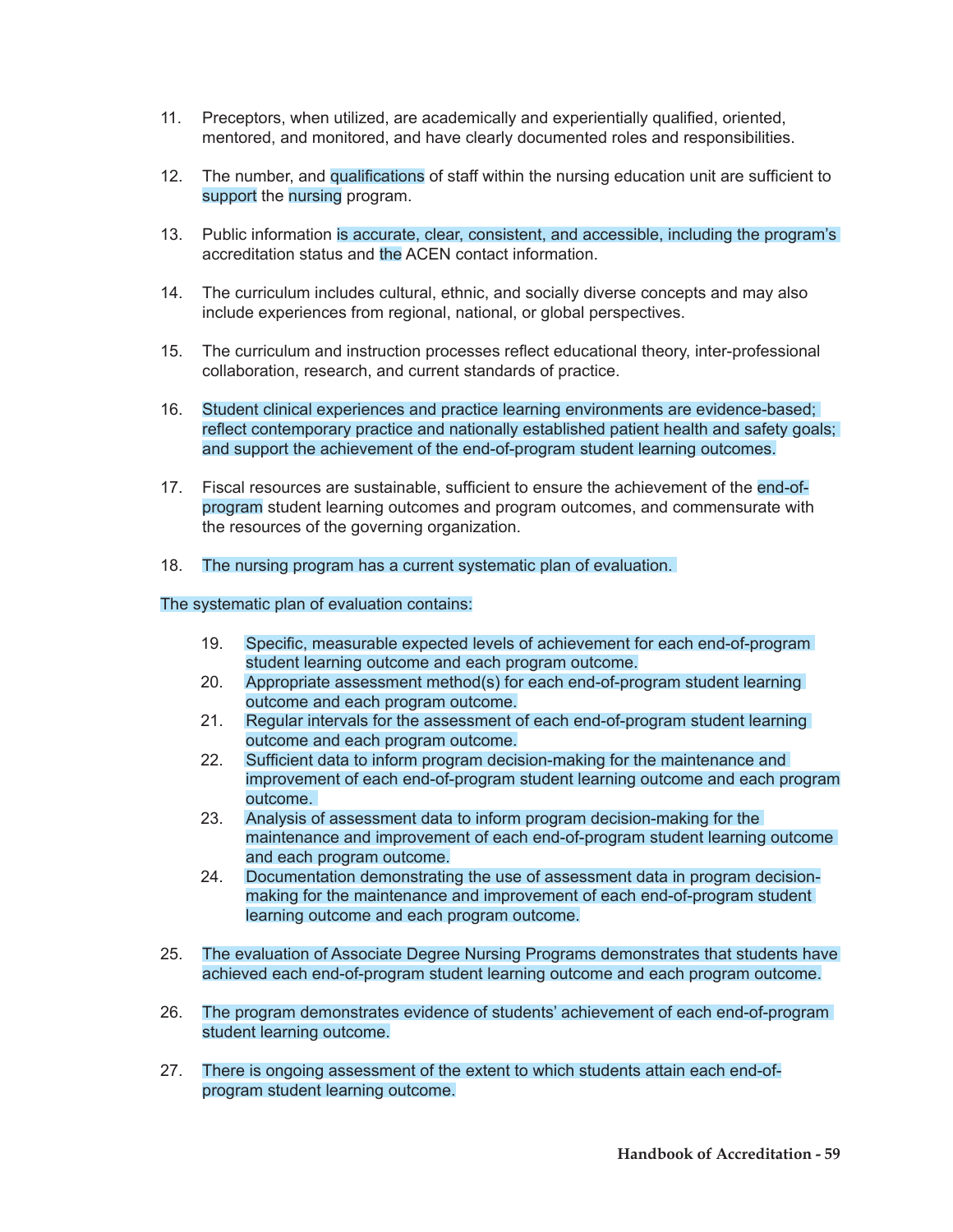- 28. There is analysis of assessment data and documentation that the analysis of assessment data is used in program decision-making for the maintenance and improvement of students' attainment of each end-of-program student learning outcome.
- 29. The program demonstrates evidence of graduates' achievement on the licensure examination. The program's most recent annual licensure examination pass rate will be at least 80% for all first-time test-takers during the same 12-month period.
- 30. There is ongoing assessment of the extent to which graduates succeed on the licensure examination.
- 31. There is analysis of assessment data and documentation that the analysis of assessment data is used in program decision-making for the maintenance and improvement of graduates' success on the licensure examination.
- 32. There is a minimum of the three (3) most recent years of available licensure examination pass rate data, and data are aggregated for the nursing program as a whole as well as disaggregated by program option, location, and date of program completion.
- 33. The program demonstrates evidence of students' achievement in completing the nursing program.
- 34. The expected level of achievement for program completion is determined by the faculty and reflects student demographics.
- 35. There is ongoing assessment of the extent to which students complete the nursing program.
- 36. There is analysis of assessment data and documentation that the analysis of assessment data is used in program decision-making for the maintenance and improvement of students' completion of the nursing program.
- 37. There is a minimum of the three (3) most recent years of annual program completion data, and data are aggregated for the nursing program as a whole as well as disaggregated by program option, location, and date of program completion or entering cohort.
- 38. The program demonstrates evidence of graduates' achievement in job placement.
- 39. The expected level of achievement for job placement is determined by the faculty and reflects program demographics.
- 40. There is ongoing assessment of the extent to which graduates are employed.
- 41. There is analysis of assessment data and documentation that the analysis of assessment data is used in program decision-making for the maintenance and improvement of graduates being employed.
- 42. There is a minimum of the three (3) most recent years of available job placement data, and data are aggregated for the nursing program as a whole.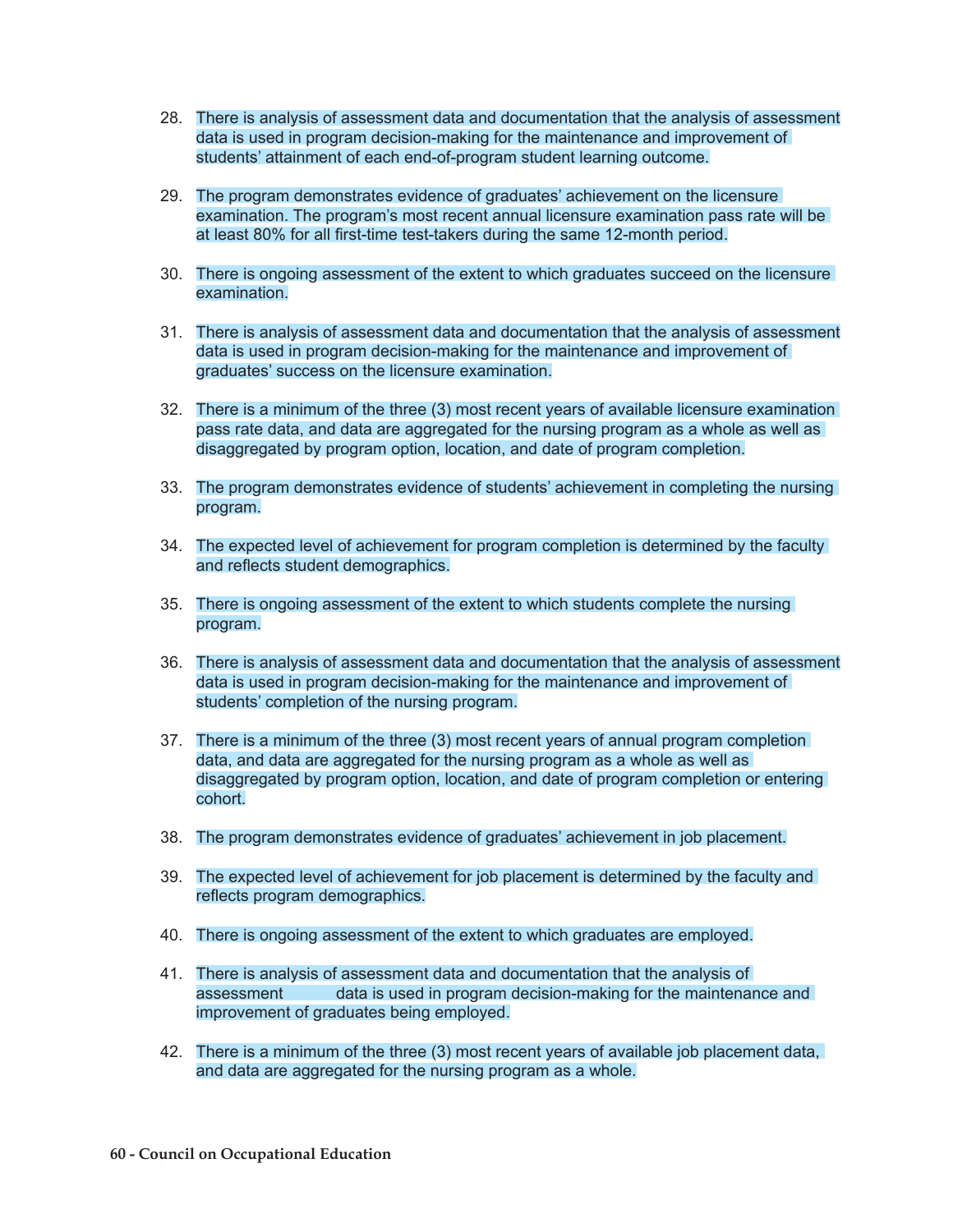# **STANDARD THREE Program and Institutional Outcomes**

#### **Objectives of Accreditation Related to "Program and Institutional Outcomes"**

- 1. To assure that the institution has developed and utilizes effective means of evaluating the appropriate competencies (knowledge and skill levels) of students in each occupational program.
- 2. To verify that the institution evaluates program outcomes through a systematic plan for assessing program effectiveness, efficiency, and relevance by achieving specified quantitative requirements with respect to: (a) program completion, (b) job placement, and (c) licensure examinations.
- 3. To assure that program completers and employers are satisfied with the education that was received.

### **Criteria of Accreditation Related to "Program and Institutional Outcomes"**

- 1. Individual student progress data, including (a) appropriate evaluations of knowledge and skills required for occupation(s) studied and (b) notations of completion(s) of and/or withdrawal from programs, are maintained and made a part of his/her record. (Objective 3-1)
- 2. The institution submits accurate and verifiable program completion data each year to the Commission for comparison with required benchmarks*. (Objective 3-2)*
- 3. **FOR INITIAL ACCREDITATION ONLY:** The majority of programs meet the required benchmark for completion for the most recent 12-month period possible. (Objective 3-2)
- 4. **FOR ACCREDITED INSTITUTIONS ONLY:** All programs meet the required benchmark for completion OR the institution has taken any actions required by the Commission due to program completion rates failing to meet the required benchmark. (Objective 3-2)
- 5. The institution submits accurate and verifiable program placement data each year to the Commission for comparison with required benchmarks. (Objective 3-2)
- 6. **FOR INITIAL ACCREDITATION ONLY:** The majority of programs meet the required benchmark for placement for the most recent 12-month period possible. (Objective 3-2)
- 7. **FOR ACCREDITED INSTITUTIONS ONLY:** All programs meet the required benchmark for placement OR the institution has taken any actions required by the Commission due to program placement rates failing to meet the required benchmark. (Objective 3-2)
- 8. If applicable, the institution submits accurate and verifiable licensure exam pass rate data each year to the Commission for comparison with required benchmarks. (Objective 3-2)
- 9. **FOR INITIAL ACCREDITATION ONLY:** If applicable, the majority of programs meet the required benchmark for licensure exam pass rates for the most recent 12-month period possible. (Objective 3-2)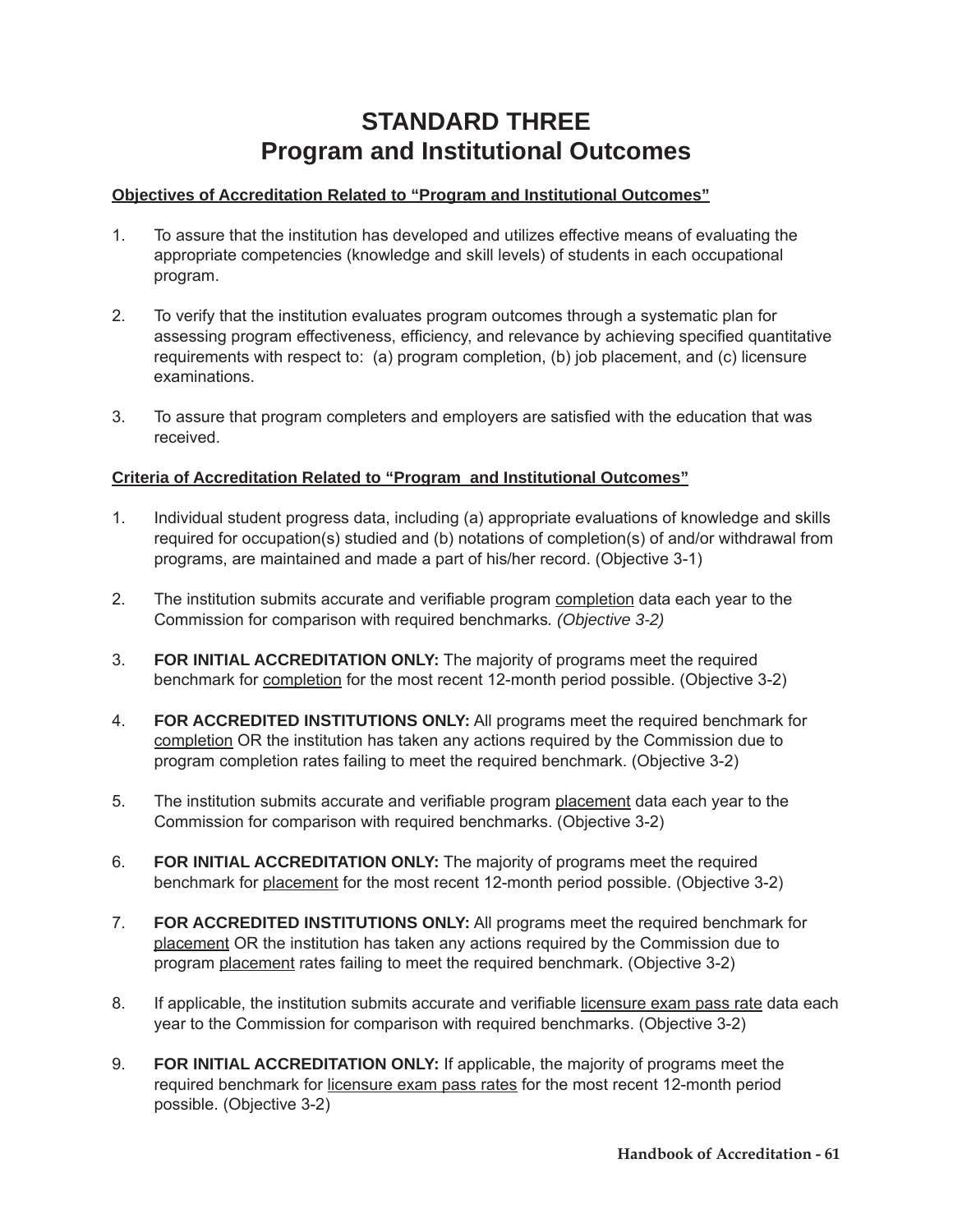- 10. **FOR ACCREDITED INSTITUTIONS ONLY:** All applicable programs meet the required benchmark for licensure exam pass rate OR the institution has taken any actions required by the Commission due to licensure exam pass rates failing to meet the required benchmark. (Objective 3-2)
- 11. The institution has a written plan to ensure that follow-up is systematic and continuous. (Objective 3-3)

The institution's written plan for follow-up includes the following elements:

- 12. Identification of responsibility for coordination of all follow-up activities;
- 13. Collection of information from completers and employers of completers;
- 14. Information collected from completers and employers of completers focused on program effectiveness for various modes of delivery and relevance to job requirements;
- 15. Placement and follow-up information used to evaluate and improve the quality of program outcomes; and,
- 16. Placement and follow-up information made available at least on an annual basis to all instructional personnel and administrative staff.

(Objective 3-3)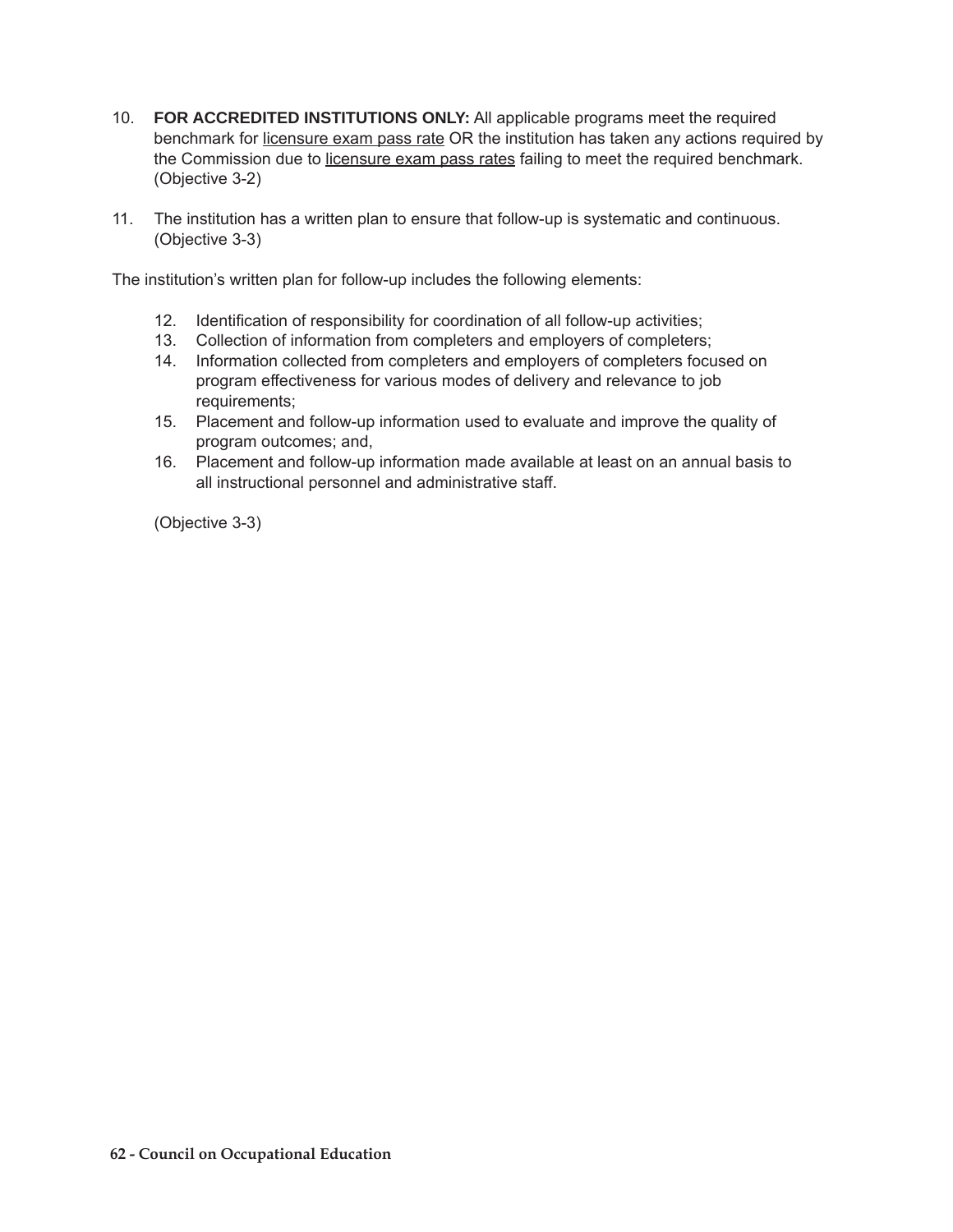# **STANDARD FOUR Strategic Planning**

#### **Objectives of Accreditation Related to "Strategic Planning"**

- 1. To ensure that the institution uses a systematic process to determine its effectiveness in accomplishing its mission.
- 2. To ensure that strategic planning leads to the establishment of priorities and to appropriate action.
- 3. To ensure that a system is used for gathering and utilizing objective data for strategic planning and to facilitate the institution's process of continuous improvement.
- 4. To assure that the strategic plan is subject to systematic and periodic review and evaluation by the communities of interest served by the institution.

# **Criteria of Accreditation Related to "Strategic Planning"**

1. The institution has a written strategic plan. (Objectives 4-1 through 4-4)

The institution's written strategic plan includes, as a minimum, the following components:

- 2. Mission of the institution;
- 3. Vision of the institution;
- 4. Objectives for a minimum period of three years;
- 5. Strategies for achieving the objectives;
- 6. Current and projected financial resources that provide a basis for initiatives specified in the strategic plan;
- 7. Strategies for evaluating progress toward achieving the objectives.

(Objectives 4-1 through 4-3)

- 8. The strategic plan is reviewed by the faculty, administration, and institutional advisory committee and revised as necessary at least annually. (Objective 4-4)
- 9. The results of the evaluation of progress toward achieving the objectives are documented annually. (Objective 4-4)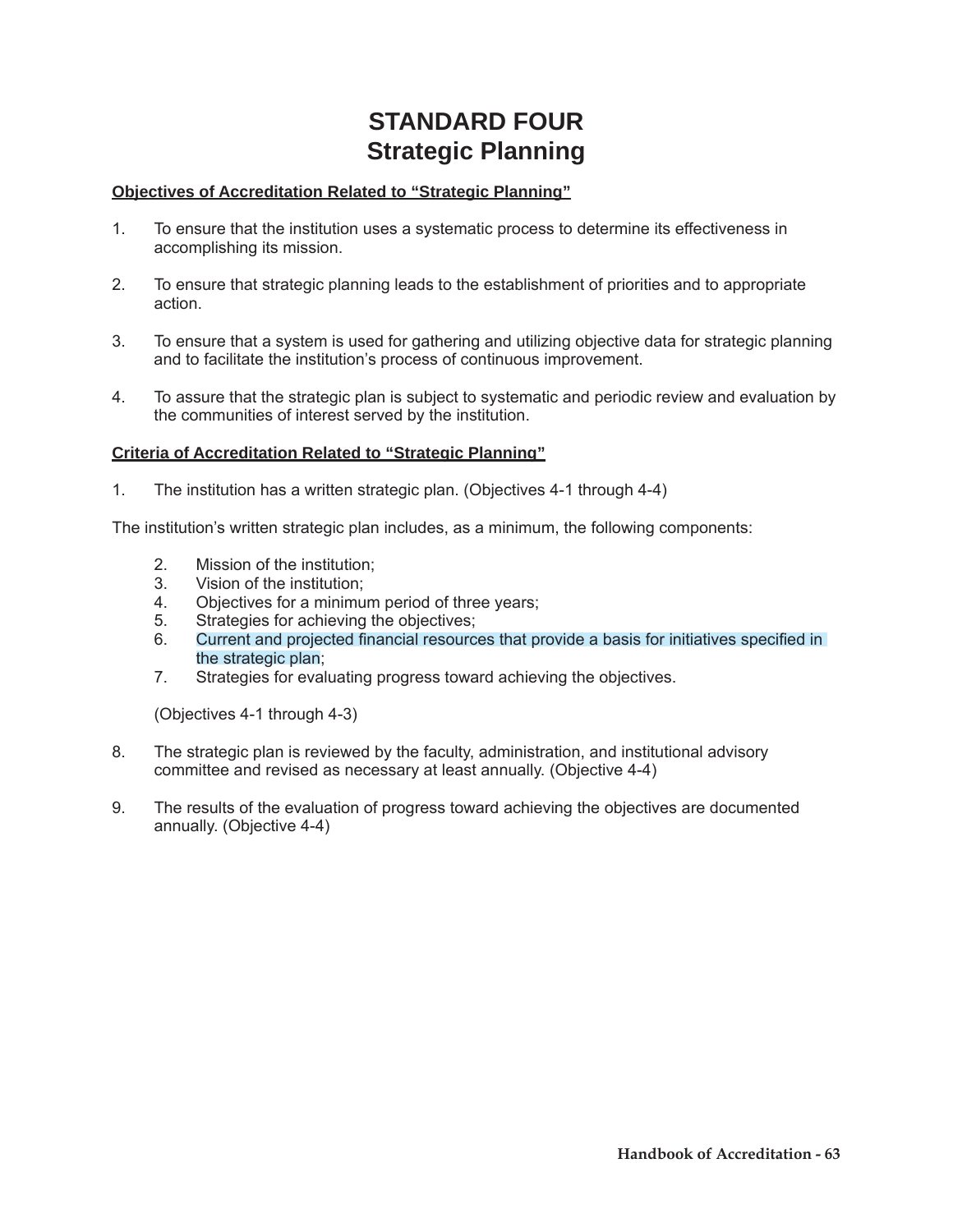# **STANDARD FIVE Learning Resources**

#### **Objectives of Accreditation Related to "Learning Resources"**

- 1. To verify the presence and adequate maintenance of learning resources appropriate and essential for the achievement of the objectives for each program offered.
- 2. To verify that the learning resources are readily available and used by students and faculty.
- 3. To verify that all learning resources meet applicable safety standards.

#### **Criteria of Accreditation Related to "Learning Resources"**

#### **A. Media Services**

 1. The institution has a written plan for its media services which is appropriate for and inclusive of all methods of program delivery. (Objective 5-1 and 5-2)

The institution's written plan for media services includes the following:

- 2. The scope and availability of the services;
- 3. A variety of current and relevant educational materials, such as reference books; periodicals and manuals of a business, professional, technical, and industrial nature; audio-visual materials and equipment; internet access to sites with educational and reference materials appropriate to program offerings; and other materials to help fulfill the institution's purposes and support its educational programs;
- 4. The staff person (administrative, supervisory, or instructional) responsible for the implementation and coordination of the media services;
- 5. Roles and responsibilities of designated staff member(s);
- 6. Orientation for user groups (i.e., instructors, students, and others);
- 7. Facilities and technical infrastructure essential for using media materials;
- 8. Annual budgetary support for the services; and,
- 9. Annual evaluation of the effectiveness of media services and utilization of the results to modify and improve media services.

(Objectives 5-1 and 5-2)

- 10. Media services (instructional supplies, physical resources, technology, and fiscal resources) are available to support the instructional programs offered by the institution. (Objective 5-2)
- 11. Media services are available to ensure the achievement of desired student learning and program objectives. (Objectives 5-1 and 5-2)
- 12. A current inventory of media resources is maintained. (Objective 5-1)
- 13. Provisions are made for necessary repair, maintenance, and/or replacement of media equipment and supplies. (Objective 5-1)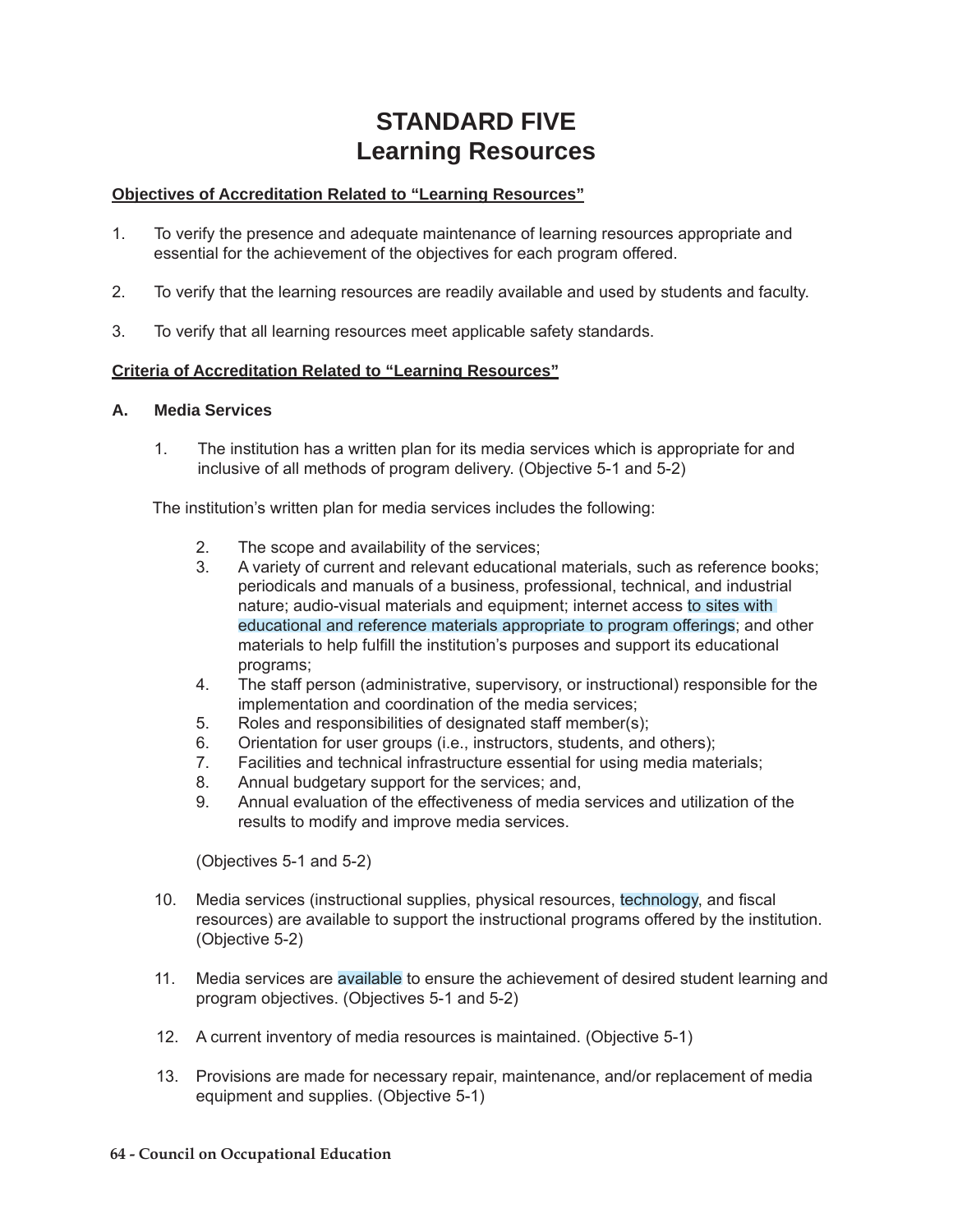- 14. Services for creating instructional media (both print and non-print) are adequate and appropriate to support all students and faculty in meeting the objectives of the education program(s). (Objective 5-2)
- 15. All elements of the institution's learning resources (media services, technology, facilities, and materials) are comprehensive, current, selected with faculty input, and accessible to the faculty and students. (Objective 5-2)

#### **B. Instructional Equipment**

- 1. The institution has a system of instructional equipment inventory. (Objective 5-1)
- 2. The institution has a system for emergency purchases to assure the acquisition and/or repair of equipment within a reasonable period of time to support continuous instruction. (Objective 5-1)
- 3. Relevant and up-to-date equipment is available to support the instructional programs offered by the institution. (Objectives 5-1 and 5-2)
- 4. The institution has a written plan for maintaining equipment and for replacing or disposing of obsolete equipment. (Objectives 5-1 and 5- 2)
- 5. All instructional equipment meets appropriate and required safety standards. (Objective 5-3)

#### **C. Instructional Supplies**

- 1. Instructional supplies are available to support the instructional programs offered by the institution. (Objective 5-1)
- 2. The institution has a system for purchasing and storing instructional supplies. (Objective 5-1)
- 3. Funds are budgeted to provide supplies at a level that assures quality of occupational education. (Objective 5-2)
- 4. The institution has a system for emergency purchases of instructional supplies within a reasonable period of time to support continuous instruction. (Objective 5-2)
- 5. First aid supplies are readily available. (Objective 5-2)
- 6. All instructional supplies meet appropriate and required safety standards. (Objective 5-3)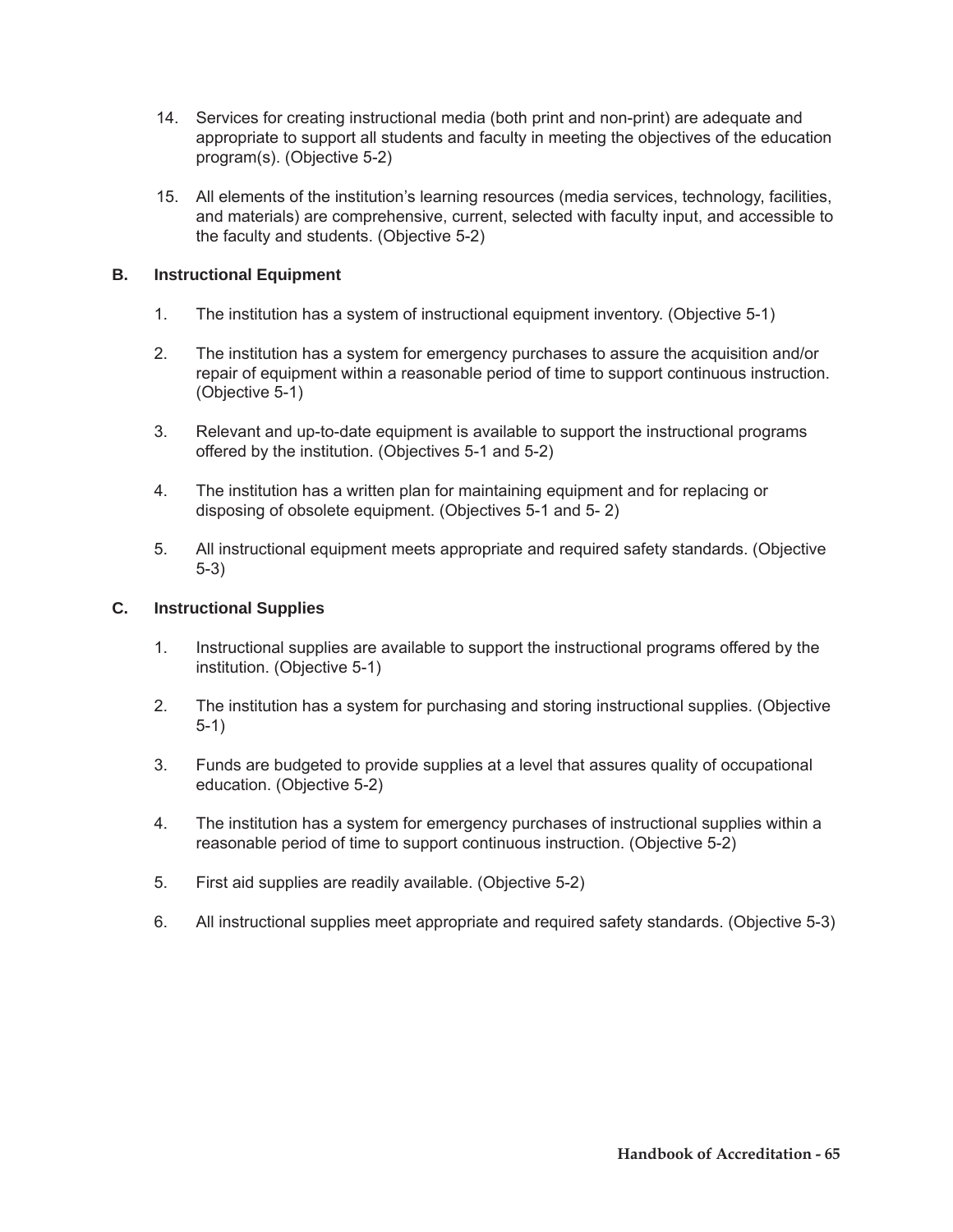# **STANDARD SIX Physical Resources and Technical Infrastructure**

# **Objectives of Accreditation Related to "Physical Resources and Technical Infrastructure"**

- 1. To verify the presence and adequate maintenance of physical resources and technical infrastructure appropriate and essential for the operation of the institution and the achievement of the objectives for each program offered.
- 2. To assure that the physical resources provide for the protection of the health and safety of students, faculty, administrative staff, and visitors.
- 3. To assure that the institution's technical infrastructure provides for the privacy, safety, and security of data contained within it.
- 4. To assure that the institution's technical infrastructure provides for the reliable accessibility and backup of data contained within it.

#### **Criteria of Accreditation Related to "Physical Resources and Technical Infrastructure"**

- 1. A plan that addresses the adequacy and improvement of all physical facilities and technical infrastructure has been developed and is maintained that includes, if applicable, distance education infrastructure. (Objectives 6-1 and 6-2)
- 2. The technology used by the institution to deliver services and, if applicable, program content to students meets the needs of the students without creating barriers to student support or learning. (Objective 6-1)
- 3. An appropriate plan for ongoing operation and maintenance of all physical facilities, technical infrastructure and, if applicable, distance education infrastructure, has been developed and is in use. (Objectives 6-1 and 6-2)

The operation and maintenance plan addresses the following elements:

- 4. Personnel;
- 5. Equipment and supplies;
- 6. Relevant state law; and,
- 7. Applicable federal codes and procedures.

(Objectives 6-1 and 6-2)

The operation and maintenance plan is:

- 8. Available to employees and students; and,
- 9. Regularly evaluated/revised.

(Objectives 6-1 and 6-2)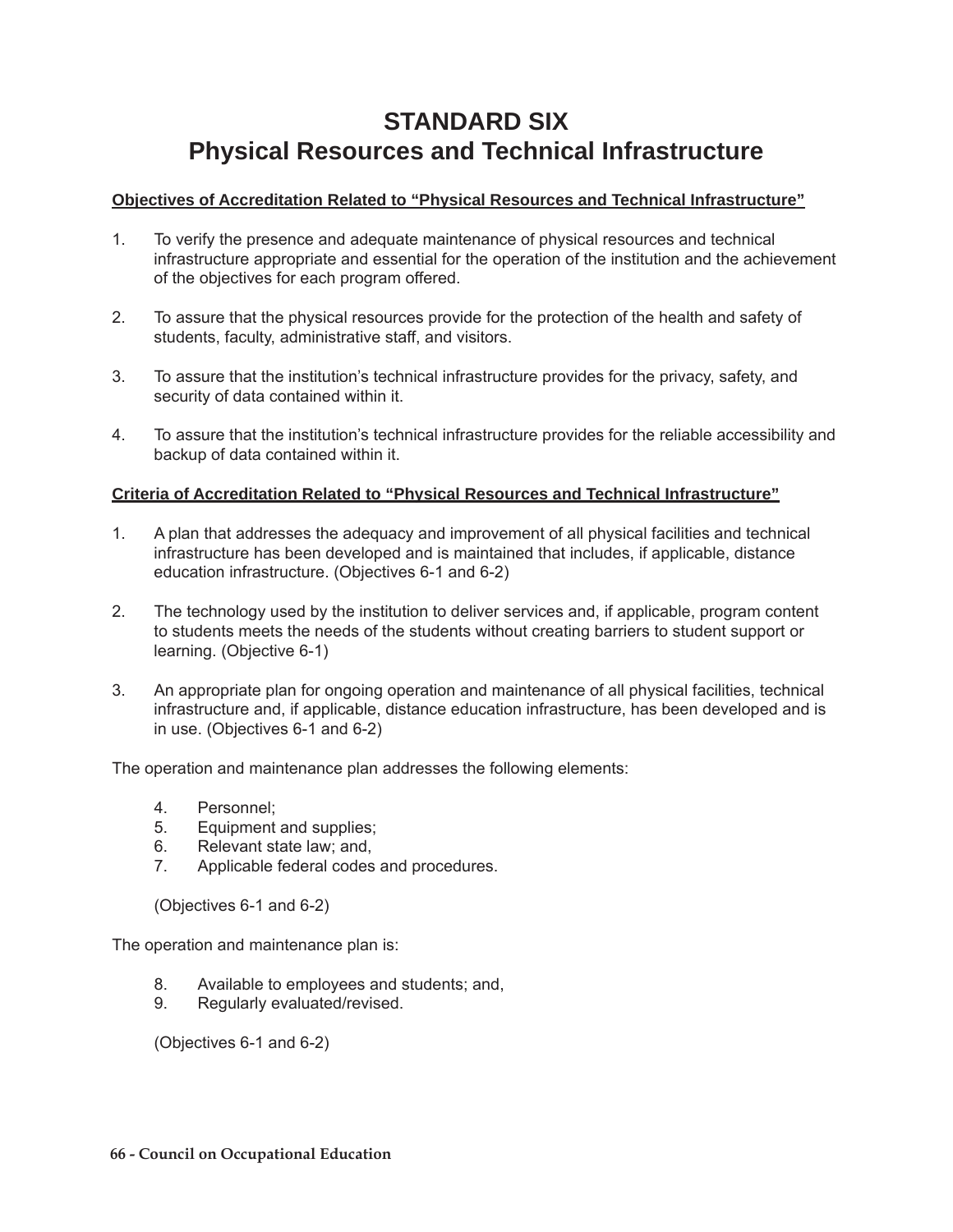- 10. Physical facilities at all locations provide adequate, safe, and clean facilities with appropriate supporting utilities for classrooms, laboratories/shops, offices, rest rooms, lounges, meeting rooms, parking, etc. (Objective 6-2)
- 11. An appropriate plan for assuring the health and safety of the institution's employees, students, and guests has been developed and is in use. (Objective 6-2)

The health and safety plan:

- 12. Includes a system for reporting and investigating accidents;
- 13. Has been distributed to employees;
- 14. Is available to students; and,
- 15. Is regularly evaluated/revised with appropriate input from employees and students.

(Objective 6-2)

- 16. An appropriate plan to ensure the privacy, safety, and security of data contained within the technical infrastructure of the institution networks, whether provided directly by the institution or through contractual arrangements, has been developed and is in use. (Objective 6-3)
- 17. The institution ensures computer system and network reliability and emergency backup for all technical services whether provided directly by the institution or through contractual arrangements. (Objective 6-4)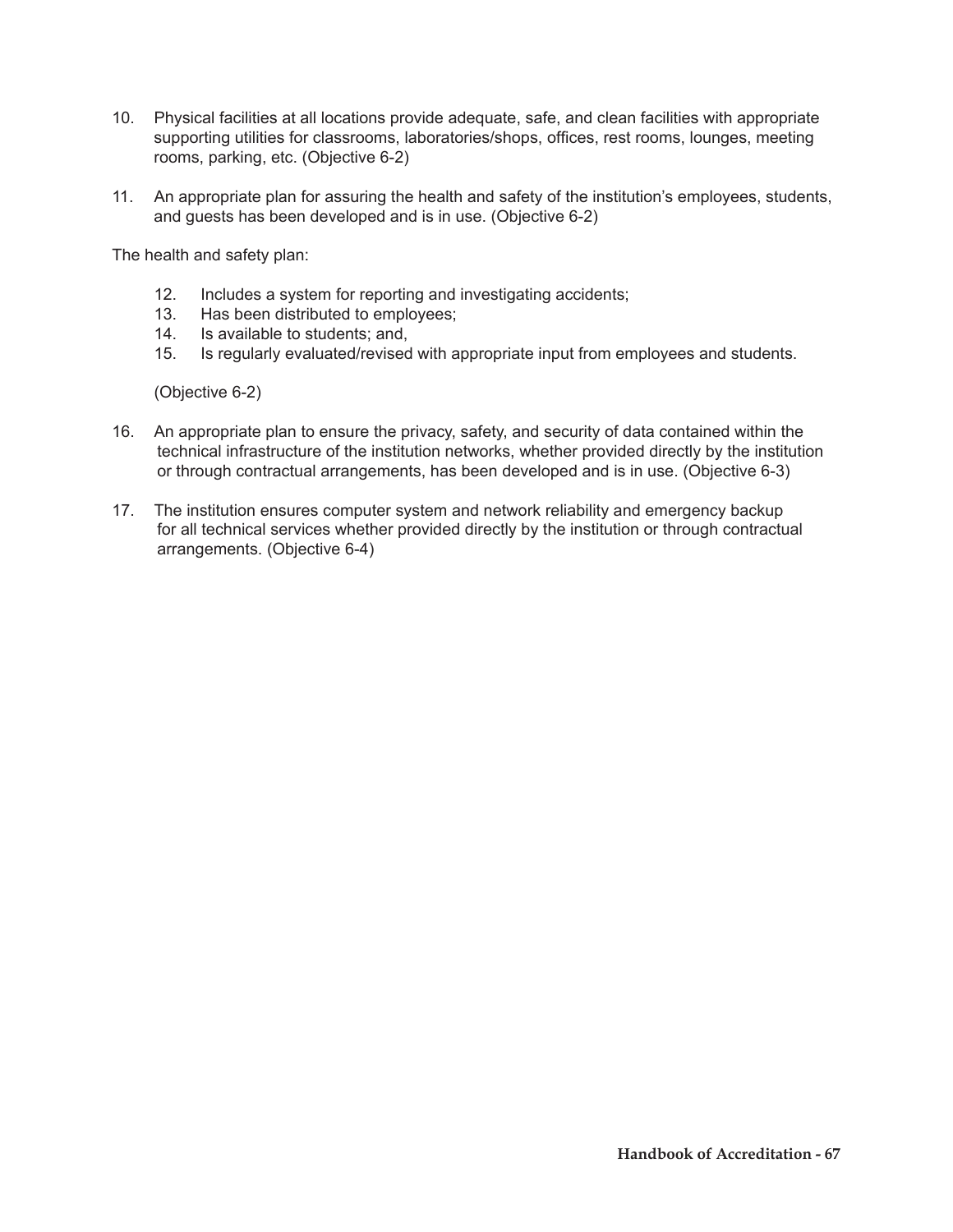# **STANDARD SEVEN Financial Resources**

#### **Objectives of Accreditation Related to "Financial Resources"**

- 1. To verify that the institution has the necessary financial resources to achieve the objectives of its programs and services.
- 2. To verify that the institution has the financial stability to enable it to continue to meet financial obligations and achieve its objectives.
- 3. To verify that all revenues and expenditures are capably managed and accurately documented.
- 4. To verify that the institution complies with applicable refund policies for tuition, fees, and other institutional charges.

# **Criteria of Accreditation Related to "Financial Resources"**

- 1. A qualified financial officer or department oversees the financial and business operations of the institution. (Objectives 7-1 and 7-2)
- 2. Financial records are maintained so that the institution's fiscal position may be analyzed in a timely manner. (Objectives 7-1 and 7-2)
- 3. The institution demonstrates responsible financial management with funds sufficient to maintain quality educational programs and to complete the education of all students enrolled. (Objectives 7-1 and 7-2)
- 4. The institution considers its financial resources as a basis for strategic planning. (Objectives 7-1 and 7-2)
- 5. The institution uses adequate auditing and budgetary controls and procedures consistent with local, state, and federal requirements. (Objectives 7-1 and 7- 2)
- 6. The institution exercises proper management, financial controls, and business practices. (Objectives 7-1, 7-2, and 7-3)
- 7. All persons handling institutional funds or revenues from any source are bonded or are covered under an employee-dishonesty insurance policy. (Objective 7-2)
- 8. Financial aid programs utilizing public and/or private funds are capably administered and accurately documented. (Objective 7-3)
- 9. Qualified personnel are responsible for proper record-keeping, reporting, and auditing. (Objective 7-4)
- 10. The institution has reported all contingent liabilities in a timely manner. (See the definition for 'contingent liability'.) (Objective 7-3)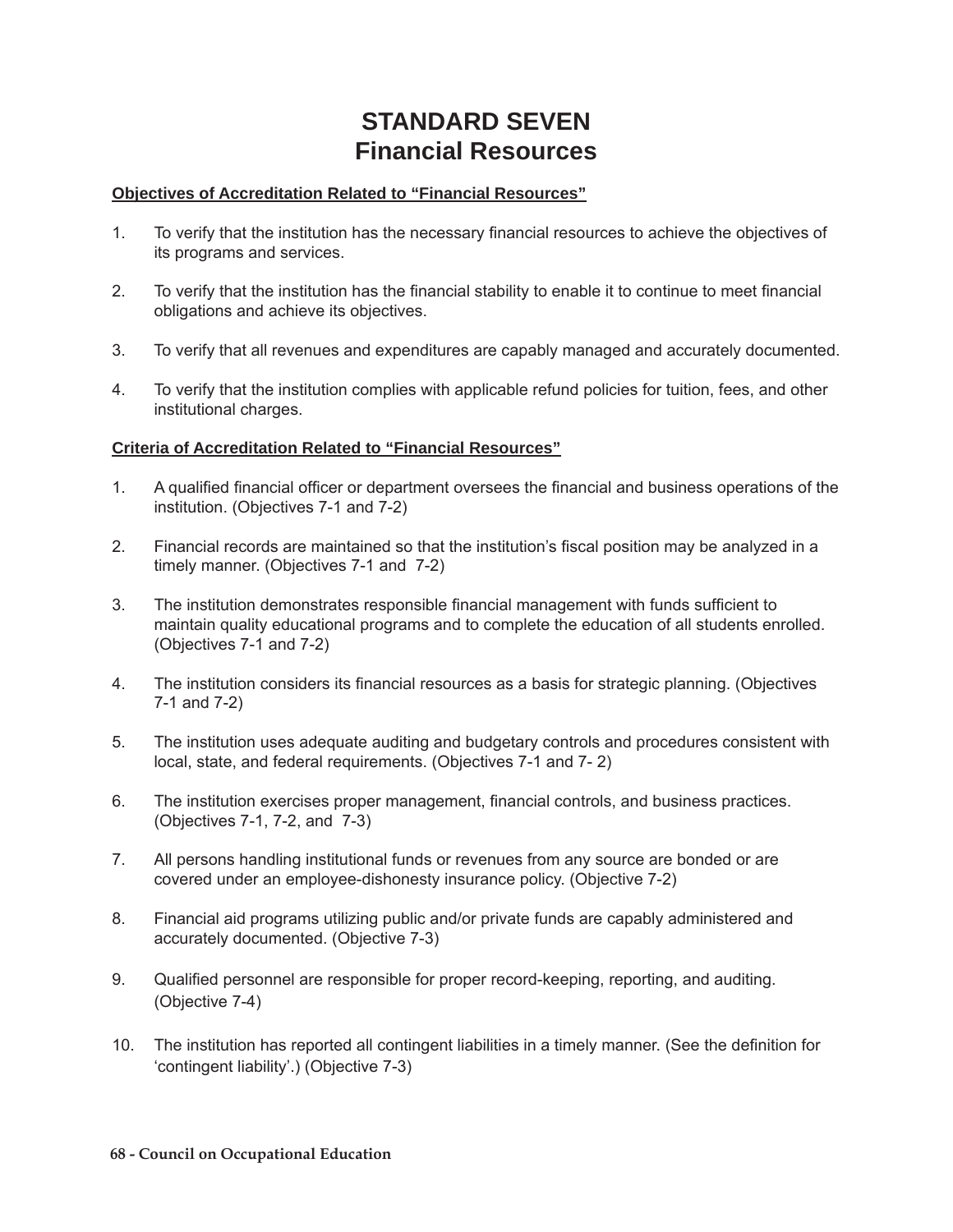- 11. To satisfy Commission reporting requirements, the institution has submitted notices and copies of all lawsuits filed against the institution within 5 days of being served. (Objective 7-3)
- 12. Compliance with the Higher Education Reauthorization Act Title IV eligibility and certification requirements is maintained, including compliance with default management and audit benchmarks. (Objective 7-3)
- 13. A written, comprehensive student loan repayment program addressing student loan information, counseling, monitoring, and cooperation with available lenders is utilized. (Objective 7-3)
- 14. Students are informed of their ethical responsibilities regarding financial assistance. (Objective 7-3)

# **Special Financial Stability Requirement for Public Institutions (Item 15)**

15. The institution clearly identifies sources of funds and revenues and shows evidence of fiscal stability. (Objectives 7-1 and 7-2)

# **Special Financial Stability Requirements for Non-Public Institutions (Items 16 - 18)**

16. To document financial stability, the institution submits annual audited financial statements prepared by an independent certified public accountant and completed COE financial forms. Financial statements are prepared in accordance with Generally Accepted Accounting Principles (GAAP). The audit is performed in accordance with Generally Accepted Government Auditing Standards (GAGAS). A separate income statement must be provided for each main campus. (See definition of *audited financial statements* in Section VII. Definitions, Standard Seven.) For initial accreditation, non-public institutions must submit audited financial statements for the two most recent fiscal years. The first of those two years may be the audited financial statement submitted with the institution's candidacy application and the second audited financial statement must represent activity while the institution is in candidate status. Restated (or revised) audited financial statements will not be accepted without third-party certification. (Objectives 7-1 and 7-2)

The institution demonstrates financial stability through submission of the most recent audited financial statement that reflects: (Objective 7-2)

- 17. A minimum, unrounded composite score of 1.5; and,
- 18. No condition or event which could potentially affect the institution's ability to continue operation, including but not limited to, contingent liabilities, on-going litigation, or the financial stability of a parent corporation.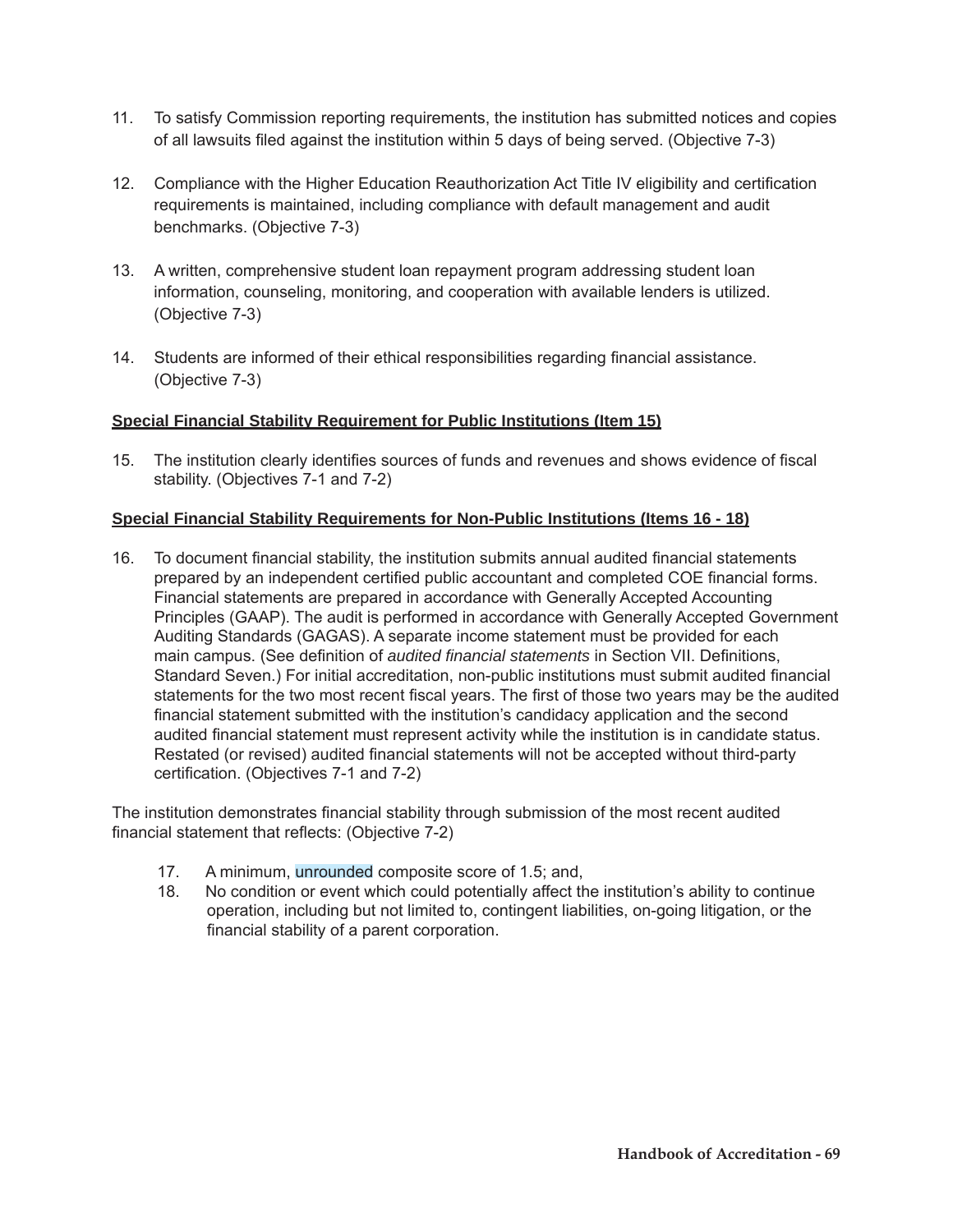# **Refund Policy**

19. The institution has a fair and equitable refund policy for the refund of tuition, fees, and other institutional charges in the event the institution cancels a class or if a student does not enter or does not complete the period of enrollment for which the student has been charged.

The following elements are present and indicative of a fair and equitable refund policy:

- 20. The institution's refund policy is published in the catalog and uniformly administered;
- 21. Refunds, when due, are made without requiring a request from the student;
- 22. Refunds, when due, are made within 45 days (1) of the last day of attendance if written notification has been provided to the institution by the student, or (2) from the date the institution terminates the student or determines withdrawal by the student;
- 23. Retention of tuition and fees collected in advance for a student who does not commence class does not exceed \$100; and,
- 24. The institution complies with the refund policies adopted by the Commission unless a different policy is mandated by a non-public institution's licensing agency or a public institution's governing board.

(Objective 7-4)

(See "Refund Policy" in the current edition of the *Policies and Rules of the Commission*.)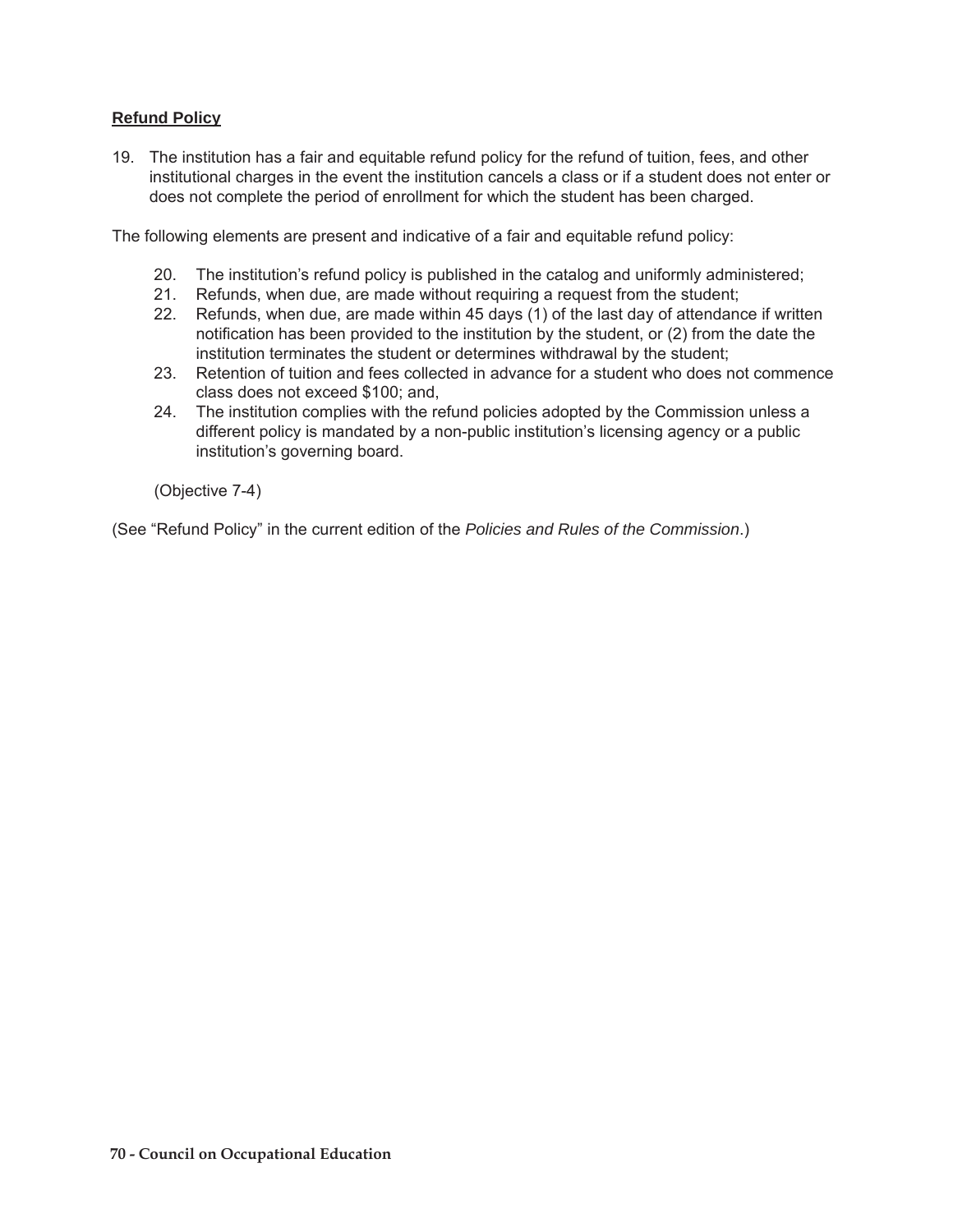# **STANDARD EIGHT Human Resources**

#### **Objectives of Accreditation Related to "Human Resources"**

#### **A. General**

- 1. To verify that accurate and current job descriptions are available for all employee positions.
- 2. To verify that appropriate and published complaint/grievance procedures for employees are maintained and followed equitably.
- 3. To verify that appropriate and published procedures for evaluating the effectiveness of employees are maintained and followed equitably.
- 4. To verify that appropriate orientation procedures for all employees are maintained and followed equitably and that all employees are provided access to current copies of institutional policies.

# **B. Faculty**

- 1. To assure that the number of faculty is sufficient to fulfill the mission and operate the programs of the institution.
- 2. To verify that the faculty, including adjuncts, are and remain well prepared by virtue of education and experience to perform the duties assigned to them including teaching at a distance where applicable.
- 3. To verify that, in addition to teaching, faculty are appropriately involved in curriculum development, student advisement, work with business and industry, and planned programs of professional development in order to remain current in their teaching fields.

# **C. Administrative and Supervisory Personnel**

- 1. To assure that the number of administrative and supervisory personnel is sufficient to fulfill the mission and operate the programs of the institution.
- 2. To verify that administrative and supervisory personnel are and remain well prepared by virtue of education and experience to perform the duties assigned to them.

#### **D. Instructional Support Staff**

- 1. To assure that the number of instructional support staff is sufficient to fulfill the mission and operate the programs of the institution.
- 2. To verify that instructional support staff are and remain well prepared by virtue of education and experience to perform the duties assigned to them.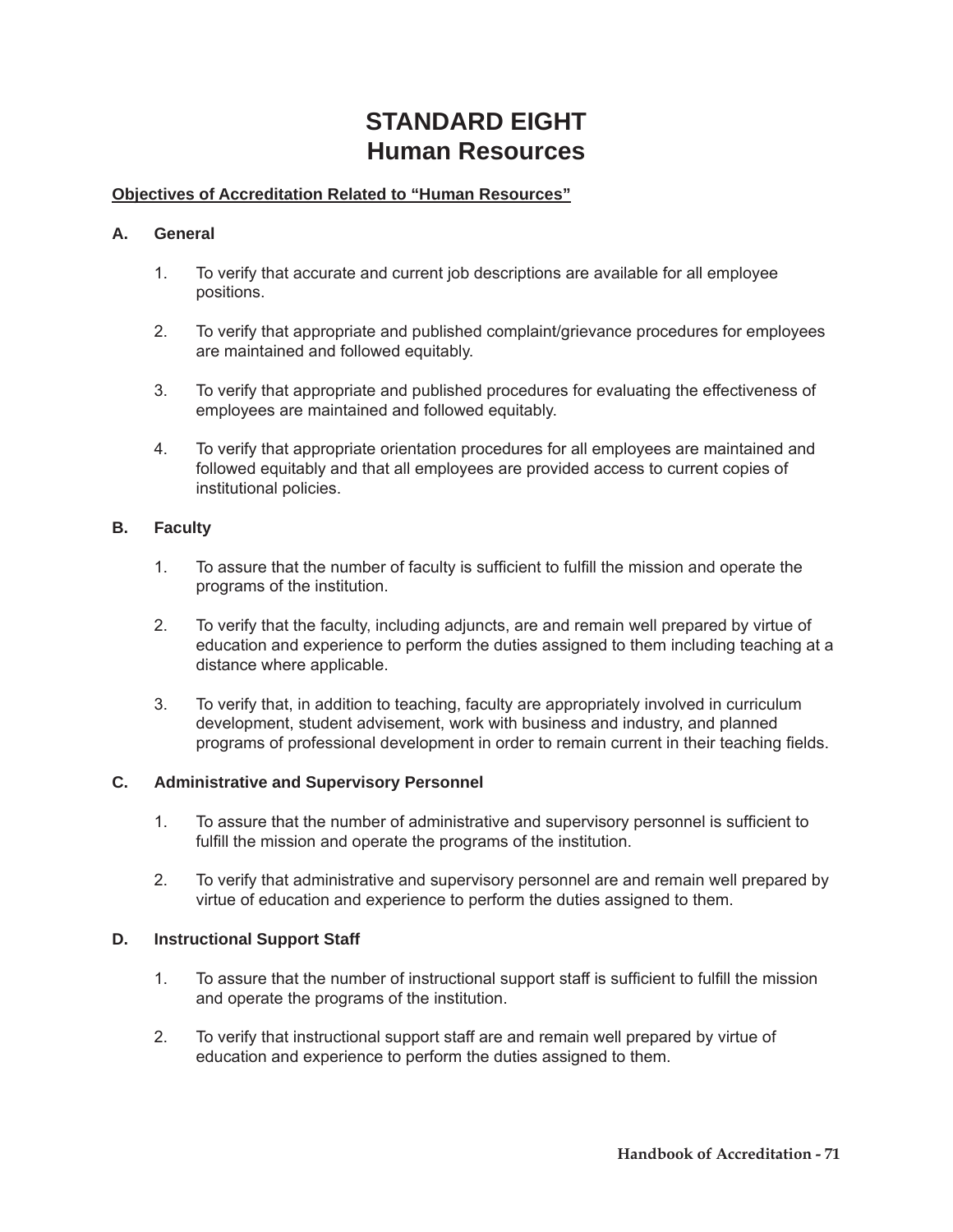# **E. Non-Instructional Support Staff/Services**

To verify that there are adequate non-instructional support staff/services provided by qualified personnel (or contracted services) to support the institution's mission.

#### **Criteria of Accreditation Related to "Human Resources"**

# **A. General**

- 1. Duties and responsibilities of each position are specified in written job descriptions made available to administrators, faculty, and staff of the institution. (Objective 8-A-1)
- 2. The institution has provided and implemented appropriate and published procedures for handling complaints/grievances for faculty and staff, consistent with the policies of the institution's governing board. (Objective 8-A-2)
- 3. Appropriate procedures have been developed for the continuous evaluation of the performance and effectiveness of all institutional employees, with at least an annual written formal review and evaluation. (Objective 8-A-3)
- 4. Appropriate orientation procedures for all employees are maintained and followed equitably. (Objective 8-A-4)

# **B. Faculty**

1. The institution has a sufficient number of faculty members to fulfill its mission and operate its programs. (Objective 8-B-1)

Each faculty member possesses:

- 2. At least a high school diploma (or its equivalent);
- 3. Expertise in the area of responsibility that is actively maintained; and,
- 4. A record of performance that reflects work-based standards as interpreted by the institution.

(Objective 8-B-2)

- 5. Additional requirements established for faculty members by the institution's governing board and/or state regulatory agencies are met. (Objective 8-B-2)
- 6. Faculty members who teach general education courses in associate degree programs hold a minimum of a bachelor's degree with 15 semester hours or 23 quarter hours in the teaching discipline with a grade of at least a 'C' in these courses. (Objective 8-B-2)
- 7. Faculty members who teach technical courses in associate degree programs have a minimum of an associate degree in an area that is related to the technical courses they teach. (In exceptional cases, evidence of documented work experience and skills in the technical field may be considered in lieu of formal academic requirements.) (Objective 8-B-2)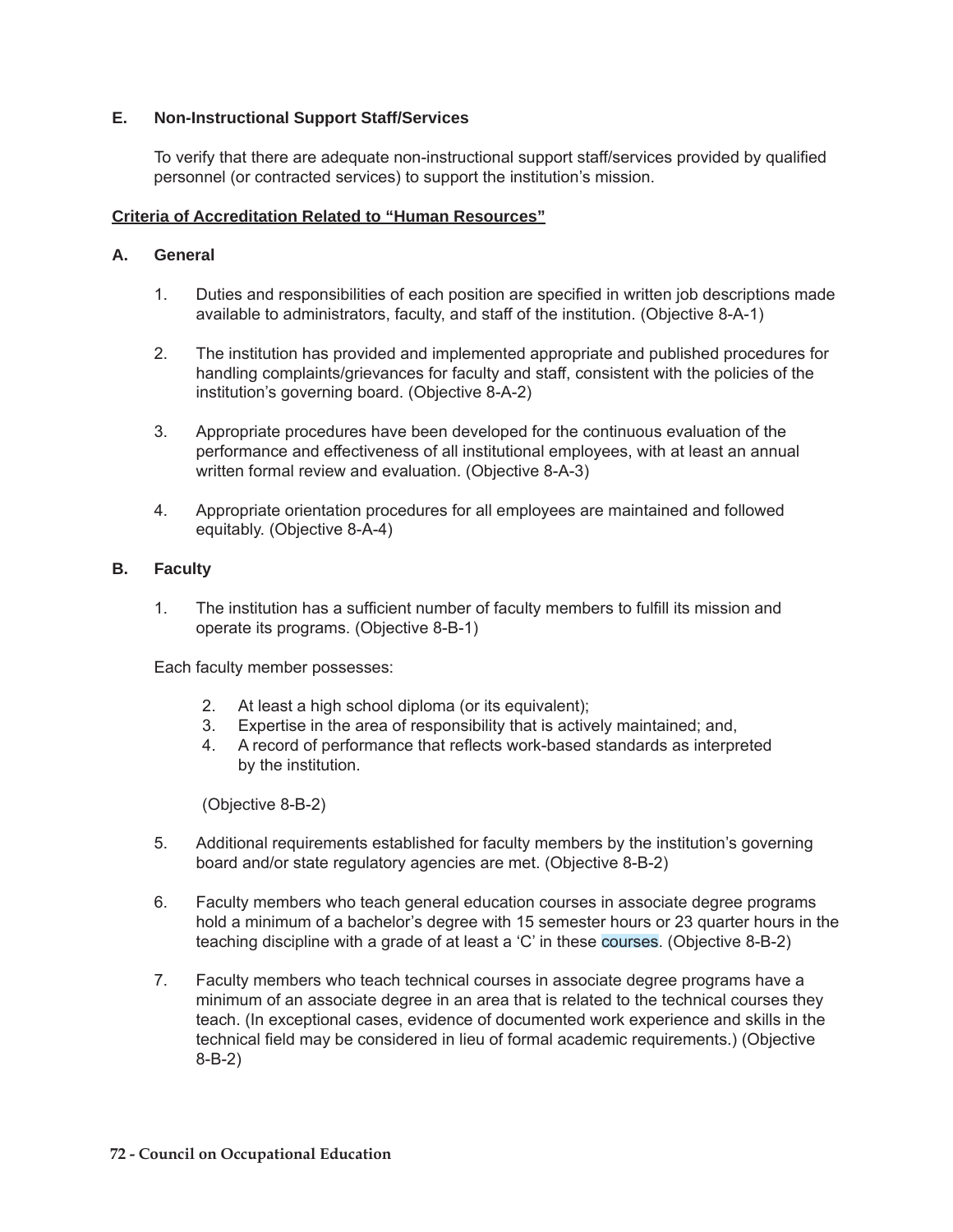- 8. **For all coursework delivered via distance education:** The institution provides appropriate training for faculty who use technology in distance education courses and programs. (Objective 8-B-2)
- 9. The institution plans, provides, supports, and annually documents professional growth opportunities for and participation by all faculty members. (Objective 8-B-2, 3)
- 10. Documentation is available to demonstrate that each faculty member in a technical field maintains liaison with employers in the technical field through annual visitations and personal contact. (Objective 8-B-3)

#### **C. Administrative and Supervisory Personnel**

- 1. The institution has a sufficient number of administrative and supervisory personnel to fulfill its mission and operate its programs. (Objective 8-C-1)
- 2. All administrative and supervisory personnel possess postsecondary education credentials and/or experience and demonstrated competencies appropriate to their areas of responsibility. (Objective 8-C-2)

# **D. Instructional Support Staff**

- 1. The institution has a sufficient number of instructional support staff members to fulfill its mission and enable its programs. (Objective 8-D-1)
- 2. Personnel are employed to maintain student records and financial records; to assist in producing instructional materials; and to prepare correspondence, reports, and other records as needed. (Objective 8-D-1)
- 3. All instructional support staff possess education credentials and/or experience and demonstrated competencies appropriate to their areas of responsibility. (Objective 8-D-2)

#### **E. Non-Instructional Support Services**

- 1. Custodial services are available to provide routine care and maintenance of facilities and grounds for the institution. (Objective 8-E)
- 2. Preventative maintenance services are provided to ensure continued operation of the facilities. (Objective 8-E)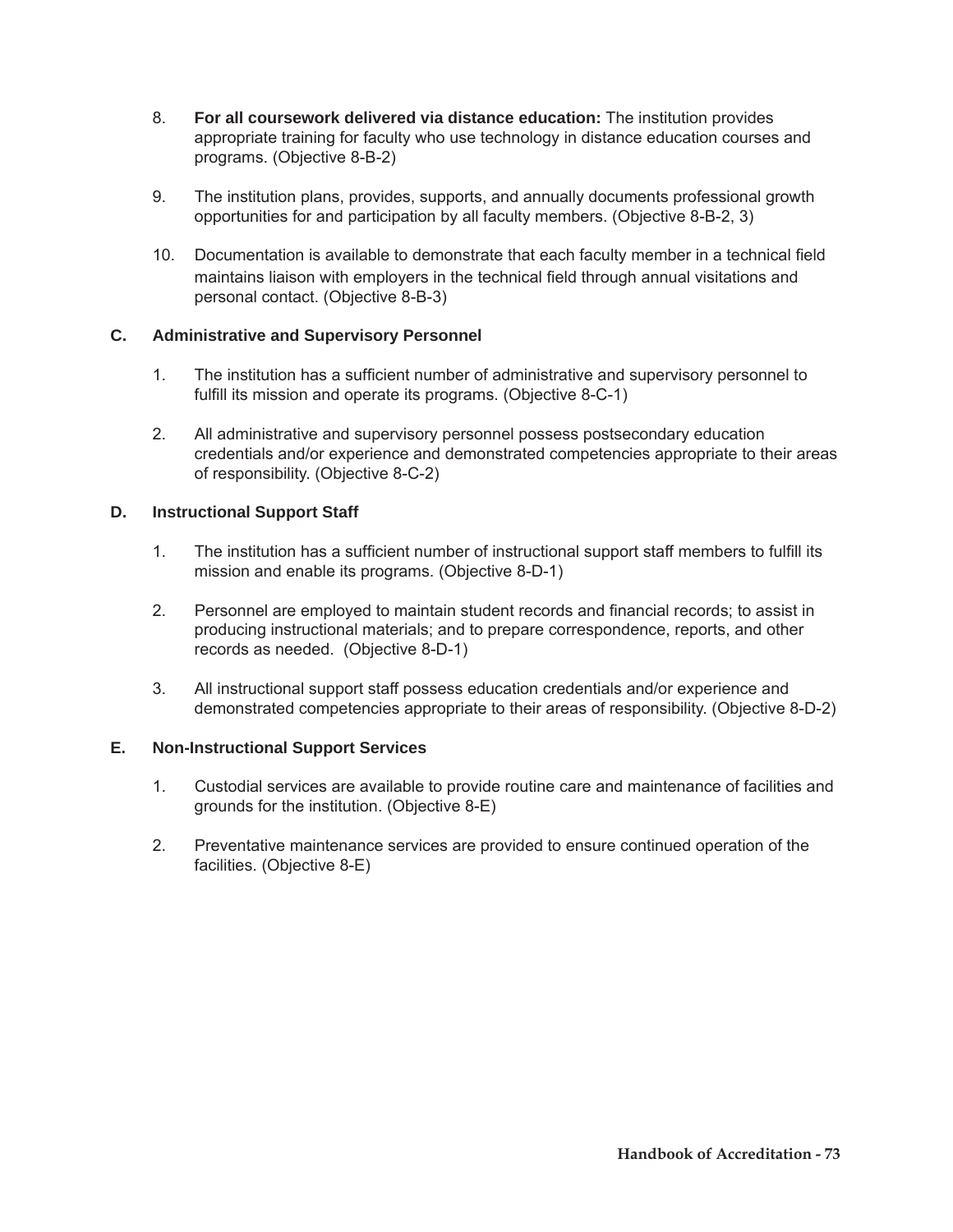# **STANDARD NINE Organizational Structure**

# **Objectives of Accreditation Related to "Organizational Structure"**

- 1. To assure that the institution has a properly constituted governing body with legal authority and responsibility for the institution's operations.
- 2. To assure that the governing body designates a chief administrative officer to whom is delegated the responsibility for the institution's operations.
- 3. To assure that the institution is organized to promote effective and efficient operation of the educational programs and non-instructional services to students.

#### **Criteria of Accreditation Related to "Organizational Structure"**

- 1. The institution has a properly constituted governing body or board that has the legal authority and responsibility for the institution's operation and control. (Objective 9-1)
- 2. If applicable, the non-public institution has in custody the currently valid original document(s), typically a license, required to operate as an occupational education institution within the state where it is located. (Objective 9-1)
- 3. The authority for implementation of the governing body's policies is delegated to a chief administrative officer, who is responsible for the institution's operation. (Objective 9-2)
- 4. The chief administrative officer is the official of record for all purposes of the Commission, is a full-time staff member of the institution, has his/her office on the main campus, and is the Commission's point of contact with the institution, including branches, if any. (Objective 9-2)
- 5. An organizational chart is available that shows the functional relationships among the personnel of the institution. (Objective 9-3)
- 6. The organizational structure is designed to promote the effective operation of educational programs and institutional services for students. (Objective 9-3)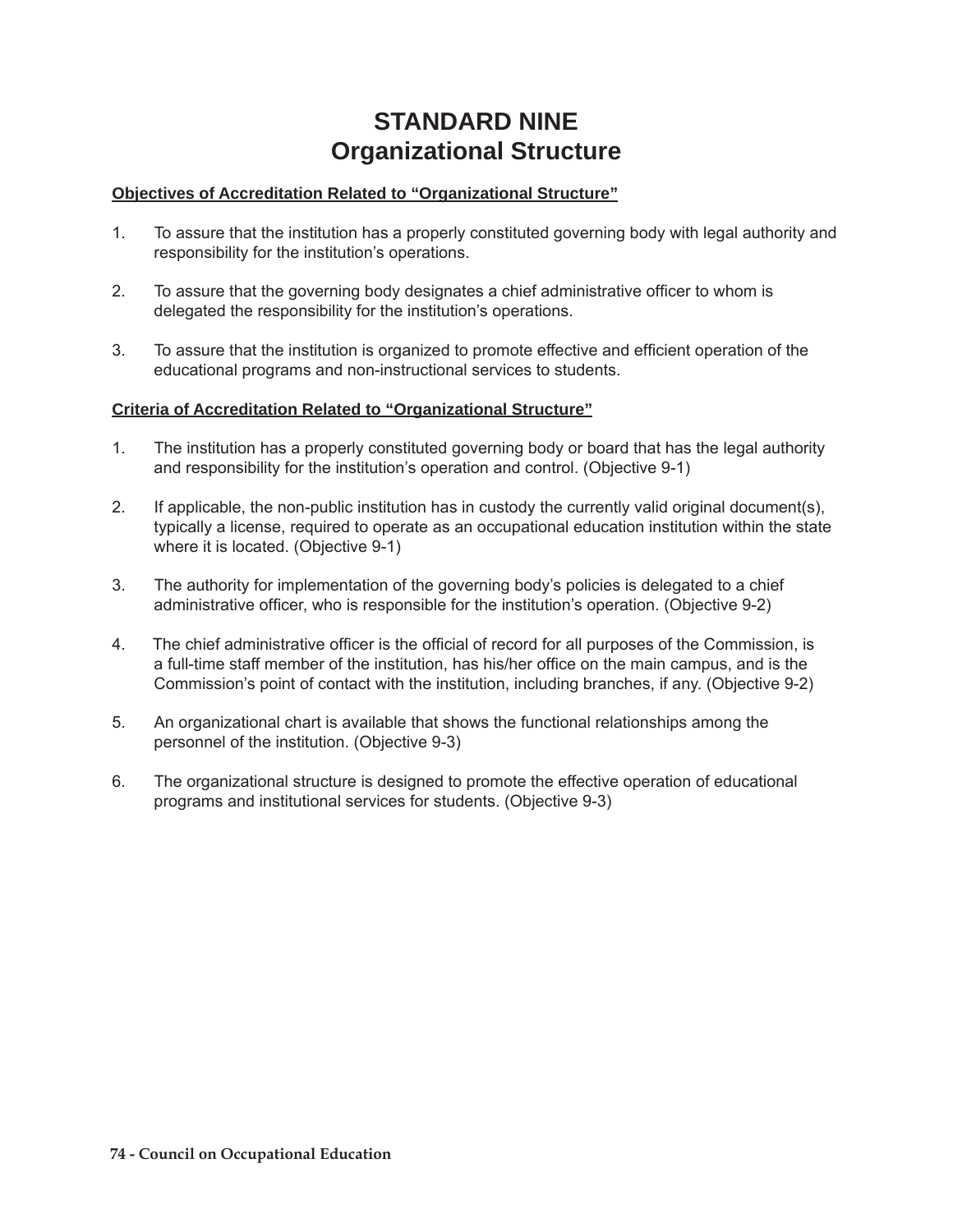# **STANDARD TEN Student Services and Activities**

#### **Objectives of Accreditation Related to "Student Services and Activities"**

- 1. To assure that adequate and appropriate student services are available to support the mission and programs of the institution. These services include:
	- a. Counseling.
	- b. Orientation.
	- c. Records.
	- d. Grievances.
	- e. Academic advisement.
	- f. Financial assistance.
	- g. Health and safety.
	- h. Others as appropriate to the institution.
- 2. To assure that the institution provides placement services for all program completers and conducts follow-up studies of completers and employers of completers.

# **Criteria of Accreditation Related to "Student Services and Activities"**

- 1. Tests or other means of assessing the achievement and aptitudes of students for various occupations are appropriate and are used to provide personalized counseling and program placement services to students. (Objective 10-1-a)
- 2. There is a student orientation program to acquaint new students with policies, functions, and personnel of the institution. (Objective 10-1-b)
- 3. A designated staff member is responsible for maintaining official files and records of students. (Objective 10-1-c)
- 4. Written procedures for access to student coursework, testing, and records are established to protect their confidentiality, limiting access to authorized personnel only. (Objective 10-1-c)
- 5. The institution, upon request by students, provides transcripts or procedures for obtaining transcripts containing as a minimum the following information: program of study, courses or units of study completed with corresponding grades, and period of enrollment. (Objective 10-1 c)
- 6. All period of enrollment, financial, academic, and current educational progress records are available at the institution. (Objective 10-1-c)
- 7. Preserving and protecting student coursework, testing, and records are provided by the use of storage devices, duplicate physical or digital records, security files, or other measures that ensure both the preservation and security of the records from fire, theft, vandalism, and other adverse actions. (Objective 10-1-c)
- 8. The institution provides and has implemented appropriate grievance policies for handling complaints from students, as described in the institution's catalog and/or the student handbook.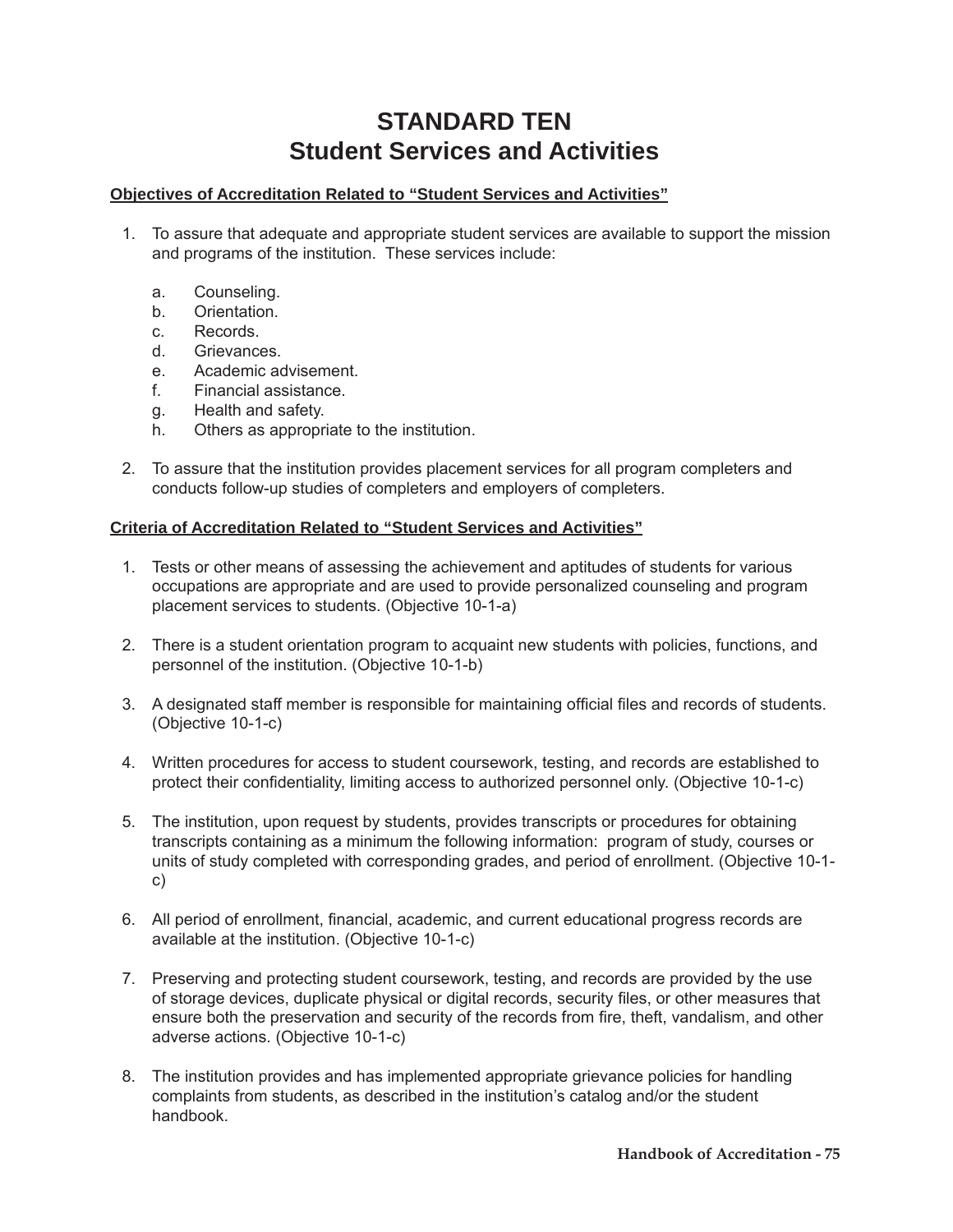- 9. The Commission's mailing address, telephone number, and website address are included within the grievance policy for cases where the grievance is not settled at the institutional level. (Objective 10-1-d)
- 10. Institutional records reflect that program complaints and grievances receive due process and include evidence of resolution. (Objective 10-1-d)
- 11. The institution maintains records on student complaints that are filed in accordance with the institution's grievance policy to ensure acceptable quality in the educational programs offered by the institution. (Objective 10-1-d)
- 12. The institution provides academic advisement services to assist students in planning and completing the occupational education programs that they pursue. (Objective 10-1-e)
- 13. If the institution has processed Title IV loans or is currently processing Title IV loans, it has a default management plan that meets the requirements of the Commission for as long as required by the U.S. Department of Education to maintain a plan. (Objective 10-1-f)
- 14. The institution has adopted and implemented a written plan for the health and safety of students in cases of sickness, accidents, or emergency health care needs on campus; and the plan is evaluated regularly. (Objective 10-1-g)
- 15. A system is in effect for reporting and investigating all incidents affecting health and safety. (Objective 10-1-g)
- 16. The institution is responsible for any reasonable accommodation of students who are identified to have special needs. (Objective 10-1-h)
- 17. The institution has a written plan for determining the effectiveness of student services, for documenting an annual evaluation of these services, and for disseminating the results to the staff so that pertinent information can be used to improve the student services. (Objective 10- 1-a through h)
- 18. The institution provides placement services for all program completers. (Objective 10-2)
- 19. The institution demonstrates that it is following a written plan for placement services.

The plan for placement services includes the following elements:

- 20. Identification of responsibility for coordination of services;
- 21. A communications network (must exist between the person responsible for placement coordination, the staff, the faculty, and various businesses and industries of the service area);
- 22. File/listing of employers and employment opportunities;
- 23. Counseling of students; and,
- 24. Maintenance of placement records for completers as a means of measuring the success of the institution in achieving its mission.

(Objective 10-2)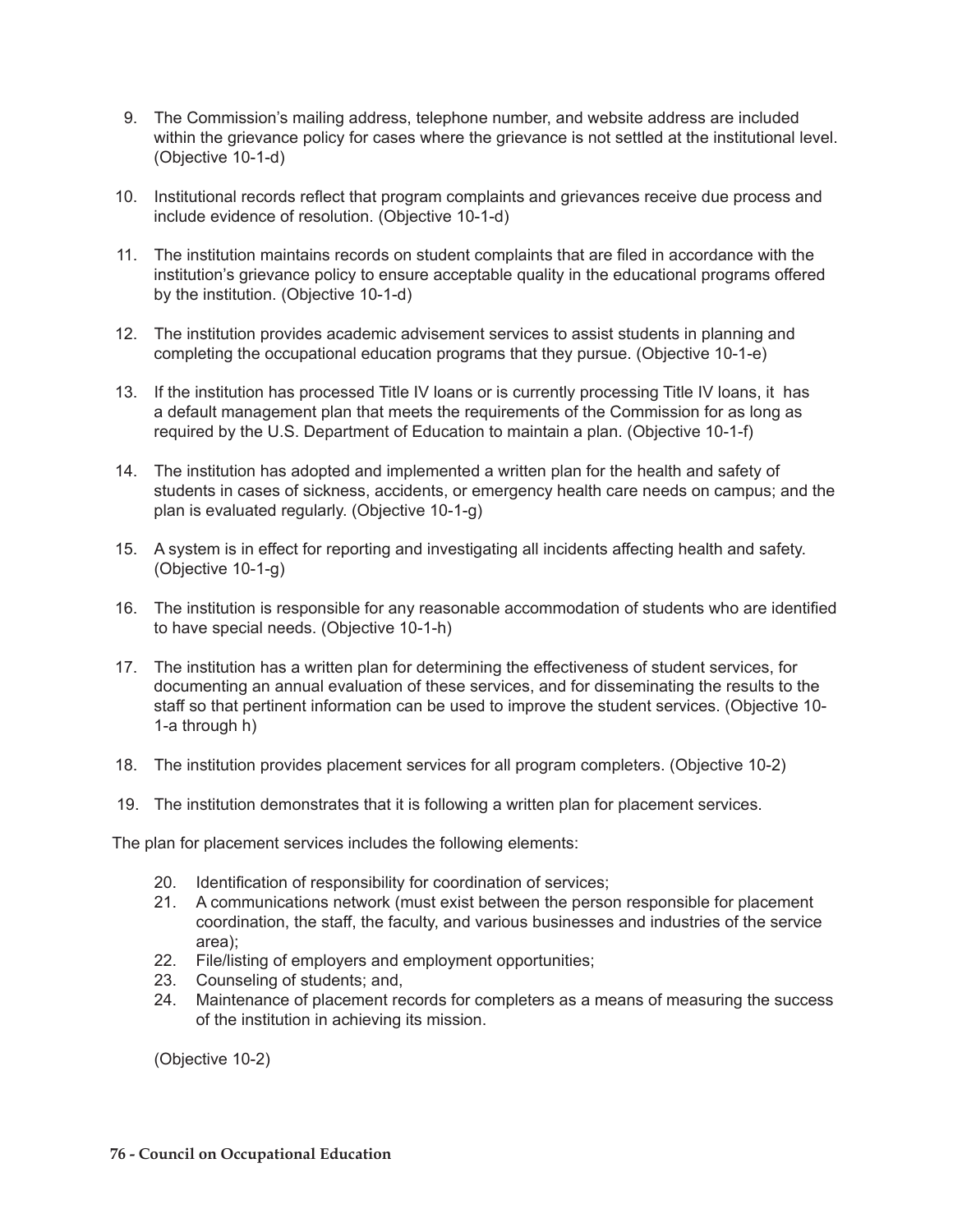# **SECTION VII. Defi nitions**

Accreditation—A process by which quality is certified. As applied by the Commission, a self-regulatory process by which the Commission recognizes educational institutions that have been found to meet or exceed stated standards applicable to occupational education institutions and/or programs (qualityassessment).

**Administration**—The professional staff who provide formal leadership in an institution. The institutional administrative staff includes the chief administrative officer and other personnel who perform the administrative functions defined by institutional policy.

**Administrator**—A full- or part-time employee of an institution to whom has been given the responsibility of coordinating operational and/or instructional activities of the institution.

**Admission**—The process through which a student is enrolled in an institution and/or placed into a program.

**Adverse Action**—An action taken by the Commission or Appeal Board to deny, withdraw, suspend, revoke, or terminate candidacy or accreditation.

Associate Degree—As defined in the U.S. Secretary of Education's scope of recognition for the Council, the term 'associate degree' refers to an 'applied' program with a credential awarded upon completion that is designed to lead the individual directly to employment in a specific career. The sole focus of associate degree programs accredited by the Council must not be described as transferability to a program offering a bachelor's degree. Although the objective of this degree is to enhance employment opportunities, some bachelors' degree institutions have developed upper-division programs to recognize this degree for transfer purposes, and this trend is to be encouraged when appropriate. When articulation agreements with four-year institutions do exist, those opportunities may be described in appropriate publications. However, institutions approved to offer applied associate degree programs by the Council must take care not to guarantee the transferability of credit to other institutions by way of the title of the programs or the descriptions of the programs.

Audited Financial Statements—Financial statements prepared by an independent certified public accountant in accordance with Generally Accepted Accounting Principles (GAAP). The audit must be performed in accordance with Generally Accepted Government Auditing Standards (GAGAS). The audited financial statements must include, as a minimum, the following: (1) accountant's report; (2) balance sheet;  $(3)$  income statement;  $(4)$  statement of cash flow; and  $(5)$  appropriate footnotes to the financial statements and other relevant disclosures. (Procedural Note: Financial statements submitted by candidate and accredited non-public institutions must be accompanied by completed COE financial forms and must be received in the COE office no later than six months following the date of the end of the institution's fiscal year.)

**Benchmark**—A standard of excellence or achievement against which similar things must be measured or judged. (Benchmarks for minimally-acceptable percentages of completion, placement, and licensure exam pass rates can be found within the Council's annual report software and on the Council's web site – www.council.org.)

**Budget—A** financial plan that contains sufficient major categories of anticipated expenditures and expenses for a specific fiscal period based on a projected amount of funds and revenues.

**Candidacy/Candidate for Accreditation [Pre-accreditation]**—A status granted to an institution that has demonstrated compliance with specified eligibility requirements which define the universe of entities that may seek accreditation by the Commission.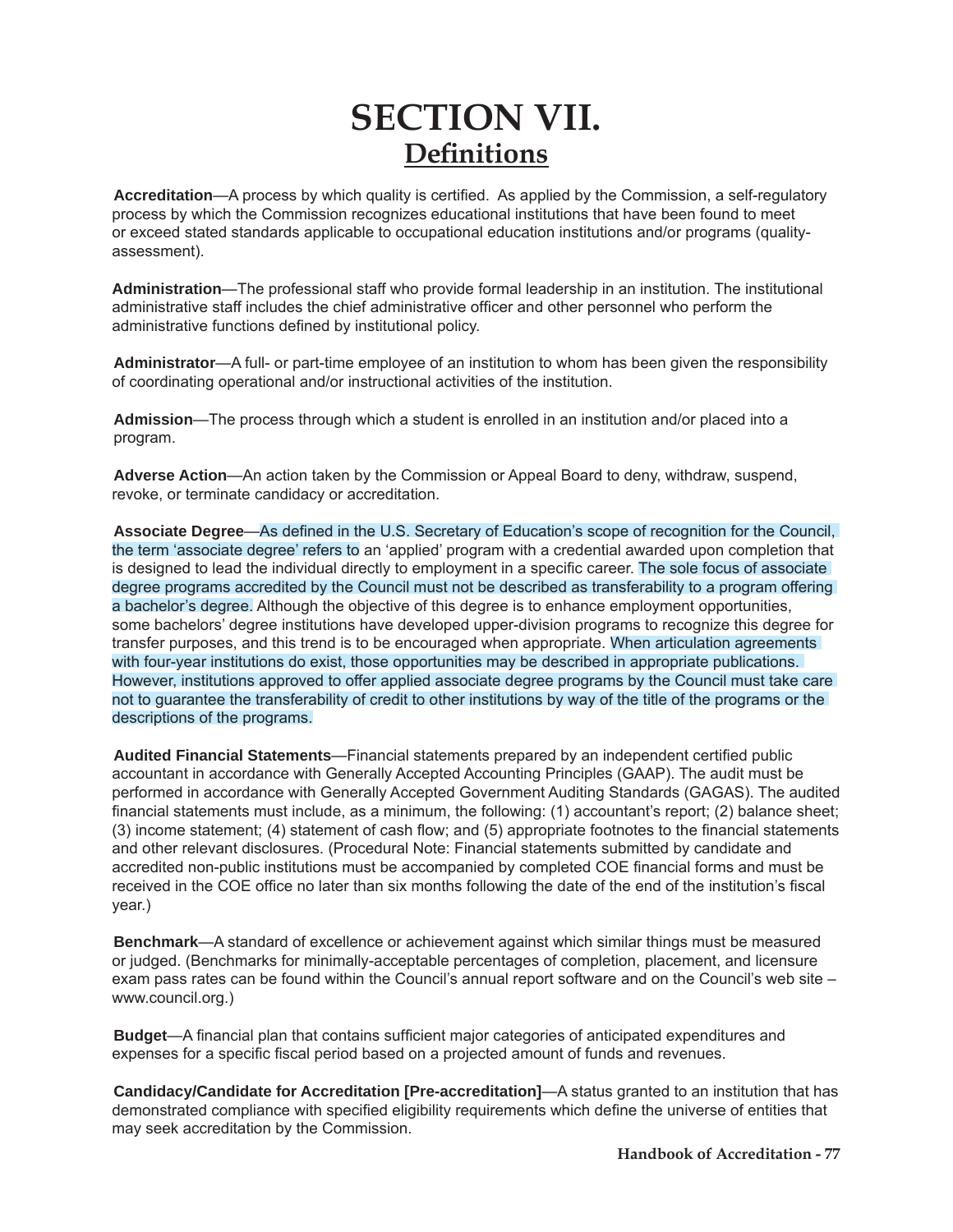**Career Development**—Professional development and skill enhancements necessary for individual growth and lifelong learning.

**Chief Administrative Officer—The administrative head of an institution to whom has been delegated** major responsibility for the direction, operation, and coordination of the institution's programs and activities. The chief administrative officer must be a full-time employee of the institution and must maintain his/her office on-site at the main campus. This is the person who will be the Commission's point of contact for all campuses of the institution. The administrative head in a military institution is a senior military officer or civilian employee.

**Clinical Instruction**—Supervised instruction involving or concerned with the direct observation and treatment of patients.

**Clock Hour**—A period of 60 minutes with a minimum of 50 minutes of instruction.

**Co-Location**—an arrangement between two legally separate educational institutions in which administration, faculty, staff, websites, links to websites, telephone numbers, and/or physical facilities may be shared. (This arrangement excludes the contracts between separate institutions that result in instructional service centers or other Commission-approved partnerships.)

**Commission**—The body of 19 elected members who serve as the governing board of the Council and its accreditation decision-making board.

**Competencies**—The specialized knowledge, skills, and attitudes required for successful performance in a specific occupation.

**Competency Test**—A group of questions and/or tasks to which a student responds to produce a quantitative representation of the student's knowledge, skill, and/or performance in a specific occupational area.

**Completer**—A student who has demonstrated the competencies required for a program and has been awarded the appropriate credential (graduate completer) or has acquired sufficient competencies through a program to become employed in the field of education pursued or a related field as evidenced by such employment (non-graduate completer).

**Condition**—A process, status, or situation adopted by the Council with which an institution must comply in order to become and maintain status as a candidate for accreditation or an accredited institution.

**Constituency**—The persons and, if applicable, entities that they represent who are to be served by an institution through one or more of its educational programs.

**Contingent Liability**—A potential liability that may exist in the future depending on the outcome of a past event (i.e., adverse tax court decisions, lawsuits, letter of credit required by the U.S. Department of Education, etc.). In audited financial statements, footnote disclosure is required of the circumstances for potential loss.

**Continuing Occupational Education**—Educational activities or experiences designed to assist in the development of knowledge and skills with the goal of maintaining one's current professional occupation (as opposed to advancing one's career). Participants in continuing education are assumed to have previously attained a basic level of education, training, or experience in the occupational area in which they are enrolling. These activities are not included in the institutional self-study, FTE calculation, or student achievement data collection, and are not required to be included on the COE approved program list. (See definition for Job Upgrade Training.)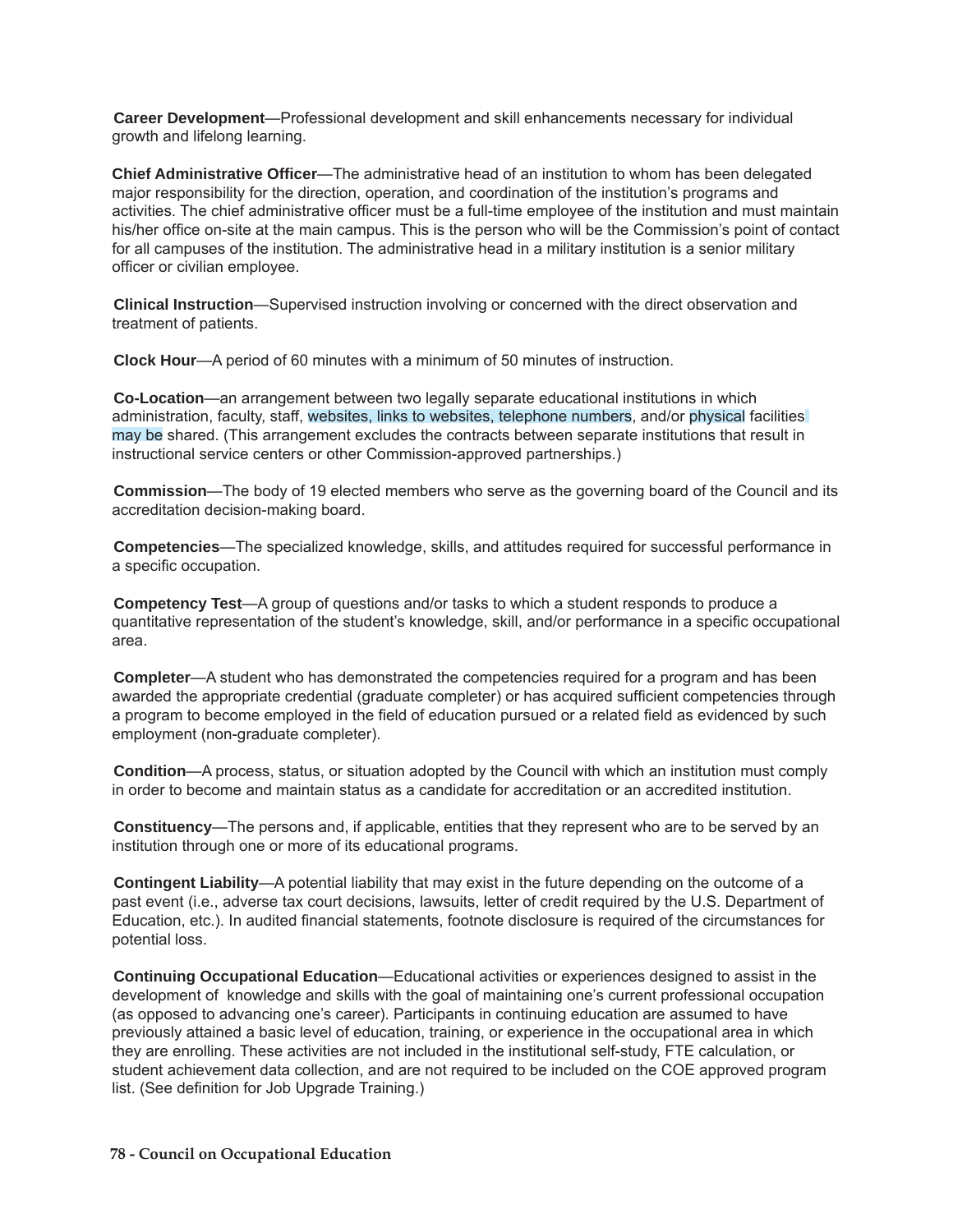**Contractor (Vendor)**—A company or individual who provides goods and/or services to an institution for an agreed upon price.

**Correspondence Education** – Instruction delivered via e-mail or traditional mail service and that employs print-based media which may or may not be supplemented with video tape, CDRom, audio tape instruction/demonstrations, as well as online learning resources. Correspondence education requires minimal interaction between instructor and student. (The Council does not accredit correspondence education programs.)

**Council**—The legal entity incorporated in the State of Georgia whose membership is all institutions accredited by the Commission.

**Course**—Specific subject matter comprising part of a program for which instruction is offered within a specified time period.

**Credential**—A diploma, certificate, degree, or other official acknowledgment by an institution that a student has completed a program.

**Credit Hour (Federal Defi nition)**—Except as provided in 34 CFT 668.8(k) and (l), a credit hour is an amount of work represented in intended learning outcomes and verified by evidence of student achievement that is an institutionally established equivalency that reasonably approximates not less than: (1) One hour of classroom or direct faculty instruction and a minimum of two hours of out of class student work each week for approximately fifteen weeks for one semester or trimester hour of credit, or ten to twelve weeks for one quarter hour of credit, or the equivalent amount of work over a different amount of time; or, (2) At least an equivalent amount of work as required in paragraph (1) of this definition for other academic activities as established by the institution including laboratory work, internships, practica, studio work, and other academic work leading to the award of credit hours.

**Criterion**—A characteristic of an institution that must be possessed or demonstrated as evidence of compliance with an accreditation standard.

**Default Management Plan**—A written plan to address the institution's management of default rates pertaining to Title IV funds. The plan must include appropriate procedures for:

- 1. Entrance interviews with all borrowers.
- 2. Distribution of appropriate written information which addresses provisions of the student loan program.
- 3. Appropriate counseling on the part of the institution to provide guidance in debt management.
- 4. Appropriate notification to lenders and guarantee agency regarding a student's change in status.
- 5. Appropriate exit interview process with students withdrawing or graduating from the institution.
- 6. A written procedure to communicate with the borrower during a grace period.
- 7. A systematic annual evaluation of its default management plan.

**Distance Education [Delivery Method] — Education that uses one or more of the technologies to** deliver instruction to students who are separated from the instructor; and support regular and substantive instruction between students and the instructor, synchronously or asynchronously. Technologies used may include the internet, print-based media, e-mail, one-way and two-way transmissions through open broadcast, closed circuit, cable, microwave, broadband lines, fiber optics, satellite, or wireless communications devices; audio conferencing; or video cassettes, DVD's, and CD-ROMs, if the cassettes, DVD's, or CD-ROMs are used in a course in conjunction with any of the technologies listed.

**Distance Education Program**—a program that makes available 50% or more of its required instructional hours via distance education.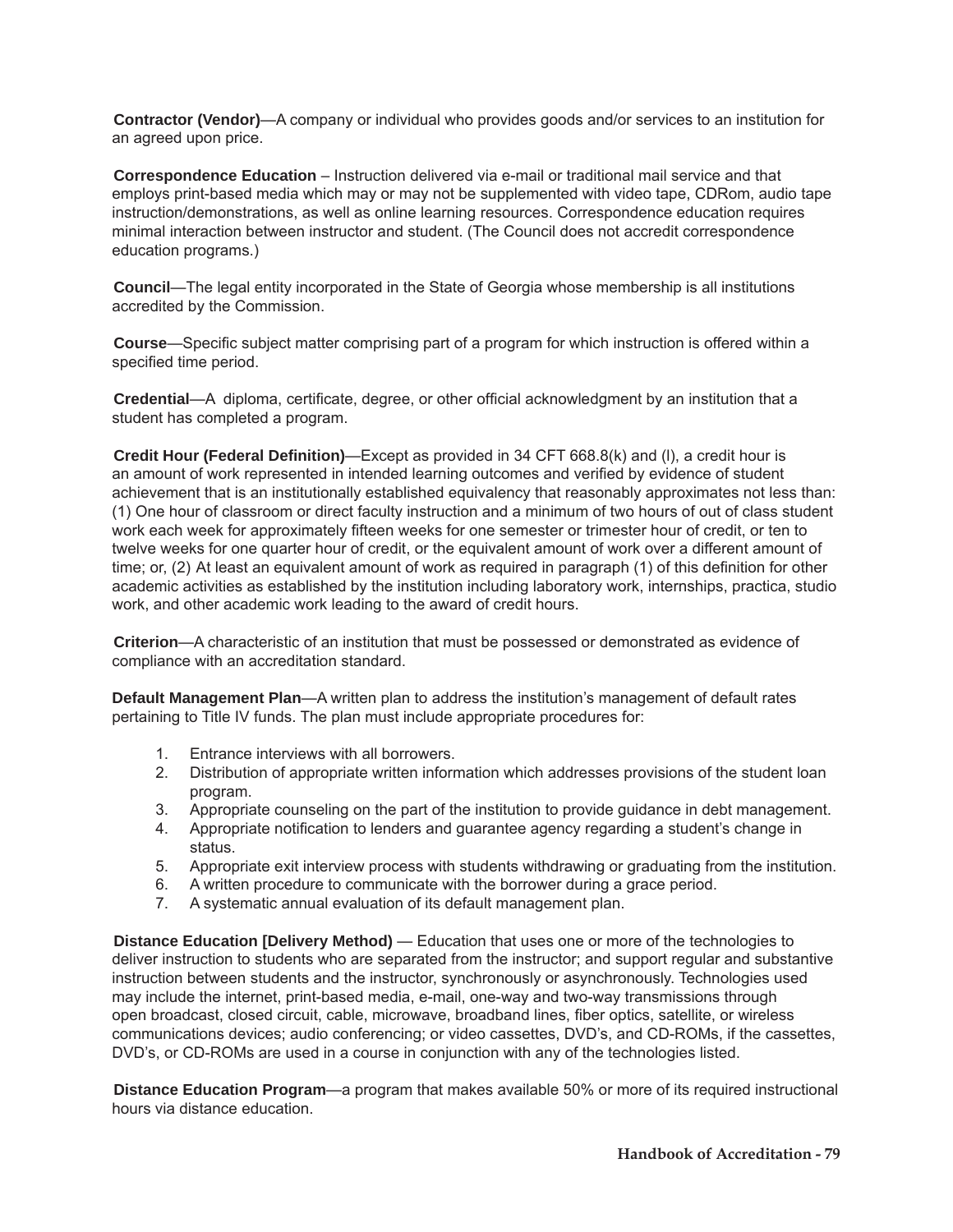**Distance Education Student**—a student who completes 50% or more of his/her required instructional hours in a program via distance education.

**Educational Quality**—Determined on the basis of (1) the appropriateness of institutional/program objectives and (2) the effectiveness with which the institution/program is utilizing its resources to achieve these objectives.

**Eligibility Requirements**—Requirements that define the kind of institution or program that an accrediting agency considers a part of its universe and thus within the scope of accrediting activities for which the agency assumes responsibility.

**Emergency Evacuation—An** emergency evacuation can include exiting the building in case of fire or moving to a safe place inside the facility in case of natural disasters.

**Employee**—An individual hired by an institution and paid compensation in the form of an hourly wage or annual salary. Employees of an institution are often eligible for additional benefits in the form of retirement, paid vacation and other leave days, various types of insurances, etc. Employment taxes for these persons are paid by the hiring institution. Equipment used for the performance of the employee's duties is provided by the hiring institution.

**Enrollee**—A person who is admitted to the institution and attends classes in pursuit of completing a program for a minimum time period as specified by institutional policy. (For purposes of measuring outcomes, an institution does not have to report a student as an enrollee if the institution refunds 100% of any tuition and fees that the student may have paid.)

**Equipment Inventory**—A detailed list of equipment including location, number of items, date of purchase, and purchase price and/or current value of each item. The list should include both instructional and non-instructional equipment.

**External Budgeting**—A budgeting process that occurs beyond the immediate control of the individual institution and that generally addresses the overall requirements of a multi-institutional system.

**Faculty**—Full- or part-time personnel of an institution who are responsible for providing instruction to students.

**Final Approval**—The second of two required approvals granted by the Commission for certain substantive changes upon the satisfactory completion of hosting a Council site visit (physical or virtual, in the case of distance education applications) and review by the Commission of all documentation related to the substantive change (the application, the site visit report, and the institution's response to the site visit report – if applicable).

**Follow-Up—The act of making formal contact to obtain specified factual and/or perceptual information** from a particular person or group of persons.

**Full-Time Equivalent (FTE)—A** unit of measurement used by the Commission to define the amount of scheduled instruction that equates to one full-time student during one academic year. The Commission defines an FTE as 900 contact (clock) hours, 45 quarter credit hours, or 30 semester credit hours of scheduled instruction. The clock or credit hours used to calculate an institution's FTE must reflect coursework in which a student has enrolled and matriculated. The FTE does not include hours or credits transferred from other institutions or awarded as CLEP courses. (In some cases, a Federal institution may use an "Average-on-Board (AOB)" measure in place of FTEs for computing dues.)

**Generally Accepted Accounting Principles (GAAP)**—Requirements established by the American Institute of Certified Public Accountants for use by auditors to prepare audited financial statements.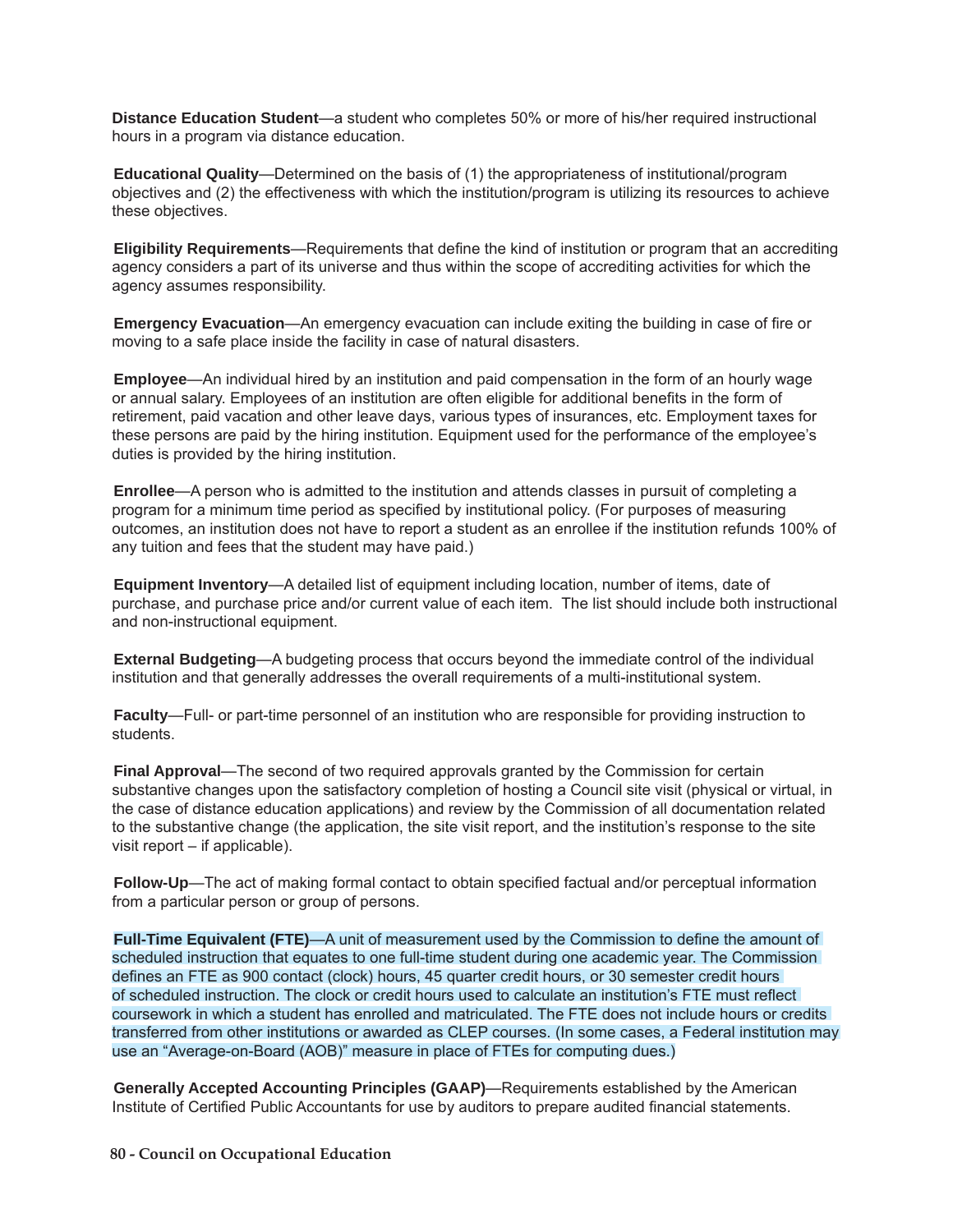**Generally Accepted Government Auditing Standards (GAGAS)**—Requirements established by the federal government to be used by auditors and audit organizations when performing audits of government organizations, programs, activities, and functions and audits of government funds received by for-profit entities, non-profit organizations, and other non-government organizations.

**Goals of the COE Accreditation Process—The significant values and major purposes to whose** realization the efforts of individuals and groups are directed.

**Good Cause**—The Commission may grant an extension of time for compliance with any of the conditions, standards, criteria, or procedures with 'good cause'. Good cause may be demonstrated through submission of a clear and detailed explanation of extenuating circumstances that have prevented the institution from demonstrating compliance within the time frames specified by the Commission. Circumstances described may include, but are not limited to, economic conditions of the community served by the institution, personnel changes that have taken place within the institution, and natural disasters that have prevented timely compliance. The Commission will determine whether or not institutions have demonstrated good cause on a case-by-case basis. The Commission will take into consideration, not only the extenuating circumstances described by the institution, but the institution's history of compliance with conditions, standards, criteria, and procedures of the Commission, as well as the institution's standing with federal, state, and recognized accrediting agencies.

**Governing Body or Board**—An appointed or elected group of individuals who are responsible for establishing policies of the institution in compliance with applicable regulatory statutes.

**Graduate**—A student who has demonstrated the competencies required for a program and has been awarded the appropriate credential by the institution.

**Guidelines**—Less prescriptive suggestions for operating or developing something.

**Hybrid Program**—a program that makes available 49% or less of its required instructional hours via distance education.

**Independent Certified Public Accountant—A person who fulfills the following requirements: 1) has** been certified by a state examining board as having fulfilled the requirements of state law pertaining to public accountants as evidence by current credentials which attest to their certification; AND, 2) has no business or family relationship with a COE candidate or accredited institution, its board members, or its owners.

**Initial Approval**—The first of two required approvals granted by the Commission for certain substantive changes upon the satisfactory completion and review of the information provided in a substantive change application. After initial approval is granted, Commission staff schedule physical or virtual site visits within 180 days that are required before the second required approval of the change – Final Approval – is granted. Upon the granting of initial approval, institutions may begin full implementation of the change applied for and may be eligible for approval for student financial aid funding as applicable to the change.

**Institution**—A school, center, unit, or other provider of occupational education.

**Institutional Advisory Committee**—A group of at least three persons, a majority being external to the institution, who are knowledgeable of occupational education and employment needs of the community. Through regularly scheduled and documented meetings, the committee provides consultative assistance to the administration of the institution to ensure that the institution continually strives to meet the occupational education needs of the community.

**Instruction**—Planned activities directed by an instructor for the purpose of enabling students to acquire specific knowledge, skills, and/or attitudes. Instruction may be provided through lectures, laboratory or clinical exercises, distance education, or planned work-based activities.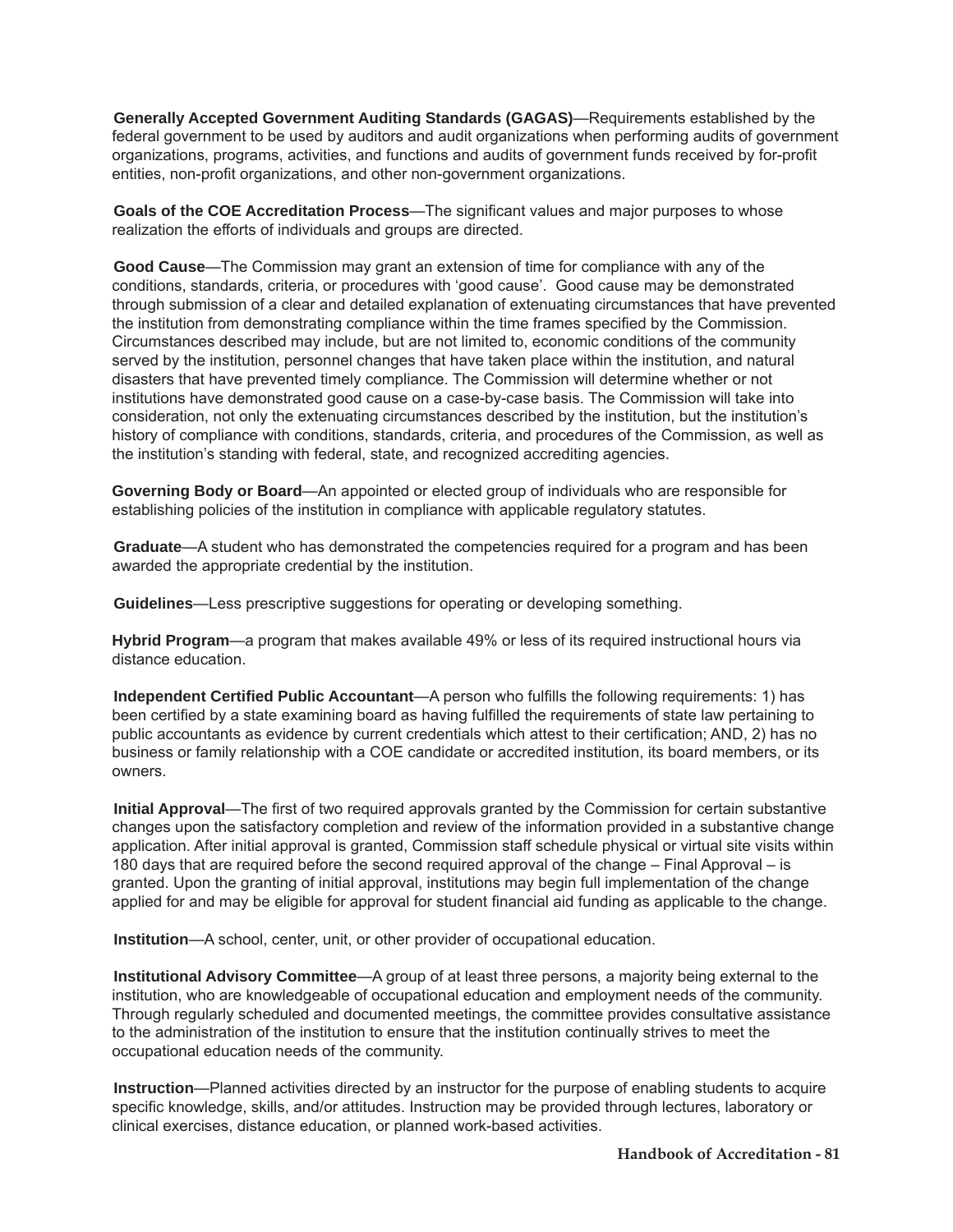**Instructional Media**—Any print or non-print learning resources (e.g., books, manuals, periodicals, computer software, films, videotapes, audio tapes, slides, and others) and the equipment and services necessary to use them.

**Instructional Supplies**—Items needed for instruction.

**Instructional Support Staff**—Full- or part-time personnel who are responsible for those tasks which directly support the faculty.

**Integrity**—Wholeness or consistency between or among principles, intentions, and actions, and thus uprightness of character.

**Internal Budgeting**—A budgeting process that occurs primarily at the level of the individual institution and that addresses both instructional and non-instructional needs and daily operational requirements of the institution.

**Job Upgrade Training—** Educational activities or experiences that are designed to enhance existing knowledge and skills and that are offered with the goal of providing persons in specific occupations with the credentials, knowledge, and skills needed for career advancement (as opposed to maintaining one's current professional occupation position). These activities are considered to be occupational programs and are included in the institutional self-study, FTE calculation, and student achievement data collection (completion data only), and must be included on the COE approved program list. (See definition for continuing occupational education.)

**Laboratory Instruction**—An instructional setting in which students apply theories and principles learned during lectures in order to acquire the proficiency and dexterity that is required in the occupation for which the student is being prepared.

**Lecture**—Instruction by a qualified faculty member or other resource which imparts to students the concepts, principles, and theories of an academic or technical subject.

**Legal Authority—The power derived by an individual or group to perform specific functions based on** applicable local, state, and/or federal statutory regulations.

**Legal Responsibility**—The obligation and/or liability placed on an individual or group by applicable local, state, and/or federal statutory regulations.

**Merger**—two or more accredited main campuses that merge into one campus; or, an accredited institution becoming a branch of another accredited institution.

**Mission of the Institution**—The end to be attained by an institution through the programs and services provided for its students. The mission of federal institutions shall be to instruct students to such competency levels that they are qualified to perform federal jobs.

**Non-Graduate Completer**—A student who left the institution without a credential, but has acquired sufficient competencies through a program to become employed in the field of education pursued or a related field as evidenced by such employment. (See also: Graduate and Completer)

**Non-Public Institution**—An institution that is created, operated, and controlled by a non-governmental entity; such as, a business corporation, a foundation, a religious organization, or a chartered association.

Objectives of COE Accreditation—Explication in more specific terms of ideas and activities inherent in the aspects of the institution evaluated by the COE accreditation process, but not necessarily obvious or explicit in the goals of COE accreditation.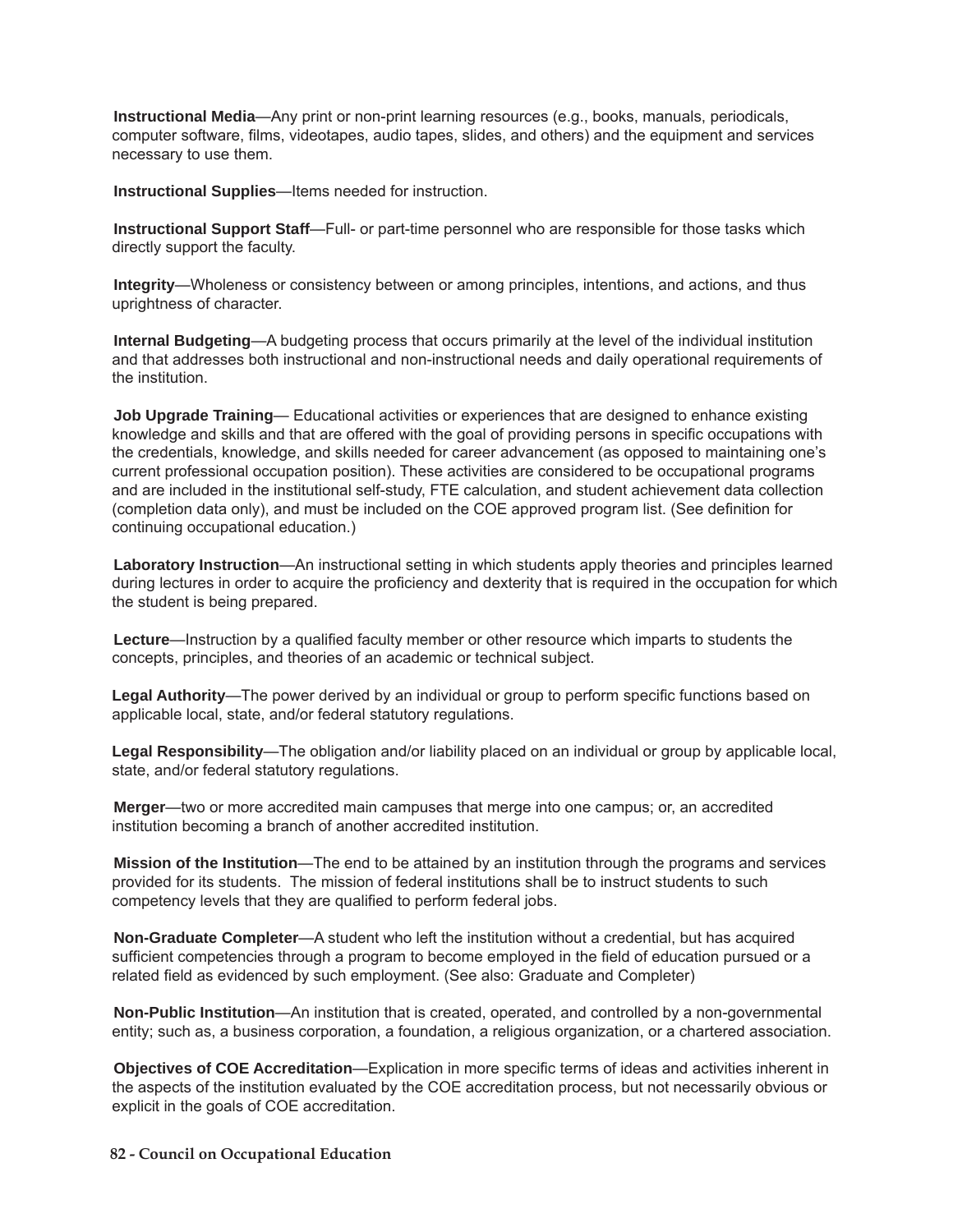**Objectives of an Educational Program—A** statement that specifies the knowledge, skills, and/or attitudes to be acquired by students through planned instructional activities.

**Objectives of a Strategic Plan—Objectives are specific in nature and consist of the following elements:** 

- 1. What will be accomplished
- 2. When it will be accomplished
- 3. Who is responsible for accomplishing it
- 4. How accomplishment will be measured

**Occupational Advisory Committee**—Occupational advisory committees, which are composed of at least three members external to the institution, must be appointed for each program taught by the institution. Their primary purpose is to ensure that desirable, relevant, and current practices of each occupation are being taught. An occupational advisory committee may also perform the functions of the institutional advisory committee if only one occupational advisory committee is required for the institution.

**Occupational Area—**A general term used to group programs of study that educate students in a variety of specific concentrations that are related to that term.

**Occupational Education Institution**—An education institution that has as its mission the preparation of individuals for employment and/or career enhancement. (The main campus or parent institution has a chief administrative officer to whom each branch, extension, or other type of separate site is subordinate and accountable. The institution recognizes individuals who acquire targeted knowledge, skills, attitudes, and other competencies by awarding appropriate credentials such as applied associate degrees, diplomas, certificates, and/or other acceptable credentials.)

**Occupational Education Program**—An education program designed to provide a sequence of educational and skill development experiences that lead to workplace competencies. (Such programs offered by Commission accredited institutions are designed to prepare individuals for job entry and/or career advancement.)

**Operational Procedure—Specific provisions that have been established by the institution to implement** policies adopted by the governing board.

**Placement**—A completer of a program who (1) is employed in the field of education pursued or in a related field, or (2) has received the appropriate credential and entered the military or continued his/her education. Valid employment in the field or a related field includes placement in a permanent full- or parttime position with an employer or employment agency, or self-employment in the field of education or a related field.

**Policies**—A set of written statements providing the bounds within which all procedures, programs, goals, objectives, and activities of the institution are carried out. These are adopted by the governing board of an institution (or in military institutions, by higher military command headquarters) to ensure operations are in compliance with statutory regulations as well as being consistent with the stated mission.

**Position**—An attitude or stance of an entity—the way a body (organization) looks at an issue or takes a stand on such. A mental or emotional stance adopted with respect to something.

**Pre-accreditation [Candidacy/Candidate for Accreditation]**—A status granted to an institution that has demonstrated compliance with specified eligibility requirements which define the universe of entities that may seek accreditation by the Commission.

**Procedure**—A formal or set order of operating or doing something—a method of conducting affairs.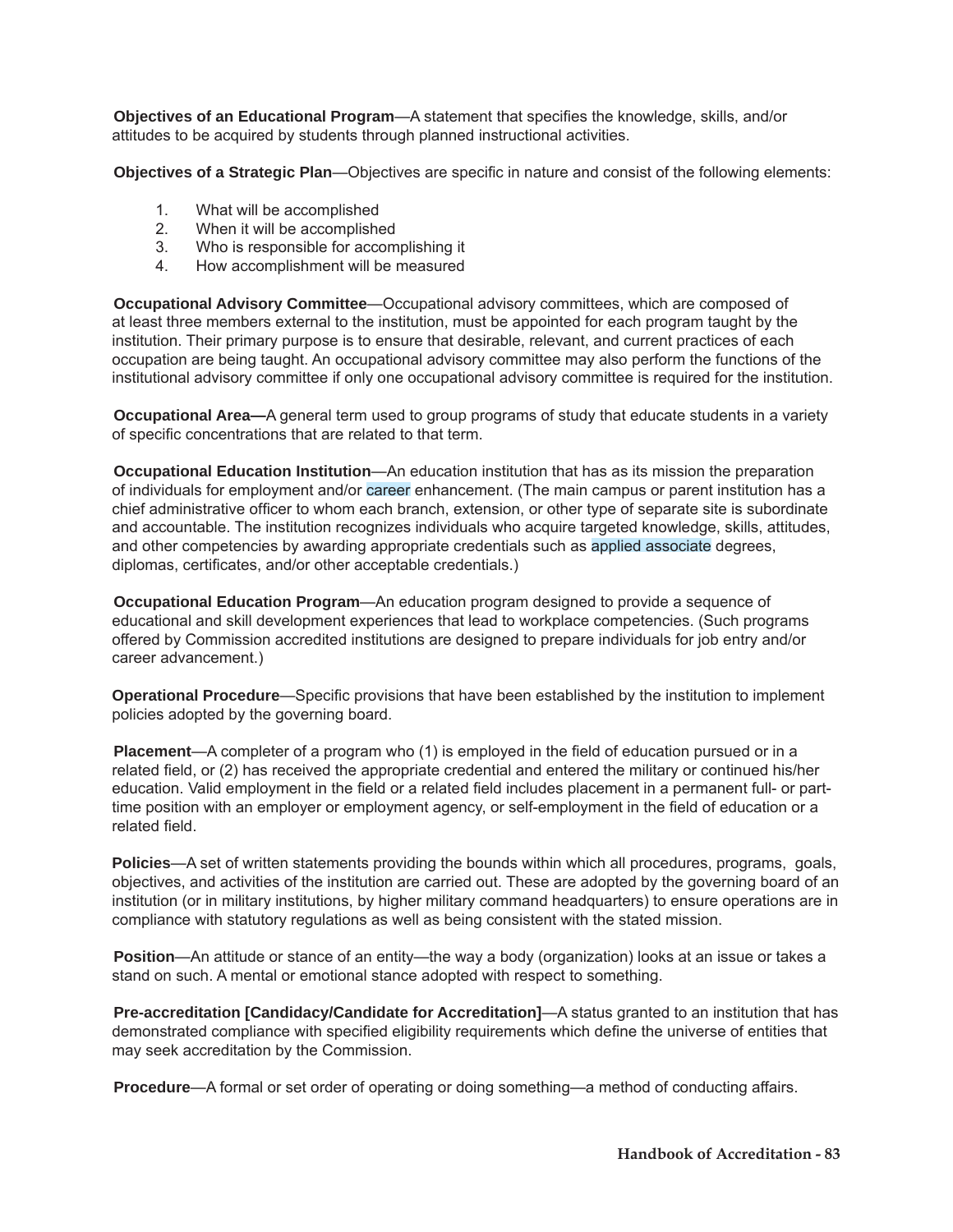**Process**—A series of progressive and independent steps by which an end is attained.

**Professional Growth**—Planned activities to increase the knowledge, skills, and/or abilities of professional personnel in areas related directly to job responsibilities.

**Pro Forma—A** financial statement that is calculated using an accountant's discretion. It does not follow GAAP or GAGAS. Rather, calculations are computed according to the estimated relevance of certain events/conditions experienced by the company. Items that are normally included/excluded from an audited financial statement using GAAP may be represented differently in a pro forma statement, depending on what the accountant feels accurately represents the company's true performance. However, the Council requires that each pro forma statement submitted must include a balance sheet, an income statement, a cash flow statement, and notes and disclosures.

**Program**—A combination of courses and related activities (e.g. laboratory activities and/or work-based activities) that lead to a credential and are offered by an institution to develop competencies required for a specific occupation.

**Public Institution**—An institution that is created, operated, and controlled by a local, state, or federal governmental entity.

**Publication (e.g. catalogs/brochures/pamphlets/web sites)—A catalog and/or other official** publications, which are published in hard copy or provided online, to provide the information specified below that must be readily available to students, prospective students, and other members of the interested public.

- a. The publication(s) must contain and accurately depict the following:
	- 1. Institutional mission
	- 2. Admission requirements and procedures
	- 3. Policy on the transfer of students between programs within the institution
	- 4. Policy on the transfer of students from other institutions
	- 5. Policy on the transfer of credits that includes a statement of the criteria established by the institution regarding the transfer of credit earned at another institution
	- 6. Basic information on programs and courses, with any required sequences and frequency of course offerings explicitly stated
	- 7. Program completion requirements, including length of time required to obtain certification of completion
	- 8. Faculty (full-time and part-time listed separately) with degrees held and the conferring institution
	- 9. Description of institutional facilities readily available for educational use
	- 10. Rules and regulations for conduct
	- 11. Tuition, fees, and other program costs
	- 12. Opportunities and requirements for financial aid
	- 13. Avocational programs/courses that are neither accredited by the Council, nor qualify students to receive Title IV financial aid (such as stand-alone ESL programs)
	- 14. Policies, procedures, and time frame for refunding fees and charges to students who withdraw from enrollment
	- 15. National and/or state legal requirements for eligibility for licensure or entry into an occupation or profession for which education and training are offered
	- 16. Any unique requirements for career paths or for employment and advancement opportunities in the profession or occupation described
	- 17. Grading system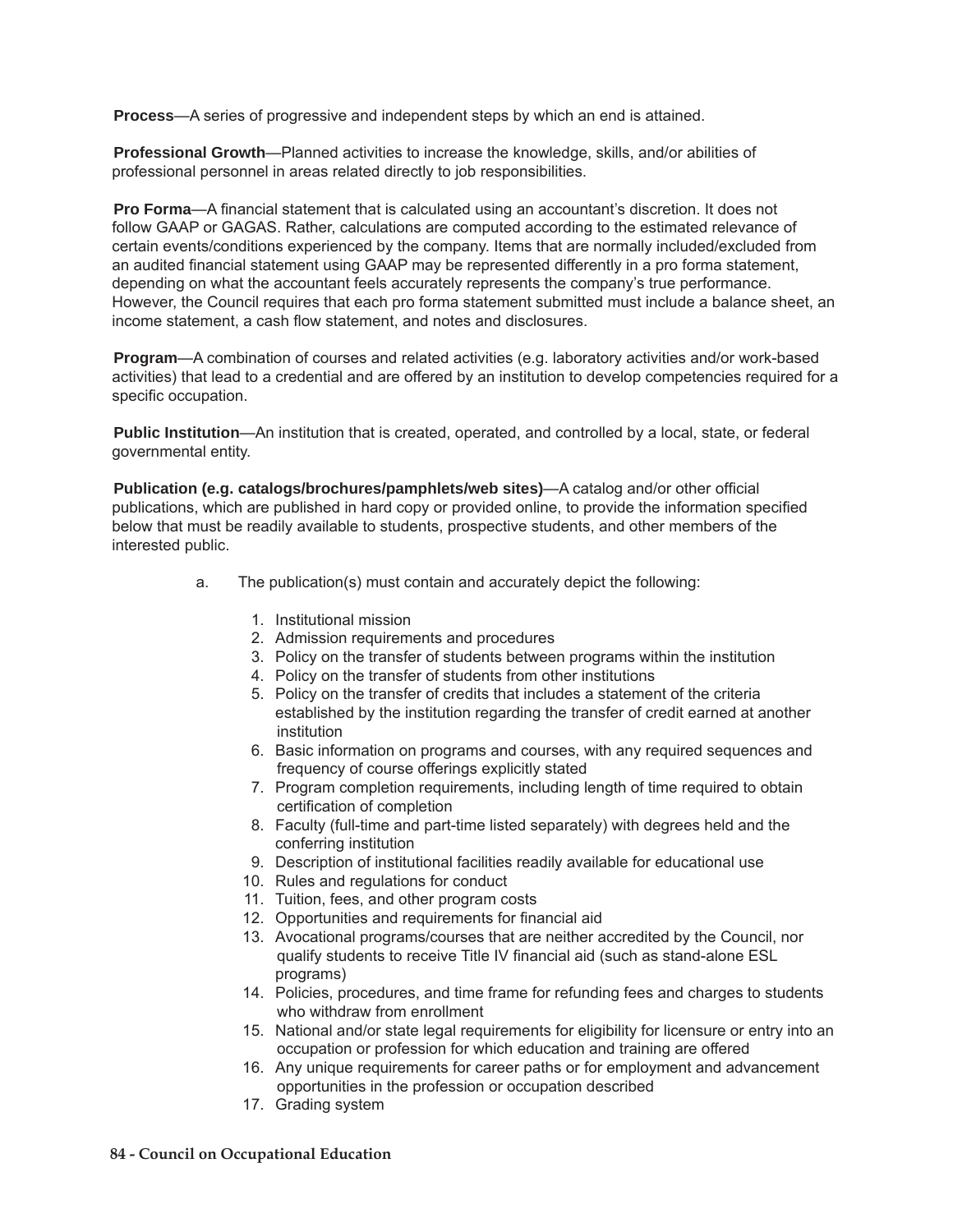- 18. Academic/school calendar
- 19. Street address and telephone number of each campus of the institution (main campus and each additional permanent site)
- 20. Institution's student grievance procedure which includes the Commission's mailing address, telephone number, and web site address
- b. Other publications that make any reference to the institution's status (candidacy or accredited) with the Commission must be accurate and must include the name, address, telephone number, and web site address of the Commission. (In lieu of reference to the Commission, the institution may use the following statement: "For information about national and program accreditation, contact the institution.")

**Real, Threatened, or Impending Danger**—Any situation which could cause injury to persons on the institution's campus, including but not limited to fires, tornadoes, floods, hurricanes, earthquakes, bomb threats, or violent acts by an individual.

**Registrant**—A person who registers for instruction with intent to attend.

Related Field (Placement)—Placement of graduate and non-graduate completers in a broader field of work that uses the knowledge and skills gained in the program of study regardless of whether the work title specifically references the program of study. Graduate completers who secure employment in a field that does not require the knowledge and skills gained in the program of study for securing that employment must be classified as placed in an 'unrelated' field. (Non-graduate completers, by definition, must secure employment in the field of study or a related field, employment that requires knowledge and skills gained in the program, or must be classified as withdrawals from the program of study.)

**Restated (Revised) Audit—A financial statement that has been re-issued by an independent certified** public accountant in order to correct data and/or disclosures from the first statement issued that were not accurately represented or to include data and/or disclosures that did not appear in the first statement. Restated audits submitted to the Commission must be clearly labeled as being restated, must provide a detailed list of data and/or disclosures that have been corrected and/or added since the last statement was submitted to the Commission, and must be prepared according to the guidelines of the American Institute of Certified Public Accountants. Restated audits must continue to meet the Commission requirements for audited financial statements found in Standard 7 – Financial Resources.

**Scope (change of)—Any instance in which an institution departs significantly from its mission in regard** to the occupational areas for which it offers preparation or when it seeks to offer its first (initial) applied associate degree program.

**Self-Paced Instruction** – An approach to instructional delivery where the student sets the pace of learning under the guidance and objectives set by an instructor. Criteria for admissions/recruiting, program design, learning objectives, and instruction provided in any self-paced program must be consistent for every student enrolled (see criteria of Standard Two – Educational Programs). In a selfpaced program, it is a requirement that the student be given a maximum time parameter for completion of requirements for a specific course, series of courses, and/or the entire program, as established by the institution. Qualified faculty must be present as facilitators/resources for students as they proceed through mastering the various subject matters in courses required for program completion (see criteria of Standard Eight – Human Resources). Additionally, learning resources and student services and activities must be available to self-paced students as detailed in Standards Five and Ten. The length of self-paced programs as listed by the Commission must be shown in terms of average length of time expected for completion of program requirements, unless a state or federal authorizing agency mandates otherwise. (The Commission does not use the terms 'self-paced instruction' and 'open-entry/open-exit scheduling' interchangeably.)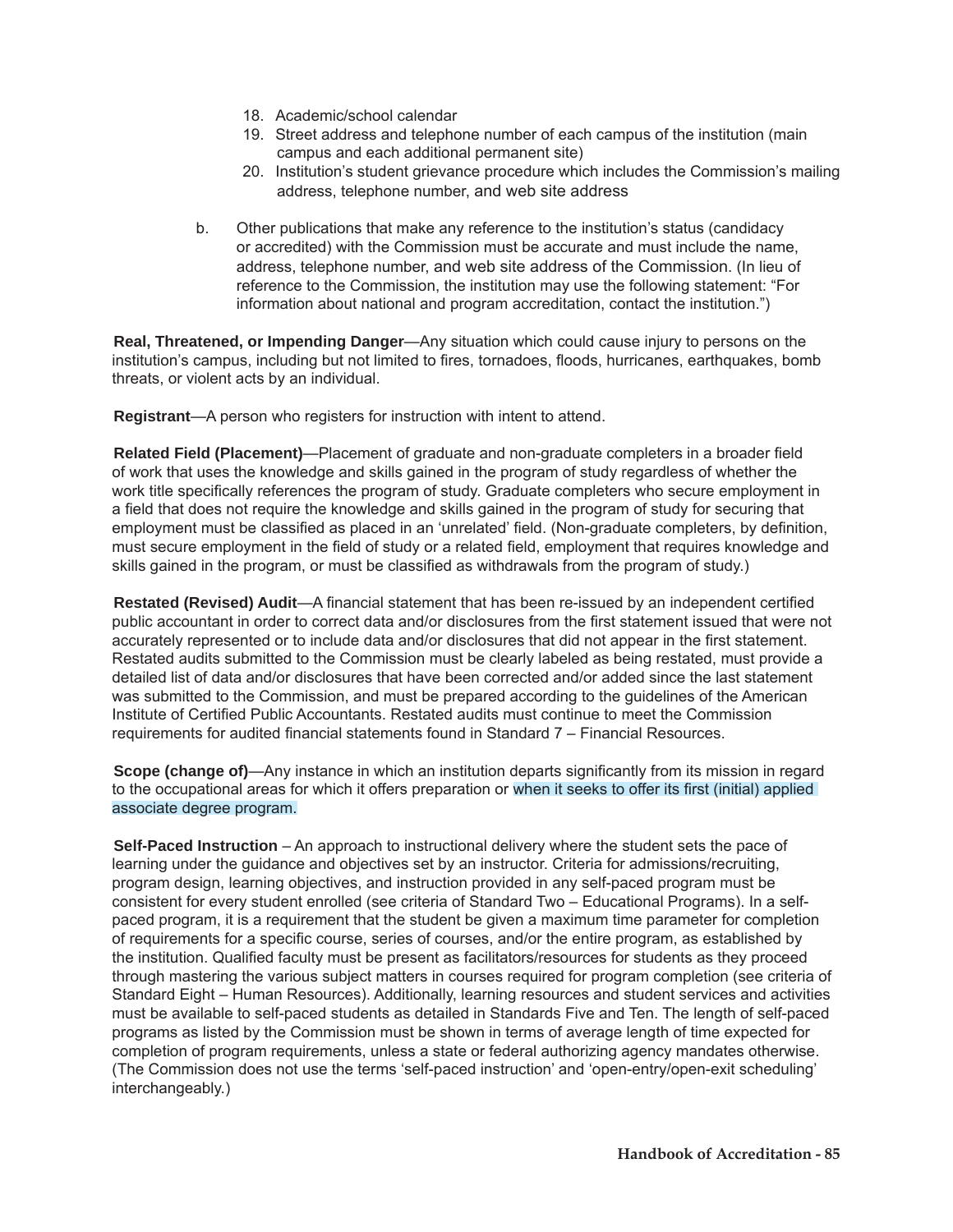**Service Area**—Service area is defined as the contiguous geographical area surrounding the institution from which the institution expects to attract students and serve employers.

**Staff**—The administrative, supervisory, faculty, and non-instructional personnel employed by an institution.

**Standard**—Generalizable conditions determined to be essential for objectives to be achieved.

**Strategic Planning**—A formalized, systematic process that the institution uses to anticipate and respond to major decisions facing it in the future.

**Student**—A person who is formally engaged in learning as demonstrated by a commitment to attend class, pay tuition (regardless of the source), and earn a credential.

**Syllabus (Syllabi)**—An outline or other brief statement of the main points of the subjects of a course or lecture, the contents of a curriculum, etc.

**Technical Infrastructure—The framework of an institution's electronic student, financial, and IT** information system inclusive of hardware and software that supports students, faculty, and staff services that guide institutional operations including the delivery of distance education as approved by the Council.

**Third-Party Audit Certification—A certification process by which a Commission-selected independent** certified public accountant thoroughly reviews all re-stated audited financial statements and other questionable statements submitted to the Commission for clarity, accuracy, and compliance with all Federal and Commission requirements governing the formal reporting of financial data.

**Traditional Program**—a program that requires all instructional hours to be completed on campus.

**Vision of the Institution—A** values-based description of a desired future for the institution that clarifies the institution's image and how it should conduct itself as it fulfills its mission.

**Vocational English-As-A-Second-Language Program**—see current edition of the *Policies and Rules of the Commission*.

**Withdrawal—A** student who enrolled in an institution but withdrew before acquiring sufficient competencies for employment and before earning a credential in the field of education pursued or a related field.

**Work-Based Activities**—Structured learning activities conducted in supervised work settings external to the institution or in a setting that involves the public (for example: clients who are served by the institution in cosmetology clinical or automotive technology settings) that are components of educational programs (e.g., externships, internships, clinical experiences, industrial cooperative education, and similar activities). These activities must be planned with at least two objectives:

- 1) To provide students with the opportunity to develop and apply a 'real-world' work experience using the knowledge and skills they attained in their program of study; and,
- 2) To provide the institution with objective input from potential employers or customers of program graduates.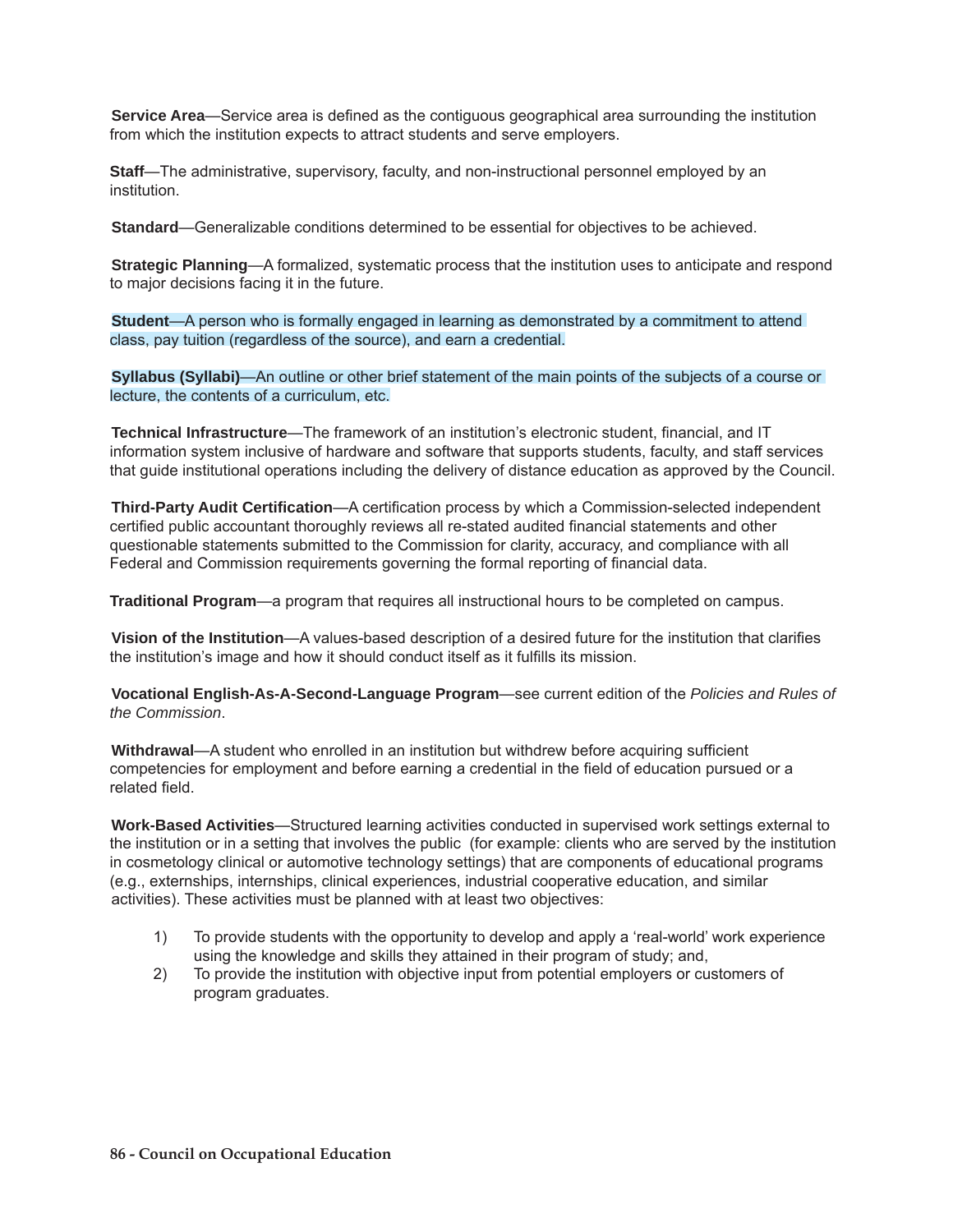# **INDEX**

| Academic Advisement 76              |
|-------------------------------------|
| Accreditation                       |
| Annual Renewal of  10               |
|                                     |
| Definition of 77                    |
| Dropped from15, 17                  |
|                                     |
| Eligibility Requirements 9          |
| Federal Requirements 44             |
|                                     |
| Liaison Officer 21                  |
| Non-Main Campus                     |
|                                     |
|                                     |
|                                     |
| Reaffirmation 10, 28                |
| Role and Value of 1                 |
|                                     |
|                                     |
| Withdrawal (Voluntary) 23           |
| Additional Space36                  |
| Administrative and Supervisory      |
|                                     |
| Administrative Obligations21        |
|                                     |
| Adverse Action 15-17, 30, 77        |
|                                     |
| <b>Advisory Committee</b>           |
|                                     |
| Occupational 56, 82                 |
| Affiliation                         |
| Obligations of21                    |
|                                     |
|                                     |
| Annual Reports 14, 28               |
|                                     |
| Appealable Actions 18               |
| Appearance Before the               |
|                                     |
| Application for                     |
|                                     |
| Substantive Changes (Chart)32       |
| Associate Degree Programs, General  |
| 7, 33-34, 53, 55, 58, 72, 77        |
| Associate Degree Programs, Nursing  |
|                                     |
| <b>Audited Financial Statements</b> |
| General14, 69, 77                   |
| Restated/Revised69, 85              |
| Benchmarks (for Completion, Place   |
| ment, and Licensure)61, 77          |
| <b>Branch</b>                       |
| Annual Dues25                       |
| Change to Main Campus36             |
|                                     |
| Bona fide Potential Employer 54     |
|                                     |
|                                     |
|                                     |
|                                     |

| <b>Bonds</b>                       |
|------------------------------------|
|                                    |
| For Persons Handing Funds68        |
| Candidate Academy 8, 9             |
| Candidate for Accreditation        |
|                                    |
|                                    |
| Eligibility Requirements 7         |
| Federal Requirements 44            |
| Meaning of 7, 78                   |
| Career Development 78              |
| Catalog                            |
| Accreditation Seal22               |
| Contents of (Publications)84       |
| For Branches 35                    |
| Publication of Status 22           |
| Change(s)                          |
| Branch to Main Campus 36           |
|                                    |
| Location 32, 38                    |
| Mailing Address34                  |
| On-site Chief Administrative       |
| Officer 34, 78                     |
| Ownership or Control 32, 37        |
| Program                            |
| Change in Existing33               |
| Clock/Credit Hours 33              |
|                                    |
| 7, 33-34, 53, 55, 58, 72, 77       |
| Distance Education 33              |
|                                    |
| Scope (Change of)33, 85            |
| Substantive and Other 29-40        |
| Chief Administrative Officer34, 78 |
|                                    |
| Clock/Credit Hour                  |
| Measurement55, 78                  |
| Clock Hour Definition78            |
|                                    |
|                                    |
| <b>COE</b>                         |
| Affiliation with<br>7              |
| Publication of Status With 22      |
| Cohort Default Rate 28, 45         |
| Default Mgmt Plan69, 76, 79        |
| Commission                         |
|                                    |
| Appearance before the 18           |
|                                    |
| Possible Decisions 15              |
| Requirements Applicable to 45      |
| Communications, Official 21        |
| Competencies 52, 56-57, 78         |
| Competency Test54, 57, 78          |
| Complaints  43, 47, 75-76          |
| Compliance (Timeperiod for) 16, 45 |
|                                    |
|                                    |

| Comprehensive Review (for                                        |
|------------------------------------------------------------------|
| Continued Accreditation)28                                       |
|                                                                  |
| Confidentiality of Materials21                                   |
|                                                                  |
| Consultants, Use of 13                                           |
| Contingent Liability78                                           |
| Continuing Occupational Education.79                             |
|                                                                  |
| Contractual Agreements42                                         |
| Core Values (of the Council)3                                    |
| Correspondence Education                                         |
|                                                                  |
| Eligibility Requirements7<br>Cost of Institutional Evaluations26 |
|                                                                  |
| Council (on Occupational                                         |
| Education)1, 3, 79                                               |
|                                                                  |
|                                                                  |
| Credit Hour Measurement55                                        |
| Credit Hour (Federal Definition) 79                              |
| Criteria/Criterion                                               |
|                                                                  |
| For Accreditation  50-76                                         |
|                                                                  |
|                                                                  |
|                                                                  |
| Default Management Plan76, 79                                    |
|                                                                  |
| Degree-Granting (Associate Degrees)                              |
| 7, 33-34, 53, 55, 58, 72, 77<br>Deposits                         |
| For Appeal Board Hearings 19                                     |
|                                                                  |
| Disagreements, Resolution 19                                     |
| (see also, Complaints)                                           |
| <b>Distance Education</b>                                        |
| Delivery Method 80                                               |
| Program 53, 55-57, 73, 80                                        |
|                                                                  |
| Criteria related to  53, 55-57, 73                               |
| Documentation (Annual) 14, 21                                    |
| Dropped from Accreditation 15, 17                                |
| Dual Accreditation 44                                            |
| Dues for Accredited Institutions . 24-25                         |
| Dues for Candidates 24-25                                        |
| Educational Programs-Standard 251                                |
|                                                                  |
| <b>Eligibility Requirements</b>                                  |
|                                                                  |
| For Accredited Institutions9                                     |
| For Candidates 7                                                 |
| Maintaining27                                                    |
| Emergency Evacuation 80                                          |
|                                                                  |
| English-as-a-Second-Language<br>Programs (ESL) 52, 85, 86        |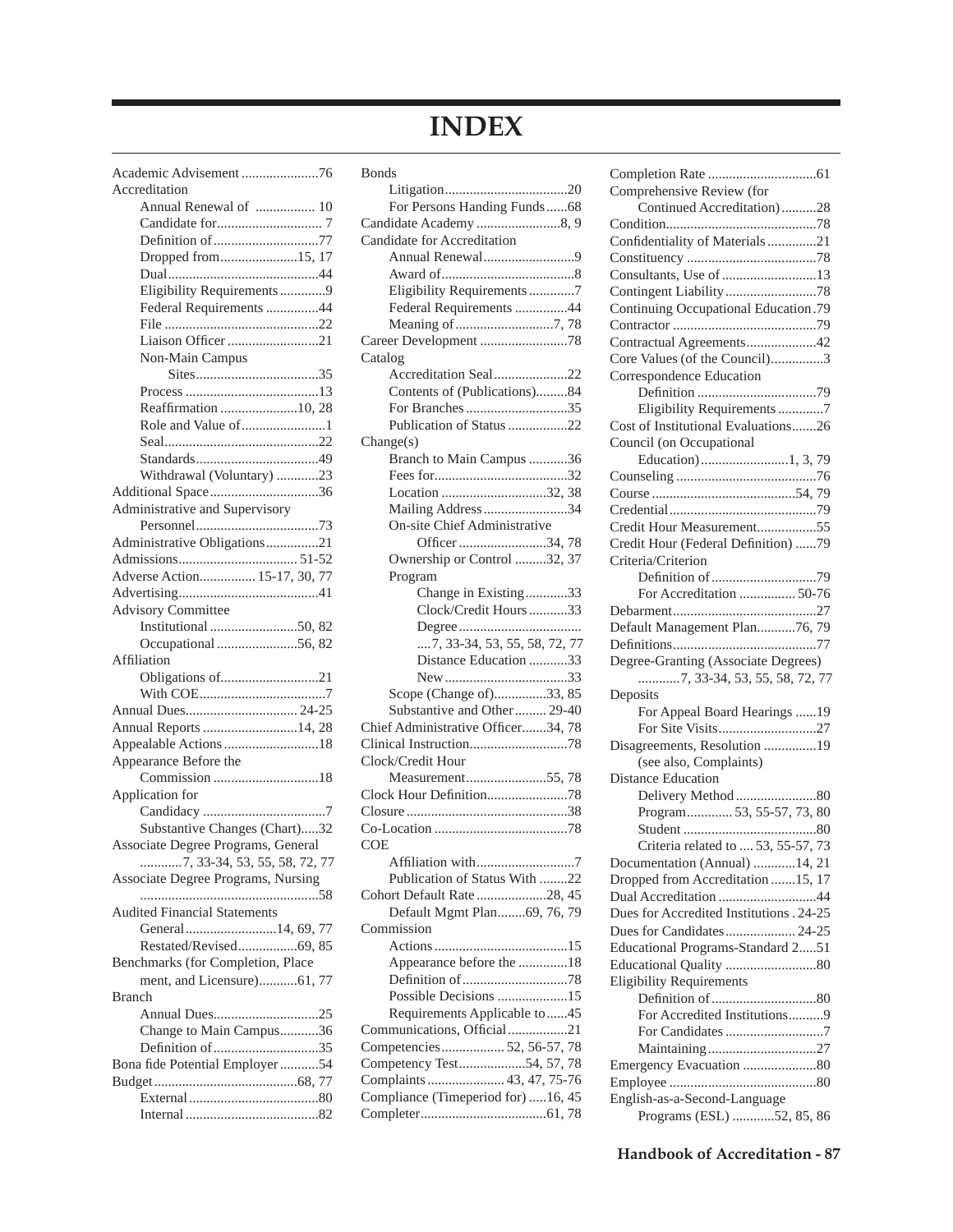| Equipment Inventory 65, 80              |  |
|-----------------------------------------|--|
| Ethics and Integrity27                  |  |
| Evaluation of Standards 45              |  |
| Extended Classroom 36                   |  |
| Extension Campus 36                     |  |
|                                         |  |
| Externships (see Work-Based Activities) |  |
| <b>Facilities</b>                       |  |
|                                         |  |
|                                         |  |
|                                         |  |
|                                         |  |
|                                         |  |
|                                         |  |
| Financial Resources-Standard 768        |  |
| Financial Stability Requirements69      |  |
| <b>Financial Statements</b>             |  |
|                                         |  |
|                                         |  |
| Focused Review17, 28                    |  |
| Focused Institutional Report28          |  |
| Focused Team Evaluation 28              |  |
|                                         |  |
| Full-Time Equivalent (FTE) 26, 81       |  |
| <b>Generally Accepted Accounting</b>    |  |
| Principles (GAAP)14, 69, 81             |  |
| <b>Generally Accepted Government</b>    |  |
| <b>Auditing Standards</b>               |  |
| (GAGAS) 14, 69, 81                      |  |
| Goals                                   |  |
| Of the Accreditation Process81          |  |
|                                         |  |
| Good Cause17, 81                        |  |
| Governing Body or Board34, 37, 74, 81   |  |
| Graduate (see also, Completer)81        |  |
|                                         |  |
|                                         |  |
| Human Resources-Standard 871            |  |
|                                         |  |
| <b>Independent Certified Public</b>     |  |
| Accountant (CPA)81                      |  |
| Infrastructure (Technical)66            |  |
|                                         |  |
|                                         |  |
|                                         |  |
|                                         |  |
| Institutional Advisory Committee        |  |
|                                         |  |
| Institutional Ethics and Integrity27    |  |
| Institutional Mission-Standard 150      |  |
| Institutional Response Report14         |  |
|                                         |  |
|                                         |  |
|                                         |  |
| Instructional Service Center36          |  |
|                                         |  |
| Instructional Supplies65, 82            |  |

| Instructional Support Staff73, 82    |
|--------------------------------------|
|                                      |
| Internal Budgeting 82                |
| Inventory                            |
|                                      |
|                                      |
| Job Upgrade Training82               |
| Laboratory Instruction 55, 82        |
| Learning Resources-Standard 5 64     |
|                                      |
|                                      |
| Legal Responsibility 82              |
|                                      |
| Licensure Performance Data61         |
|                                      |
| Maintenance of                       |
| Accreditation File22                 |
| Eligibility Requirements 27          |
|                                      |
| Membership with the Council5         |
|                                      |
|                                      |
| Mission                              |
|                                      |
| Of Institution-Standard 1 50, 83     |
| Monitoring (Special Requirements)40  |
| Non-Discriminatory Policy47          |
| Non-Graduate Completer83             |
| Non-Instructional Support Staff73    |
| Non-Main Campus Sites35              |
| Non-Public Institution               |
|                                      |
| Non-Restrictive Violation 17         |
| Notification of Apparent             |
| Deficiency 15, 16                    |
| Objective(s)                         |
| Of Accreditation 50-76, 83           |
|                                      |
|                                      |
| Occupational Advisory                |
|                                      |
|                                      |
|                                      |
| Occupational Education Institution83 |
| Occupational Education Program 83    |
| Official Communications21            |
| Operational Procedure 83             |
| Organizational Structure-            |
|                                      |
| <b>Orientation Procedures</b>        |
|                                      |
|                                      |
| Outcomes                             |
| Program and Institutional -          |
|                                      |
| Payment of Dues and Fees24           |
|                                      |
| Physical Resources and Technical     |
| Infrastructure-Standard 6 66         |

| Planned Substantive Changes  29-40    |
|---------------------------------------|
|                                       |
|                                       |
| Pre-accreditation (Candidacy) 7, 84   |
|                                       |
|                                       |
|                                       |
| Professional Growth73, 84             |
|                                       |
|                                       |
| Distance Education 80                 |
|                                       |
|                                       |
|                                       |
|                                       |
| Publication of Status w/Commission 22 |
| Publications (Requirements for)84     |
| Non-Main Campus Sites35               |
|                                       |
| Mission Statement50                   |
|                                       |
| Admission Policies52                  |
| Reaffirmation 10, 15, 28              |
| Real, Threatened, or Impending        |
|                                       |
|                                       |
| <b>Refund Policy</b>                  |
|                                       |
|                                       |
|                                       |
| Reimbursements (for team visit)26     |
| Related Field Placement 85            |
|                                       |
| Restated (Revised) Audit 85           |
| Restrictive Violation 17              |
| Resources                             |
|                                       |
|                                       |
|                                       |
|                                       |
| Safety                                |
| <b>Instructional Equipment</b>        |
|                                       |
|                                       |
| Part of Instruction 57                |
|                                       |
| Scope (Change of)33, 85               |
|                                       |
|                                       |
| Self-Study Workshop 10, 11, 12        |
| Penalty for Failure to Attend26       |
|                                       |
| Show Cause Order 15, 17               |
|                                       |
| Site Visit For Accreditation14, 28    |
|                                       |
| Standard(s)                           |
|                                       |
| For Accreditation  50-76              |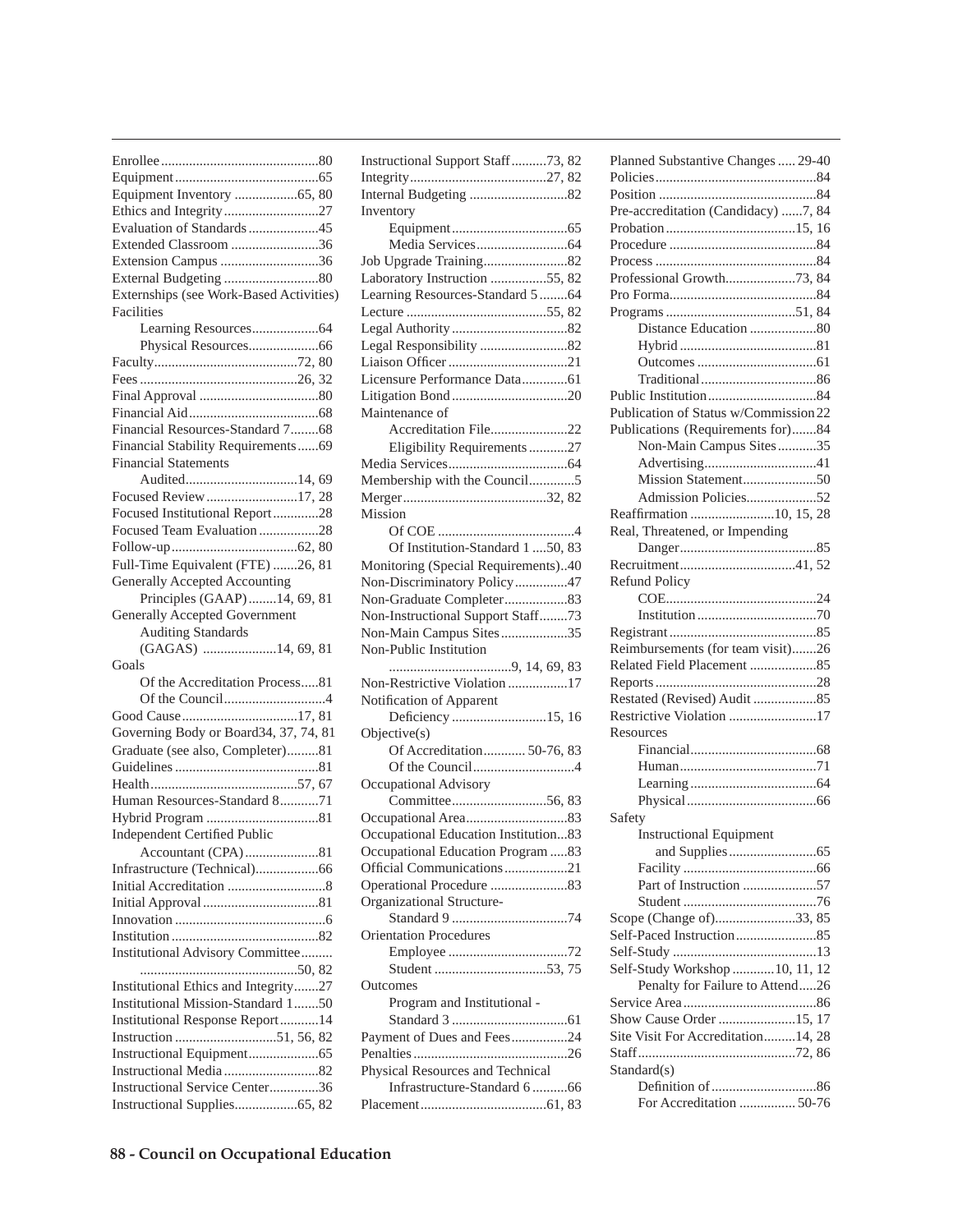#### Status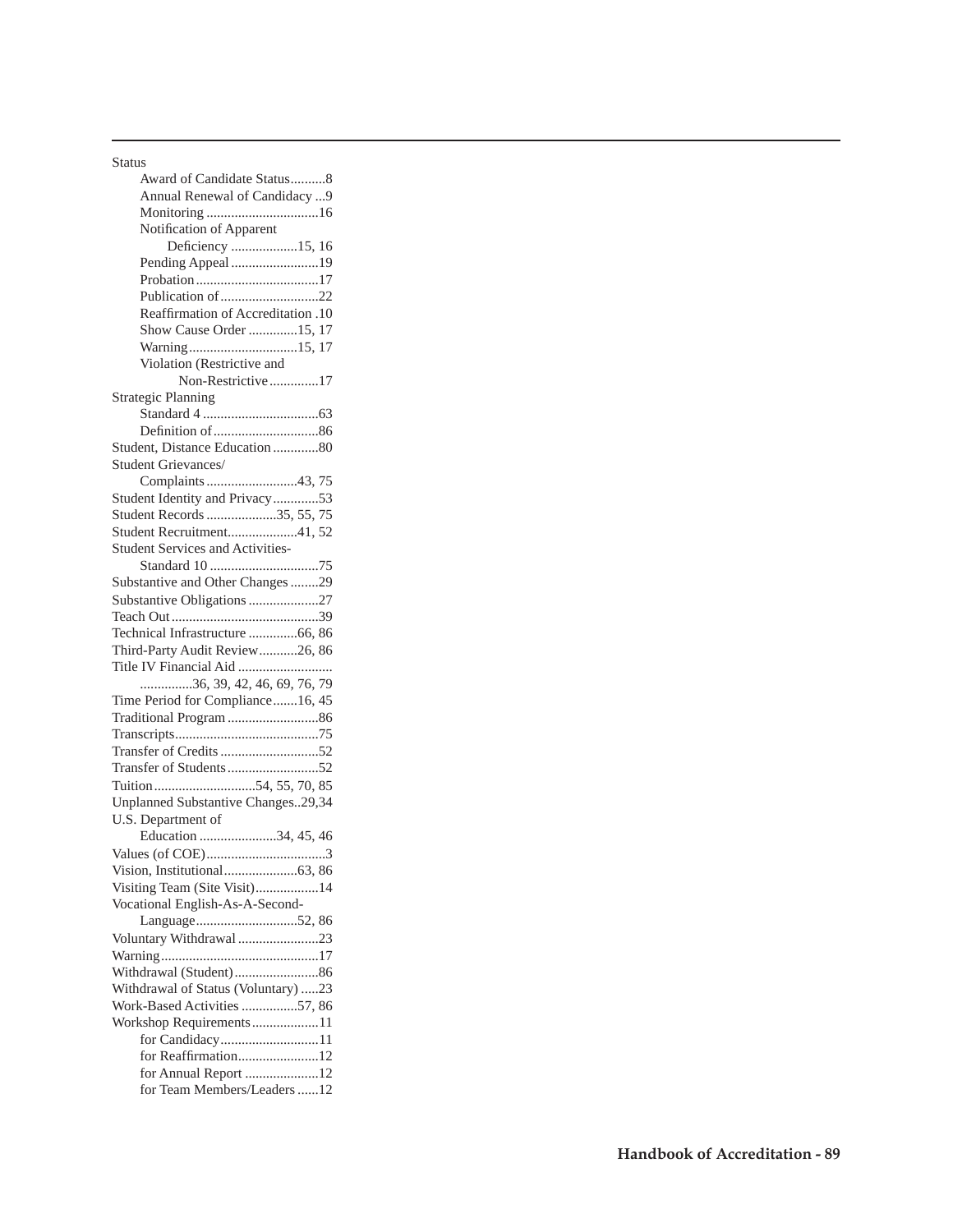The *Handbook of Accreditation* was revised by the Council on November 4, 2016.

Requests for additional information on the conditions for accreditation or the accreditation standards, objectives, or criteria of the Commission should be addressed to:

# **Dr. Gary Puckett**

Executive Director Council on Occupational Education 7840 Roswell Road Building 300, Suite 325 Atlanta, Georgia 30350

(800) 917-2081 or (770) 396-3898 FAX (770) 396-3790 Web Site: www.council.org E-Mail Address: puckettg@council.org